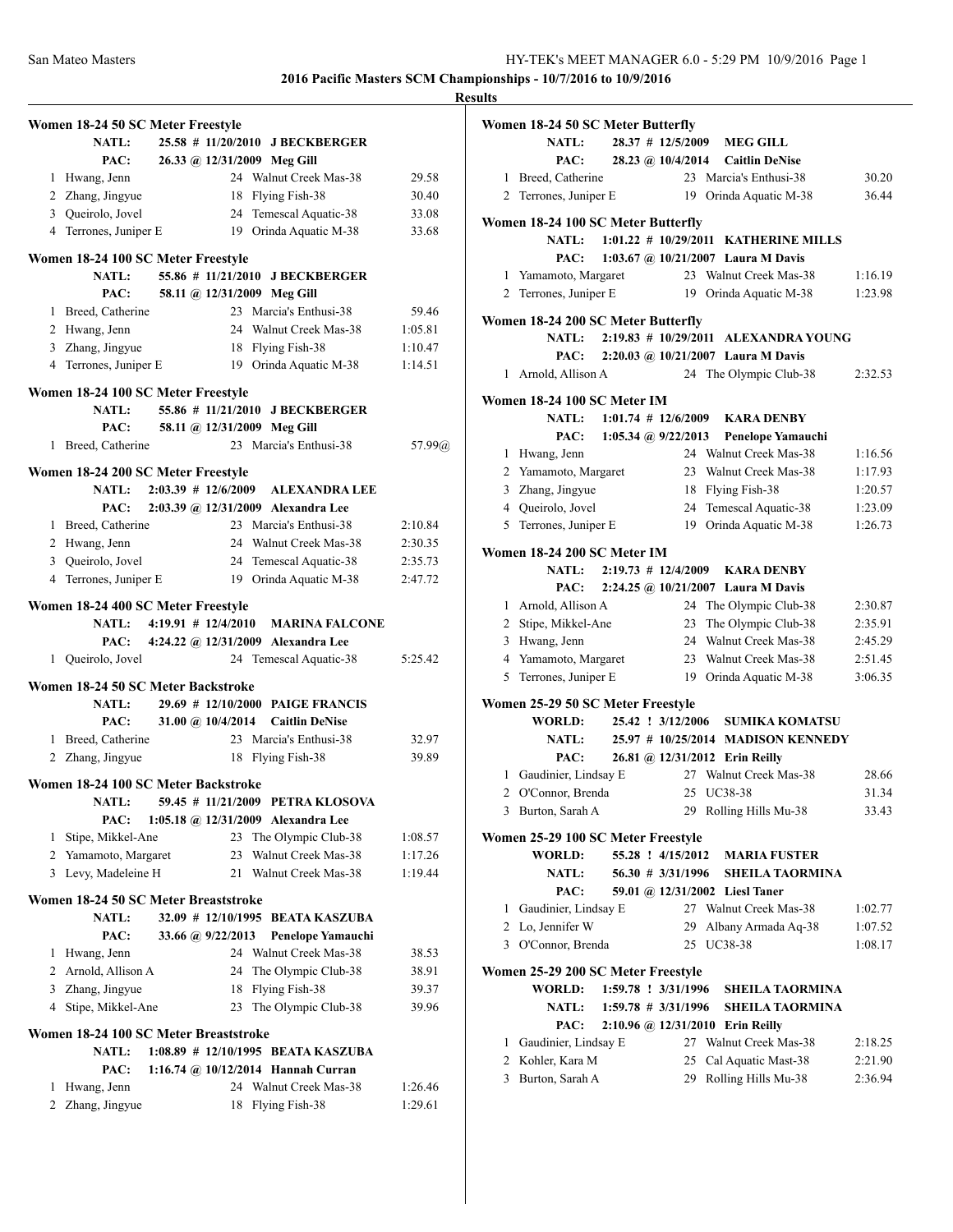|                                       |                            |                         |                                                                                     | Ņ        |
|---------------------------------------|----------------------------|-------------------------|-------------------------------------------------------------------------------------|----------|
| Women 25-29 400 SC Meter Freestyle    |                            |                         |                                                                                     |          |
|                                       |                            |                         | WORLD: 4:15.74 ! 10/27/2013 SOPHIE CASSON                                           |          |
|                                       |                            |                         | NATL: 4:24.18 # 3/31/1996 SHEILA TAORMINA                                           |          |
|                                       |                            |                         | PAC: 4:36.92 @ 12/31/2012 Christina McGowan                                         |          |
| 1 Gaudinier, Lindsay E                |                            |                         | 27 Walnut Creek Mas-38                                                              | 4:52.83  |
| Women 25-29 800 SC Meter Freestyle    |                            |                         |                                                                                     |          |
|                                       | WORLD: 8:51.18 ! 3/31/1996 |                         | <b>SHEILA TAORMINA</b>                                                              |          |
|                                       | NATL: 8:51.18 # 3/31/1996  |                         | <b>SHEILA TAORMINA</b>                                                              |          |
|                                       |                            |                         | PAC: 9:55.68 @ 12/31/1986 Marguerite Meyer                                          |          |
| 1 Gaudinier, Lindsay E                |                            |                         |                                                                                     | 10:01.06 |
| 2 Mohn, Jennifer L                    |                            |                         | San guerite Meyer<br>27 Walnut Creek Mas-38<br>25 Davie A<br>25 Davis Aquatic Ma-38 | 10:43.86 |
| Women 25-29 1500 SC Meter Freestyle   |                            |                         |                                                                                     |          |
|                                       |                            |                         | WORLD: 16:36.07 ! 3/31/1996 SHEILA TAORMINA                                         |          |
|                                       |                            |                         | NATL: 16:36.07 # 3/31/1996 SHEILA TAORMINA                                          |          |
|                                       |                            |                         | PAC: 17:25.08 @ 1/25/2014 Katie Kastes                                              |          |
|                                       |                            |                         | 1 Gaudinier, Lindsay E 27 Walnut Creek Mas-38                                       | 19:22.63 |
| 2 Kohler, Kara M                      |                            |                         | 25 Cal Aquatic Mast-38                                                              | 20:12.98 |
|                                       |                            |                         |                                                                                     |          |
| Women 25-29 50 SC Meter Backstroke    |                            |                         |                                                                                     |          |
| WORLD:                                |                            |                         | 28.06 ! 1/25/2015 MIKA IKEDA                                                        |          |
| <b>NATL:</b>                          |                            | 28.92 # 3/3/2012        | <b>DIANA MACMANUS</b>                                                               |          |
| PAC:                                  |                            |                         | 31.56 @ 9/22/2013 Dana Kirk                                                         |          |
| 1 Kohler, Kara M                      |                            |                         | 25 Cal Aquatic Mast-38                                                              | 34.31    |
| 2 O'Connor, Brenda                    |                            |                         | 25 UC38-38                                                                          | 38.42    |
| Women 25-29 100 SC Meter Backstroke   |                            |                         |                                                                                     |          |
|                                       |                            |                         | WORLD: 1:00.72 ! 5/11/2014 YURIE OGA                                                |          |
|                                       |                            |                         | NATL: 1:02.89 # 11/15/2014 ERIN CAMPBELL                                            |          |
|                                       |                            |                         | PAC: 1:03.93 @ 12/2/2012 Fiona O'Donnell-M                                          |          |
| 1 Kohler, Kara M                      |                            |                         | 25 Cal Aquatic Mast-38                                                              | 1:15.26  |
| 2 Mohn, Jennifer L                    |                            |                         | 25 Davis Aquatic Ma-38                                                              | 1:22.59  |
|                                       |                            |                         |                                                                                     |          |
| Women 25-29 200 SC Meter Backstroke   |                            |                         | WORLD: 2:12.84 ! 11/20/2005 KANA OHASHI                                             |          |
|                                       |                            |                         | NATL: 2:14.77 # 11/17/2001 LIA OBERSTAR                                             |          |
|                                       |                            |                         | PAC: 2:30.60 @ 10/11/2013 Alexandra Lee                                             |          |
| 1 Mohn, Jennifer L                    |                            |                         | 25 Davis Aquatic Ma-38                                                              | 2:55.00  |
|                                       |                            |                         |                                                                                     |          |
| Women 25-29 50 SC Meter Breaststroke  |                            |                         |                                                                                     |          |
| <b>WORLD:</b>                         |                            | 30.50 ! 6/8/2014        | PETRA CHOCOVA                                                                       |          |
| <b>NATL:</b>                          |                            |                         | 31.87 # 11/21/2010 MEGAN JENDRICK                                                   |          |
| PAC:                                  |                            |                         | 34.58 @ 12/31/2012 Katie Houston                                                    |          |
| 1 Olson, Christine A                  |                            |                         | 26 The Olympic Club-38                                                              | 37.51    |
| 2 Curran, Hannah M                    |                            |                         | 25 Marcia's Enthusi-38                                                              | 37.73    |
| 3 Kohler, Kara M                      |                            |                         | 25 Cal Aquatic Mast-38                                                              | 39.65    |
| 4 O'Connor, Brenda                    |                            |                         | 25 UC38-38                                                                          | 42.23    |
| Women 25-29 100 SC Meter Breaststroke |                            |                         |                                                                                     |          |
| WORLD:                                | $1:06.83$ : $6/7/2014$     |                         | PETRA CHOCOVA                                                                       |          |
| <b>NATL:</b>                          |                            | $1:10.04$ # $4/15/2012$ | <b>MEGAN JENDRICK</b>                                                               |          |
| PAC:                                  |                            |                         | 1:14.32 @ 12/31/2003 Katie Houston                                                  |          |
| 1 Curran, Hannah M                    |                            |                         | 25 Marcia's Enthusi-38                                                              | 1:20.44  |
| 2 Mohn, Jennifer L                    |                            | 25                      | Davis Aquatic Ma-38                                                                 | 1:32.23  |
| Women 25-29 200 SC Meter Breaststroke |                            |                         |                                                                                     |          |
| <b>WORLD:</b>                         | $2:29.80$ ! $4/14/2012$    |                         | <b>MEGAN JENDRICK</b>                                                               |          |
| <b>NATL:</b>                          |                            | $2:29.80 \# 4/14/2012$  | <b>MEGAN JENDRICK</b>                                                               |          |
| PAC:                                  |                            |                         | 2:44.19 @ 12/31/2003 Helen Salcedo                                                  |          |
| 1 Kohler, Kara M                      |                            |                         | 25 Cal Aquatic Mast-38                                                              | 2:59.20  |
|                                       |                            |                         |                                                                                     |          |

| <b>Results</b> |                                                     |  |    |                                                                  |                    |
|----------------|-----------------------------------------------------|--|----|------------------------------------------------------------------|--------------------|
|                | 2 Mohn, Jennifer L                                  |  |    | 25 Davis Aquatic Ma-38                                           | 3:13.94            |
|                | Women 25-29 50 SC Meter Butterfly                   |  |    |                                                                  |                    |
|                | <b>WORLD:</b>                                       |  |    | 27.08 ! 8/31/2014 NADINE JONES                                   |                    |
|                | <b>NATL:</b>                                        |  |    | 28.08 # 11/16/2014 ERIN CAMPBELL                                 |                    |
|                |                                                     |  |    | PAC: 28.71 @ 12/31/2010 Erin Reilly                              |                    |
|                | 1 Curran, Hannah M                                  |  |    | 25 Marcia's Enthusi-38                                           | 32.65              |
|                | 2 Harris, Kim A                                     |  |    | 25 Marcia's Enthusi-38                                           | 33.30              |
|                | 3 Lo, Jennifer W                                    |  |    | 29 Albany Armada Aq-38                                           | 33.47              |
|                | 4 O'Connor, Brenda                                  |  |    | 25 UC38-38                                                       | 35.91              |
|                | 5 Kirkeby, Kathleen A                               |  |    | 26 Marcia's Enthusi-38                                           | 36.09              |
|                | Women 25-29 100 SC Meter Butterfly                  |  |    |                                                                  |                    |
|                |                                                     |  |    | WORLD: 1:00.18 ! 5/8/2010 YUKO NAKANISHI                         |                    |
|                | NATL: $1:01.33 \# 3/31/1996$                        |  |    | <b>SHEILA TAORMINA</b>                                           |                    |
|                |                                                     |  |    | PAC: 1:04.03 @ 12/31/2010 Erin Reilly                            |                    |
|                | 1 Harris, Kim A                                     |  |    | 25 Marcia's Enthusi-38                                           | 1:13.75            |
|                | 2 Burton, Sarah A                                   |  |    | 29 Rolling Hills Mu-38                                           | 1:22.89            |
|                | 3 Mohn, Jennifer L                                  |  |    | 25 Davis Aquatic Ma-38                                           | 1:26.40            |
|                | Women 25-29 100 SC Meter IM                         |  |    |                                                                  |                    |
|                | WORLD: 1:02.29 ! 6/8/2014                           |  |    | PETRA CHOCOVA                                                    |                    |
|                |                                                     |  |    | NATL: 1:03.41 # 1/23/2011 MEGAN JENDRICK                         |                    |
|                |                                                     |  |    | PAC: 1:06.99 @ 12/31/2004 Allison Wagner                         |                    |
|                | 1 Harris, Kim A                                     |  |    | 25 Marcia's Enthusi-38                                           | 1:17.03            |
|                | 2 Burton, Sarah A                                   |  |    | 29 Rolling Hills Mu-38                                           | 1:22.55            |
|                | 3 O'Connor, Brenda                                  |  |    | 25 UC38-38                                                       | 1:24.83            |
|                |                                                     |  |    |                                                                  |                    |
|                | Women 25-29 200 SC Meter IM                         |  |    |                                                                  |                    |
|                | WORLD: 2:17.17 ! 4/23/2006                          |  |    | <b>HITOMI MATSUDA</b>                                            |                    |
|                |                                                     |  |    | NATL: 2:21.79 # 12/12/1998 WENKE HANSEN                          |                    |
|                | PAC:                                                |  |    | 2:26.38 @ 10/13/2013 Lauren Beaudreau                            |                    |
|                | 1 Curran, Hannah M                                  |  |    | 25 Marcia's Enthusi-38                                           | 2:37.90            |
|                |                                                     |  |    | 2 Gaudinier, Lindsay E 27 Walnut Creek Mas-38                    | 2:42.73            |
|                | 3 Harris, Kim A                                     |  |    | 25 Marcia's Enthusi-38                                           | 2:44.84            |
|                | 4 Mohn, Jennifer L                                  |  |    | 25 Davis Aquatic Ma-38                                           | 2:52.18            |
|                | Women 25-29 400 SC Meter IM                         |  |    |                                                                  |                    |
|                |                                                     |  |    | WORLD: 4:52.13 ! 11/19/2006 HITOMI MATSUDA                       |                    |
|                |                                                     |  |    | NATL: 5:02.54 # 12/13/1998 WENKE HANSEN                          |                    |
|                |                                                     |  |    | PAC: 5:24.56 @ 12/31/2003 Helen Salcedo                          |                    |
|                | --- Kohler, Kara M                                  |  |    | 25 Cal Aquatic Mast-38                                           | DQ                 |
|                | Women 30-34 50 SC Meter Freestyle                   |  |    |                                                                  |                    |
|                | WORLD:                                              |  |    | 25.17 ! 11/29/2014 S.KNIAGININA                                  |                    |
|                | <b>NATL:</b>                                        |  |    | 25.69 # 11/10/2012 ERIKA ERNDL                                   |                    |
|                | PAC:                                                |  |    | 25.98 @ 12/31/2004 Katrina Radke                                 |                    |
|                | 1 Hernandez, Sarah M                                |  |    | 32 Davis Aquatic Ma-38                                           | 27.21              |
|                | 2 Bratberg, Amanda F                                |  | 31 | Fountaingrove Ma-38                                              | 33.71              |
|                | 3 Starlight, April L                                |  |    | 34 Marcia's Enthusi-38                                           | 38.40              |
|                | 4 Shuaibe, Haneefah M                               |  |    | 32 Marcia's Enthusi-38                                           | 41.73              |
|                | 5 Pinkston, Crystal                                 |  |    | 31 Swymnut Masters-38                                            | 42.42              |
|                |                                                     |  |    |                                                                  |                    |
|                | Women 30-34 100 SC Meter Freestyle                  |  |    |                                                                  |                    |
|                | WORLD:<br><b>NATL:</b>                              |  |    | 54.75 ! 10/13/2012 ERIKA ERNDL<br>54.75 # 10/13/2012 ERIKA ERNDL |                    |
|                | PAC:                                                |  |    | 57.46 @ 12/31/2003 Katrina Radke                                 |                    |
|                |                                                     |  |    |                                                                  | 58.77              |
|                | 1 Hernandez, Sarah M<br>2 Radecke-Noble, Jennifer D |  |    | 32 Davis Aquatic Ma-38                                           |                    |
|                | 3 Tiernan, Heather                                  |  |    | 32 Tri Valley Maste-38<br>33 Walnut Creek Mas-38                 | 1:02.93<br>1:10.85 |
|                | 4 Pinkston, Crystal                                 |  | 31 |                                                                  | 1:35.96            |
|                |                                                     |  |    | Swymnut Masters-38                                               |                    |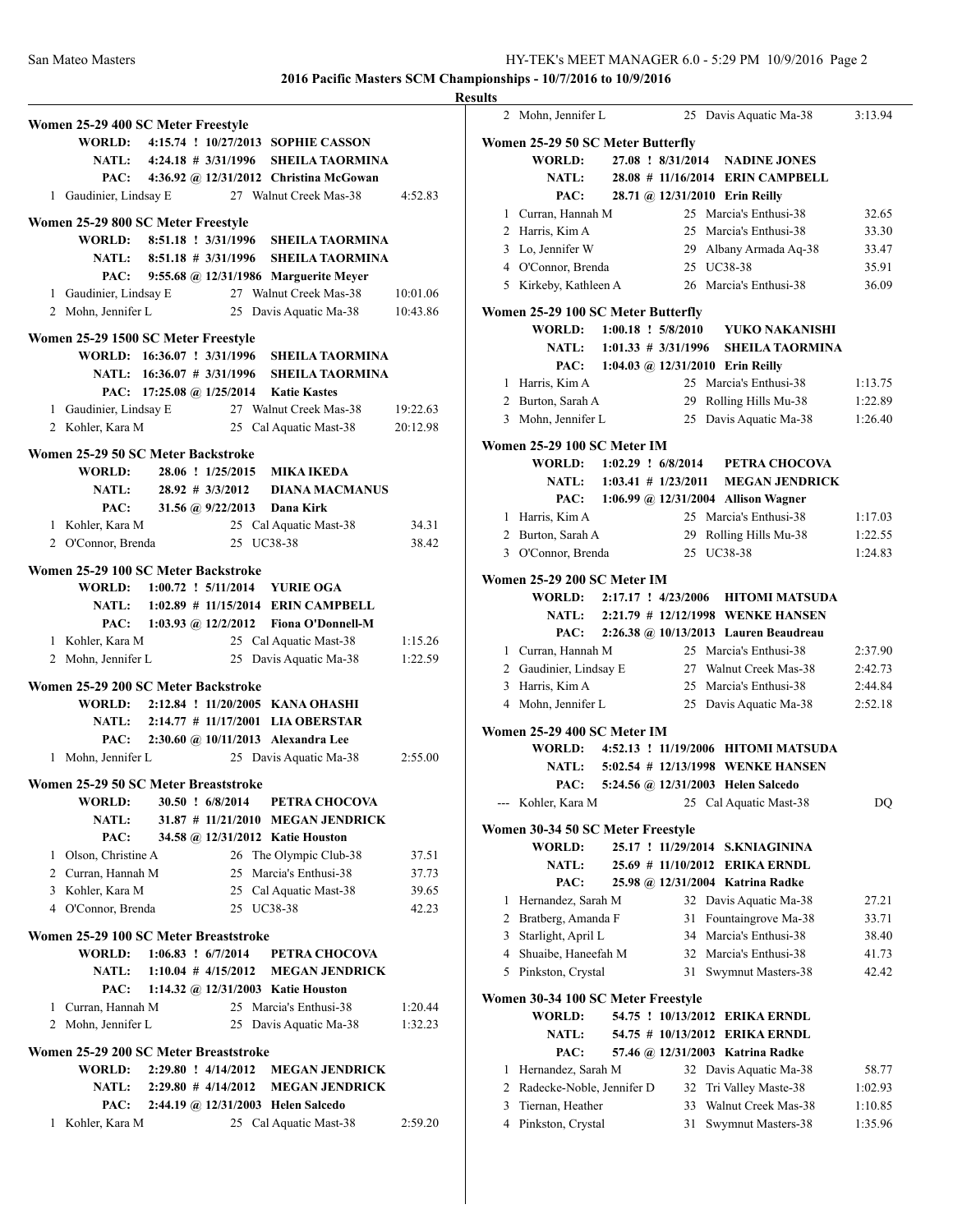|   |                                          |                                                        | <b>Results</b>    |
|---|------------------------------------------|--------------------------------------------------------|-------------------|
|   | Women 30-34 200 SC Meter Freestyle       |                                                        | Wс                |
|   |                                          | WORLD: 2:02.60 ! 11/20/2010 HITOMI MATSUDA             |                   |
|   |                                          | NATL: 2:04.64 # 12/15/1996 K PIPES-NEILSEN             |                   |
|   | PAC:                                     | 2:06.24 @ 12/7/2014 Jennifer Radecke-                  |                   |
|   | 1 Radecke-Noble, Jennifer D              | 32 Tri Valley Maste-38                                 | 2:15.16           |
|   | 2 Chinn, Sarah M                         | 32 Manatee Aquatic-38                                  | 2:29.25           |
|   | 3 Tiernan, Heather                       | 33 Walnut Creek Mas-38                                 | 2:31.84           |
|   | 4 Starlight, April L                     | 34 Marcia's Enthusi-38                                 | 3:08.22<br>Wα     |
|   | 5 Roberts, Sarah                         | 32 Peninsula Commun-38                                 | 3:15.69           |
|   | Women 30-34 400 SC Meter Freestyle       |                                                        |                   |
|   |                                          | WORLD: 4:17.82 ! 12/4/2011 DAWN HECKMAN                |                   |
|   |                                          | NATL: 4:17.82 # 12/4/2011 DAWN HECKMAN                 |                   |
|   |                                          | PAC: 4:28.31 @ 12/7/2014 Jennifer Radecke-             |                   |
|   | 1 Chinn, Sarah M                         | 32 Manatee Aquatic-38                                  | 5:16.92           |
|   |                                          |                                                        |                   |
|   | Women 30-34 400 SC Meter Freestyle       |                                                        |                   |
|   |                                          | WORLD: 4:17.82 ! 12/4/2011 DAWN HECKMAN                | Wα                |
|   |                                          | NATL: 4:17.82 # 12/4/2011 DAWN HECKMAN                 |                   |
|   |                                          | PAC: 4:28.31 @ 12/7/2014 Jennifer Radecke-             |                   |
|   | 1 Chinn, Sarah M                         | 32 Manatee Aquatic-38<br>32 Peninsula Commun-38        | 5:09.18           |
|   | 2 Roberts, Sarah                         |                                                        | 6:42.90           |
|   | 3 Pinkston, Crystal                      | 31 Swymnut Masters-38                                  | 7:30.01           |
|   | Women 30-34 800 SC Meter Freestyle       |                                                        |                   |
|   |                                          | WORLD: 8:38.58 ! 12/4/2011 DAWN HECKMAN                | W <sub>0</sub>    |
|   | NATL: $8:38.58 \# 12/4/2011$             | <b>DAWN HECKMAN</b>                                    |                   |
|   |                                          | PAC: 9:27.20 @ 10/12/2014 Jennifer Radecke-            |                   |
|   | 1 Chinn, Sarah M                         | 32 Manatee Aquatic-38                                  | 10:31.66          |
|   | 2 Pinkston, Crystal                      | Swymnut Masters-38<br>31                               | 15:57.44          |
|   | Women 30-34 1500 SC Meter Freestyle      |                                                        |                   |
|   | WORLD: 16:26.93 ! 12/2/2011              | <b>DAWN HECKMAN</b>                                    |                   |
|   | NATL: 16:26.93 # 12/2/2011               | <b>DAWN HECKMAN</b>                                    | Wс                |
|   |                                          | PAC: 17:44.19 @ 12/31/2004 Allison Zamanian            |                   |
|   | 1 Chinn, Sarah M                         | 32 Manatee Aquatic-38                                  | 20:12.19          |
|   | 2 Roach, Regina A                        | 30 Walnut Creek Mas-38                                 | 24:46.98          |
|   | 3 Chaiyasane, Koung                      | 32 Marcia's Enthusi-38                                 | 32:01.52          |
|   |                                          |                                                        |                   |
|   | Women 30-34 50 SC Meter Backstroke       |                                                        |                   |
|   | <b>WORLD:</b>                            | 27.43 ! 4/19/2009<br>MAI NAKAMURA                      | Wα                |
|   | <b>NATL:</b>                             | 27.61 # 11/21/2009<br><b>NORIKO INADA</b>              |                   |
|   | PAC:                                     | 30.78 @ 10/4/2014<br>Sarah M. Hernande                 |                   |
| 1 | Hernandez, Sarah M                       | 32 Davis Aquatic Ma-38                                 | 30.66(a)<br>32.70 |
| 3 | 2 Radecke-Noble, Jennifer D              | Tri Valley Maste-38<br>32<br>Walnut Creek Mas-38<br>33 |                   |
|   | Tiernan, Heather<br>4 Bratberg, Amanda F |                                                        | 36.46             |
|   |                                          | 31 Fountaingrove Ma-38                                 | 39.74             |
|   | Women 30-34 100 SC Meter Backstroke      |                                                        |                   |
|   | <b>WORLD:</b><br>$1:00.90$ ! $3/7/2010$  | <b>KANA YAMAGUCHI</b>                                  | W <sub>0</sub>    |
|   | NATL:                                    | 59.53 # 11/22/2009 NORIKO INADA                        |                   |
|   | PAC:                                     | 1:05.26 @ 10/12/2014 Sarah Hernandez                   |                   |
| 1 | Hernandez, Sarah M                       | 32 Davis Aquatic Ma-38                                 | 1:06.17           |
|   | 2 Ballenger, Marie A                     | The Olympic Club-38<br>30                              | 1:16.85           |
| 3 | Tiernan, Heather                         | Walnut Creek Mas-38<br>33                              | 1:17.60           |
|   | 4 Rueda, Marcela                         | Santa Rosa Maste-38<br>34                              | 1:25.02<br>Wα     |
| 5 | Rempe, Rachel M                          | 33<br>Swymnut Masters-38                               | 1:25.24           |
|   |                                          |                                                        |                   |
|   |                                          |                                                        |                   |

|                | Women 30-34 200 SC Meter Backstroke             |  |                                          |                                         |         |
|----------------|-------------------------------------------------|--|------------------------------------------|-----------------------------------------|---------|
|                | WORLD:                                          |  | 2:11.86 ! 4/21/2012                      | <b>KANA YAMAGUCHI</b>                   |         |
|                | <b>NATL:</b>                                    |  | $2:12.47$ # $11/22/2008$                 | <b>L OBERSTAR-BROWN</b>                 |         |
|                | PAC:                                            |  | $2:24.16 \; \textcircled{a}$ , 12/6/2013 | <b>Naoko Watanabe</b>                   |         |
| 1              | Tiernan, Heather                                |  |                                          | 33 Walnut Creek Mas-38                  | 2:53.99 |
|                | 2 Rueda, Marcela                                |  | 34                                       | Santa Rosa Maste-38                     | 3:00.51 |
|                | 3 Roach, Regina A                               |  |                                          | 30 Walnut Creek Mas-38                  | 3:30.84 |
|                |                                                 |  |                                          |                                         |         |
|                | Women 30-34 50 SC Meter Breaststroke            |  |                                          |                                         |         |
|                | WORLD:                                          |  | 31.71 : 3/14/2010                        | <b>HITOMI MATSUDA</b>                   |         |
|                | <b>NATL:</b>                                    |  | 32.17 # 12/4/2011                        | <b>HANNAH CALDAS</b>                    |         |
|                | PAC:                                            |  | 34.57 @ 9/27/2015                        | <b>Carly Geehr</b>                      |         |
| $\mathbf{1}$   | Hernandez, Sarah M                              |  |                                          | 32 Davis Aquatic Ma-38                  | 36.32   |
|                | 2 Ballenger, Marie A                            |  | 30                                       | The Olympic Club-38                     | 37.75   |
|                | 3 Rempe, Rachel M                               |  | 33                                       | Swymnut Masters-38                      | 44.19   |
|                | 4 Chaiyasane, Koung                             |  |                                          | 32 Marcia's Enthusi-38                  | 54.76   |
|                | Women 30-34 100 SC Meter Breaststroke           |  |                                          |                                         |         |
|                | WORLD:                                          |  |                                          | 1:06.98 ! 4/17/2010 HITOMI MATSUDA      |         |
|                | <b>NATL:</b>                                    |  |                                          | 1:10.00 # 12/10/2000 WENKE HANSEN       |         |
|                | PAC:                                            |  |                                          | 1:21.73 @ 12/31/2005 Gina Pietras       |         |
|                | 1 Rueda, Marcela                                |  |                                          | 34 Santa Rosa Maste-38                  | 1:26.99 |
|                | 2 Chinn, Sarah M                                |  |                                          | 32 Manatee Aquatic-38                   | 1:27.19 |
|                | 3 Chaiyasane, Koung                             |  |                                          | 32 Marcia's Enthusi-38                  | 1:55.39 |
|                |                                                 |  |                                          |                                         |         |
|                | Women 30-34 200 SC Meter Breaststroke<br>WORLD: |  |                                          | 2:26.96 ! 4/18/2009 HITOMI MATSUDA      |         |
|                |                                                 |  |                                          |                                         |         |
|                |                                                 |  |                                          | NATL: 2:30.65 # 12/10/2000 WENKE HANSEN |         |
|                | PAC:                                            |  |                                          | 2:53.24 @ 12/31/1986 Gayle Benty        |         |
|                | 1 Rueda, Marcela                                |  |                                          | 34 Santa Rosa Maste-38                  | 3:03.56 |
|                | 2 Chinn, Sarah M                                |  |                                          | 32 Manatee Aquatic-38                   | 3:10.08 |
| 3              | Chaiyasane, Koung                               |  |                                          | 32 Marcia's Enthusi-38                  | 4:07.32 |
|                | Women 30-34 50 SC Meter Butterfly               |  |                                          |                                         |         |
|                | <b>WORLD:</b>                                   |  |                                          | 27.08 ! 11/28/2014 S.KNIAGININA         |         |
|                | <b>NATL:</b>                                    |  |                                          | 27.89 # 12/10/2011 NORIKO INADA         |         |
|                | PAC:                                            |  |                                          | 28.05 @ 12/31/2004 Katria Radke         |         |
| 1              | Hernandez, Sarah M                              |  |                                          | 32 Davis Aquatic Ma-38                  | 29.54   |
| 2              | Chaiyasane, Koung                               |  |                                          | 32 Marcia's Enthusi-38                  | 1:02.86 |
|                | Women 30-34 100 SC Meter Butterfly              |  |                                          |                                         |         |
|                | WORLD:                                          |  |                                          | 1:00.11 ! 3/25/2006 METTE JACOBSEN      |         |
|                | <b>NATL:</b>                                    |  |                                          | 1:00.34 # 10/13/2012 ERIKA ERNDL        |         |
|                | PAC:                                            |  |                                          | 1:03.21 @ 12/31/2003 Katrina Radke      |         |
|                | 1 Hernandez, Sarah M                            |  |                                          | 32 Davis Aquatic Ma-38                  | 1:04.87 |
|                | 2 Bratberg, Amanda F                            |  | 31                                       | Fountaingrove Ma-38                     | 1:30.45 |
|                | 3 Roach, Regina A                               |  |                                          | 30 Walnut Creek Mas-38                  | 1:43.95 |
|                | 4 Chaiyasane, Koung                             |  |                                          | 32 Marcia's Enthusi-38                  | 2:29.05 |
|                |                                                 |  |                                          |                                         |         |
|                | Women 30-34 200 SC Meter Butterfly              |  |                                          |                                         |         |
|                | WORLD:                                          |  | $2:13.09$ : $5/25/2008$                  | <b>HITOMI MATSUDA</b>                   |         |
|                | NATL: 2:19.34 # 10/5/2003                       |  |                                          | <b>KATRINA RADKE</b>                    |         |
|                | PAC:                                            |  |                                          | 2:19.34 @ 12/31/2003 Katrina Radke      |         |
| 1              | Radecke-Noble, Jennifer D                       |  | 32                                       | Tri Valley Maste-38                     | 2:42.19 |
| $\overline{2}$ | Rempe, Rachel M                                 |  | 33                                       | Swymnut Masters-38                      | 2:58.15 |
|                | Women 30-34 100 SC Meter IM                     |  |                                          |                                         |         |
|                | <b>WORLD:</b>                                   |  |                                          | 1:02.52 ! 10/13/2012 ERIKA ERNDL        |         |
|                |                                                 |  |                                          | NATL: 1:02.52 # 10/13/2012 ERIKA ERNDL  |         |
|                | PAC:                                            |  | 1:07.78 @ $10/4/2014$                    | <b>Sarah Hernandez</b>                  |         |
| 1              | Tiernan, Heather                                |  |                                          | 33 Walnut Creek Mas-38                  | 1:16.84 |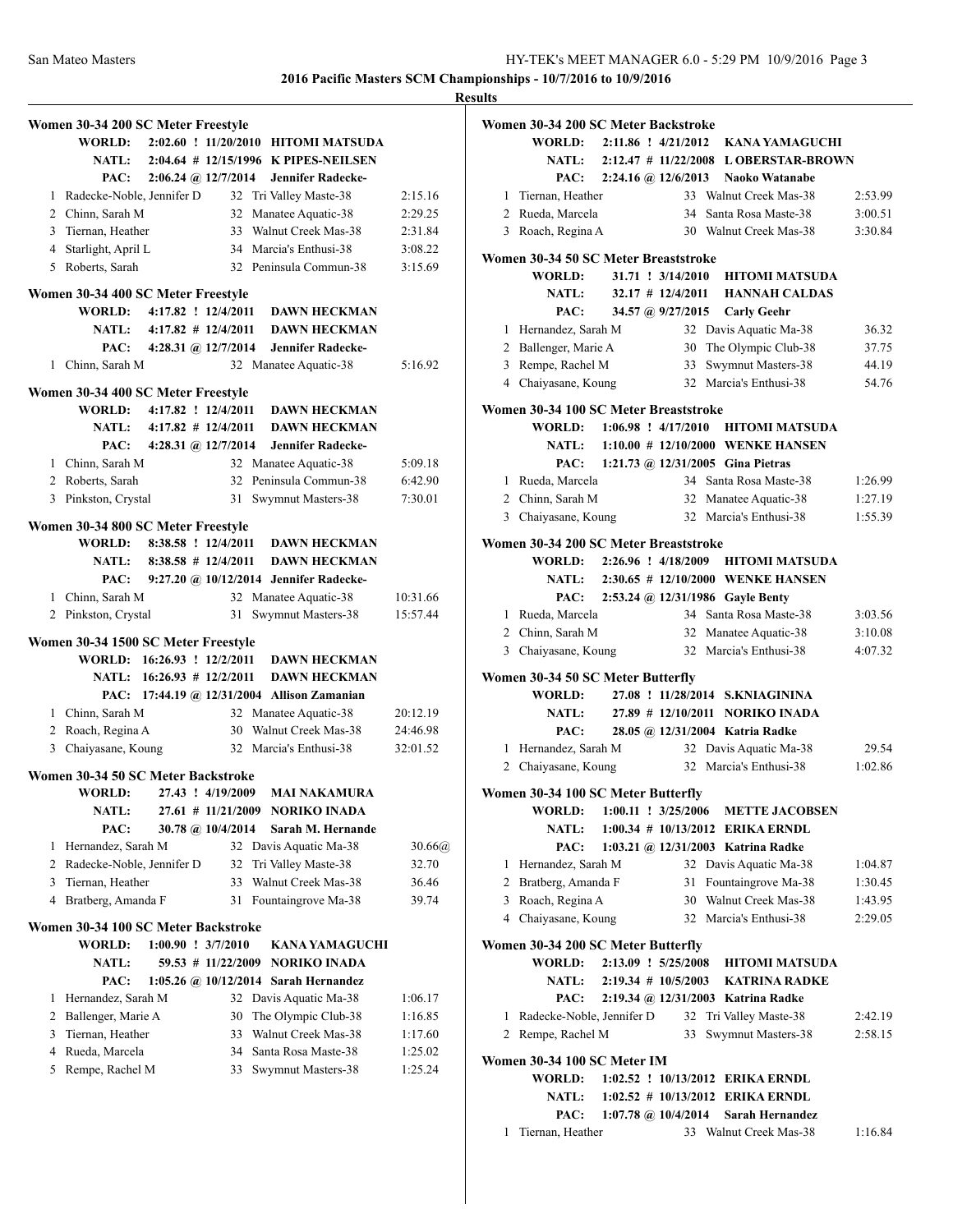|              | (Women 30-34 100 SC Meter IM)      |                         |                       |                                            |         |
|--------------|------------------------------------|-------------------------|-----------------------|--------------------------------------------|---------|
|              | 2 Rueda, Marcela                   |                         |                       | 34 Santa Rosa Maste-38                     | 1:19.46 |
|              | 3 Bratberg, Amanda F               |                         | 31                    | Fountaingrove Ma-38                        | 1:30.07 |
|              | 4 Roach, Regina A                  |                         |                       | 30 Walnut Creek Mas-38                     | 1:39.10 |
| 5            | Shuaibe, Haneefah M                |                         |                       | 32 Marcia's Enthusi-38                     | 1:52.95 |
|              |                                    |                         |                       |                                            |         |
|              | Women 30-34 200 SC Meter IM        |                         |                       |                                            |         |
|              | WORLD:                             |                         |                       | 2:13.41 ! 11/14/2009 HITOMI MATSUDA        |         |
|              | NATL:                              |                         | $2:18.79$ # 12/7/1996 | <b>K PIPES-NEILSEN</b>                     |         |
|              | PAC:                               |                         |                       | 2:22.72 @ 12/31/2003 Katrina Radke         |         |
|              | 1 Radecke-Noble, Jennifer D        |                         |                       | 32 Tri Valley Maste-38                     | 2:38.16 |
|              | 2 Chinn, Sarah M                   |                         |                       | 32 Manatee Aquatic-38                      | 2:49.08 |
|              | 3 Tiernan, Heather                 |                         |                       | 33 Walnut Creek Mas-38                     | 2:52.32 |
|              | 4 Rueda, Marcela                   |                         |                       | 34 Santa Rosa Maste-38                     | 2:59.90 |
|              | Women 30-34 400 SC Meter IM        |                         |                       |                                            |         |
|              | <b>WORLD:</b>                      | $4:45.07$ ! $4/17/2010$ |                       | <b>HITOMI MATSUDA</b>                      |         |
|              |                                    |                         |                       | NATL: 4:53.85 # 12/15/1996 K PIPES-NEILSEN |         |
|              | PAC:                               |                         |                       | 5:15.90 @ 12/31/2003 Jody Smith            |         |
|              |                                    |                         |                       |                                            |         |
|              | 1 Radecke-Noble, Jennifer D        |                         | 32                    | Tri Valley Maste-38                        | 5:30.05 |
|              | 2 Roach, Regina A                  |                         | 30                    | Walnut Creek Mas-38                        | 7:41.09 |
| 3            | Chaiyasane, Koung                  |                         |                       | 32 Marcia's Enthusi-38                     | 8:53.12 |
|              | Women 35-39 50 SC Meter Freestyle  |                         |                       |                                            |         |
|              | <b>WORLD:</b>                      |                         | 25.10 ! 12/3/2006     | <b>DARA TORRES</b>                         |         |
|              | <b>NATL:</b>                       |                         | $25.10 \# 12/3/2006$  | <b>DARA TORRES</b>                         |         |
|              | PAC:                               |                         | 26.49 @ 12/7/2014     | <b>Ericka Richards</b>                     |         |
| 1            | Castelein, Christina C             |                         |                       | 36 University of Sa-38                     | 33.47   |
|              | 2 Hieb-Stock, Lisa M               |                         | 36                    | Tuolumne County-38                         | 33.49   |
|              | 3 Belluomini, Melanie C            |                         |                       | 39 Davis Aquatic Ma-38                     | 35.49   |
|              | 4 McCullough, Juliette B           |                         |                       | 35 Rolling Hills Mu-38                     | 36.20   |
|              | 5 Abbott, Bridget                  |                         | 35                    | Walnut Creek Mas-38                        | 41.53   |
|              | 6 Ramirez, Millie                  |                         |                       | 35 Marcia's Enthusi-38                     | 47.57   |
|              | Women 35-39 100 SC Meter Freestyle |                         |                       |                                            |         |
|              | <b>WORLD:</b>                      |                         | 54.95 ! 12/3/2006     | <b>DARA TORRES</b>                         |         |
|              | <b>NATL:</b>                       |                         | 54.95 # 12/3/2006     | <b>DARA TORRES</b>                         |         |
|              | PAC:                               |                         | 58.44 @ 12/7/2014     | Ericka Richards                            |         |
| $\mathbf{1}$ | Keeler, Susan E                    |                         |                       | 38 Walnut Creek Mas-38                     | 1:08.45 |
| 2            | Doyle, Nia B                       |                         | 35                    | Marcia's Enthusi-38                        | 1:16.41 |
| 3            | Bell, Hiroe A                      |                         | 37                    | Swymnut Masters-38                         | 1:16.53 |
| 4            | McCullough, Juliette B             |                         | 35                    | Rolling Hills Mu-38                        | 1:25.00 |
| 5            | Abbott, Bridget                    |                         | 35                    | Walnut Creek Mas-38                        | 1:34.17 |
|              |                                    |                         |                       |                                            |         |
|              | Women 35-39 200 SC Meter Freestyle |                         |                       |                                            |         |
|              | <b>WORLD:</b>                      |                         | 2:03.12 ! 3/25/2012   | <b>HITOMI MATSUDA</b>                      |         |
|              | <b>NATL:</b>                       |                         |                       | 2:03.56 # 12/14/1997 K PIPES-NEILSEN       |         |
|              | PAC:                               |                         |                       | 2:06.86 @ 12/31/1999 Jill Hernandez        |         |
| $\mathbf{1}$ | Richards, Ericka L                 |                         |                       | 38 Walnut Creek Mas-38                     | 2:16.07 |
|              | 2 Keeler, Susan E                  |                         |                       | 38 Walnut Creek Mas-38                     | 2:30.94 |
|              | 3 Nonaka, Marissa G                |                         |                       | 38 Walnut Creek Mas-38                     | 2:48.96 |
|              | 4 Abbott, Bridget                  |                         |                       | 35 Walnut Creek Mas-38                     | 3:20.70 |
|              | Women 35-39 400 SC Meter Freestyle |                         |                       |                                            |         |
|              | <b>WORLD:</b>                      |                         |                       | 4:22.56 ! 12/12/1999 K.PIPES-NEILSEN       |         |
|              | <b>NATL:</b>                       |                         |                       | 4:22.56 # 12/12/1999 K PIPES-NEILSEN       |         |
|              | PAC:                               |                         |                       | 4:26.57 @ 12/31/1999 Jill Hernandez        |         |
| 1            | Sitzmann, Amy K                    |                         |                       | 36 Tri Valley Maste-38                     | 5:37.75 |
|              | 2 Nehrebecki, Helene               |                         | 36                    | Rocklin Aquatics-38                        | 5:47.75 |
|              | 3 Chin McCormick, Melissa A        |                         |                       | 36 Walnut Creek Mas-38                     | 6:08.90 |
|              |                                    |                         |                       |                                            |         |
|              |                                    |                         |                       |                                            |         |

| <b>Results</b> |                                              |                         |                       |                                                |                    |
|----------------|----------------------------------------------|-------------------------|-----------------------|------------------------------------------------|--------------------|
|                | 4 Doyle, Nia B                               |                         |                       | 35 Marcia's Enthusi-38                         | 6:16.63            |
|                | Women 35-39 800 SC Meter Freestyle           |                         |                       |                                                |                    |
|                |                                              |                         |                       | WORLD: 8:57.28 ! 10/8/2010 KIRSTEN CAMERON     |                    |
|                | <b>NATL:</b>                                 |                         |                       | 9:12.97 # 10/15/2006 ALISON ZAMANIAN           |                    |
|                | PAC:                                         | 8:57.60 @ $9/27/2015$   |                       | <b>Heidi George</b>                            |                    |
|                | 1 Sitzmann, Amy K                            |                         |                       | 36 Tri Valley Maste-38                         | 11:42.92           |
|                | 2 Doyle, Nia B                               |                         |                       | 35 Marcia's Enthusi-38                         | 13:01.43           |
|                | Women 35-39 1500 SC Meter Freestyle          |                         |                       |                                                |                    |
|                |                                              |                         |                       | WORLD: 16:56.62 ! 1/24/2015 HEIDI GEORGE       |                    |
|                |                                              |                         |                       | NATL: 16:56.62 # 1/24/2015 HEIDI GEORGE        |                    |
|                |                                              |                         |                       | PAC: 16:52.94 @ 9/27/2015 Heidi S. George      |                    |
|                | 1 Sitzmann, Amy K                            |                         |                       | 36 Tri Valley Maste-38                         | 22:10.54           |
|                | 2 Doyle, Nia B                               |                         |                       | 35 Marcia's Enthusi-38                         | 24:14.15           |
|                | Women 35-39 50 SC Meter Backstroke           |                         |                       |                                                |                    |
|                | <b>WORLD:</b>                                |                         |                       | 28.13 ! 11/23/2013 NORIKO INADA                |                    |
|                | <b>NATL:</b>                                 |                         |                       | 28.13 # 11/23/2013 NORIKO INADA                |                    |
|                | PAC:                                         |                         |                       | 32.02 @ 10/12/2014 Ericka Richards             |                    |
|                | 1 Keeler, Susan E                            |                         |                       | 38 Walnut Creek Mas-38                         | 36.57              |
|                | 2 Castelein, Christina C                     |                         |                       | 36 University of Sa-38                         | 42.51              |
|                | 3 Doyle, Nia B                               |                         |                       | 35 Marcia's Enthusi-38                         | 42.70              |
|                | 4 Nonaka, Marissa G                          |                         |                       | 38 Walnut Creek Mas-38                         | 43.47              |
|                | 5 Abbott, Bridget                            |                         |                       | 35 Walnut Creek Mas-38                         | 50.79              |
|                | Women 35-39 100 SC Meter Backstroke          |                         |                       |                                                |                    |
|                |                                              |                         |                       | WORLD: 1:00.60 ! 11/24/2013 NORIKO INADA       |                    |
|                | <b>NATL:</b>                                 |                         |                       | $1:00.60$ # 11/24/2013 NORIKO INADA            |                    |
|                | PAC:                                         |                         |                       | 1:09.60 @ 12/31/2006 Allison Zamanian          |                    |
|                | 1 Richards, Ericka L                         |                         |                       | 38 Walnut Creek Mas-38                         | 1:12.99            |
|                | 2 Nonaka, Marissa G                          |                         |                       | 38 Walnut Creek Mas-38                         | 1:29.39            |
|                | 3 Bell, Hiroe A                              |                         |                       | 37 Swymnut Masters-38                          | 1:37.67            |
|                | --- Keeler, Susan E                          |                         |                       | 38 Walnut Creek Mas-38                         | <b>DQ</b>          |
|                | Women 35-39 200 SC Meter Backstroke          |                         |                       |                                                |                    |
|                |                                              |                         |                       | WORLD: 2:13.37 ! 11/16/2013 KANA OHASHI        |                    |
|                | <b>NATL:</b>                                 |                         |                       | 2:14.10 # 12/14/1997 K PIPES-NEILSEN           |                    |
|                | PAC:                                         |                         |                       | 2:29.14 @ 12/31/2006 Allison Zamanian          |                    |
|                | 1 Keeler, Susan E                            |                         |                       | 38 Walnut Creek Mas-38                         | 2:52.18            |
|                | 2 Sitzmann, Amy K                            |                         |                       | 36 Tri Valley Maste-38                         | 3:03.50            |
|                | Women 35-39 50 SC Meter Breaststroke         |                         |                       |                                                |                    |
|                | <b>WORLD:</b>                                |                         | 31.87 ! 3/25/2012     | <b>HITOMI MATSUDA</b>                          |                    |
|                | <b>NATL:</b>                                 |                         | $32.93$ # $9/28/2014$ | <b>KATIE GLENN</b>                             |                    |
|                | PAC:                                         |                         |                       | 32.48 @ 10/10/2015 Katie Glenn                 |                    |
|                | 1 Richards, Ericka L                         |                         |                       | 38 Walnut Creek Mas-38                         | 35.76              |
|                | 2 Nehrebecki, Helene<br>3 Nonaka, Marissa G  |                         |                       | 36 Rocklin Aquatics-38                         | 43.40              |
|                | 4 Bell, Hiroe A                              |                         |                       | 38 Walnut Creek Mas-38                         | 45.61<br>46.54     |
|                | 5 Hieb-Stock, Lisa M                         |                         |                       | 37 Swymnut Masters-38<br>36 Tuolumne County-38 | 46.70              |
|                | 6 McCullough, Juliette B                     |                         |                       | 35 Rolling Hills Mu-38                         | 48.94              |
| 7              | Abbott, Bridget                              |                         |                       | 35 Walnut Creek Mas-38                         | 51.01              |
|                |                                              |                         |                       |                                                |                    |
|                | Women 35-39 100 SC Meter Breaststroke        |                         |                       |                                                |                    |
|                | WORLD:                                       | $1:09.20$ ! $4/29/2012$ |                       | <b>HITOMI MATSUDA</b>                          |                    |
|                | <b>NATL:</b>                                 | $1:09.41$ # 12/6/2014   |                       | <b>CYNTHIA LEWIS</b>                           |                    |
|                | PAC:                                         |                         |                       | 1:10.59 @ 10/10/2015 Katie Glenn               |                    |
|                | 1 Nehrebecki, Helene<br>2 Hieb-Stock, Lisa M |                         | 36                    | 36 Rocklin Aquatics-38                         | 1:32.84            |
| 3              | Abbott, Bridget                              |                         |                       | Tuolumne County-38<br>35 Walnut Creek Mas-38   | 1:39.25<br>1:50.57 |
|                |                                              |                         |                       |                                                |                    |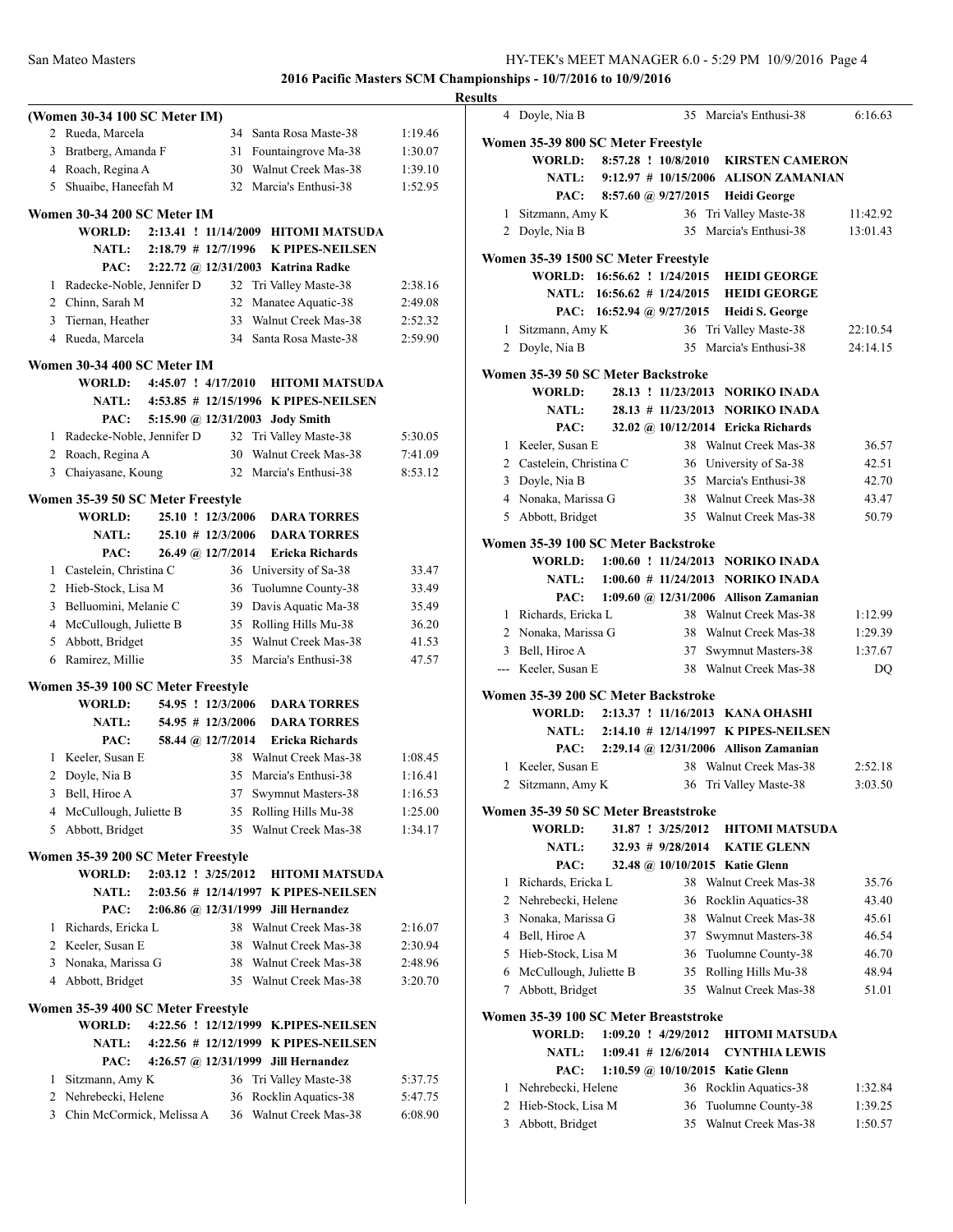|              | Women 35-39 200 SC Meter Breaststroke |  |                         |                                          |         |
|--------------|---------------------------------------|--|-------------------------|------------------------------------------|---------|
|              | <b>WORLD:</b>                         |  | $2:30.63$ : $3/10/2012$ | <b>HITOMI MATSUDA</b>                    |         |
|              |                                       |  |                         | NATL: 2:33.73 # 11/23/2014 CYNTHIA LEWIS |         |
|              | PAC:                                  |  |                         | 2:37.13 @ 10/10/2015 Katie Glenn         |         |
|              | 1 Nehrebecki, Helene                  |  |                         | 36 Rocklin Aquatics-38                   | 3:20.80 |
|              | 2 Nonaka, Marissa G                   |  |                         | 38 Walnut Creek Mas-38                   | 3:26.69 |
|              | 3 Hieb-Stock, Lisa M                  |  |                         | 36 Tuolumne County-38                    | 3:36.65 |
|              | 4 Abbott, Bridget                     |  |                         | 35 Walnut Creek Mas-38                   | 4:00.57 |
|              |                                       |  |                         |                                          |         |
|              | Women 35-39 50 SC Meter Butterfly     |  |                         |                                          |         |
|              | <b>WORLD:</b>                         |  | 28.28 ! 12/8/2012       | <b>R.CRESCENTINI</b>                     |         |
|              | <b>NATL:</b>                          |  | $28.58$ # 11/21/2009    | <b>SHERI HART</b>                        |         |
|              | PAC:                                  |  | 29.77 @ 12/7/2004       | <b>Ericka Richards</b>                   |         |
| $\mathbf{1}$ | Richards, Ericka L                    |  | 38                      | Walnut Creek Mas-38                      | 30.52   |
|              | 2 Bell, Hiroe A                       |  | 37                      | Swymnut Masters-38                       | 35.37   |
|              | 3 Nehrebecki, Helene                  |  |                         | 36 Rocklin Aquatics-38                   | 35.78   |
|              | 4 Belluomini, Melanie C               |  |                         | 39 Davis Aquatic Ma-38                   | 36.06   |
|              | 5 Hieb-Stock, Lisa M                  |  |                         | 36 Tuolumne County-38                    | 39.25   |
|              | 6 Flynn, Elizabeth A                  |  |                         | 37 Marcia's Enthusi-38                   | 41.62   |
|              | 7 McCullough, Juliette B              |  | 35                      | Rolling Hills Mu-38                      | 41.92   |
|              | 8 Doyle, Nia B                        |  |                         | 35 Marcia's Enthusi-38                   | 41.94   |
|              | Women 35-39 100 SC Meter Butterfly    |  |                         |                                          |         |
|              | <b>WORLD:</b>                         |  | $1:01.88$ : $5/4/2014$  | <b>HITOMI MATSUDA</b>                    |         |
|              | NATL:                                 |  |                         | 1:03.29 # 12/14/1997 K PIPES-NEILSEN     |         |
|              | PAC:                                  |  |                         | 1:05.83 @ 12/31/1999 Jill Hernandez      |         |
|              | 1 Richards, Ericka L                  |  |                         | 38 Walnut Creek Mas-38                   | 1:14.36 |
|              | 2 Belluomini, Melanie C               |  | 39                      | Davis Aquatic Ma-38                      | 1:25.17 |
|              |                                       |  |                         |                                          |         |
|              | Women 35-39 200 SC Meter Butterfly    |  |                         |                                          |         |
|              | <b>WORLD:</b>                         |  | 2:16.67 ! 8/25/2012     | <b>HITOMI MATSUDA</b>                    |         |
|              | <b>NATL:</b>                          |  |                         | 2:18.41 # 12/14/1997 K PIPES-NEILSEN     |         |
|              | PAC:                                  |  |                         | 2:25.06 @ 12/31/1997 Jill Hernandez      |         |
|              | 1 Belluomini, Melanie C               |  |                         | 39 Davis Aquatic Ma-38                   | 3:22.71 |
|              | 2 Nonaka, Marissa G                   |  |                         | 38 Walnut Creek Mas-38                   | 3:36.10 |
|              | <b>Women 35-39 100 SC Meter IM</b>    |  |                         |                                          |         |
|              | WORLD:                                |  | $1:03.17$ ! $3/10/2012$ | <b>HITOMI MATSUDA</b>                    |         |
|              | <b>NATL:</b>                          |  | $1:04.61 \# 11/22/2009$ | <b>SHERI HART</b>                        |         |
|              | PAC:                                  |  |                         | 1:06.34 @ 10/10/2015 Katie Glenn         |         |
| 1            | Richards, Ericka L                    |  | 38                      | Walnut Creek Mas-38                      | 1:09.00 |
|              | 2 Keeler, Susan E                     |  | 38                      | <b>Walnut Creek Mas-38</b>               | 1:17.89 |
|              | 3 Nehrebecki, Helene                  |  |                         | 36 Rocklin Aquatics-38                   | 1:22.01 |
|              | 4 Castelein, Christina C              |  |                         | 36 University of Sa-38                   | 1:27.12 |
|              | 5 Hieb-Stock, Lisa M                  |  |                         | 36 Tuolumne County-38                    | 1:28.10 |
|              | 6 Doyle, Nia B                        |  | 35                      | Marcia's Enthusi-38                      | 1:33.76 |
| 7            | McCullough, Juliette B                |  | 35                      | Rolling Hills Mu-38                      | 1:35.68 |
|              |                                       |  |                         |                                          |         |
|              | Women 35-39 200 SC Meter IM           |  |                         |                                          |         |
|              | WORLD:                                |  | 2:17.69 ! 11/18/2012    | <b>HITOMI MATSUDA</b>                    |         |
|              | NATL:                                 |  | $2:19.08$ # 12/10/2000  | <b>K PIPES-NEILSEN</b>                   |         |
|              | PAC:                                  |  | 2:25.39 @ 12/31/1997    | <b>Jill Hernandez</b>                    |         |
| 1            | Richards, Ericka L                    |  |                         | 38 Walnut Creek Mas-38                   | 2:35.34 |
|              | 2 Keeler, Susan E                     |  | 38                      | Walnut Creek Mas-38                      | 2:49.08 |
|              | 3 Nehrebecki, Helene                  |  | 36                      | Rocklin Aquatics-38                      | 3:07.03 |
|              |                                       |  |                         |                                          |         |
|              |                                       |  |                         |                                          |         |

| Women 40-44 50 SC Meter Freestyle<br>WORLD: |    | 26.02 ! 12/14/2014 ERIKA BRAUN          |                                                                                                     |
|---------------------------------------------|----|-----------------------------------------|-----------------------------------------------------------------------------------------------------|
| <b>NATL:</b>                                |    | 26.02 # 12/14/2014 ERIKA BRAUN          |                                                                                                     |
| PAC:                                        |    | 27.54 @ 12/31/2000 Jill Hernandez       |                                                                                                     |
| 1 Moll, Jessica E                           |    | 44 Marcia's Enthusi-38                  | 33.63                                                                                               |
| 2 Hermann, Heather                          |    | 43 Marcia's Enthusi-38                  | 33.74                                                                                               |
| 3 Ongerth, Ann Michelle                     |    | 42 Walnut Creek Mas-38                  | 34.68                                                                                               |
| 4 Lindahl, Sarah                            |    | 40 Marcia's Enthusi-38                  | 37.68                                                                                               |
| 5 Long, Rebecca J                           |    | 44 Albany Armada Aq-38                  | 46.92                                                                                               |
| Women 40-44 100 SC Meter Freestyle          |    |                                         |                                                                                                     |
| WORLD:                                      |    | 57.08 ! 12/14/2014 ERIKA BRAUN          |                                                                                                     |
| NATL:                                       |    | 57.08 # 12/14/2014 ERIKA BRAUN          |                                                                                                     |
| PAC:                                        |    | 58.81 @ 12/31/2000 Jill Hernandez       |                                                                                                     |
| 1 Sermek, Leila                             |    | 41 UC38-38                              | 1:07.65                                                                                             |
| 2 Pearson, Loren J                          | 41 | Tri Valley Maste-38                     | 1:16.41                                                                                             |
| 3 Hermann, Heather                          |    | 43 Marcia's Enthusi-38                  | 1:16.62                                                                                             |
| 4 Ongerth, Ann Michelle                     |    | 42 Walnut Creek Mas-38                  | 1:20.35                                                                                             |
| 5 Darling, Colleen M                        |    | 42 Walnut Creek Mas-38                  | 1:23.93                                                                                             |
| 6 Starr, Monica K                           |    | 42 Marcia's Enthusi-38                  | 1:24.68                                                                                             |
| 7 Lindahl, Sarah                            |    | 40 Marcia's Enthusi-38                  | 1:30.94                                                                                             |
| 8 Klein, Allyson                            |    | 42 Mills College Ma-38                  | 1:32.80                                                                                             |
| Women 40-44 200 SC Meter Freestyle          |    |                                         |                                                                                                     |
| <b>WORLD:</b>                               |    | 2:05.26 ! 12/14/2003 K.PIPES-NEILSEN    |                                                                                                     |
| NATL:                                       |    | $2:05.26 \# 12/14/2003$ K PIPES-NEILSEN |                                                                                                     |
| PAC:                                        |    | 2:06.81 @ 12/31/2000 Jill Hernandez     |                                                                                                     |
| 1 Kory, Deborah L                           |    | 42 Cal Aquatic Mast-38                  | 2:31.51                                                                                             |
| 2 Moll, Jessica E                           |    | 44 Marcia's Enthusi-38                  | 2:49.60                                                                                             |
| 3 Pearson, Loren J                          | 41 | Tri Valley Maste-38                     | 2:54.83                                                                                             |
| 4 Miller, Janet H                           |    | 44 Walnut Creek Mas-38                  | 2:57.89                                                                                             |
| 5 Ongerth, Ann Michelle                     |    | 42 Walnut Creek Mas-38                  | 3:08.50                                                                                             |
| Women 40-44 400 SC Meter Freestyle          |    |                                         |                                                                                                     |
| <b>WORLD:</b>                               |    | 4:21.75 ! 12/14/2003 K.PIPES-NEILSEN    |                                                                                                     |
| <b>NATL:</b>                                |    | 4:21.75 # 12/14/2003 K PIPES-NEILSEN    |                                                                                                     |
| PAC:                                        |    | 4:24.22 @ 12/31/2000 Jill Hernandez     |                                                                                                     |
|                                             |    |                                         |                                                                                                     |
| 1 Swanson, Eileen                           | 41 | San Ramon Valley-38                     |                                                                                                     |
| 2 Moll, Jessica E                           |    | 44 Marcia's Enthusi-38                  |                                                                                                     |
| 3 Miller, Janet H                           |    | 44 Walnut Creek Mas-38                  |                                                                                                     |
| 4 Lindahl, Sarah                            |    | 40 Marcia's Enthusi-38                  |                                                                                                     |
| 5 Abeck, Heike L                            |    | 44 Albany Armada Aq-38                  |                                                                                                     |
| Women 40-44 800 SC Meter Freestyle          |    |                                         |                                                                                                     |
| WORLD:                                      |    | 8:56.23 ! 10/26/2013 KIRSTEN CAMERON    |                                                                                                     |
| <b>NATL:</b>                                |    | 9:09.71 # 6/20/2003 K PIPES-NEILSEN     |                                                                                                     |
|                                             |    | PAC: 9:07.73 @ 1/30/2016 Heidi George   |                                                                                                     |
| 1 Sermek, Leila                             |    | 41 UC38-38                              |                                                                                                     |
| 2 Pearson, Loren J                          |    | 41 Tri Valley Maste-38                  |                                                                                                     |
| 3 Starr, Monica K                           |    | 42 Marcia's Enthusi-38                  |                                                                                                     |
| 4 Lindahl, Sarah                            |    | 40 Marcia's Enthusi-38                  |                                                                                                     |
| Women 40-44 1500 SC Meter Freestyle         |    |                                         |                                                                                                     |
| WORLD: 17:01.66 ! 2/22/2015                 |    | <b>KIRSTEN CAMERON</b>                  | 5:29.35<br>6:01.29<br>6:07.21<br>7:48.82<br>8:59.83<br>11:06.81<br>12:15.10<br>14:18.03<br>16:15.74 |

| 1 Sermek, Leila    | 41 UC38-38             | 21:04.65 |
|--------------------|------------------------|----------|
| 2 Pearson, Loren J | 41 Tri Valley Maste-38 | 23:33.75 |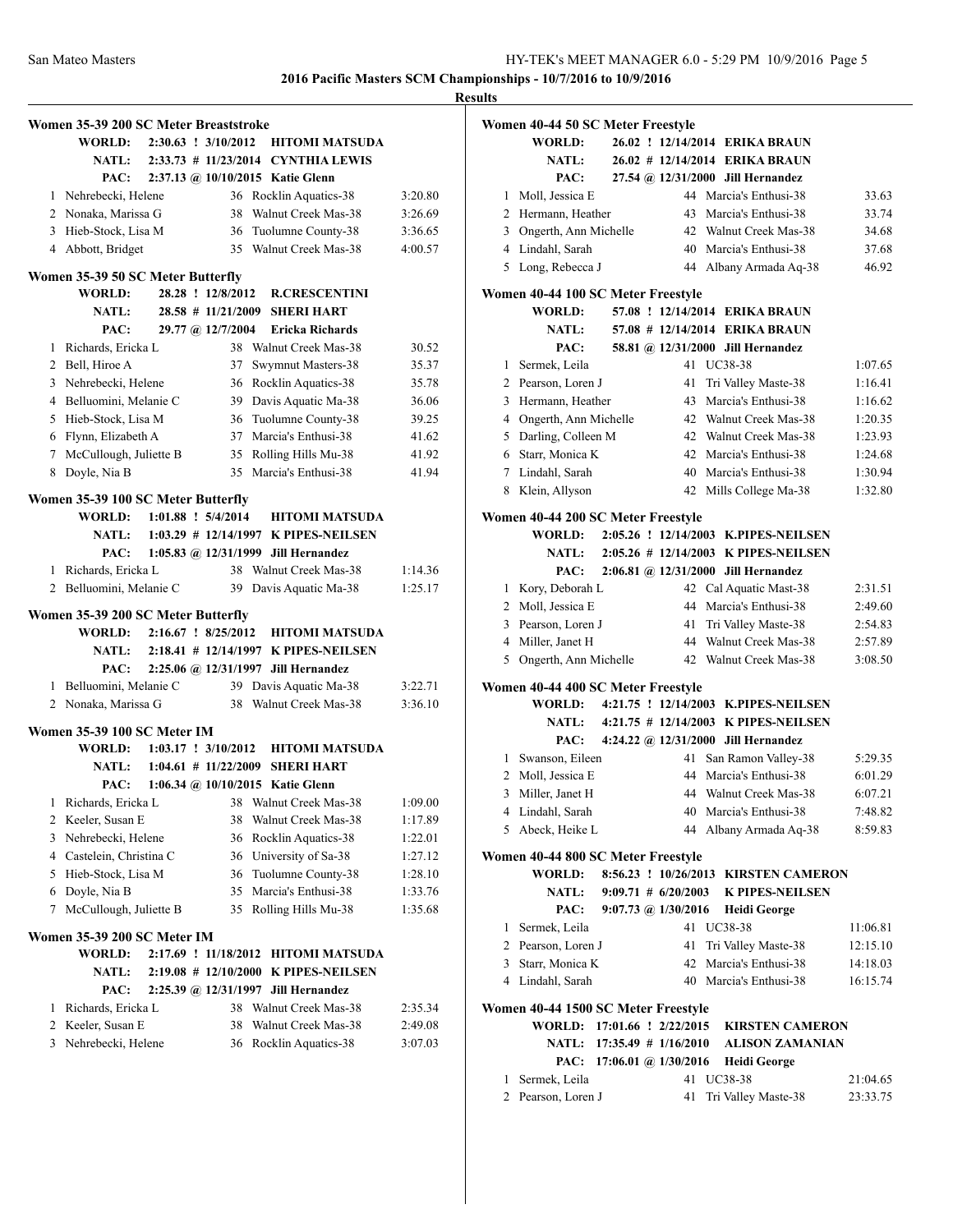# **Women 40-44 50 SC Meter Backstroke WORLD: 29.84 ! 10/4/2014 ZOE CRAY NATL: 30.02 # 10/14/2012 SHERI HART PAC: 30.72 @ 12/31/2009 Jody Smith** 1 Darling, Colleen M 42 Walnut Creek Mas-38 43.00 2 Ongerth, Ann Michelle 42 Walnut Creek Mas-38 48.12 3 Long, Rebecca J 44 Albany Armada Aq-38 51.22 **Women 40-44 100 SC Meter Backstroke WORLD: 1:03.48 ! 10/29/2011 SHERI HART NATL: 1:03.48 # 10/29/2011 SHERI HART PAC: 1:05.91 @ 12/31/2009 Jody Smith** 1 Nicolescu, Andreea C 44 UC38-38 1:19.91 2 Smith, Angela R 42 San Ramon Valley-38 1:24.39 3 Choury, Alicia 44 Marcia's Enthusi-38 1:49.84 **Women 40-44 200 SC Meter Backstroke WORLD: 2:19.06 ! 12/4/2009 JODY SMITH NATL: 2:19.06 # 12/4/2009 JODY SMITH PAC: 2:19.06 @ 12/31/2009 Jody Smith** 1 Mahn, Tanya 43 Marcia's Enthusi-38 3:09.87 **Women 40-44 50 SC Meter Breaststroke WORLD: 32.20 ! 8/5/2012 LINLEY FRAME NATL: 32.29 # 11/22/2009 S VON DER LIPPE PAC: 36.51 @ 12/31/2004 Jill Hernandez** 1 Smith, Angela R 42 San Ramon Valley-38 42.55 2 Hermann, Heather 43 Marcia's Enthusi-38 42.79 3 Klein, Allyson 42 Mills College Ma-38 48.49 4 Agocs, Melissa 40 Marcia's Enthusi-38 51.06 **Women 40-44 100 SC Meter Breaststroke WORLD: 1:10.55 ! 12/2/2007 S.VON DER LIPPE NATL: 1:10.55 # 12/2/2007 S VON DER LIPPE PAC: 1:19.61 @ 12/31/2009 Debbie Santos** 1 Kory, Deborah L 42 Cal Aquatic Mast-38 1:33.92 2 Hermann, Heather 43 Marcia's Enthusi-38 1:35.01 3 Klein, Allyson 42 Mills College Ma-38 1:46.00 4 Starr, Monica K 42 Marcia's Enthusi-38 1:50.46 5 Agocs, Melissa 40 Marcia's Enthusi-38 1:55.15 **Women 40-44 50 SC Meter Butterfly WORLD: 28.19 ! 3/16/2013 ERIKA BRAUN NATL: 28.19 # 3/16/2013 ERIKA BRAUN PAC: 29.86 @ 12/31/2009 Jody Smith** 1 Smith, Angela R 42 San Ramon Valley-38 33.73 2 Ongerth, Ann Michelle 42 Walnut Creek Mas-38 43.14 3 Darling, Colleen M 42 Walnut Creek Mas-38 44.28 4 Lindahl, Sarah 40 Marcia's Enthusi-38 50.46 5 Agocs, Melissa 40 Marcia's Enthusi-38 53.65 **Women 40-44 100 SC Meter Butterfly WORLD: 1:01.70 ! 11/21/2009 S.VON DER LIPPE NATL: 1:01.70 # 11/21/2009 S VON DER LIPPE PAC: 1:06.86 @ 12/31/1993 Laura Val** 1 Sermek, Leila 41 UC38-38 1:20.23 2 Pearson, Loren J 41 Tri Valley Maste-38 1:31.36 3 Mahn, Tanya 43 Marcia's Enthusi-38 1:33.13 4 Darling, Colleen M 42 Walnut Creek Mas-38 1:40.39

|                | Women 40-44 200 SC Meter Butterfly           |  |                      |                                             |         |
|----------------|----------------------------------------------|--|----------------------|---------------------------------------------|---------|
|                | WORLD:                                       |  |                      | 2:20.66 ! 11/19/2006 S.VON DER LIPPE        |         |
|                | <b>NATL:</b>                                 |  |                      | 2:20.66 # 11/19/2006 S VON DER LIPPE        |         |
|                | PAC:                                         |  |                      | 2:29.19 @ 12/31/1993 Laura Val              |         |
|                | 1 Pearson, Loren J                           |  | 41                   | Tri Valley Maste-38                         | 3:32.63 |
|                | Women 40-44 100 SC Meter IM                  |  |                      |                                             |         |
|                | WORLD:                                       |  |                      | 1:04.25 ! 11/16/2008 S.VON DER LIPPE        |         |
|                | <b>NATL:</b>                                 |  |                      | $1:04.25 \# 11/16/2008$ S VON DER LIPPE     |         |
|                |                                              |  |                      | PAC: 1:08.91 @ 12/31/2004 Jill Hernandez    |         |
|                | 1 Kory, Deborah L                            |  |                      | 42 Cal Aquatic Mast-38                      | 1:21.92 |
|                | 2 Swanson, Eileen                            |  | 41                   | San Ramon Valley-38                         | 1:24.67 |
|                | 3 Hermann, Heather                           |  |                      | 43 Marcia's Enthusi-38                      | 1:26.73 |
|                | 4 Mahn, Tanya                                |  |                      | 43 Marcia's Enthusi-38                      | 1:29.60 |
|                | 5 Darling, Colleen M                         |  |                      | 42 Walnut Creek Mas-38                      | 1:34.28 |
|                | 6 Ongerth, Ann Michelle                      |  |                      | 42 Walnut Creek Mas-38                      | 1:34.68 |
|                | 7 Agocs, Melissa                             |  |                      | 40 Marcia's Enthusi-38                      | 1:53.76 |
|                | --- Long, Rebecca J                          |  |                      | 44 Albany Armada Aq-38                      | DQ      |
|                | --- Lindahl, Sarah                           |  |                      | 40 Marcia's Enthusi-38                      | DQ      |
|                |                                              |  |                      |                                             |         |
|                | Women 40-44 200 SC Meter IM                  |  |                      |                                             |         |
|                | WORLD: 2:19.21 ! 12/2/2007                   |  |                      | <b>S.VON DER LIPPE</b>                      |         |
|                | NATL: 2:19.21 # 12/2/2007                    |  |                      | <b>S VON DER LIPPE</b>                      |         |
|                |                                              |  |                      | PAC: 2:22.51 @ 12/31/2000 Jill Hernandez    |         |
|                | 1 Kory, Deborah L                            |  |                      | 42 Cal Aquatic Mast-38                      | 2:55.74 |
|                | 2 Smith, Angela R                            |  |                      | 42 San Ramon Valley-38                      | 2:57.61 |
|                | 3 Ongerth, Ann Michelle                      |  |                      | 42 Walnut Creek Mas-38                      | 3:25.48 |
|                | 4 Darling, Colleen M                         |  |                      | 42 Walnut Creek Mas-38                      | 3:37.53 |
|                | 5 Starr, Monica K                            |  |                      | 42 Marcia's Enthusi-38                      | 3:42.10 |
|                | Women 40-44 400 SC Meter IM                  |  |                      |                                             |         |
|                |                                              |  |                      | WORLD: 5:00.82 ! 11/24/2002 K.PIPES-NEILSEN |         |
|                | <b>NATL:</b>                                 |  |                      | 5:00.82 # 11/24/2002 K PIPES-NEILSEN        |         |
|                | PAC:                                         |  |                      | 5:02.17 @ 12/31/2000 Jill Hernandez         |         |
|                | 1 Sermek, Leila                              |  | 41                   | UC38-38                                     | 6:14.57 |
|                |                                              |  |                      |                                             |         |
|                | Women 45-49 50 SC Meter Freestyle            |  |                      |                                             |         |
|                | <b>WORLD:</b>                                |  | 26.37 ! 5/18/2013    | <b>M.THERESE FUZZATI</b>                    |         |
|                | <b>NATL:</b>                                 |  | $26.59$ # 12/8/2013  | <b>FALL WILLEBOORDSE</b>                    |         |
|                | PAC:                                         |  |                      | 28.58 @ 12/31/2000 Laura Val                |         |
| 1              | Ward, Jennifer A                             |  |                      | 45 Walnut Creek Mas-38                      | 30.68   |
| 2              | Rublein, Susanne P                           |  | 46                   | Manatee Aquatic-38                          | 30.72   |
| 3              | Forbes, Tiffany A                            |  | 49                   | Cal Aquatic Mast-38                         | 33.98   |
| $\overline{4}$ | Giske, Anna                                  |  | 47                   | Albany Armada Aq-38                         | 35.93   |
| 5              | Kelly Smethurst, Andrea E                    |  | 49                   | Walnut Creek Mas-38                         | 37.79   |
| 6              | Herhold, Pamela                              |  | 48                   | Marcia's Enthusi-38                         | 38.77   |
| 7              | Bevilacqua, Deborah A                        |  | 48                   | Marcia's Enthusi-38                         | 45.49   |
| 8              | Espinosa, Rebecca                            |  | 46                   | Marcia's Enthusi-38                         | 48.52   |
|                |                                              |  |                      |                                             |         |
|                | Women 45-49 100 SC Meter Freestyle<br>WORLD: |  | 58.43 ! 3/29/2014    | <b>MARIE FUZZATI</b>                        |         |
|                |                                              |  |                      |                                             |         |
|                | <b>NATL:</b>                                 |  | 58.61 # 12/2/2007    | <b>K PIPES-NEILSEN</b>                      |         |
|                | PAC:                                         |  | 1:02.00 @ 12/31/1998 | Laura Val                                   |         |
| 1              | De Somma, Margaret P                         |  | 48                   | Swymnut Masters-38                          | 1:13.12 |
| 2              | Lyons, Bridget A                             |  | 46                   | Santa Cruz Maste-38                         | 1:13.99 |
| 3              | Forbes, Tiffany A                            |  | 49                   | Cal Aquatic Mast-38                         | 1:15.62 |
| 4              | Philpott, Patti H                            |  | 46                   | Tuolumne County-38                          | 1:27.74 |
|                |                                              |  |                      |                                             |         |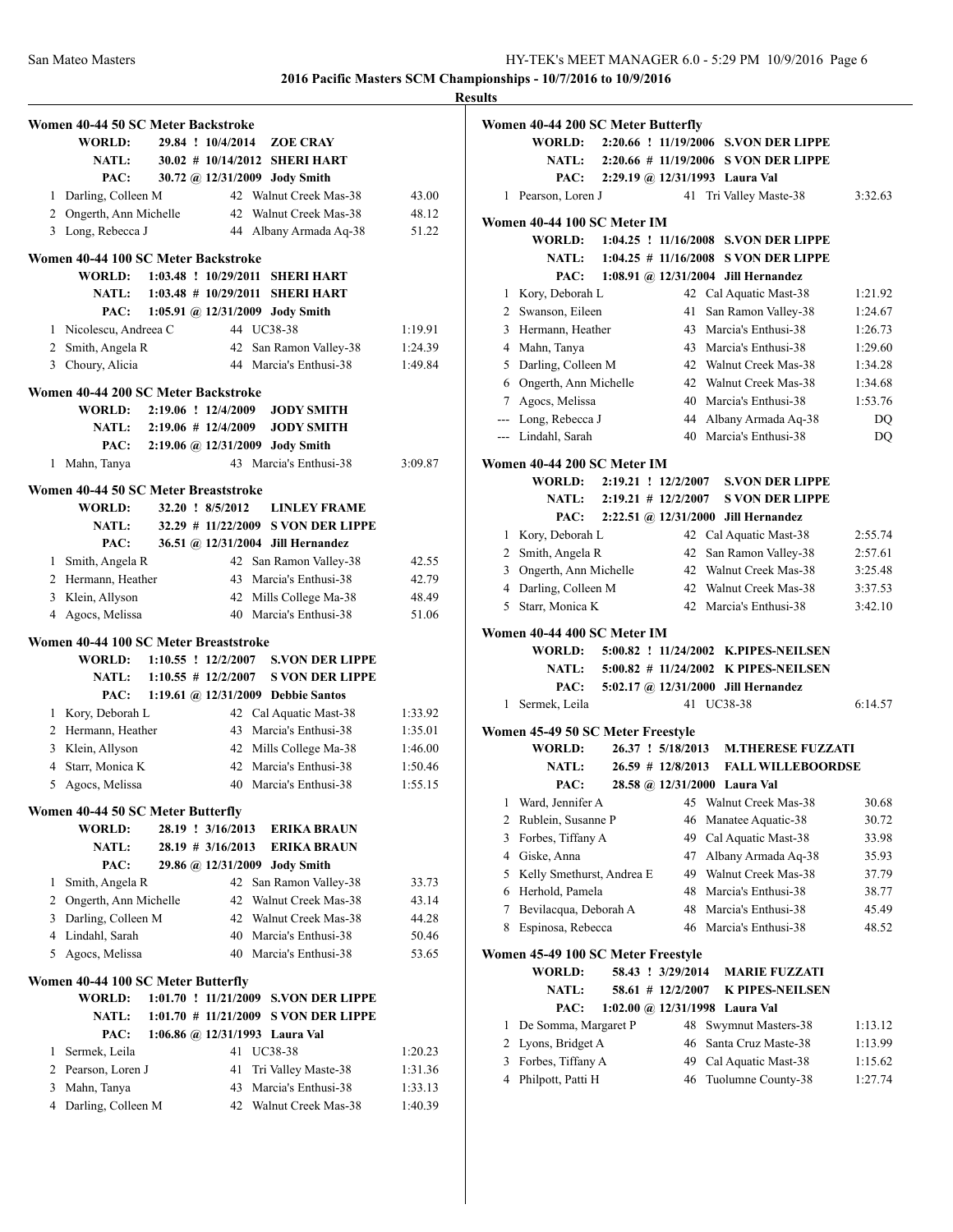**Results**

|                | Women 45-49 200 SC Meter Freestyle  |                            |                          |                                        |          |
|----------------|-------------------------------------|----------------------------|--------------------------|----------------------------------------|----------|
|                | WORLD:                              |                            | 2:05.94 ! 12/2/2007      | <b>K.PIPES-NEILSEN</b>                 |          |
|                | <b>NATL:</b>                        |                            | $2:05.94$ # 12/2/2007    | <b>K PIPES-NEILSEN</b>                 |          |
|                | PAC:                                |                            |                          | 2:10.91 @ 12/31/2003 Suzanne Heim-Bowe |          |
|                | 1 Zamanian, Alison H                |                            |                          | 46 Walnut Creek Mas-38                 | 2:12.77  |
|                | 2 Brakeman, Jennifer                |                            | 46                       | Manatee Aquatic-38                     | 2:32.58  |
|                | 3 Ward, Jennifer A                  |                            |                          | 45 Walnut Creek Mas-38                 | 2:33.72  |
|                | 4 de la Torre, Yasuko               |                            |                          | 46 Marcia's Enthusi-38                 | 2:51.98  |
|                | 5 Burger, Clare P                   |                            |                          | 49 Marcia's Enthusi-38                 | 2:52.41  |
|                | 6 Bevilacqua, Deborah A             |                            | 48                       | Marcia's Enthusi-38                    | 3:32.97  |
| 7              | Espinosa, Rebecca                   |                            |                          | 46 Marcia's Enthusi-38                 | 4:01.94  |
|                | Women 45-49 400 SC Meter Freestyle  |                            |                          |                                        |          |
|                | <b>WORLD:</b>                       |                            | 4:25.34 ! 5/16/2009      | <b>K.PIPES-NEILSEN</b>                 |          |
|                | <b>NATL:</b>                        |                            | $4:25.34$ # $5/16/2009$  | <b>K PIPES-NEILSEN</b>                 |          |
|                | PAC:                                |                            |                          | 4:30.98 @ 12/31/2003 Suzanne Heim-Bowe |          |
|                | 1 Zamanian, Alison H                |                            |                          | 46 Walnut Creek Mas-38                 | 4:39.28  |
|                | 2 Burger, Clare P                   |                            |                          | 49 Marcia's Enthusi-38                 | 6:11.03  |
|                | 3 Herhold, Pamela                   |                            |                          | 48 Marcia's Enthusi-38                 | 6:57.78  |
|                | 4 Bevilacqua, Deborah A             |                            |                          | 48 Marcia's Enthusi-38                 | 7:56.39  |
|                | Women 45-49 800 SC Meter Freestyle  |                            |                          |                                        |          |
|                | WORLD:                              |                            | $9:11.37 \div 5/15/2009$ | <b>K.PIPES-NEILSEN</b>                 |          |
|                | <b>NATL:</b>                        |                            | $9:11.37 \# 5/15/2009$   | <b>K PIPES-NEILSEN</b>                 |          |
|                | PAC:                                |                            |                          | 9:27.44 @ 12/31/2003 Suzanne Heim-Bowe |          |
|                | 1 Zamanian, Alison H                |                            |                          | 46 Walnut Creek Mas-38                 | 9:21.83@ |
|                | 2 Forbes, Tiffany A                 |                            |                          | 49 Cal Aquatic Mast-38                 | 12:47.58 |
|                | 3 Herhold, Pamela                   |                            | 48                       | Marcia's Enthusi-38                    | 14:18.15 |
|                | 4 Chung, Heejay A                   |                            | 45                       | Bay Masters-38                         | 14:30.87 |
| ---            | Espinosa, Rebecca                   |                            |                          | 46 Marcia's Enthusi-38                 | DO       |
|                |                                     |                            |                          |                                        |          |
|                | Women 45-49 1500 SC Meter Freestyle |                            |                          |                                        |          |
|                | WORLD: 17:22.01 ! 1/24/2015         |                            |                          | <b>ALISON ZAMANIAN</b>                 |          |
|                |                                     | NATL: 17:22.01 # 6/24/2015 |                          | <b>ALISON ZAMANIAN</b>                 |          |
|                | PAC:                                | 17:22.01 @ 1/24/2015       |                          | <b>Alison Zamanian</b>                 |          |
|                | 1 Santos, Debbie M                  |                            |                          | 48 Walnut Creek Mas-38                 | 24:59.02 |
|                | 2 Philpott, Patti H                 |                            | 46                       | Tuolumne County-38                     | 24:59.89 |
| 3              | Chung, Heejay A                     |                            | 45                       | Bay Masters-38                         | 27:20.96 |
|                | 4 Espinosa, Rebecca                 |                            |                          | 46 Marcia's Enthusi-38                 | 32:27.26 |
|                | Women 45-49 50 SC Meter Backstroke  |                            |                          |                                        |          |
|                | <b>WORLD:</b>                       |                            | 30.25 ! 4/26/2014        | <b>CINDY MABEE</b>                     |          |
|                | <b>NATL:</b>                        |                            | $30.58$ # 12/2/2007      | <b>K PIPES-NEILSEN</b>                 |          |
|                | PAC:                                |                            |                          | 32.67 @ 12/31/1999 Laura Val           |          |
| 1              | Ward, Jennifer A                    |                            |                          | 45 Walnut Creek Mas-38                 | 36.98    |
|                | 2 Le Febre, Karen J                 |                            | 48                       | Sierra Nevada Ma-38                    | 37.84    |
|                | 3 Brakeman, Jennifer                |                            | 46                       | Manatee Aquatic-38                     | 38.61    |
|                | 4 Duggan, Karen L                   |                            | 46                       | Walnut Creek Mas-38                    | 38.85    |
| 5              | Burger, Clare P                     |                            | 49                       | Marcia's Enthusi-38                    | 43.60    |
|                | 6 Laszlo, Zsuzsanna                 |                            | 48                       | Marcia's Enthusi-38                    | 52.76    |
| 7              | Espinosa, Rebecca                   |                            |                          | 46 Marcia's Enthusi-38                 | 58.67    |
| 8              | Bevilacqua, Deborah A               |                            |                          | 48 Marcia's Enthusi-38                 | 1:00.02  |
|                |                                     |                            |                          |                                        |          |
|                | Women 45-49 100 SC Meter Backstroke |                            |                          |                                        |          |
|                | <b>WORLD:</b>                       |                            | 1:04.46 ! 2/27/2009      | <b>K.PIPES-NEILSEN</b>                 |          |
|                | <b>NATL:</b>                        |                            | $1:04.79$ # $5/16/2009$  | K PIPES-NEILSEN                        |          |
|                | PAC:                                |                            |                          | 1:10.17 @ 10/18/2009 Lisa A Ward       |          |
| 1              | Denison, Stephanie                  |                            | 46                       | Sierra Marlins M-38                    | 1:20.77  |
| $\overline{2}$ | Le Febre, Karen J                   |                            | 48                       | Sierra Nevada Ma-38                    | 1:24.71  |
| 3              | Duggan, Karen L                     |                            | 46                       | Walnut Creek Mas-38                    | 1:27.44  |

|   | Women 45-49 200 SC Meter Backstroke   |  |                                             |                                             |         |
|---|---------------------------------------|--|---------------------------------------------|---------------------------------------------|---------|
|   | WORLD:                                |  | $2:18.15$ ! $2/26/2009$                     | <b>K.PIPES-NEILSEN</b>                      |         |
|   | <b>NATL:</b>                          |  | $2:18.95 \# 5/15/2009$                      | <b>K PIPES-NEILSEN</b>                      |         |
|   |                                       |  |                                             | PAC: 2:28.11 @ 12/31/2009 Lisa Ward         |         |
| 1 | Duggan, Karen L                       |  |                                             | 46 Walnut Creek Mas-38                      | 3:14.90 |
|   | 2 Burger, Clare P                     |  |                                             | 49 Marcia's Enthusi-38                      | 3:27.79 |
|   | 3 Laszlo, Zsuzsanna                   |  |                                             | 48 Marcia's Enthusi-38                      | 4:29.06 |
|   | Women 45-49 50 SC Meter Breaststroke  |  |                                             |                                             |         |
|   | WORLD:                                |  | 33.81 ! 3/17/2013                           | <b>ANNA HAMMER</b>                          |         |
|   | <b>NATL:</b>                          |  |                                             | 33.82 # 10/10/2010 S VON DER LIPPE          |         |
|   | PAC:                                  |  |                                             | 37.32 @ 12/31/2004 Leianne Crittende        |         |
|   | 1 Lyons, Bridget A                    |  |                                             | 46 Santa Cruz Maste-38                      | 41.97   |
|   | 2 Santos, Debbie M                    |  |                                             | 48 Walnut Creek Mas-38                      | 43.57   |
|   | 3 Duggan, Karen L                     |  |                                             | 46 Walnut Creek Mas-38                      | 44.42   |
|   | 4 Kelly Smethurst, Andrea E           |  |                                             | 49 Walnut Creek Mas-38                      | 45.84   |
|   | 5 Schmidt, Cathryn L                  |  |                                             | 49 Albany Armada Aq-38                      | 52.06   |
|   | Women 45-49 100 SC Meter Breaststroke |  |                                             |                                             |         |
|   |                                       |  |                                             | WORLD: 1:12.64 ! 3/16/2013 ANNA HAMMER      |         |
|   |                                       |  |                                             | NATL: 1:13.30 # 10/10/2010 S VON DER LIPPE  |         |
|   |                                       |  |                                             | PAC: 1:20.45 @ 10/18/2009 Lisa A Ward       |         |
|   | 1 Lyons, Bridget A                    |  |                                             | 46 Santa Cruz Maste-38                      | 1:31.44 |
|   | 2 Duggan, Karen L                     |  |                                             | 46 Walnut Creek Mas-38                      | 1:36.44 |
|   | 3 Santos, Debbie M                    |  |                                             | 48 Walnut Creek Mas-38                      | 1:39.08 |
|   | 4 Kelly Smethurst, Andrea E           |  |                                             | 49 Walnut Creek Mas-38                      | 1:41.25 |
|   | Women 45-49 200 SC Meter Breaststroke |  |                                             |                                             |         |
|   |                                       |  |                                             | WORLD: 2:38.00 ! 11/21/2010 S.VON DER LIPPE |         |
|   | <b>NATL:</b>                          |  |                                             | 2:38.00 # 11/21/2010 S VON DER LIPPE        |         |
|   | PAC:                                  |  |                                             | 2:51.75 @ 10/18/2009 Lisa A Ward            |         |
|   | 1 Lyons, Bridget A                    |  |                                             | 46 Santa Cruz Maste-38                      | 3:13.94 |
|   | 2 Duggan, Karen L                     |  |                                             | 46 Walnut Creek Mas-38                      | 3:26.98 |
|   | Women 45-49 50 SC Meter Butterfly     |  |                                             |                                             |         |
|   | WORLD:                                |  |                                             | 28.84 ! 10/10/2010 S.VON DER LIPPE          |         |
|   | NATL:                                 |  |                                             | 28.84 # 10/10/2010 S VON DER LIPPE          |         |
|   | PAC:                                  |  |                                             | 30.78 @ 12/31/2010 Laureen Welting          |         |
|   | 1 de la Torre, Yasuko                 |  |                                             | 46 Marcia's Enthusi-38                      | 35.79   |
|   | 2 De Somma, Margaret P                |  |                                             | 48 Swymnut Masters-38                       | 36.07   |
| 3 | Denison, Stephanie                    |  |                                             | 46 Sierra Marlins M-38                      | 36.15   |
| 4 | Lyons, Bridget A                      |  | 46                                          | Santa Cruz Maste-38                         | 36.41   |
| 5 | Forbes, Tiffany A                     |  | 49                                          | Cal Aquatic Mast-38                         | 36.79   |
| 6 | Herhold, Pamela                       |  |                                             | 48 Marcia's Enthusi-38                      | 47.17   |
| 7 | Philpott, Patti H                     |  | 46                                          | Tuolumne County-38                          | 47.49   |
| 8 | Espinosa, Rebecca                     |  | 46                                          | Marcia's Enthusi-38                         | 59.99   |
|   | Women 45-49 100 SC Meter Butterfly    |  |                                             |                                             |         |
|   | <b>WORLD:</b>                         |  | $1:03.47$ ! $11/20/2010$                    | <b>S.VON DER LIPPE</b>                      |         |
|   | <b>NATL:</b>                          |  | $1:03.47 \# 11/20/2010$                     | <b>S VON DER LIPPE</b>                      |         |
|   | PAC:                                  |  | $1:08.10 \; \textcircled{a}$ , $12/31/1999$ | Laura Val                                   |         |
| 1 | Zamanian, Alison H                    |  | 46                                          | Walnut Creek Mas-38                         | 1:10.01 |
| 2 | Brakeman, Jennifer                    |  | 46                                          | Manatee Aquatic-38                          | 1:19.57 |
| 3 | Lyons, Bridget A                      |  |                                             | 46 Santa Cruz Maste-38                      | 1:22.28 |
| 4 | de la Torre, Yasuko                   |  |                                             | 46 Marcia's Enthusi-38                      | 1:24.81 |
| 5 | Forbes, Tiffany A                     |  |                                             | 49 Cal Aquatic Mast-38                      | 1:26.21 |
| 6 | Ward, Jennifer A                      |  | 45                                          | Walnut Creek Mas-38                         | 1:30.33 |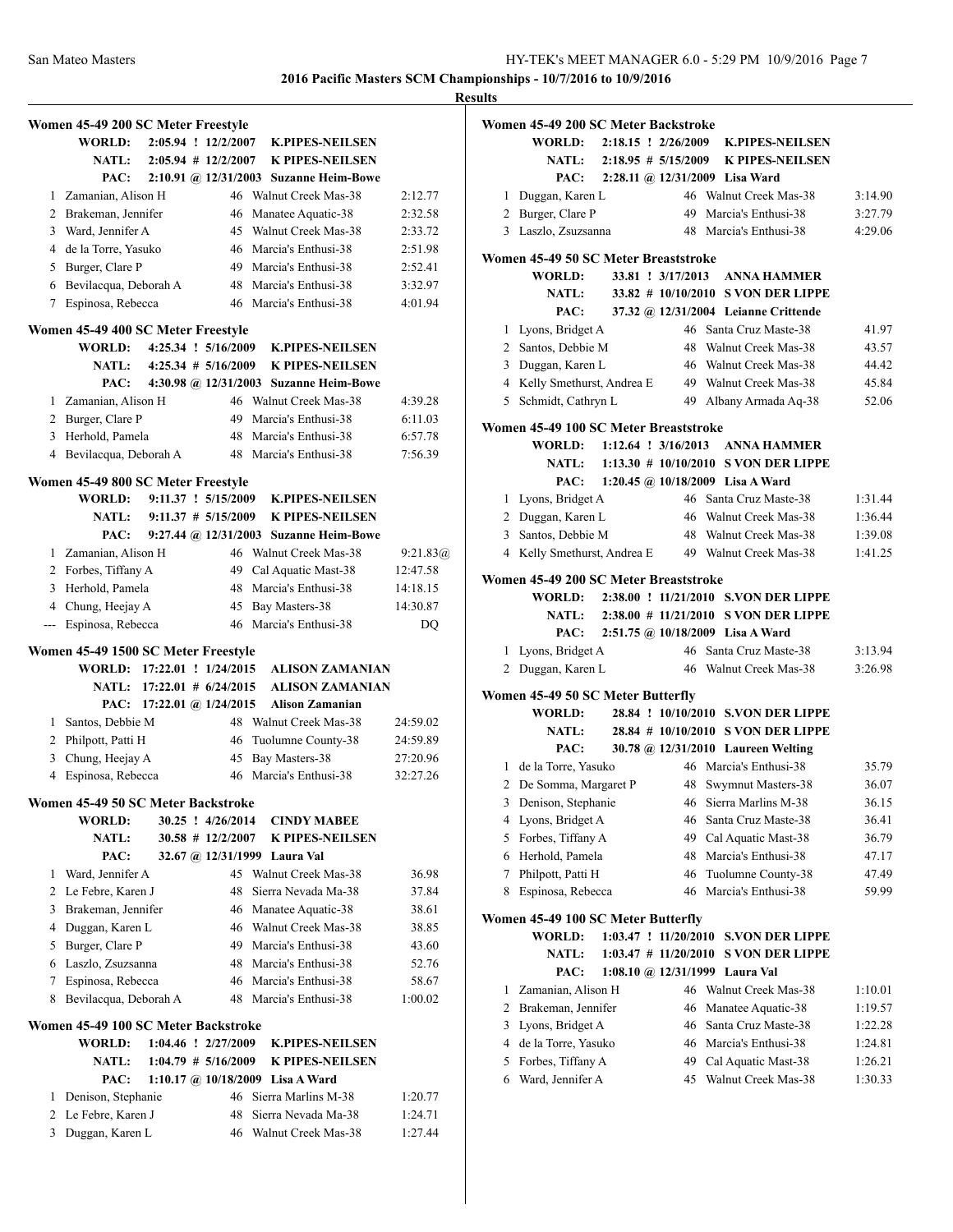|                |                                    |                              |                     |                                            |            | <b>Results</b> |
|----------------|------------------------------------|------------------------------|---------------------|--------------------------------------------|------------|----------------|
|                | Women 45-49 200 SC Meter Butterfly |                              |                     |                                            |            |                |
|                | <b>WORLD:</b>                      |                              |                     | 2:23.18 ! 12/13/2009 K.PIPES-NEILSEN       |            |                |
|                | <b>NATL:</b>                       |                              |                     | 2:23.18 # 12/13/2009 K PIPES-NEILSEN       |            |                |
|                | PAC:                               |                              |                     | 2:32.52 @ 12/31/1999 Laura Val             |            |                |
|                | 1 Zamanian, Alison H               |                              |                     | 46 Walnut Creek Mas-38                     | 2:32.64    |                |
|                | 2 de la Torre, Yasuko              |                              |                     | 46 Marcia's Enthusi-38                     | 3:11.35    |                |
|                | 3 Chung, Heejay A                  |                              |                     | 45 Bay Masters-38                          | 4:43.81    |                |
|                |                                    |                              |                     |                                            |            |                |
|                | Women 45-49 100 SC Meter IM        |                              |                     |                                            |            |                |
|                |                                    |                              |                     | WORLD: 1:05.61 ! 2/26/2009 K.PIPES-NEILSEN |            |                |
|                |                                    |                              |                     | NATL: 1:05.75 # 12/12/2009 K PIPES-NEILSEN |            |                |
|                | PAC:                               |                              |                     | 1:10.77 @ 10/18/2009 Lisa A Ward           |            |                |
|                | 1 Rublein, Susanne P               |                              |                     | 46 Manatee Aquatic-38                      | 1:18.02    | <b>Wo</b>      |
|                | 2 Brakeman, Jennifer               |                              | 46                  | Manatee Aquatic-38                         | 1:18.87    |                |
|                | 3 Ward, Jennifer A                 |                              |                     | 45 Walnut Creek Mas-38                     | 1:21.99    |                |
|                | 4 Lyons, Bridget A                 |                              |                     | 46 Santa Cruz Maste-38                     | 1:23.74    |                |
|                | 5 de la Torre, Yasuko              |                              |                     | 46 Marcia's Enthusi-38                     | 1:24.06    |                |
|                | 6 Duggan, Karen L                  |                              |                     | 46 Walnut Creek Mas-38                     | 1:27.64    |                |
|                | 7 Giske, Anna                      |                              |                     | 47 Albany Armada Aq-38                     | 1:32.70    |                |
|                | 8 Kelly Smethurst, Andrea E        |                              |                     | 49 Walnut Creek Mas-38                     | 1:40.19    |                |
|                | 9 Bevilacqua, Deborah A            |                              |                     | 48 Marcia's Enthusi-38                     | 2:10.75    |                |
|                | Women 45-49 200 SC Meter IM        |                              |                     |                                            |            |                |
|                |                                    |                              |                     | WORLD: 2:21.55 ! 5/17/2009 K.PIPES-NEILSEN |            |                |
|                |                                    | NATL: $2:21.55 \# 5/17/2009$ |                     | <b>K PIPES-NEILSEN</b>                     |            |                |
|                | PAC:                               |                              |                     | 2:31.27 @ 12/31/2009 Lisa Ward             |            | Wo             |
|                | 1 Zamanian, Alison H               |                              |                     | 46 Walnut Creek Mas-38                     | 2:33.97    |                |
|                | 2 Denison, Stephanie               |                              | 46                  | Sierra Marlins M-38                        | 2:54.21    |                |
|                | 3 Le Febre, Karen J                |                              |                     | 48 Sierra Nevada Ma-38                     | 3:00.78    |                |
|                | 4 de la Torre, Yasuko              |                              |                     | 46 Marcia's Enthusi-38                     | 3:03.24    |                |
|                | 5 Philpott, Patti H                |                              |                     | 46 Tuolumne County-38                      | 3:39.55    |                |
|                | 6 Chung, Heejay A                  |                              |                     | 45 Bay Masters-38                          | 4:00.99    |                |
|                |                                    |                              |                     |                                            |            |                |
|                | Women 45-49 400 SC Meter IM        |                              |                     |                                            |            |                |
|                |                                    | WORLD: 5:00.29 ! 2/27/2009   |                     | <b>K.PIPES-NEILSEN</b>                     |            |                |
|                |                                    |                              |                     | NATL: 5:05.04 # 12/12/2009 K PIPES-NEILSEN |            |                |
|                | PAC:                               |                              |                     | 5:27.12 @ 10/18/2009 Lisa A Ward           |            | W <sub>0</sub> |
|                | 1 Zamanian, Alison H               |                              |                     | 46 Walnut Creek Mas-38                     | 5:20.17(a) |                |
|                | 2 de la Torre, Yasuko              |                              |                     | 46 Marcia's Enthusi-38                     | 6:30.81    |                |
| 3              | Chung, Heejay A                    |                              |                     | 45 Bay Masters-38                          | 8:20.88    |                |
|                | Women 50-54 50 SC Meter Freestyle  |                              |                     |                                            |            |                |
|                | <b>WORLD:</b>                      |                              | 26.27 ! 3/27/2015   | <b>M.THERESE FUZZATI</b>                   |            |                |
|                | <b>NATL:</b>                       |                              | $27.67$ # 3/15/2014 | <b>SUE WALSH</b>                           |            |                |
|                | PAC:                               |                              |                     | 28.11 @ 12/31/2009 Suzanne Heim-Bowe       |            |                |
|                | 1 Boone, Danielle                  |                              |                     | 51 Walnut Creek Mas-38                     | 31.64      |                |
|                | 2 Cook, Amy M                      |                              |                     | 52 Walnut Creek Mas-38                     | 32.52      |                |
|                | 3 Connolly, Cindi                  |                              |                     | 52 Fountaingrove Ma-38                     | 34.47      | W <sub>0</sub> |
| $\overline{4}$ | Taylor, Catherine W                |                              |                     | 53 Walnut Creek Mas-38                     | 34.74      |                |
|                | 5 Hurt, Liz                        |                              |                     | 52 Marcia's Enthusi-38                     | 37.45      |                |
|                | 6 Appl, Rika                       |                              |                     | 52 Orinda Aquatic M-38                     | 37.83      |                |
|                | 7 Krause, Kim J                    |                              |                     | 54 Marcia's Enthusi-38                     | 40.09      |                |
|                | 8 Cutting, Kathy                   |                              |                     | 53 Tri Valley Maste-38                     | 53.90      |                |
| 9              | Bennett, Sue                       |                              |                     | 54 Marcia's Enthusi-38                     | 58.35      | Wo             |
|                |                                    |                              |                     |                                            |            |                |
|                | Women 50-54 100 SC Meter Freestyle |                              |                     |                                            |            |                |
|                | <b>WORLD:</b>                      |                              | 58.60 ! 1/25/2015   | <b>M.THERESE FUZZATI</b>                   |            |                |
|                | <b>NATL:</b>                       |                              |                     | 1:01.41 # 9/27/2014 ELLEN REYNOLDS         |            |                |
|                | PAC:                               |                              |                     | 1:01.49 @ $12/31/2001$ Laura Val           |            |                |
| 1              | Matena, Jana                       |                              |                     | 54 Menlo Masters Ak-38                     | 1:07.12    |                |
|                |                                    |                              |                     |                                            |            |                |

| 2      | Welting, Laureen K                                  |  | 51                     | The Olympic Club-38                           | 1:07.25  |
|--------|-----------------------------------------------------|--|------------------------|-----------------------------------------------|----------|
| 3      | Boone, Danielle                                     |  | 51                     | Walnut Creek Mas-38                           | 1:09.64  |
|        | 4 Cook, Amy M                                       |  | 52                     | Walnut Creek Mas-38                           | 1:13.40  |
| 5      | Phalen, Jennifer R                                  |  | 52                     | Davis Aquatic Ma-38                           | 1:19.07  |
|        | 6 Carrade, Christine S                              |  | 54                     | Swymnut Masters-38                            | 1:19.90  |
| 7      | Zuppan-Hood, Patricia J                             |  | 52                     | Walnut Creek Mas-38                           | 1:21.30  |
| 8      | Appl, Rika                                          |  | 52                     | Orinda Aquatic M-38                           | 1:23.21  |
| 9      | Adler, Felicia M                                    |  | 54                     | Walnut Creek Mas-38                           | 1:30.70  |
| 10     | Tajima, Barbara M                                   |  | 52                     | Bay Masters-38                                | 1:33.00  |
| 11     | Stephens, Stephanie T                               |  | 52                     | Mills College Ma-38                           | 1:47.90  |
| 12     | Pringle, Jodeane                                    |  | 50                     | Mills College Ma-38                           | 1:50.29  |
| 13     | Asta, Lisa M                                        |  | 51                     | Walnut Creek Mas-38                           | 1:53.98  |
|        |                                                     |  |                        |                                               |          |
|        | Women 50-54 200 SC Meter Freestyle<br><b>WORLD:</b> |  | 2:10.72 ! 12/6/2009    | <b>S.HEIM-BOWEN</b>                           |          |
|        | <b>NATL:</b>                                        |  | $2:10.72 \# 12/6/2009$ | <b>S HEIM-BOWEN</b>                           |          |
|        | PAC:                                                |  |                        | 2:10.72 @ 12/31/2009 Suzanne Heim-Bowe        |          |
| 1      | Boone, Danielle                                     |  | 51                     | Walnut Creek Mas-38                           | 2:37.30  |
| 2      | Cook, Amy M                                         |  | 52                     | Walnut Creek Mas-38                           | 2:39.08  |
| 3      | Taylor, Catherine W                                 |  | 53                     | Walnut Creek Mas-38                           | 2:56.24  |
| 4      | Adler, Felicia M                                    |  | 54                     | Walnut Creek Mas-38                           | 3:15.38  |
| 5      | Dibley, Allison M                                   |  | 54                     | Walnut Creek Mas-38                           | 3:23.39  |
| 6      | Flynn, Margaret                                     |  | 53                     | Marcia's Enthusi-38                           | 3:44.95  |
| 7      | Asta, Lisa M                                        |  | 51                     | Walnut Creek Mas-38                           | 4:15.20  |
|        |                                                     |  |                        |                                               |          |
|        | Women 50-54 400 SC Meter Freestyle                  |  |                        |                                               |          |
|        | WORLD:                                              |  | 4:34.81 ! 1/29/2011    | <b>LYNN MARSHALL</b>                          |          |
|        | <b>NATL:</b>                                        |  | $4:35.54$ # 12/5/2009  | <b>S HEIM-BOWEN</b>                           |          |
|        | PAC:                                                |  |                        | 4:35.54 @ 12/31/2009 Suzanne Heim-Bowe        |          |
| 1      | Matena, Jana                                        |  |                        | 54 Menlo Masters Ak-38                        | 5:04.89  |
| 2      | Dornan, Gwen                                        |  | 53                     | University of Sa-38                           | 5:31.24  |
| 3      | Phalen, Jennifer R                                  |  | 52                     | Davis Aquatic Ma-38                           | 6:05.43  |
| 4      | Taylor, Catherine W                                 |  | 53                     | Walnut Creek Mas-38                           | 6:20.01  |
| 5      | Dibley, Allison M                                   |  |                        | 54 Walnut Creek Mas-38                        | 7:22.06  |
| 6<br>7 | Flynn, Margaret<br>Bennett, Sue                     |  | 53                     | Marcia's Enthusi-38<br>54 Marcia's Enthusi-38 | 8:04.00  |
|        |                                                     |  |                        |                                               | 10:43.59 |
|        | Women 50-54 800 SC Meter Freestyle                  |  |                        |                                               |          |
|        | WORLD:                                              |  | $9:23.45$ ! $1/9/2011$ | <b>LYNN MARSHALL</b>                          |          |
|        | <b>NATL:</b>                                        |  | $9:29.62 \# 12/4/2009$ | <b>S HEIM-BOWEN</b>                           |          |
|        |                                                     |  |                        | PAC: 9:29.62 @ 12/31/2009 Suzanne Heim-Bowe   |          |
| 1      | Matena, Jana                                        |  |                        | 54 Menlo Masters Ak-38                        | 10:31.60 |
|        | 2 Ward, Lisa A                                      |  |                        | 52 Walnut Creek Mas-38                        | 10:51.26 |
|        | 3 Phalen, Jennifer R                                |  |                        | 52 Davis Aquatic Ma-38                        | 12:25.92 |
| 4      | Tajima, Barbara M                                   |  | 52                     | Bay Masters-38                                | 14:36.09 |
|        | 5 Dibley, Allison M                                 |  |                        | 54 Walnut Creek Mas-38                        | 14:41.54 |
|        | Women 50-54 1500 SC Meter Freestyle                 |  |                        |                                               |          |
|        |                                                     |  |                        | WORLD: 17:49.23 ! 3/2/2013 LYNN MARSHALL      |          |
|        |                                                     |  |                        | NATL: 17:51.33 # 12/4/2009 SHEIM-BOWEN        |          |
|        |                                                     |  |                        | PAC: 17:51.33 @ 12/31/2009 Suzanne Heim-Bowe  |          |
| 1      | Asta, Lisa M                                        |  |                        | 51 Walnut Creek Mas-38                        | 35:13.70 |
|        | 2 Bennett, Sue                                      |  |                        | 54 Marcia's Enthusi-38                        | 41:06.11 |
|        | Women 50-54 50 SC Meter Backstroke                  |  |                        |                                               |          |
|        | <b>WORLD:</b>                                       |  | 30.58 ! 3/19/2011      | <b>LESLIE LIVINGSTON</b>                      |          |
|        | <b>NATL:</b>                                        |  | $30.58 \# 3/19/2011$   |                                               |          |
|        |                                                     |  |                        | <b>LESLIE LIVINGSTON</b>                      |          |
|        | PAC:                                                |  |                        | 32.72 @ 12/31/2005 Laura Val                  |          |
| 1      | Connolly, Cindi                                     |  |                        | 52 Fountaingrove Ma-38                        | 38.63    |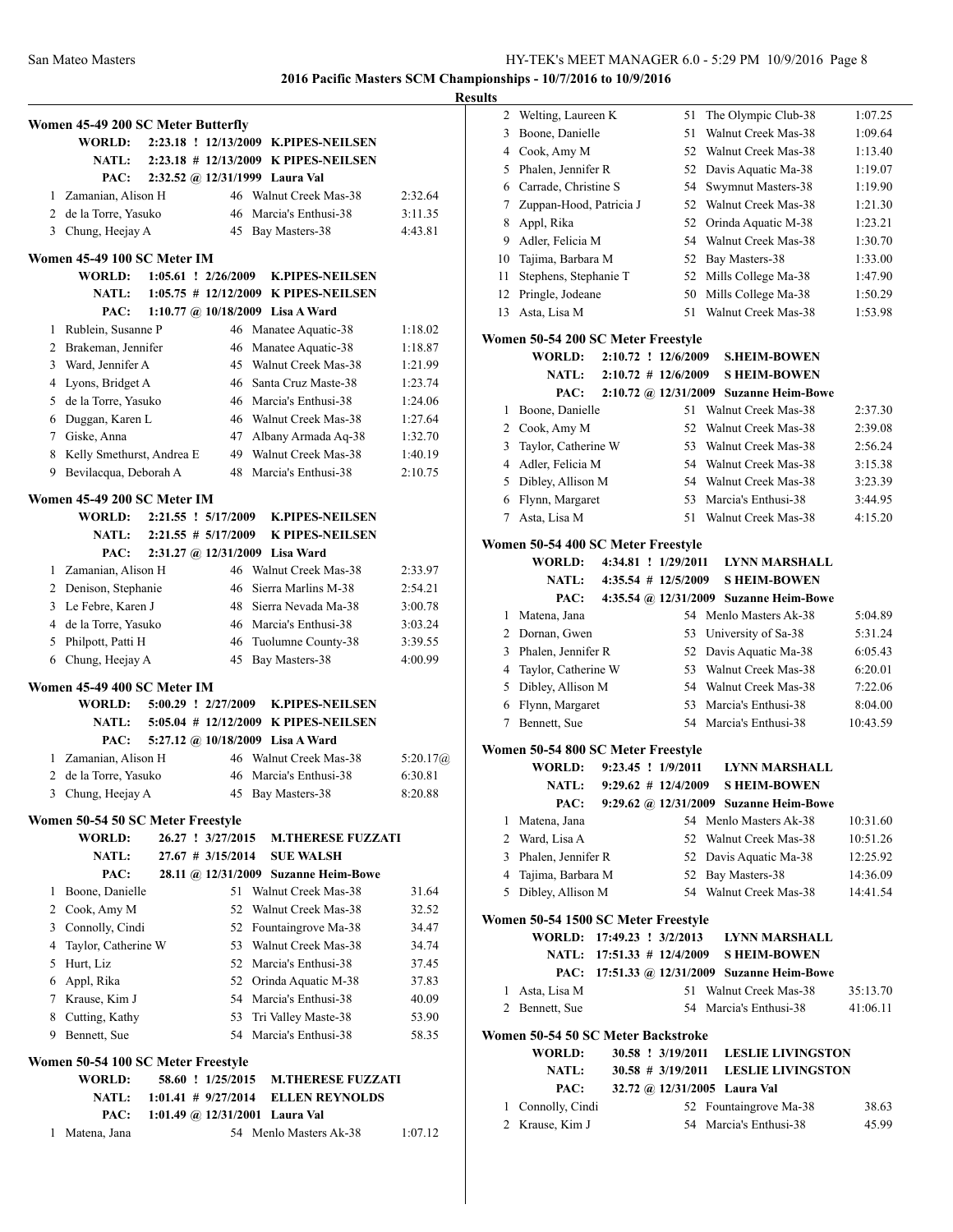|                |                                          |                             |                      |                                                             |         | <b>Results</b> |
|----------------|------------------------------------------|-----------------------------|----------------------|-------------------------------------------------------------|---------|----------------|
|                | (Women 50-54 50 SC Meter Backstroke)     |                             |                      |                                                             |         | Wo             |
|                | 3 Asta, Lisa M                           |                             |                      | 51 Walnut Creek Mas-38                                      | 59.64   |                |
| 4              | Bennett, Sue                             |                             |                      | 54 Marcia's Enthusi-38                                      | 1:12.25 |                |
|                | Women 50-54 50 SC Meter Backstroke       |                             |                      |                                                             |         |                |
|                | <b>WORLD:</b>                            |                             | 30.58 ! 3/19/2011    | <b>LESLIE LIVINGSTON</b>                                    |         |                |
|                | <b>NATL:</b>                             |                             | $30.58 \# 3/19/2011$ | <b>LESLIE LIVINGSTON</b>                                    |         |                |
|                | PAC:                                     |                             |                      | 32.72 @ 12/31/2005 Laura Val                                |         |                |
|                | 1 Ward, Lisa A                           |                             |                      | 52 Walnut Creek Mas-38                                      | 35.76   |                |
|                |                                          |                             |                      |                                                             |         |                |
|                | Women 50-54 100 SC Meter Backstroke      |                             |                      |                                                             |         |                |
|                | <b>WORLD:</b>                            | $1:05.89$ : $3/8/2014$      |                      | <b>ELLEN REYMOLDS</b>                                       |         |                |
|                | <b>NATL:</b>                             | $1:05.89$ # 3/8/2014        |                      | <b>ELLEN REYNOLDS</b>                                       |         |                |
|                | PAC:                                     |                             |                      | 1:12.19 @ 10/18/2009 Bonnie M Bilich                        |         |                |
|                | 1 Ward, Lisa A                           |                             |                      | 52 Walnut Creek Mas-38                                      | 1:13.81 |                |
|                | 2 Connolly, Cindi                        |                             |                      | 52 Fountaingrove Ma-38                                      | 1:22.47 | W <sub>0</sub> |
|                | 3 Phalen, Jennifer R                     |                             |                      | 52 Davis Aquatic Ma-38                                      | 1:47.31 |                |
|                | 4 Dibley, Allison M                      |                             |                      | 54 Walnut Creek Mas-38                                      | 1:56.93 |                |
|                | 5 Pringle, Jodeane                       |                             |                      | 50 Mills College Ma-38                                      | 2:08.39 |                |
|                | 6 Asta, Lisa M                           |                             |                      | 51 Walnut Creek Mas-38                                      | 2:11.97 |                |
|                | 7 Bennett, Sue                           |                             |                      | 54 Marcia's Enthusi-38                                      | 2:33.12 |                |
|                | Women 50-54 200 SC Meter Backstroke      |                             |                      |                                                             |         |                |
|                |                                          | WORLD: 2:22.37 ! 3/8/2014   |                      | <b>ELLEN REYNOLDS</b>                                       |         | Wo             |
|                |                                          | NATL: $2:22.37 \# 3/8/2014$ |                      | <b>ELLEN REYNOLDS</b>                                       |         |                |
|                | PAC:                                     |                             |                      | 2:35.02 @ 12/31/2010 Bonnie Bilich                          |         |                |
|                | 1 Ward, Lisa A                           |                             |                      | 52 Walnut Creek Mas-38                                      | 2:40.58 |                |
|                | 2 Bennett, Sue                           |                             |                      | 54 Marcia's Enthusi-38                                      | 5:55.66 |                |
|                |                                          |                             |                      |                                                             |         |                |
|                | Women 50-54 50 SC Meter Breaststroke     |                             |                      |                                                             |         | W <sub>0</sub> |
|                | <b>WORLD:</b>                            |                             |                      | 33.96 ! 11/24/2012 MONICA CORO                              |         |                |
|                | <b>NATL:</b>                             |                             | $36.46 \# 5/18/2014$ | <b>CORRIN POPPS</b>                                         |         |                |
|                | PAC:<br>1 Welting, Laureen K             |                             |                      | 35.61 @ 10/21/2007 Patty L Harris<br>51 The Olympic Club-38 | 39.63   |                |
|                |                                          |                             |                      |                                                             | 41.41   |                |
|                | 2 Wittstock, Lynn M<br>3 Connolly, Cindi |                             |                      | 53 Cal Aquatic Mast-38<br>52 Fountaingrove Ma-38            | 42.92   |                |
| $\overline{4}$ | Taylor, Catherine W                      |                             |                      | 53 Walnut Creek Mas-38                                      | 44.50   |                |
|                | 5 Hurt, Liz                              |                             |                      | 52 Marcia's Enthusi-38                                      | 46.91   |                |
|                | --- Stephens, Stephanie T                |                             |                      | 52 Mills College Ma-38                                      | DQ      | Wo             |
|                |                                          |                             |                      |                                                             |         |                |
|                | Women 50-54 100 SC Meter Breaststroke    |                             |                      |                                                             |         |                |
|                | WORLD:                                   | $1:15.02$ : $3/21/2015$     |                      | UTE HASSE                                                   |         |                |
|                | <b>NATL:</b>                             | $1:19.23 \# 5/18/2014$      |                      | <b>CORRIN POPPS</b>                                         |         |                |
|                | PAC:                                     |                             |                      | 1:22.47 @ 10/18/2009 Cokie Lepinski                         |         |                |
| 1              | Matena, Jana                             |                             |                      | 54 Menlo Masters Ak-38                                      | 1:30.21 |                |
| 2              | Connolly, Cindi                          |                             |                      | 52 Fountaingrove Ma-38                                      | 1:33.88 |                |
| 3              | Phalen, Jennifer R                       |                             | 52                   | Davis Aquatic Ma-38                                         | 1:38.05 |                |
| 4              | Tajima, Barbara M                        |                             |                      | 52 Bay Masters-38                                           | 1:53.43 |                |
|                | Women 50-54 200 SC Meter Breaststroke    |                             |                      |                                                             |         |                |
|                | WORLD:                                   | 2:48.69 ! 8/29/2009         |                      | <b>JENNY WHITELEY</b>                                       |         | Wo             |
|                | <b>NATL:</b>                             | $2:52.57$ # $5/19/2014$     |                      | <b>CORRIN POPPS</b>                                         |         |                |
|                | PAC:                                     | 2:57.30 @ 12/31/2009        |                      | Cokie Lepinski                                              |         |                |
| 1              | Ward, Lisa A                             |                             |                      | 52 Walnut Creek Mas-38                                      | 3:08.75 |                |
| 2              | Phalen, Jennifer R                       |                             | 52                   | Davis Aquatic Ma-38                                         | 3:32.75 |                |
| 3              | Taylor, Catherine W                      |                             | 53                   | Walnut Creek Mas-38                                         | 3:36.87 |                |
| 4              | Adler, Felicia M                         |                             | 54                   | Walnut Creek Mas-38                                         | 3:59.15 |                |
| 5              | Dibley, Allison M                        |                             | 54                   | Walnut Creek Mas-38                                         | 4:19.18 |                |
|                |                                          |                             |                      |                                                             |         |                |

|                | Women 50-54 50 SC Meter Butterfly            |  |                        |                                           |         |
|----------------|----------------------------------------------|--|------------------------|-------------------------------------------|---------|
|                | WORLD:                                       |  |                        | 29.25 ! 3/16/2013 LESLIE LIVINGSTON       |         |
|                | <b>NATL:</b>                                 |  |                        | 29.25 # 3/16/2013 LESLIE LIVINGSTON       |         |
|                | PAC:                                         |  |                        | 31.16 @ 12/31/2001 Laura Val              |         |
|                | 1 Welting, Laureen K                         |  | 51                     | The Olympic Club-38                       | 33.06   |
| 2              | Ward, Lisa A                                 |  |                        | 52 Walnut Creek Mas-38                    | 33.52   |
|                | 3 Boone, Danielle                            |  |                        | 51 Walnut Creek Mas-38                    | 34.91   |
|                | 4 Connolly, Cindi                            |  |                        | 52 Fountaingrove Ma-38                    | 37.26   |
|                | 5 Appl, Rika                                 |  |                        | 52 Orinda Aquatic M-38                    | 38.05   |
|                | 6 Hurt, Liz                                  |  |                        | 52 Marcia's Enthusi-38                    | 44.27   |
|                | 7 Carrade, Christine S                       |  |                        | 54 Swymnut Masters-38                     | 46.82   |
|                | 8 Dibley, Allison M                          |  |                        | 54 Walnut Creek Mas-38                    | 54.41   |
|                | 9 Tajima, Barbara M                          |  |                        | 52 Bay Masters-38                         | 54.66   |
|                |                                              |  |                        |                                           |         |
|                | Women 50-54 100 SC Meter Butterfly<br>WORLD: |  |                        | 1:06.92 ! 3/10/2012 K.PIPES-NEILSEN       |         |
|                |                                              |  |                        | NATL: 1:07.82 # 11/8/2014 KARLYN PIPES    |         |
|                |                                              |  |                        | PAC: 1:08.91 @ 10/11/2013 Jill Hernandez  |         |
|                | 1 Boone, Danielle                            |  |                        | 51 Walnut Creek Mas-38                    | 1:22.30 |
|                | 2 Phalen, Jennifer R                         |  |                        | 52 Davis Aquatic Ma-38                    | 1:41.92 |
|                | 3 Flynn, Margaret                            |  |                        | 53 Marcia's Enthusi-38                    | 2:06.26 |
|                |                                              |  |                        |                                           |         |
|                | Women 50-54 200 SC Meter Butterfly           |  |                        |                                           |         |
|                | WORLD: 2:28.08 ! 5/8/2011                    |  |                        | <b>LYNN MARSHALL</b>                      |         |
|                |                                              |  |                        | NATL: 2:32.29 # 12/9/2012 KARLYN PIPES    |         |
|                | PAC:                                         |  |                        | 2:35.36 @ 10/11/2013 Jill Hernandez       |         |
|                | 1 Adler, Felicia M                           |  |                        | 54 Walnut Creek Mas-38                    | 4:10.02 |
| $\overline{2}$ | Asta, Lisa M                                 |  | 51                     | Walnut Creek Mas-38                       | 5:06.23 |
|                | Women 50-54 100 SC Meter IM                  |  |                        |                                           |         |
|                | WORLD: 1:08.28 ! 3/9/2012                    |  |                        | <b>K.PIPES-NEILSEN</b>                    |         |
|                | NATL: $1:09.68 \# 2/18/2012$                 |  |                        | <b>KARLYN PIPES</b>                       |         |
|                | PAC:                                         |  |                        | 1:13.92 @ 12/31/2002 Laura Val            |         |
|                | 1 Connolly, Cindi                            |  |                        | 52 Fountaingrove Ma-38                    | 1:23.41 |
|                | 2 Appl, Rika                                 |  | 52                     | Orinda Aquatic M-38                       | 1:38.09 |
| 3              | Hurt, Liz                                    |  |                        | 52 Marcia's Enthusi-38                    | 1:43.68 |
|                | Women 50-54 200 SC Meter IM                  |  |                        |                                           |         |
|                |                                              |  |                        | WORLD: 2:28.64 ! 9/28/2014 ELLEN REYNOLDS |         |
|                | <b>NATL:</b>                                 |  |                        | 2:28.64 # 9/28/2014 ELLEN REYNOLDS        |         |
|                |                                              |  |                        | PAC: 2:31.96 @ 10/11/2013 Jill Hernandez  |         |
| 1              | Ward, Lisa A                                 |  |                        | 52 Walnut Creek Mas-38                    | 2:43.47 |
| 2              | Welting, Laureen K                           |  | 51                     | The Olympic Club-38                       | 2:45.18 |
| 3              | Taylor, Catherine W                          |  | 53                     | Walnut Creek Mas-38                       | 3:17.75 |
| 4              | Adler, Felicia M                             |  |                        | 54 Walnut Creek Mas-38                    | 3:46.00 |
| 5              | Zuppan-Hood, Patricia J                      |  |                        | 52 Walnut Creek Mas-38                    | 3:48.21 |
|                | 6 Dibley, Allison M                          |  |                        | 54 Walnut Creek Mas-38                    | 4:02.48 |
| $\frac{1}{2}$  | Asta, Lisa M                                 |  | 51                     | Walnut Creek Mas-38                       | DQ      |
|                |                                              |  |                        |                                           |         |
|                | Women 50-54 400 SC Meter IM                  |  |                        |                                           |         |
|                | WORLD:                                       |  | 5:10.96 ! 9/26/2014    | <b>ELLEN REYNOLDS</b>                     |         |
|                | <b>NATL:</b>                                 |  | $5:10.96 \# 9/26/2014$ | <b>ELLEN REYNOLDS</b>                     |         |
|                | PAC:                                         |  |                        | 5:36.28 @ 12/31/2002 Laura Val            |         |
| 1              | Ward, Lisa A                                 |  |                        | 52 Walnut Creek Mas-38                    | 5:54.00 |
| 2              | Taylor, Catherine W                          |  | 53                     | Walnut Creek Mas-38                       | 7:08.15 |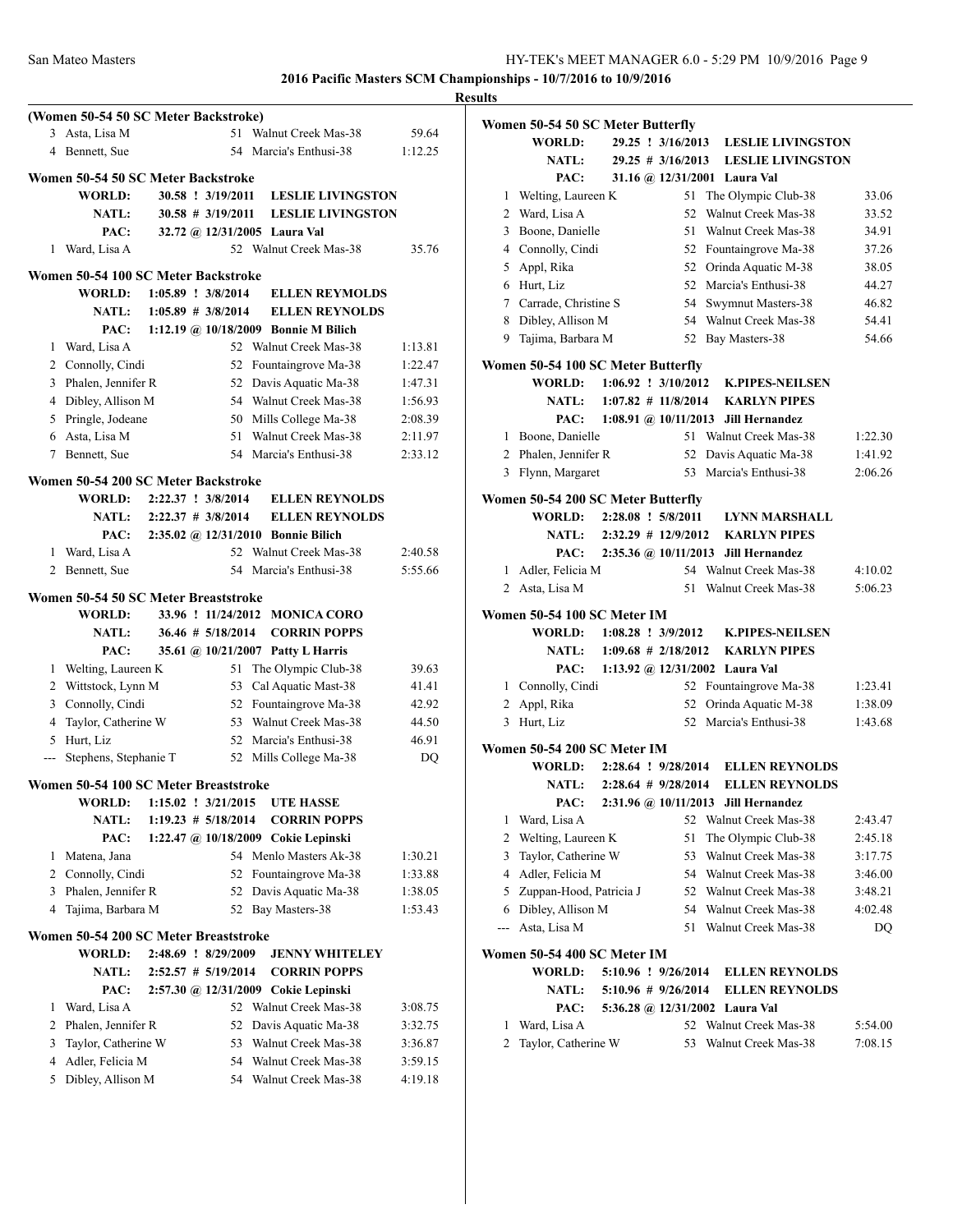|   | Women 55-59 50 SC Meter Freestyle<br>WORLD: |  | 27.91 ! 5/17/2015     | <b>SARAH MACDONALD</b>                |          |
|---|---------------------------------------------|--|-----------------------|---------------------------------------|----------|
|   | <b>NATL:</b>                                |  | 28.49 # 12/5/2009     | <b>LAURA VAL</b>                      |          |
|   | PAC:                                        |  |                       | 28.49 @ 12/31/2009 Laura Val          |          |
| 1 | Joyce, Martha O                             |  | 56                    | Tamalpais Aquati-38                   | 31.24    |
|   | 2 Lepinski, Cokie                           |  | 57                    | Swymnut Masters-38                    | 33.86    |
|   | 3 Rafkin, Louise                            |  | 58                    | Albany Armada Aq-38                   | 33.95    |
|   | 4 Jansen, Dori                              |  | 58                    | Walnut Creek Mas-38                   | 38.44    |
|   | 5 Erickson, Sonja                           |  |                       | 55 Albany Armada Aq-38                | 41.48    |
|   | 6 Carboni, Lisa                             |  | 55                    | Marcia's Enthusi-38                   | 45.01    |
|   | Women 55-59 100 SC Meter Freestyle          |  |                       |                                       |          |
|   | WORLD: 1:01.33 ! 12/4/2009                  |  |                       | <b>LAURA VAL</b>                      |          |
|   | NATL: $1:01.33 \# 12/4/2009$                |  |                       | <b>LAURA VAL</b>                      |          |
|   | PAC:                                        |  |                       | 1:01.33 @ 12/31/2009 Laura Val        |          |
|   | 1 Walts, Merrie E                           |  |                       | 56 Santa Rosa Maste-38                | 1:08.28  |
|   | 2 Joyce, Martha O                           |  |                       | 56 Tamalpais Aquati-38                | 1:09.27  |
|   | 3 Rafkin, Louise                            |  |                       | 58 Albany Armada Aq-38                | 1:14.76  |
|   | 4 Coffee, Cassandra                         |  | 55                    | Swymnut Masters-38                    | 1:20.92  |
|   | 5 Hayes-Rupp, Cynthia F                     |  |                       | 59 Rolling Hills Mu-38                | 1:22.70  |
|   | 6 Loyd, Susan M                             |  | 57                    | Tuolumne County-38                    | 1:40.08  |
|   | Women 55-59 200 SC Meter Freestyle          |  |                       |                                       |          |
|   |                                             |  |                       | WORLD: 2:14.45 ! 11/21/2009 LAURA VAL |          |
|   | <b>NATL:</b>                                |  |                       | 2:14.45 # 11/21/2009 LAURA VAL        |          |
|   | PAC:                                        |  |                       | 2:14.45 @ 12/31/2009 Laura Val        |          |
|   | 1 Bilich, Bonnie M                          |  | 58                    | San Ramon Valley-38                   | 2:25.80  |
|   | 2 Walts, Merrie E                           |  |                       | 56 Santa Rosa Maste-38                | 2:34.16  |
|   | 3 Lewis, Laurie                             |  |                       | 55 Bay Masters-38                     | 2:59.51  |
|   | 4 Carboni, Lisa                             |  |                       | 55 Marcia's Enthusi-38                | 3:29.85  |
|   | 5 Johnson, Julie M                          |  |                       | 59 Marcia's Enthusi-38                | 3:38.27  |
| 6 | Loyd, Susan M                               |  | 57                    | Tuolumne County-38                    | 3:38.53  |
|   | Women 55-59 400 SC Meter Freestyle          |  |                       |                                       |          |
|   | <b>WORLD:</b>                               |  | 4:42.97 ! 10/4/2009   | <b>LAURA VAL</b>                      |          |
|   | <b>NATL:</b>                                |  | $4:42.97$ # 10/4/2009 | <b>LAURA VAL</b>                      |          |
|   | PAC:                                        |  |                       | 4:42.97 @ 12/31/2009 Laura Val        |          |
|   | 1 Lewis, Laurie                             |  |                       | 55 Bay Masters-38                     | 6:12.57  |
|   | 2 Carboni, Lisa                             |  | 55                    | Marcia's Enthusi-38                   | 7:33.16  |
| 3 | Johnson, Julie M                            |  | 59                    | Marcia's Enthusi-38                   | 7:37.91  |
| 4 | Loyd, Susan M                               |  | 57                    | Tuolumne County-38                    | 7:43.00  |
|   | Women 55-59 800 SC Meter Freestyle          |  |                       |                                       |          |
|   | WORLD:                                      |  |                       | 9:51.35 ! 10/17/2009 LAURA VAL        |          |
|   | <b>NATL:</b>                                |  |                       | 9:51.35 # 10/17/2009 LAURA VAL        |          |
|   | PAC:                                        |  |                       | 9:51.35 @ 10/18/2009 Laura B Val      |          |
| 1 | Walts, Merrie E                             |  |                       | 56 Santa Rosa Maste-38                | 11:11.48 |
|   | 2 Lewis, Laurie                             |  |                       | 55 Bay Masters-38                     | 12:45.93 |
|   | 3 Sutherland, Erica                         |  |                       | 57 Swymnut Masters-38                 | 13:43.25 |
|   | 4 Focha, Teresa M                           |  |                       | 55 Modesto Area Aqu-38                | 14:49.94 |
|   | 5 Loyd, Susan M                             |  |                       | 57 Tuolumne County-38                 | 16:01.06 |
|   | Women 55-59 1500 SC Meter Freestyle         |  |                       |                                       |          |
|   | <b>WORLD:</b>                               |  | 18:43.73 ! 1/16/2010  | <b>LAURA VAL</b>                      |          |
|   | NATL: 18:43.73 # 1/16/2010                  |  |                       | <b>LAURA VAL</b>                      |          |
|   | PAC:                                        |  |                       | 18:43.73 @ 12/31/2010 Laura Val       |          |
| 1 | Lewis, Laurie                               |  |                       | 55 Bay Masters-38                     | 24:00.69 |
| 2 | Focha, Teresa M                             |  | 55                    | Modesto Area Aqu-38                   | 27:55.43 |
|   |                                             |  |                       |                                       |          |

|   | Women 55-59 50 SC Meter Backstroke                 |                       |                                          |          |
|---|----------------------------------------------------|-----------------------|------------------------------------------|----------|
|   | WORLD:                                             |                       | 32.62 ! 10/24/2009 LAURA VAL             |          |
|   | <b>NATL:</b>                                       |                       | 32.62 # 10/24/2009 LAURA VAL             |          |
|   | PAC:                                               |                       | 32.62 @ 12/31/2009 Laura Val             |          |
| 1 | Bilich, Bonnie M                                   |                       | 58 San Ramon Valley-38                   | 34.67    |
| 2 | Lepinski, Cokie                                    | 57                    | Swymnut Masters-38                       | 40.94    |
|   | 3 Erickson, Sonja                                  | 55                    | Albany Armada Aq-38                      | 48.02    |
|   | 4 Johnson, Julie M                                 | 59.                   | Marcia's Enthusi-38                      | 52.40    |
|   | 5 Carboni, Lisa                                    |                       | 55 Marcia's Enthusi-38                   | 56.78    |
|   | Women 55-59 100 SC Meter Backstroke                |                       |                                          |          |
|   | <b>WORLD:</b>                                      |                       | 1:12.23 ! 11/16/2008 LAURA VAL           |          |
|   | <b>NATL:</b>                                       |                       | $1:12.23$ # $11/16/2008$ LAURA VAL       |          |
|   | PAC:                                               |                       | 1:12.23 @ 12/31/2008 Laura Val           |          |
|   | 1 Bilich, Bonnie M                                 |                       | 58 San Ramon Valley-38                   | 1:14.11  |
|   | 2 Walts, Merrie E                                  |                       | 56 Santa Rosa Maste-38                   | 1:16.26  |
|   | 3 Lepinski, Cokie                                  | 57                    | Swymnut Masters-38                       | 1:28.47  |
|   | 4 Loyd, Susan M                                    | 57                    | Tuolumne County-38                       | 2:06.84  |
|   | Women 55-59 200 SC Meter Backstroke                |                       |                                          |          |
|   | <b>WORLD:</b>                                      | 2:38.05 ! 2/7/2015    | <b>NAOKO SHIDE</b>                       |          |
|   | <b>NATL:</b>                                       |                       | 2:40.05 # 10/12/2008 LAURA VAL           |          |
|   | PAC:                                               |                       | 2:40.05 @ 12/31/2008 Laura Val           |          |
|   | 1 Bilich, Bonnie M                                 |                       | 58 San Ramon Valley-38                   | 2:39.94# |
|   | 2 Lepinski, Cokie                                  | 57                    | Swymnut Masters-38                       | 3:08.84  |
|   | 3 Focha, Teresa M                                  | 55                    | Modesto Area Aqu-38                      | 4:05.34  |
|   | Women 55-59 50 SC Meter Breaststroke               |                       |                                          |          |
|   | <b>WORLD:</b>                                      | 36.29 ! 5/11/2013     | <b>JENNY WHITELEY</b>                    |          |
|   | <b>NATL:</b>                                       |                       | 38.30 # 12/14/2014 CHRIS WENZEL          |          |
|   | PAC:                                               |                       | 40.27 @ 12/31/2001 Carolyn Boak          |          |
| 1 | Wheeler, Barbara C                                 |                       | 59 Tamalpais Aquati-38                   | 42.08    |
|   | 2 Lepinski, Cokie                                  | 57                    | Swymnut Masters-38                       | 43.43    |
|   | 3 Hayes-Rupp, Cynthia F                            |                       | 59 Rolling Hills Mu-38                   | 45.21    |
|   | 4 King, Kimberly L                                 |                       | 56 Cal Aquatic Mast-38                   | 48.92    |
| 5 | Coffee, Cassandra                                  | 55                    | Swymnut Masters-38                       | 48.94    |
|   | Women 55-59 100 SC Meter Breaststroke              |                       |                                          |          |
|   | <b>WORLD:</b>                                      |                       | 1:18.45 ! 5/11/2013 JENNY WHITELEY       |          |
|   |                                                    |                       | NATL: 1:23.22 # 12/13/2014 CHRIS WENZEL  |          |
|   |                                                    |                       | PAC: 1:29.41 @ 10/11/2014 Cokie Lepinski |          |
| 1 | Walts, Merrie E                                    |                       | 56 Santa Rosa Maste-38                   | 1:31.03  |
| 2 | Wheeler, Barbara C                                 | 59                    | Tamalpais Aquati-38                      | 1:32.20  |
| 3 | Lepinski, Cokie                                    | 57                    | Swymnut Masters-38                       | 1:35.12  |
| 4 | Hayes-Rupp, Cynthia F                              | 59                    | Rolling Hills Mu-38                      | 1:40.16  |
| 5 | King, Kimberly L                                   |                       | 56 Cal Aquatic Mast-38                   | 1:49.00  |
|   | Women 55-59 200 SC Meter Breaststroke              |                       |                                          |          |
|   | WORLD:                                             | 2:55.48 ! 5/11/2013   | <b>JENNY WHITELEY</b>                    |          |
|   | <b>NATL:</b>                                       |                       | 3:02.37 # 10/31/2009 CATHERINE KOHN      |          |
|   | PAC:                                               | 3:12.04 @ 9/28/2014   | Cokie Lepinski                           |          |
| 1 | Lepinski, Cokie                                    |                       | 57 Swymnut Masters-38                    | 3:27.29  |
|   |                                                    |                       |                                          |          |
|   | Women 55-59 50 SC Meter Butterfly<br><b>WORLD:</b> | 31.13 ! 12/7/2013     | <b>TRACI GRANGER</b>                     |          |
|   | <b>NATL:</b>                                       | $31.13$ # $12/7/2013$ | <b>VAL\GRANGER</b>                       |          |
|   | PAC:                                               |                       | 31.13 @ 10/18/2009 Laura B Val           |          |
| 1 | Joyce, Martha O                                    | 56                    | Tamalpais Aquati-38                      | 35.45    |
| 2 | Strycker, Jana P                                   | 55                    | North Bay Aquati-38                      | 36.69    |
| 3 | Rafkin, Louise                                     | 58                    | Albany Armada Aq-38                      | 39.14    |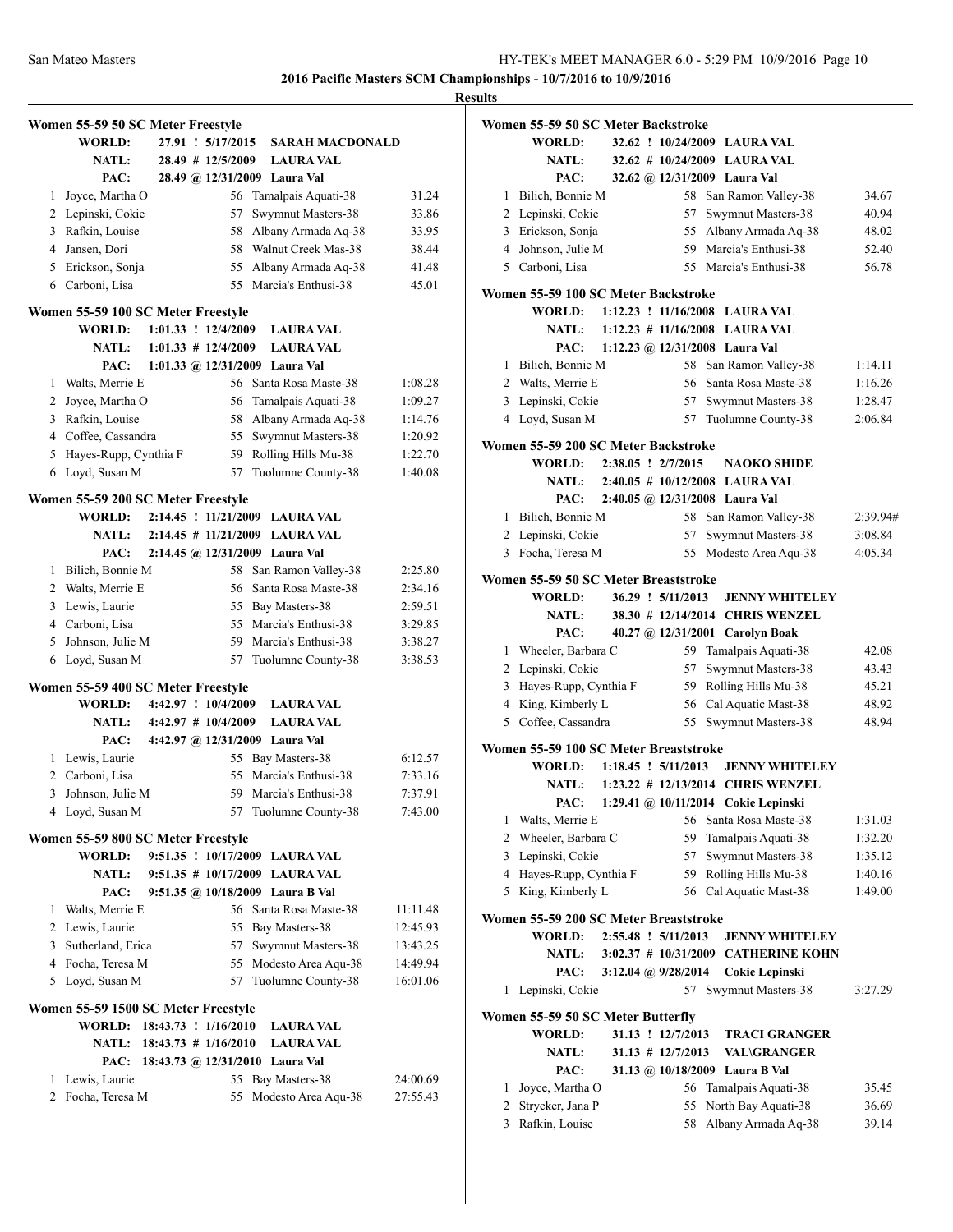|              |                                                     |                              |    |                                      |         | <b>Results</b> |
|--------------|-----------------------------------------------------|------------------------------|----|--------------------------------------|---------|----------------|
|              | (Women 55-59 50 SC Meter Butterfly)                 |                              |    |                                      |         | Wo             |
|              | 4 Coffee, Cassandra                                 |                              |    | 55 Swymnut Masters-38                | 42.01   |                |
|              | 5 Lewis, Laurie                                     |                              |    | 55 Bay Masters-38                    | 44.99   |                |
|              | Women 55-59 100 SC Meter Butterfly                  |                              |    |                                      |         |                |
|              | <b>WORLD:</b>                                       | $1:09.23$ ! $12/6/2009$      |    | <b>LAURA VAL</b>                     |         |                |
|              | <b>NATL:</b>                                        | $1:09.23 \# 12/6/2009$       |    | <b>LAURA VAL</b>                     |         |                |
|              | PAC:                                                |                              |    | 1:09.23 @ $12/31/2009$ Laura Val     |         |                |
|              | 1 Walts, Merrie E                                   |                              |    | 56 Santa Rosa Maste-38               | 1:25.02 |                |
|              | 2 Joyce, Martha O                                   |                              | 56 | Tamalpais Aquati-38                  | 1:26.34 | Wo             |
|              | 3 Focha, Teresa M                                   |                              |    | 55 Modesto Area Aqu-38               | 1:56.76 |                |
|              |                                                     |                              |    |                                      |         |                |
|              | Women 55-59 200 SC Meter Butterfly<br><b>WORLD:</b> | 2:31.13 ! 9/14/2008          |    | <b>LAURA VAL</b>                     |         |                |
|              | <b>NATL:</b>                                        | $2:31.13 \# 9/14/2008$       |    | <b>LAURA VAL</b>                     |         |                |
|              | PAC:                                                |                              |    | 2:31.13 @ 12/31/2008 Laura Val       |         |                |
|              | 1 Focha, Teresa M                                   |                              |    | 55 Modesto Area Aqu-38               | 3:57.97 | W <sub>0</sub> |
|              |                                                     |                              |    |                                      |         |                |
|              | Women 55-59 100 SC Meter IM                         |                              |    |                                      |         |                |
|              | <b>WORLD:</b>                                       | $1:10.66$ : $6/23/2013$      |    | <b>JENNY WHITELEY</b>                |         |                |
|              |                                                     |                              |    | NATL: 1:12.90 # 10/11/2009 LAURA VAL |         |                |
|              | PAC:                                                |                              |    | 1:12.90 @ 12/31/2009 Laura Val       |         |                |
| 1            | Joyce, Martha O                                     |                              |    | 56 Tamalpais Aquati-38               | 1:25.11 |                |
|              | 2 Rafkin, Louise                                    |                              | 58 | Albany Armada Aq-38                  | 1:26.31 |                |
|              | 3 Lewis, Laurie                                     |                              |    | 55 Bay Masters-38                    | 1:36.05 |                |
|              | 4 Jansen, Dori                                      |                              |    | 58 Walnut Creek Mas-38               | 1:36.15 | Wo             |
|              | 5 Loyd, Susan M                                     |                              | 57 | Tuolumne County-38                   | 1:50.92 |                |
|              | 6 Parrish, Karen C                                  |                              |    | 59 Walnut Creek Mas-38               | 1:51.48 |                |
|              | <b>Women 55-59 200 SC Meter IM</b>                  |                              |    |                                      |         |                |
|              | <b>WORLD:</b>                                       | 2:36.98 ! 12/4/2009          |    | <b>LAURA VAL</b>                     |         |                |
|              | <b>NATL:</b>                                        | $2:36.98$ # 12/4/2009        |    | <b>LAURA VAL</b>                     |         |                |
|              | PAC:                                                |                              |    | 2:36.98 @ 12/31/2009 Laura Val       |         |                |
|              | 1 Walts, Merrie E                                   |                              |    | 56 Santa Rosa Maste-38               | 2:52.65 |                |
|              | 2 Bilich, Bonnie M                                  |                              | 58 | San Ramon Valley-38                  | 2:54.38 | W <sub>0</sub> |
|              | 3 Wheeler, Barbara C                                |                              | 59 | Tamalpais Aquati-38                  | 3:06.70 |                |
|              | 4 Sutherland, Erica                                 |                              | 57 | Swymnut Masters-38                   | 3:20.08 |                |
|              | 5 Lewis, Laurie                                     |                              |    | 55 Bay Masters-38                    | 3:31.22 |                |
|              | 6 Loyd, Susan M                                     |                              | 57 | Tuolumne County-38                   | 4:00.68 |                |
|              | 7 Focha, Teresa M                                   |                              | 55 | Modesto Area Aqu-38                  | 4:03.14 | W <sub>0</sub> |
|              |                                                     |                              |    |                                      |         |                |
|              | <b>Women 55-59 400 SC Meter IM</b>                  |                              |    |                                      |         |                |
|              | WORLD:                                              |                              |    | 5:39.30 ! 11/21/2009 LAURA VAL       |         |                |
|              | <b>NATL:</b>                                        |                              |    | 5:39.30 # 11/21/2009 LAURA VAL       |         |                |
|              | PAC:                                                |                              |    | 5:39.30 @ 12/31/2009 Laura Val       |         |                |
|              | 1 Focha, Teresa M                                   |                              |    | 55 Modesto Area Aqu-38               | 8:19.49 |                |
|              | Women 60-64 50 SC Meter Freestyle                   |                              |    |                                      |         |                |
|              | <b>WORLD:</b>                                       | 29.23 ! 12/7/2013            |    | <b>LAURA VAL</b>                     |         |                |
|              | <b>NATL:</b>                                        | $29.23$ # $12/7/2013$        |    | <b>LAURA VAL</b>                     |         | W <sub>0</sub> |
|              | PAC:                                                | 29.23 @ 12/6/2013            |    | Laura B Val                          |         |                |
|              | 1 Benjamin, Marcia S                                |                              |    | 60 Marcia's Enthusi-38               | 35.39   |                |
|              | 2 Sprouse, Cecily                                   |                              |    | 60 Davis Aquatic Ma-38               | 36.33   |                |
|              |                                                     |                              |    |                                      |         |                |
|              | Women 60-64 100 SC Meter Freestyle                  |                              |    |                                      |         |                |
|              | <b>WORLD:</b>                                       | 1:03.48 ! 12/5/2014          |    | <b>LAURA VAL</b>                     |         | Wo             |
|              |                                                     | NATL: $1:03.48 \# 12/5/2014$ |    | <b>LAURA VAL</b>                     |         |                |
|              | PAC:                                                | 1:03.48 @ $12/7/2014$        |    | Laura Val                            |         |                |
| 1            | Sprouse, Cecily                                     |                              |    | 60 Davis Aquatic Ma-38               | 1:19.38 |                |
| $\mathbf{2}$ | Quinn, Phyllis E                                    |                              | 61 | The Olympic Club-38                  | 1:20.70 |                |

|              | Women 60-64 200 SC Meter Freestyle   |                           |                         |                                              |             |
|--------------|--------------------------------------|---------------------------|-------------------------|----------------------------------------------|-------------|
|              | <b>WORLD:</b>                        | 2:20.16 ! 12/4/2011       |                         | <b>LAURA VAL</b>                             |             |
|              | <b>NATL:</b>                         |                           |                         | $2:20.16$ # $12/4/2011$ LAURA VAL            |             |
|              | PAC:                                 |                           |                         | 2:20.16 @ 12/4/2014 Laura Val                |             |
|              | 1 O'Brien, Charlene A                |                           |                         | 60 Walnut Creek Mas-38                       | 2:30.67     |
|              | 2 Benjamin, Marcia S                 |                           |                         | 60 Marcia's Enthusi-38                       | 2:55.41     |
|              | 3 Morris, Suzanne M                  |                           |                         | 61 Bay Masters-38                            | 3:29.69     |
|              | Women 60-64 400 SC Meter Freestyle   |                           |                         |                                              |             |
|              | WORLD:                               | 4:53.24 ! 8/24/2013       |                         | <b>LAURA VAL</b>                             |             |
|              |                                      |                           |                         | NATL: 4:53.24 # 8/24/2013 LAURA VAL          |             |
|              | PAC:                                 |                           |                         | 4:53.24 @ 8/24/2013 Laura B Val              |             |
|              | 1 Benjamin, Marcia S                 |                           |                         | 60 Marcia's Enthusi-38                       | 6:06.24     |
|              | 2 Willard, Mimi                      |                           | 63                      | Swymnut Masters-38                           | 6:27.42     |
|              | Women 60-64 800 SC Meter Freestyle   |                           |                         |                                              |             |
|              |                                      |                           |                         | WORLD: 10:21.68 ! 1/15/2011 LAURA VAL        |             |
|              |                                      |                           |                         | NATL: 10:21.68 # 1/15/2011 LAURA VAL         |             |
|              |                                      |                           |                         | PAC: 11:39.07 @ 10/18/2009 Linda R Shoenberg |             |
|              | 1 O'Brien, Charlene A                |                           |                         | 60 Walnut Creek Mas-38                       | 10:50.18(a) |
|              | 2 Benjamin, Marcia S                 |                           |                         | 60 Marcia's Enthusi-38                       | 12:41.37    |
|              | 3 Boyer, Karen L                     |                           |                         | 60 Peninsula Commun-38                       | 12:51.44    |
|              | 4 Willard, Mimi                      |                           | 63                      | Swymnut Masters-38                           | 13:05.35    |
|              | 5 Ottati, Chris                      |                           |                         | 60 Walnut Creek Mas-38                       | 13:23.05    |
|              | Women 60-64 1500 SC Meter Freestyle  |                           |                         |                                              |             |
|              |                                      |                           |                         | WORLD: 19:38.63 ! 1/15/2011 LAURA VAL        |             |
|              |                                      |                           |                         | NATL: 19:38.63 # 1/15/2011 LAURA VAL         |             |
|              |                                      | PAC: 19:38.63 @ 1/15/2011 |                         | Laura B Val                                  |             |
|              | 1 Quinn, Phyllis E                   |                           | 61                      | The Olympic Club-38                          | 24:14.89    |
|              | 2 Ottati, Chris                      |                           | 60                      | Walnut Creek Mas-38                          | 25:05.45    |
|              | 3 Griest, Kelley L                   |                           |                         | 60 Walnut Creek Mas-38                       | 31:28.90    |
|              | Women 60-64 50 SC Meter Backstroke   |                           |                         |                                              |             |
|              | WORLD:                               |                           | 33.01 ! 12/8/2013       | <b>LAURA VAL</b>                             |             |
|              | <b>NATL:</b>                         |                           |                         | 33.01 # 12/8/2013 LAURA VAL                  |             |
|              | PAC:                                 |                           | 33.01 @ 12/6/2013       | Laura B Val                                  |             |
| 1            | Hepworth, Linda                      |                           |                         | 63 Rolling Hills Mu-38                       | 43.85       |
|              | Women 60-64 100 SC Meter Backstroke  |                           |                         |                                              |             |
|              | <b>WORLD:</b>                        |                           | $1:12.72$ : $12/7/2013$ | <b>LAURA VAL</b>                             |             |
|              | <b>NATL:</b>                         |                           | $1:12.72$ # $12/7/2013$ | <b>LAURA VAL</b>                             |             |
|              | PAC:                                 |                           | 1:12.72 @ $12/6/2013$   | Laura B Val                                  |             |
| 1            | Hepworth, Linda                      |                           | 63                      | Rolling Hills Mu-38                          | 1:36.26     |
| 2            | Quinn, Phyllis E                     |                           | 61                      | The Olympic Club-38                          | 1:37.50     |
| 3            | Boyer, Karen L                       |                           | 60                      | Peninsula Commun-38                          | 1:37.59     |
| 4            | Willard, Mimi                        |                           | 63                      | Swymnut Masters-38                           | 1:48.13     |
|              | Women 60-64 200 SC Meter Backstroke  |                           |                         |                                              |             |
|              | <b>WORLD:</b>                        |                           |                         | 2:41.71 ! 11/30/2012 LAURA VAL               |             |
|              | <b>NATL:</b>                         |                           |                         | 2:41.71 # 11/30/2012 LAURA VAL               |             |
|              | PAC:                                 |                           |                         | 2:40.04 @ 11/21/2015 Laura B Val             |             |
| 1            | Hepworth, Linda                      |                           | 63                      | Rolling Hills Mu-38                          | 3:30.92     |
| $\mathbf{2}$ | Willard, Mimi                        |                           | 63                      | Swymnut Masters-38                           | 3:44.41     |
|              | Women 60-64 50 SC Meter Breaststroke |                           |                         |                                              |             |
|              | WORLD:                               |                           | 38.60 ! 3/18/2002       | <b>MONIKA SENFTLEBEN</b>                     |             |
|              | <b>NATL:</b>                         |                           | $39.60 \# 11/12/2011$   | <b>DEB WALKER</b>                            |             |
|              | PAC:                                 |                           |                         | 42.29 @ 10/11/2013 Laura B Val               |             |
| 1            | Boyer, Karen L                       |                           |                         | 60 Peninsula Commun-38                       | 48.16       |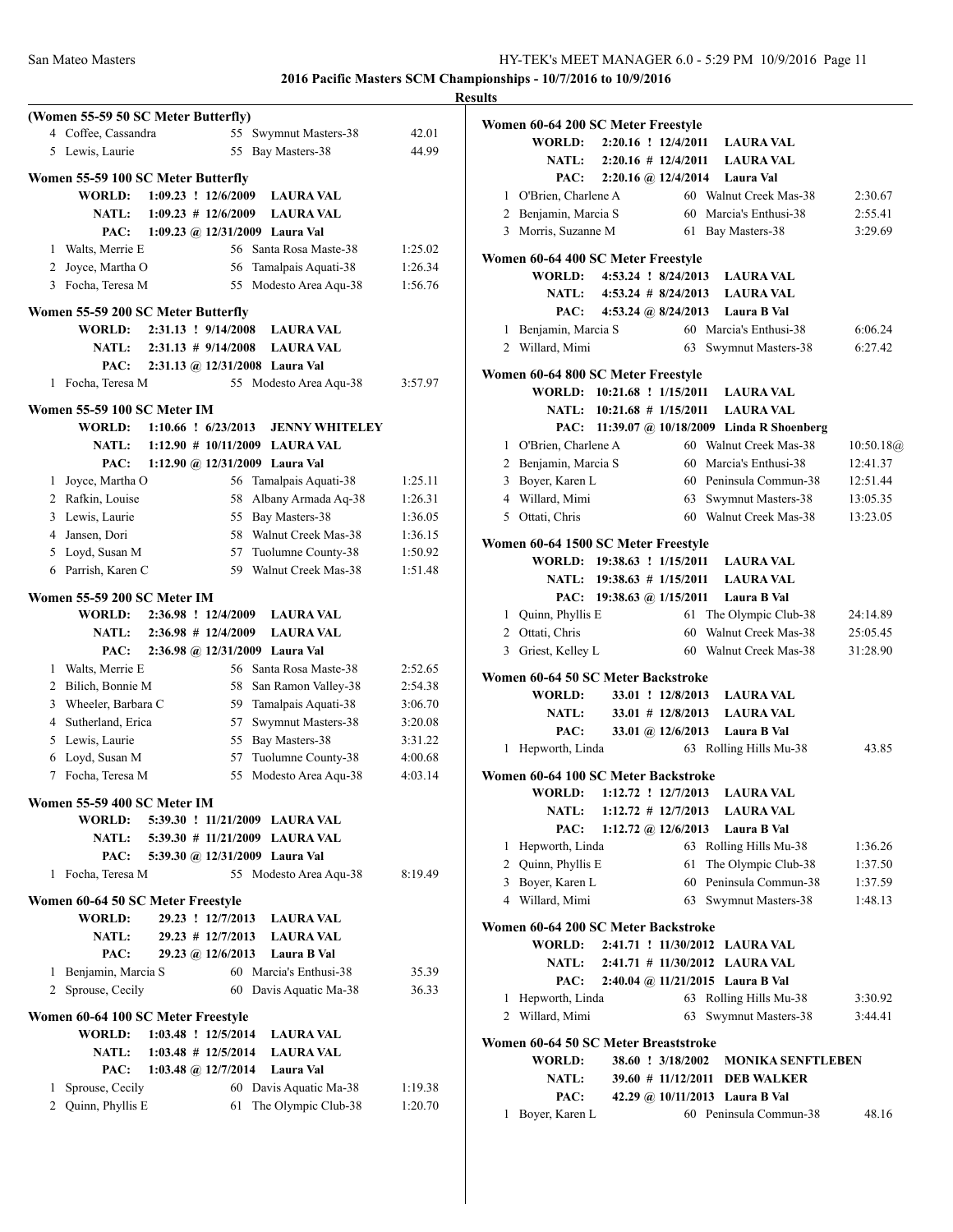|                                                                                                       | <b>Results</b>                                                                                                                                                                                                                                                                                                                                                                                                                                                                                                                                                                                                                                                                                                                                                                                                                                                                                                                                                                                                                                                                                                                                                                                                                                                                                                                                                                                                                                                                                                                                                                                                                                                                                                                                                  |
|-------------------------------------------------------------------------------------------------------|-----------------------------------------------------------------------------------------------------------------------------------------------------------------------------------------------------------------------------------------------------------------------------------------------------------------------------------------------------------------------------------------------------------------------------------------------------------------------------------------------------------------------------------------------------------------------------------------------------------------------------------------------------------------------------------------------------------------------------------------------------------------------------------------------------------------------------------------------------------------------------------------------------------------------------------------------------------------------------------------------------------------------------------------------------------------------------------------------------------------------------------------------------------------------------------------------------------------------------------------------------------------------------------------------------------------------------------------------------------------------------------------------------------------------------------------------------------------------------------------------------------------------------------------------------------------------------------------------------------------------------------------------------------------------------------------------------------------------------------------------------------------|
|                                                                                                       | Wo                                                                                                                                                                                                                                                                                                                                                                                                                                                                                                                                                                                                                                                                                                                                                                                                                                                                                                                                                                                                                                                                                                                                                                                                                                                                                                                                                                                                                                                                                                                                                                                                                                                                                                                                                              |
| 1:26.43 ! 10/6/2002 HANNELORE ROSE<br><b>WORLD:</b>                                                   |                                                                                                                                                                                                                                                                                                                                                                                                                                                                                                                                                                                                                                                                                                                                                                                                                                                                                                                                                                                                                                                                                                                                                                                                                                                                                                                                                                                                                                                                                                                                                                                                                                                                                                                                                                 |
| <b>NATL:</b><br>$1:27.07$ # 11/13/2011 DEB WALKER                                                     |                                                                                                                                                                                                                                                                                                                                                                                                                                                                                                                                                                                                                                                                                                                                                                                                                                                                                                                                                                                                                                                                                                                                                                                                                                                                                                                                                                                                                                                                                                                                                                                                                                                                                                                                                                 |
| PAC:<br>1:32.36 @ 10/16/2011 Laura B Val                                                              |                                                                                                                                                                                                                                                                                                                                                                                                                                                                                                                                                                                                                                                                                                                                                                                                                                                                                                                                                                                                                                                                                                                                                                                                                                                                                                                                                                                                                                                                                                                                                                                                                                                                                                                                                                 |
| 60 Davis Aquatic Ma-38<br>1:41.07                                                                     |                                                                                                                                                                                                                                                                                                                                                                                                                                                                                                                                                                                                                                                                                                                                                                                                                                                                                                                                                                                                                                                                                                                                                                                                                                                                                                                                                                                                                                                                                                                                                                                                                                                                                                                                                                 |
| 60 Peninsula Commun-38<br>1:48.04                                                                     |                                                                                                                                                                                                                                                                                                                                                                                                                                                                                                                                                                                                                                                                                                                                                                                                                                                                                                                                                                                                                                                                                                                                                                                                                                                                                                                                                                                                                                                                                                                                                                                                                                                                                                                                                                 |
| 63 Swymnut Masters-38<br>1:53.78                                                                      |                                                                                                                                                                                                                                                                                                                                                                                                                                                                                                                                                                                                                                                                                                                                                                                                                                                                                                                                                                                                                                                                                                                                                                                                                                                                                                                                                                                                                                                                                                                                                                                                                                                                                                                                                                 |
|                                                                                                       |                                                                                                                                                                                                                                                                                                                                                                                                                                                                                                                                                                                                                                                                                                                                                                                                                                                                                                                                                                                                                                                                                                                                                                                                                                                                                                                                                                                                                                                                                                                                                                                                                                                                                                                                                                 |
|                                                                                                       |                                                                                                                                                                                                                                                                                                                                                                                                                                                                                                                                                                                                                                                                                                                                                                                                                                                                                                                                                                                                                                                                                                                                                                                                                                                                                                                                                                                                                                                                                                                                                                                                                                                                                                                                                                 |
|                                                                                                       |                                                                                                                                                                                                                                                                                                                                                                                                                                                                                                                                                                                                                                                                                                                                                                                                                                                                                                                                                                                                                                                                                                                                                                                                                                                                                                                                                                                                                                                                                                                                                                                                                                                                                                                                                                 |
|                                                                                                       | Wo                                                                                                                                                                                                                                                                                                                                                                                                                                                                                                                                                                                                                                                                                                                                                                                                                                                                                                                                                                                                                                                                                                                                                                                                                                                                                                                                                                                                                                                                                                                                                                                                                                                                                                                                                              |
|                                                                                                       |                                                                                                                                                                                                                                                                                                                                                                                                                                                                                                                                                                                                                                                                                                                                                                                                                                                                                                                                                                                                                                                                                                                                                                                                                                                                                                                                                                                                                                                                                                                                                                                                                                                                                                                                                                 |
|                                                                                                       |                                                                                                                                                                                                                                                                                                                                                                                                                                                                                                                                                                                                                                                                                                                                                                                                                                                                                                                                                                                                                                                                                                                                                                                                                                                                                                                                                                                                                                                                                                                                                                                                                                                                                                                                                                 |
| 4:22.05                                                                                               |                                                                                                                                                                                                                                                                                                                                                                                                                                                                                                                                                                                                                                                                                                                                                                                                                                                                                                                                                                                                                                                                                                                                                                                                                                                                                                                                                                                                                                                                                                                                                                                                                                                                                                                                                                 |
|                                                                                                       |                                                                                                                                                                                                                                                                                                                                                                                                                                                                                                                                                                                                                                                                                                                                                                                                                                                                                                                                                                                                                                                                                                                                                                                                                                                                                                                                                                                                                                                                                                                                                                                                                                                                                                                                                                 |
|                                                                                                       |                                                                                                                                                                                                                                                                                                                                                                                                                                                                                                                                                                                                                                                                                                                                                                                                                                                                                                                                                                                                                                                                                                                                                                                                                                                                                                                                                                                                                                                                                                                                                                                                                                                                                                                                                                 |
|                                                                                                       |                                                                                                                                                                                                                                                                                                                                                                                                                                                                                                                                                                                                                                                                                                                                                                                                                                                                                                                                                                                                                                                                                                                                                                                                                                                                                                                                                                                                                                                                                                                                                                                                                                                                                                                                                                 |
|                                                                                                       |                                                                                                                                                                                                                                                                                                                                                                                                                                                                                                                                                                                                                                                                                                                                                                                                                                                                                                                                                                                                                                                                                                                                                                                                                                                                                                                                                                                                                                                                                                                                                                                                                                                                                                                                                                 |
|                                                                                                       |                                                                                                                                                                                                                                                                                                                                                                                                                                                                                                                                                                                                                                                                                                                                                                                                                                                                                                                                                                                                                                                                                                                                                                                                                                                                                                                                                                                                                                                                                                                                                                                                                                                                                                                                                                 |
|                                                                                                       |                                                                                                                                                                                                                                                                                                                                                                                                                                                                                                                                                                                                                                                                                                                                                                                                                                                                                                                                                                                                                                                                                                                                                                                                                                                                                                                                                                                                                                                                                                                                                                                                                                                                                                                                                                 |
|                                                                                                       |                                                                                                                                                                                                                                                                                                                                                                                                                                                                                                                                                                                                                                                                                                                                                                                                                                                                                                                                                                                                                                                                                                                                                                                                                                                                                                                                                                                                                                                                                                                                                                                                                                                                                                                                                                 |
|                                                                                                       |                                                                                                                                                                                                                                                                                                                                                                                                                                                                                                                                                                                                                                                                                                                                                                                                                                                                                                                                                                                                                                                                                                                                                                                                                                                                                                                                                                                                                                                                                                                                                                                                                                                                                                                                                                 |
|                                                                                                       |                                                                                                                                                                                                                                                                                                                                                                                                                                                                                                                                                                                                                                                                                                                                                                                                                                                                                                                                                                                                                                                                                                                                                                                                                                                                                                                                                                                                                                                                                                                                                                                                                                                                                                                                                                 |
|                                                                                                       | Wo                                                                                                                                                                                                                                                                                                                                                                                                                                                                                                                                                                                                                                                                                                                                                                                                                                                                                                                                                                                                                                                                                                                                                                                                                                                                                                                                                                                                                                                                                                                                                                                                                                                                                                                                                              |
|                                                                                                       |                                                                                                                                                                                                                                                                                                                                                                                                                                                                                                                                                                                                                                                                                                                                                                                                                                                                                                                                                                                                                                                                                                                                                                                                                                                                                                                                                                                                                                                                                                                                                                                                                                                                                                                                                                 |
| $1:11.47$ ! $12/8/2013$<br><b>WORLD:</b><br><b>LAURA VAL</b>                                          |                                                                                                                                                                                                                                                                                                                                                                                                                                                                                                                                                                                                                                                                                                                                                                                                                                                                                                                                                                                                                                                                                                                                                                                                                                                                                                                                                                                                                                                                                                                                                                                                                                                                                                                                                                 |
| <b>NATL:</b><br>$1:11.47 \# 12/8/2013$ LAURA VAL                                                      |                                                                                                                                                                                                                                                                                                                                                                                                                                                                                                                                                                                                                                                                                                                                                                                                                                                                                                                                                                                                                                                                                                                                                                                                                                                                                                                                                                                                                                                                                                                                                                                                                                                                                                                                                                 |
| 1:11.47 @ $12/6/2013$ Laura B Val<br>PAC:                                                             |                                                                                                                                                                                                                                                                                                                                                                                                                                                                                                                                                                                                                                                                                                                                                                                                                                                                                                                                                                                                                                                                                                                                                                                                                                                                                                                                                                                                                                                                                                                                                                                                                                                                                                                                                                 |
| 60 Walnut Creek Mas-38<br>1:19.17                                                                     |                                                                                                                                                                                                                                                                                                                                                                                                                                                                                                                                                                                                                                                                                                                                                                                                                                                                                                                                                                                                                                                                                                                                                                                                                                                                                                                                                                                                                                                                                                                                                                                                                                                                                                                                                                 |
|                                                                                                       |                                                                                                                                                                                                                                                                                                                                                                                                                                                                                                                                                                                                                                                                                                                                                                                                                                                                                                                                                                                                                                                                                                                                                                                                                                                                                                                                                                                                                                                                                                                                                                                                                                                                                                                                                                 |
|                                                                                                       |                                                                                                                                                                                                                                                                                                                                                                                                                                                                                                                                                                                                                                                                                                                                                                                                                                                                                                                                                                                                                                                                                                                                                                                                                                                                                                                                                                                                                                                                                                                                                                                                                                                                                                                                                                 |
|                                                                                                       |                                                                                                                                                                                                                                                                                                                                                                                                                                                                                                                                                                                                                                                                                                                                                                                                                                                                                                                                                                                                                                                                                                                                                                                                                                                                                                                                                                                                                                                                                                                                                                                                                                                                                                                                                                 |
|                                                                                                       |                                                                                                                                                                                                                                                                                                                                                                                                                                                                                                                                                                                                                                                                                                                                                                                                                                                                                                                                                                                                                                                                                                                                                                                                                                                                                                                                                                                                                                                                                                                                                                                                                                                                                                                                                                 |
|                                                                                                       | Wo                                                                                                                                                                                                                                                                                                                                                                                                                                                                                                                                                                                                                                                                                                                                                                                                                                                                                                                                                                                                                                                                                                                                                                                                                                                                                                                                                                                                                                                                                                                                                                                                                                                                                                                                                              |
|                                                                                                       |                                                                                                                                                                                                                                                                                                                                                                                                                                                                                                                                                                                                                                                                                                                                                                                                                                                                                                                                                                                                                                                                                                                                                                                                                                                                                                                                                                                                                                                                                                                                                                                                                                                                                                                                                                 |
|                                                                                                       |                                                                                                                                                                                                                                                                                                                                                                                                                                                                                                                                                                                                                                                                                                                                                                                                                                                                                                                                                                                                                                                                                                                                                                                                                                                                                                                                                                                                                                                                                                                                                                                                                                                                                                                                                                 |
|                                                                                                       |                                                                                                                                                                                                                                                                                                                                                                                                                                                                                                                                                                                                                                                                                                                                                                                                                                                                                                                                                                                                                                                                                                                                                                                                                                                                                                                                                                                                                                                                                                                                                                                                                                                                                                                                                                 |
|                                                                                                       |                                                                                                                                                                                                                                                                                                                                                                                                                                                                                                                                                                                                                                                                                                                                                                                                                                                                                                                                                                                                                                                                                                                                                                                                                                                                                                                                                                                                                                                                                                                                                                                                                                                                                                                                                                 |
|                                                                                                       |                                                                                                                                                                                                                                                                                                                                                                                                                                                                                                                                                                                                                                                                                                                                                                                                                                                                                                                                                                                                                                                                                                                                                                                                                                                                                                                                                                                                                                                                                                                                                                                                                                                                                                                                                                 |
|                                                                                                       |                                                                                                                                                                                                                                                                                                                                                                                                                                                                                                                                                                                                                                                                                                                                                                                                                                                                                                                                                                                                                                                                                                                                                                                                                                                                                                                                                                                                                                                                                                                                                                                                                                                                                                                                                                 |
|                                                                                                       | <b>Wo</b>                                                                                                                                                                                                                                                                                                                                                                                                                                                                                                                                                                                                                                                                                                                                                                                                                                                                                                                                                                                                                                                                                                                                                                                                                                                                                                                                                                                                                                                                                                                                                                                                                                                                                                                                                       |
|                                                                                                       |                                                                                                                                                                                                                                                                                                                                                                                                                                                                                                                                                                                                                                                                                                                                                                                                                                                                                                                                                                                                                                                                                                                                                                                                                                                                                                                                                                                                                                                                                                                                                                                                                                                                                                                                                                 |
| 2:41.53 ! 12/6/2013<br>WORLD:<br><b>LAURA VAL</b>                                                     |                                                                                                                                                                                                                                                                                                                                                                                                                                                                                                                                                                                                                                                                                                                                                                                                                                                                                                                                                                                                                                                                                                                                                                                                                                                                                                                                                                                                                                                                                                                                                                                                                                                                                                                                                                 |
| <b>NATL:</b><br>$2:41.53 \# 12/6/2013$<br><b>LAURA VAL</b>                                            |                                                                                                                                                                                                                                                                                                                                                                                                                                                                                                                                                                                                                                                                                                                                                                                                                                                                                                                                                                                                                                                                                                                                                                                                                                                                                                                                                                                                                                                                                                                                                                                                                                                                                                                                                                 |
| 2:41.53 @ 12/6/2013<br>PAC:<br>Laura B Val                                                            |                                                                                                                                                                                                                                                                                                                                                                                                                                                                                                                                                                                                                                                                                                                                                                                                                                                                                                                                                                                                                                                                                                                                                                                                                                                                                                                                                                                                                                                                                                                                                                                                                                                                                                                                                                 |
| The Olympic Club-38<br>61<br>3:20.84                                                                  |                                                                                                                                                                                                                                                                                                                                                                                                                                                                                                                                                                                                                                                                                                                                                                                                                                                                                                                                                                                                                                                                                                                                                                                                                                                                                                                                                                                                                                                                                                                                                                                                                                                                                                                                                                 |
| Peninsula Commun-38<br>60<br>3:21.50                                                                  |                                                                                                                                                                                                                                                                                                                                                                                                                                                                                                                                                                                                                                                                                                                                                                                                                                                                                                                                                                                                                                                                                                                                                                                                                                                                                                                                                                                                                                                                                                                                                                                                                                                                                                                                                                 |
|                                                                                                       |                                                                                                                                                                                                                                                                                                                                                                                                                                                                                                                                                                                                                                                                                                                                                                                                                                                                                                                                                                                                                                                                                                                                                                                                                                                                                                                                                                                                                                                                                                                                                                                                                                                                                                                                                                 |
| WORLD:<br>5:51.81 ! 9/25/2011                                                                         |                                                                                                                                                                                                                                                                                                                                                                                                                                                                                                                                                                                                                                                                                                                                                                                                                                                                                                                                                                                                                                                                                                                                                                                                                                                                                                                                                                                                                                                                                                                                                                                                                                                                                                                                                                 |
| <b>LAURA VAL</b>                                                                                      |                                                                                                                                                                                                                                                                                                                                                                                                                                                                                                                                                                                                                                                                                                                                                                                                                                                                                                                                                                                                                                                                                                                                                                                                                                                                                                                                                                                                                                                                                                                                                                                                                                                                                                                                                                 |
| <b>NATL:</b><br>$5:51.81$ # $9/25/2011$<br><b>LAURA VAL</b>                                           |                                                                                                                                                                                                                                                                                                                                                                                                                                                                                                                                                                                                                                                                                                                                                                                                                                                                                                                                                                                                                                                                                                                                                                                                                                                                                                                                                                                                                                                                                                                                                                                                                                                                                                                                                                 |
|                                                                                                       |                                                                                                                                                                                                                                                                                                                                                                                                                                                                                                                                                                                                                                                                                                                                                                                                                                                                                                                                                                                                                                                                                                                                                                                                                                                                                                                                                                                                                                                                                                                                                                                                                                                                                                                                                                 |
| PAC:<br>5:51.81 @ 9/25/2011<br>Laura B Val<br>61 The Olympic Club-38<br>1 Quinn, Phyllis E<br>7:27.37 | Wo                                                                                                                                                                                                                                                                                                                                                                                                                                                                                                                                                                                                                                                                                                                                                                                                                                                                                                                                                                                                                                                                                                                                                                                                                                                                                                                                                                                                                                                                                                                                                                                                                                                                                                                                                              |
| 1                                                                                                     | Women 60-64 100 SC Meter Breaststroke<br>1 Sprouse, Cecily<br>2 Boyer, Karen L<br>3 Willard, Mimi<br>Women 60-64 200 SC Meter Breaststroke<br>WORLD:<br>$3:06.48$ : $3/16/2002$<br><b>BONNIE PRONK</b><br>3:13.55 # 11/12/2011 DEB WALKER<br><b>NATL:</b><br>3:34.29 @ 12/31/1994 Ann Pisciotta<br>PAC:<br>60 Davis Aquatic Ma-38<br>1 Sprouse, Cecily<br>3:50.77<br>2 Willard, Mimi<br>Swymnut Masters-38<br>63<br>4:02.20<br>3 Morris, Suzanne M<br>Bay Masters-38<br>61<br>Women 60-64 50 SC Meter Butterfly<br>32.42 ! 10/6/2013<br>WORLD:<br><b>LAURA VAL</b><br>32.42 # 10/6/2013 LAURA VAL<br><b>NATL:</b><br>32.42 @ $10/6/2013$<br>Laura B Val<br>PAC:<br>1 O'Brien, Charlene A<br>60 Walnut Creek Mas-38<br>35.76<br>2 Klatzkin, Amy<br>60 University of Sa-38<br>36.97<br>3 Hepworth, Linda<br>63 Rolling Hills Mu-38<br>42.53<br>4 Quinn, Phyllis E<br>The Olympic Club-38<br>61<br>43.32<br>60 Davis Aquatic Ma-38<br>5 Sprouse, Cecily<br>44.79<br>Women 60-64 100 SC Meter Butterfly<br>1 O'Brien, Charlene A<br>Women 60-64 200 SC Meter Butterfly<br><b>WORLD:</b><br>2:41.25 ! 12/3/2011<br><b>LAURA VAL</b><br><b>NATL:</b><br>$2:41.25 \# 12/3/2011$<br><b>LAURA VAL</b><br>2:41.25 @ 12/31/2011 Laura B Val<br>PAC:<br>1 Quinn, Phyllis E<br>61 The Olympic Club-38<br>4:12.82<br>Women 60-64 100 SC Meter IM<br><b>WORLD:</b><br>$1:15.07$ ! $10/6/2013$<br><b>LAURA VAL</b><br><b>NATL:</b><br>$1:15.07$ # $10/6/2013$<br><b>LAURA VAL</b><br>PAC:<br>$1:15.07 \; \textcircled{a} \; 10/6/2013$<br>Laura B Val<br>Sprouse, Cecily<br>60 Davis Aquatic Ma-38<br>1:35.82<br>2 Willard, Mimi<br>Swymnut Masters-38<br>63<br>1:41.91<br>Women 60-64 200 SC Meter IM<br>1 Quinn, Phyllis E<br>2 Boyer, Karen L<br>Women 60-64 400 SC Meter IM |

|                                     | Women 65-69 50 SC Meter Freestyle  |  |                          |  |                                       |          |
|-------------------------------------|------------------------------------|--|--------------------------|--|---------------------------------------|----------|
|                                     | WORLD:                             |  |                          |  | 31.64 ! 10/19/2014 SANDERINA KRUGER   |          |
|                                     | <b>NATL:</b>                       |  |                          |  | 32.06 # 12/10/2011 DIANN UUSTAL       |          |
|                                     | PAC:                               |  | 33.92 @ 10/4/2004        |  | <b>Ruth Shaps</b>                     |          |
| 1                                   | Shaps, Ruth Y                      |  |                          |  | 69 Manatee Aquatic-38                 | 34.77    |
| 2                                   | Litman, Jacklyn                    |  | 66                       |  | Bay Masters-38                        | 41.36    |
| 3                                   | Tevis, Maggie H                    |  | 68                       |  | Rolling Hills Mu-38                   | 41.49    |
| 4                                   | Thursby, Nancy L                   |  | 69                       |  | Walnut Creek Mas-38                   | 50.93    |
| 5                                   | Kessel, Karen                      |  | 67                       |  | Tuolumne County-38                    | 54.94    |
|                                     | 6 Armstrong, Judy K                |  | 69                       |  | Marcia's Enthusi-38                   | 55.61    |
|                                     | Women 65-69 100 SC Meter Freestyle |  |                          |  |                                       |          |
|                                     | <b>WORLD:</b>                      |  |                          |  | 1:10.76 ! 11/13/2011 DIANN UUSTAL     |          |
|                                     | <b>NATL:</b>                       |  |                          |  | $1:10.76$ # $11/13/2011$ DIANN UUSTAL |          |
|                                     | PAC:                               |  |                          |  | 1:13.59 @ 12/31/2012 Ruth Shaps       |          |
| 1                                   | Val, Laura B                       |  |                          |  | 65 Tamalpais Aquati-38                | 1:06.86! |
| 2                                   | Shaps, Ruth Y                      |  | 69                       |  | Manatee Aquatic-38                    | 1:16.77  |
| 3                                   | Coholan, Annette M                 |  | 68                       |  | Rolling Hills Mu-38                   | 1:33.05  |
|                                     | 4 Litman, Jacklyn                  |  | 66                       |  | Bay Masters-38                        | 1:35.80  |
|                                     | 5 Nakell, Linda C                  |  | 65                       |  | Walnut Creek Mas-38                   | 2:00.12  |
|                                     | 6 Thursby, Nancy L                 |  | 69                       |  | Walnut Creek Mas-38                   | 2:00.54  |
|                                     | 7 Kessel, Karen                    |  | 67                       |  | Tuolumne County-38                    | 2:03.93  |
| 8                                   | Davis, Beverley L                  |  | 68                       |  | Tuolumne County-38                    | 2:05.42  |
|                                     |                                    |  |                          |  |                                       |          |
|                                     | Women 65-69 200 SC Meter Freestyle |  |                          |  |                                       |          |
|                                     | <b>WORLD:</b>                      |  | 2:29.35 ! 2/15/2015      |  | <b>CHARLOTTE DAVIS</b>                |          |
|                                     | <b>NATL:</b>                       |  | $2:29.35 \# 2/15/2015$   |  | <b>CHARLOTTE DAVIS</b>                |          |
|                                     | PAC:                               |  | 2:25.41 @ 1/30/2016      |  | Laura Val                             |          |
| 1                                   | Shaps, Ruth Y                      |  | 69                       |  | Manatee Aquatic-38                    | 2:54.00  |
| 2                                   | Scott, Stephanie I                 |  | 69                       |  | Walnut Creek Mas-38                   | 3:25.27  |
| 3                                   | Coholan, Annette M                 |  | 68                       |  | Rolling Hills Mu-38                   | 3:26.81  |
|                                     | 4 Parola, Sheryl A                 |  | 68                       |  | Tuolumne County-38                    | 3:39.14  |
| 5                                   | Carter, Robin M                    |  | 65                       |  | Tuolumne County-38                    | 4:15.48  |
|                                     | 6 Davis, Beverley L                |  | 68                       |  | Tuolumne County-38                    | 4:31.63  |
|                                     | Women 65-69 400 SC Meter Freestyle |  |                          |  |                                       |          |
|                                     | <b>WORLD:</b>                      |  | 5:35.53 ! 12/5/2010      |  | <b>CAROLYN BOAK</b>                   |          |
|                                     | NATL:                              |  | $5:35.53$ # $12/5/2010$  |  | <b>CAROLYN BOAK</b>                   |          |
|                                     | PAC:                               |  | 5:06.74 @ 1/30/2016      |  | Laura Val                             |          |
| 1                                   | Coholan, Annette M                 |  | 68                       |  | Rolling Hills Mu-38                   | 7:01.12  |
| 2                                   | Parola, Sheryl A                   |  | 68                       |  | Tuolumne County-38                    | 7:55.65  |
| 3                                   | Armstrong, Judy K                  |  | 69                       |  | Marcia's Enthusi-38                   | 9:58.64  |
|                                     | Women 65-69 800 SC Meter Freestyle |  |                          |  |                                       |          |
|                                     | <b>WORLD:</b>                      |  | $11:24.13$ ! $8/30/2008$ |  | <b>JEN THOMASSEN</b>                  |          |
|                                     | <b>NATL:</b>                       |  | $11:32.00 \# 6/29/2014$  |  | <b>BARBARA DUNBAR</b>                 |          |
|                                     | PAC:                               |  | 10:34.67 @ 1/24/2016     |  | Laura Val                             |          |
| 1                                   | Tevis, Maggie H                    |  | 68                       |  | Rolling Hills Mu-38                   | 15:01.90 |
| 2                                   | Coholan, Annette M                 |  | 68                       |  | Rolling Hills Mu-38                   | 15:04.38 |
|                                     | 3 Litman, Jacklyn                  |  | 66                       |  | Bay Masters-38                        | 16:04.85 |
|                                     | 4 Parola, Sheryl A                 |  | 68                       |  | Tuolumne County-38                    | 16:08.56 |
|                                     | 5 Carter, Robin M                  |  | 65                       |  | Tuolumne County-38                    | 17:40.63 |
|                                     | 6 Davis, Beverley L                |  | 68                       |  | Tuolumne County-38                    | 19:05.73 |
|                                     | 7 Armstrong, Judy K                |  | 69                       |  | Marcia's Enthusi-38                   | 20:05.26 |
|                                     |                                    |  |                          |  |                                       |          |
| Women 65-69 1500 SC Meter Freestyle |                                    |  |                          |  |                                       |          |
|                                     | <b>WORLD:</b>                      |  | 21:43.60 ! 8/30/2008     |  | <b>JEN THOMASSEN</b>                  |          |
|                                     | <b>NATL:</b>                       |  | 21:49.37 # 6/29/2014     |  | <b>BARBARA DUNBAR</b>                 |          |

**PAC: 20:21.61 @ 1/30/2016 Laura Val**

1 Scott, Stephanie I 69 Walnut Creek Mas-38 27:20.16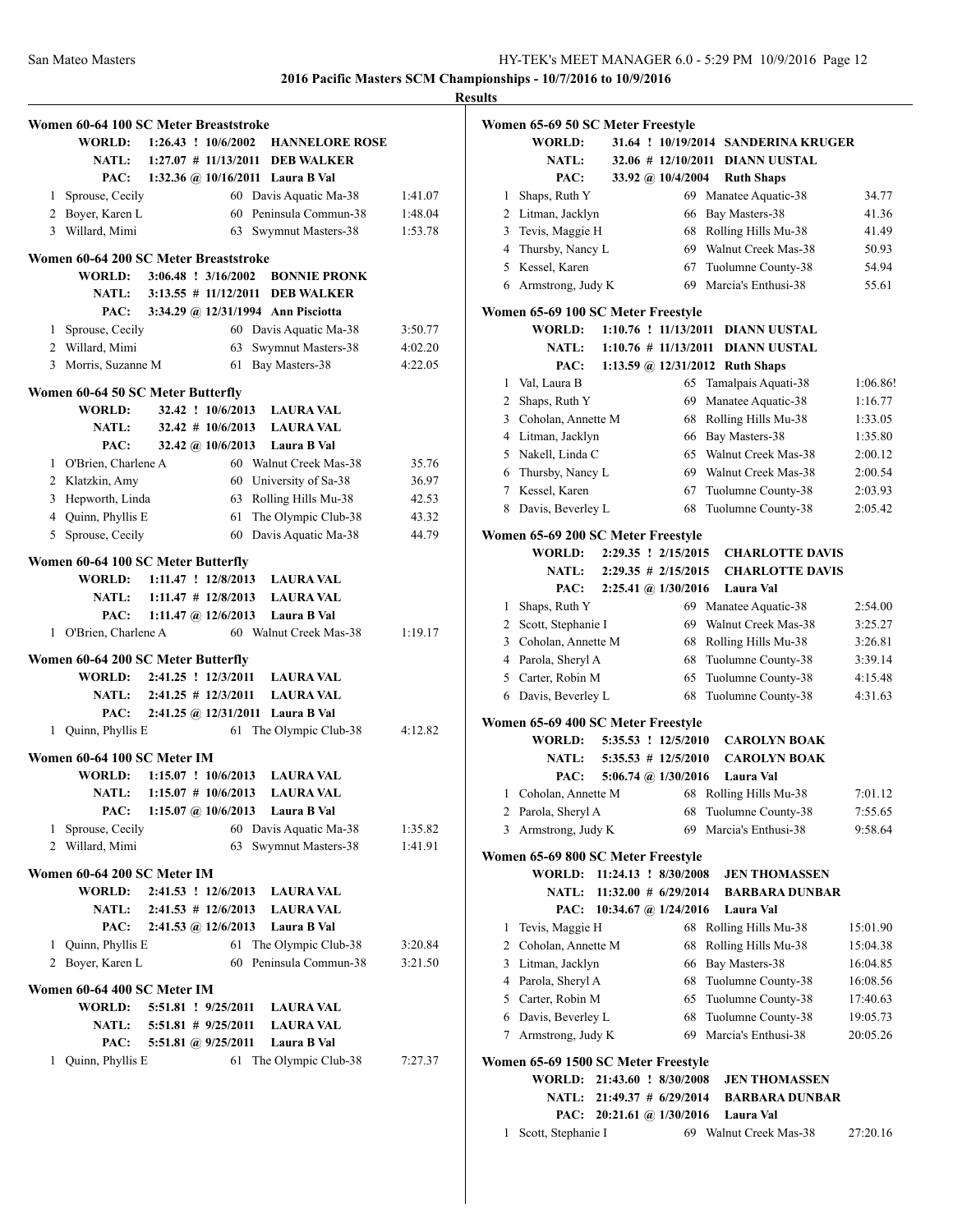**Results (Women 65-69 1500 SC Meter Freestyle)** 2 Coholan, Annette M 68 Rolling Hills Mu-38 28:33.96 3 Armstrong, Judy K 69 Marcia's Enthusi-38 38:10.48 **Women 65-69 50 SC Meter Backstroke WORLD: 35.58 ! 3/19/2011 DIANN UUSTAL NATL: 35.58 # 3/19/2011 DIANN UUSTAL PAC: 40.70 @ 10/4/2004 Ruth Shaps** 1 Val, Laura B 65 Tamalpais Aquati-38 35.10! 2 Shaps, Ruth Y 69 Manatee Aquatic-38 43.60 3 Tevis, Maggie H 68 Rolling Hills Mu-38 51.13 4 Armstrong, Judy K 69 Marcia's Enthusi-38 58.71 5 Kessel, Karen 67 Tuolumne County-38 1:04.22 **Women 65-69 100 SC Meter Backstroke WORLD: 1:17.95 ! 12/11/2011 DIANN UUSTAL NATL: 1:17.95 # 12/11/2011 DIANN UUSTAL PAC: 1:32.24 @ 10/10/2015 Ruth Shaps** 1 Val, Laura B 65 Tamalpais Aquati-38 1:15.71! 2 Tevis, Maggie H 68 Rolling Hills Mu-38 1:52.25 3 Parola, Sheryl A 68 Tuolumne County-38 2:01.97 4 Kessel, Karen 67 Tuolumne County-38 2:23.79 5 Taub, Pamela A 66 Walnut Creek Mas-38 2:26.25 **Women 65-69 200 SC Meter Backstroke WORLD: 2:53.36 ! 12/4/2011 DIANN UUSTAL NATL: 2:53.36 # 12/4/2011 DIANN UUSTAL PAC: 3:28.95 @ 12/31/2009 Daniela Barnea** 1 Val, Laura B 65 Tamalpais Aquati-38 2:44.59! 2 Tevis, Maggie H 68 Rolling Hills Mu-38 4:08.86 3 Parola, Sheryl A 68 Tuolumne County-38 4:22.06 4 Armstrong, Judy K 69 Marcia's Enthusi-38 4:40.55 **Women 65-69 50 SC Meter Breaststroke WORLD: 40.90 ! 5/9/2010 NOBUKO YASUDA NATL: 42.02 # 11/12/2011 DIANN UUSTAL PAC: 44.66 @ 12/31/2009 Daniela Barnea** 1 Val, Laura B 65 Tamalpais Aquati-38 43.22 $\omega$ 2 Gettling, Janet 68 Oregon Masters-37 44.61@ 3 Patterson, Cheryl M 65 Walnut Creek Mas-38 55.38 4 Carter, Robin M 65 Tuolumne County-38 57.52 5 Thursby, Nancy L 69 Walnut Creek Mas-38 1:02.50 6 Smith, Laurie J 66 Mills College Ma-38 1:04.33 7 Davis, Beverley L 68 Tuolumne County-38 1:21.07 8 Kessel, Karen 67 Tuolumne County-38 1:21.34 **Women 65-69 100 SC Meter Breaststroke WORLD: 1:28.73 ! 1/24/2010 NOBUKO YASUDA NATL: 1:32.37 # 3/20/2004 JOANN LEILICH PAC: 1:38.56 @ 12/31/2009 Daniela Barnea** 1 Val, Laura B 65 Tamalpais Aquati-38 1:34.92@ 2 Gettling, Janet 68 Oregon Masters-37 1:40.29 3 Patterson, Cheryl M 65 Walnut Creek Mas-38 2:02.26 4 Coholan, Annette M 68 Rolling Hills Mu-38 2:02.70 5 Scott, Stephanie I 69 Walnut Creek Mas-38 2:03.51 6 Carter, Robin M 65 Tuolumne County-38 2:20.49 7 Davis, Beverley L 68 Tuolumne County-38 3:04.96 --- Thursby, Nancy L 69 Walnut Creek Mas-38 DQ

|              | Women 65-69 200 SC Meter Breaststroke<br><b>WORLD:</b> | 3:14.89 ! 1/23/2010 |                         | <b>NOBUKO YASUDA</b>                |         |
|--------------|--------------------------------------------------------|---------------------|-------------------------|-------------------------------------|---------|
|              | <b>NATL:</b>                                           |                     | $3:17.44$ # $3/20/2004$ | <b>JOANN LEILICH</b>                |         |
|              | PAC:                                                   |                     |                         | 3:31.96 @ 12/31/2009 Daniela Barnea |         |
|              | 1 Gettling, Janet                                      |                     | 68                      | Oregon Masters-37                   | 3:49.85 |
|              | 2 Patterson, Cheryl M                                  |                     | 65                      | Walnut Creek Mas-38                 | 4:18.29 |
|              | 3 Coholan, Annette M                                   |                     | 68                      | Rolling Hills Mu-38                 | 4:21.88 |
|              | 4 Scott, Stephanie I                                   |                     | 69                      | Walnut Creek Mas-38                 | 4:22.23 |
| 5            | Carter, Robin M                                        |                     | 65                      | Tuolumne County-38                  | 5:00.85 |
|              | Women 65-69 50 SC Meter Butterfly                      |                     |                         |                                     |         |
|              | <b>WORLD:</b>                                          |                     | 33.82 ! 2/15/2015       | <b>CHARLOTTE DAVIS</b>              |         |
|              | <b>NATL:</b>                                           |                     | $33.82$ # 2/15/2015     | <b>CHARLOTTE DAVIS</b>              |         |
|              | PAC:                                                   |                     |                         | 37.31 @ 10/11/2013 A. Susan Taylor  |         |
|              | 1 Val, Laura B                                         |                     | 65                      | Tamalpais Aquati-38                 | 33.77!  |
|              | 2 Shaps, Ruth Y                                        |                     |                         | 69 Manatee Aquatic-38               | 43.57   |
|              | 3 Litman, Jacklyn                                      |                     |                         | 66 Bay Masters-38                   | 55.68   |
|              | 4 Tevis, Maggie H                                      |                     |                         | 68 Rolling Hills Mu-38              | 55.89   |
|              | 5 Kessel, Karen                                        |                     | 67                      | Tuolumne County-38                  | 1:15.66 |
| 6            | Taub, Pamela A                                         |                     | 66                      | Walnut Creek Mas-38                 | 1:17.10 |
|              |                                                        |                     |                         |                                     |         |
|              | Women 65-69 100 SC Meter Butterfly                     |                     |                         |                                     |         |
|              | WORLD:                                                 |                     | 1:23.41 ! 11/5/2011     | <b>BRIGITTE MERTEN</b>              |         |
|              | <b>NATL:</b>                                           |                     | $1:25.67$ # 12/4/2010   | <b>CAROLYN BOAK</b>                 |         |
|              | PAC:                                                   |                     |                         | 1:33.10 @ 12/31/1995 Gail Roper     |         |
| 1            | Gettling, Janet                                        |                     | 68                      | Oregon Masters-37                   | 1:42.27 |
| 2            | Parola, Sheryl A                                       |                     | 68                      | Tuolumne County-38                  | 2:13.60 |
|              | Women 65-69 200 SC Meter Butterfly                     |                     |                         |                                     |         |
|              | <b>WORLD:</b>                                          |                     |                         | 3:15.63 ! 11/10/2012 CAROLYN BOAK   |         |
|              | <b>NATL:</b>                                           |                     |                         | 3:15.63 # 12/10/2012 CAROLYN BOAK   |         |
|              | PAC:                                                   |                     |                         | 3:35.80 @ 12/31/1995 Gail Roper     |         |
| 1            | Gettling, Janet                                        |                     |                         | 68 Oregon Masters-37                | 3:46.24 |
|              |                                                        |                     |                         |                                     |         |
|              | Women 65-69 100 SC Meter IM                            |                     |                         |                                     |         |
|              | WORLD:                                                 |                     | $1:19.10$ ! $2/15/2015$ | <b>CHARLOTTE DAVIS</b>              |         |
|              | <b>NATL:</b>                                           |                     | $1:19.10 \# 2/15/2015$  | <b>CHARLOTTE DAVIS</b>              |         |
|              | PAC:                                                   |                     |                         | 1:28.95 @ 12/31/1996 Gail Roper     |         |
| $\mathbf{1}$ | Shaps, Ruth Y                                          |                     |                         | 69 Manatee Aquatic-38               | 1:34.33 |
|              | 2 Scott, Stephanie I                                   |                     |                         | 69 Walnut Creek Mas-38              | 1:51.73 |
|              | 3 Patterson, Cheryl M                                  |                     |                         | 65 Walnut Creek Mas-38              | 1:55.40 |
|              | 4 Litman, Jacklyn                                      |                     | 66                      | Bay Masters-38                      | 2:04.07 |
|              | 5 Kessel, Karen                                        |                     | 67                      | Tuolumne County-38                  | 2:27.24 |
|              | Women 65-69 200 SC Meter IM                            |                     |                         |                                     |         |
|              | <b>WORLD:</b>                                          |                     | 2:53.33 ! 2/15/2015     | <b>CHARLOTTE DAVIS</b>              |         |
|              | <b>NATL:</b>                                           |                     | $2:53.33 \# 2/15/2015$  | <b>CHARLOTTE DAVIS</b>              |         |
|              | PAC:                                                   |                     |                         | 3:19.06 @ 12/31/1996 Gail Roper     |         |
| 1            | Scott, Stephanie I                                     |                     |                         | 69 Walnut Creek Mas-38              | 4:07.52 |
|              | 2 Parola, Sheryl A                                     |                     | 68                      | Tuolumne County-38                  | 4:22.13 |
|              | 3 Litman, Jacklyn                                      |                     |                         | 66 Bay Masters-38                   | 4:44.00 |
|              | 4 Taub, Pamela A                                       |                     |                         | 66 Walnut Creek Mas-38              | 5:44.23 |
| 5            | Davis, Beverley L                                      |                     | 68                      | Tuolumne County-38                  | 6:14.62 |
|              |                                                        |                     |                         |                                     |         |
|              | Women 65-69 400 SC Meter IM                            |                     |                         |                                     |         |
|              | WORLD:                                                 |                     | 6:31.71 ! 12/4/2010     | <b>CAROLYN BOAK</b>                 |         |
|              | <b>NATL:</b>                                           |                     | $6:31.71$ # $12/4/2010$ | <b>CAROLYN BOAK</b>                 |         |
|              | PAC:                                                   |                     | 7:05.86 @ 12/31/2009    | Daniela Barnea                      |         |

| 1 Gettling, Janet    | 68 Oregon Masters-37   | 7:27.86 |
|----------------------|------------------------|---------|
| 2 Scott, Stephanie I | 69 Walnut Creek Mas-38 | 8:45.33 |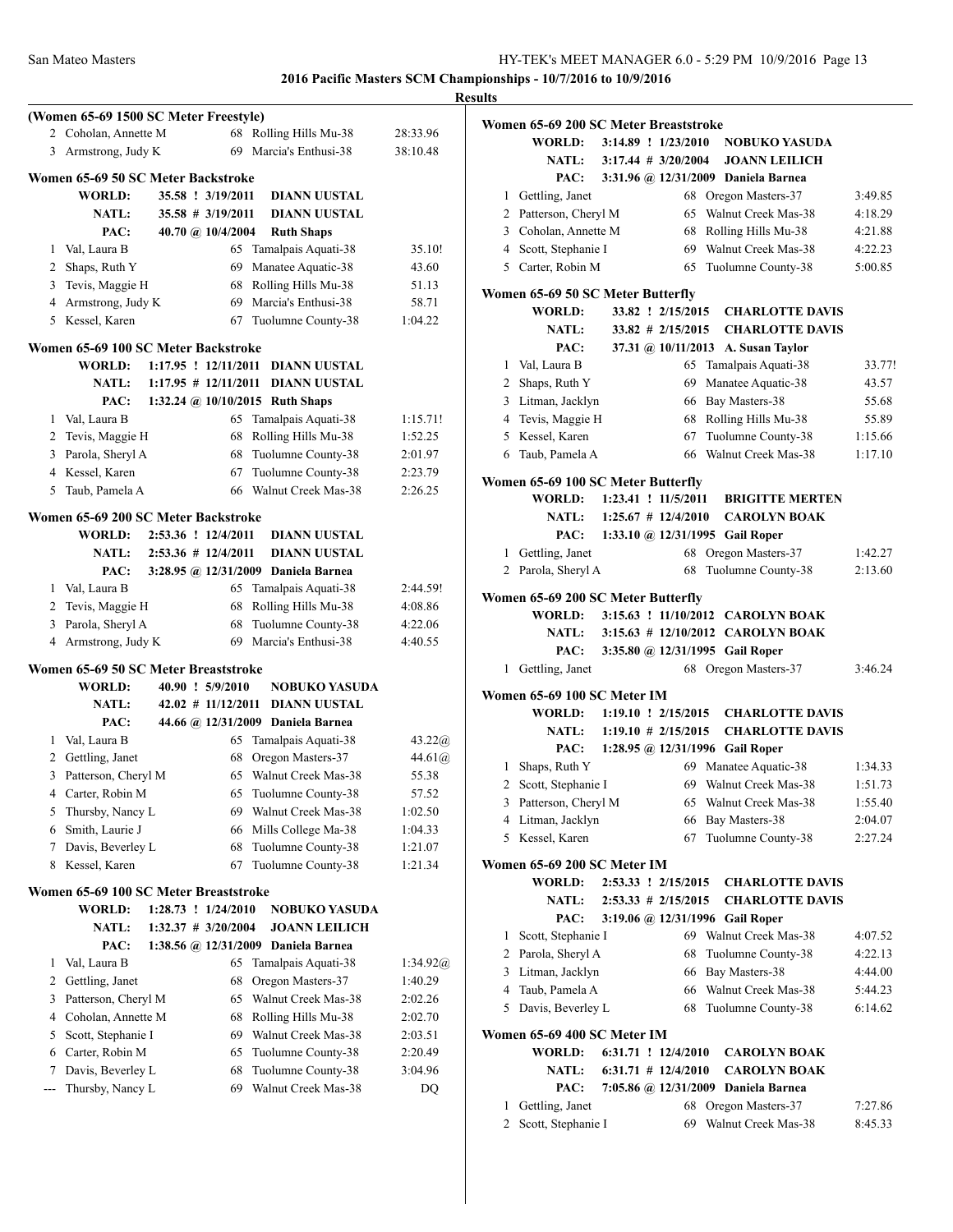|   | (Women 65-69 400 SC Meter IM)<br>3 Litman, Jacklyn |                               |                        | 66 Bay Masters-38                                | 9:46.83 |
|---|----------------------------------------------------|-------------------------------|------------------------|--------------------------------------------------|---------|
|   | Women 70-74 50 SC Meter Freestyle                  |                               |                        |                                                  |         |
|   | <b>WORLD:</b>                                      |                               |                        | 33.34 ! 11/27/2010 CHRISTEL SCHULZ               |         |
|   | <b>NATL:</b>                                       |                               | 35.37 # 11/7/1999      | <b>GAIL ROPER</b>                                |         |
|   | PAC:                                               |                               |                        | 35.37 @ 12/31/1999 Gail Roper                    |         |
|   | 1 Ridout, Nancy J                                  |                               | 74                     | Tamalpais Aquati-38                              | 39.89   |
|   | 2 Boettler, Lori D                                 |                               |                        | 70 Walnut Creek Mas-38                           | 41.31   |
|   | 3 Mc Partland, Peg K                               |                               |                        | 74 Manatee Aquatic-38                            | 45.77   |
|   | 4 Caso, Susie A                                    |                               |                        | 70 Manatee Aquatic-38                            | 46.30   |
|   | 5 Westergaard, Leslie M                            |                               |                        | 73 Davis Aquatic Ma-38                           | 49.69   |
|   |                                                    |                               |                        |                                                  |         |
|   | Women 70-74 100 SC Meter Freestyle                 |                               |                        |                                                  |         |
|   | <b>WORLD:</b>                                      |                               | 1:12.97 ! 6/14/2009    | YOSHIKO OSAKI                                    |         |
|   | NATL:                                              |                               | $1:18.67$ # 12/5/1999  | <b>GAIL ROPER</b>                                |         |
|   | PAC:                                               |                               |                        | 1:18.67 @ 12/31/1999 Gail Roper                  |         |
|   | 1 Ridout, Nancy J                                  |                               |                        | 74 Tamalpais Aquati-38<br>70 Walnut Creek Mas-38 | 1:30.89 |
|   | 2 Boettler, Lori D                                 |                               |                        |                                                  | 1:35.60 |
|   | 3 Mc Partland, Peg K                               |                               |                        | 74 Manatee Aquatic-38                            | 1:43.95 |
|   | 4 Caso, Susie A                                    |                               |                        | 70 Manatee Aquatic-38                            | 1:48.46 |
|   | Women 70-74 200 SC Meter Freestyle                 |                               |                        |                                                  |         |
|   | <b>WORLD:</b>                                      | 2:44.70 ! 2/17/2008           |                        | YOSHIKO OSAKI                                    |         |
|   | NATL:                                              | $2:58.06 \# 5/15/2000$        |                        | <b>GAIL ROPER</b>                                |         |
|   | PAC:                                               |                               |                        | 2:58.06 @ 12/31/2000 Gail Roper                  |         |
| 1 | Ridout, Nancy J                                    |                               | 74                     | Tamalpais Aquati-38                              | 3:29.66 |
|   | Women 70-74 50 SC Meter Backstroke                 |                               |                        |                                                  |         |
|   | <b>WORLD:</b>                                      |                               | 37.50 ! 3/21/2015      | <b>MARGIT OHLSSON</b>                            |         |
|   | <b>NATL:</b>                                       |                               | $40.58$ # $4/15/2012$  | <b>JOY WARD</b>                                  |         |
|   | PAC:                                               |                               |                        | 45.30 @ 12/31/1999 Gail Roper                    |         |
|   | 1 Mc Partland, Peg K                               |                               |                        | 74 Manatee Aquatic-38                            | 51.92   |
|   | 2 Westergaard, Leslie M                            |                               |                        | 73 Davis Aquatic Ma-38                           | 53.71   |
|   | 3 Caso, Susie A                                    |                               |                        | 70 Manatee Aquatic-38                            | 1:02.65 |
|   | Women 70-74 100 SC Meter Backstroke                |                               |                        |                                                  |         |
|   | WORLD: 1:22.15 ! 3/22/2015                         |                               |                        | <b>MARGIT OHLSSON</b>                            |         |
|   | NATL: $1:29.64 \# 4/14/2012$                       |                               |                        | <b>JOY WARD</b>                                  |         |
|   | PAC:                                               |                               | 1:52.20 @ $10/16/2011$ | <b>Susan Munn</b>                                |         |
| 1 | Mc Partland, Peg K                                 |                               | 74                     | Manatee Aquatic-38                               | 1:57.60 |
|   | 2 Norris, Roswita D                                |                               |                        | 74 Davis Aquatic Ma-38                           | 2:27.15 |
|   |                                                    |                               |                        |                                                  |         |
|   | Women 70-74 200 SC Meter Backstroke                |                               |                        |                                                  |         |
|   | <b>WORLD:</b>                                      | $3:05.43$ $\cdot$ $5/24/2014$ |                        | <b>CLARY MUNNS</b>                               |         |
|   | <b>NATL:</b>                                       | $3:12.67$ # $4/1/2012$        |                        | <b>JOY WARD</b>                                  |         |
|   | PAC:                                               |                               | 3:39.87 @ $9/28/2014$  | Daniela Barnea                                   |         |
|   | 1 Westergaard, Leslie M                            |                               | 73                     | Davis Aquatic Ma-38                              | 4:01.52 |
|   | 2 Norris, Roswita D                                |                               | 74                     | Davis Aquatic Ma-38                              | 5:07.68 |
|   | Women 70-74 50 SC Meter Breaststroke               |                               |                        |                                                  |         |
|   | <b>WORLD:</b>                                      |                               | 42.80 ! 2/27/2005      | SHOKO YONEZAWA                                   |         |
|   | <b>NATL:</b>                                       |                               | $44.22$ # 11/13/2011   | <b>JOANN LEILICH</b>                             |         |
|   | PAC:                                               |                               | 47.29 @ 12/31/2001     | Ann Hirsch                                       |         |
|   | 1 Barnea, Daniela                                  |                               |                        | 72 Stanford Masters-38                           | 48.46   |
|   | 2 Boettler, Lori D                                 |                               |                        | 70 Walnut Creek Mas-38                           | 57.85   |
|   | 3 Caso, Susie A                                    |                               |                        | 70 Manatee Aquatic-38                            | 58.83   |
|   | 4 Norris, Roswita D                                |                               |                        | 74 Davis Aquatic Ma-38                           | 1:21.14 |
|   |                                                    |                               |                        |                                                  |         |

| <b>Results</b>                                                      |                                    |
|---------------------------------------------------------------------|------------------------------------|
| Women 70-74 100 SC Meter Breaststroke                               |                                    |
| WORLD: 1:33.92 ! 4/12/2015 NOBUKO YASUDA                            |                                    |
| NATL: 1:37.20 # 3/21/2009 JOANN LEILICH                             |                                    |
| PAC: 1:44.50 @ 12/31/2001 Ann Hirsch                                |                                    |
| 1 Barnea, Daniela                                                   | 72 Stanford Masters-38<br>1:46.07  |
| 2 Caso, Susie A                                                     | 70 Manatee Aquatic-38<br>2:08.54   |
| --- Norris, Roswita D                                               | 74 Davis Aquatic Ma-38<br>DQ       |
| Women 70-74 200 SC Meter Breaststroke                               |                                    |
| WORLD: 3:25.76 ! 3/21/2009 JOANN LEILICH                            |                                    |
| NATL: 3:25.76 # 3/21/2009 JOANN LEILICH                             |                                    |
| PAC: 3:44.52 @ 9/28/2004 Daniela Barnea                             |                                    |
| 1 Barnea, Daniela                                                   | 72 Stanford Masters-38<br>3:47.98  |
| 2 Norris, Roswita D                                                 | 74 Davis Aquatic Ma-38<br>5:17.22  |
|                                                                     |                                    |
| Women 70-74 50 SC Meter Butterfly                                   |                                    |
| <b>WORLD:</b>                                                       | 36.10 ! 3/26/2015 JUDY WILSON      |
| <b>NATL:</b>                                                        | 39.81 # 4/15/2012 BARBARA FRID     |
| PAC: 40.66 @ 12/31/1999 Gail Roper                                  |                                    |
| 1 Barnea, Daniela                                                   | 72 Stanford Masters-38<br>47.56    |
| 2 Mc Partland, Peg K                                                | 74 Manatee Aquatic-38<br>58.28     |
| Women 70-74 100 SC Meter Butterfly                                  |                                    |
| WORLD: 1:24.10 ! 3/27/2015 JUDY WILSON                              |                                    |
| $1:37.56$ # 10/10/1999 GAIL ROPER<br><b>NATL:</b>                   |                                    |
| PAC: 1:37.56 @ 12/31/1999 Gail Roper                                |                                    |
| 1 Barnea, Daniela                                                   | 72 Stanford Masters-38<br>1:52.72  |
| NATL: 1:32.23 # 5/15/2000<br>PAC: 1:32.23 @ 12/31/2000 Gail Roper   | <b>GAIL ROPER</b>                  |
| 1 Barnea, Daniela                                                   | 72 Stanford Masters-38<br>1:43.75  |
| 2 Boettler, Lori D                                                  | 70 Walnut Creek Mas-38<br>1:51.80  |
| 3 Mc Partland, Peg K                                                | 74 Manatee Aquatic-38<br>1:57.98   |
| 4 Caso, Susie A                                                     | 70 Manatee Aquatic-38<br>2:10.35   |
| 5 Norris, Roswita D                                                 | 74 Davis Aquatic Ma-38<br>2:39.24  |
| <b>Women 70-74 200 SC Meter IM</b>                                  |                                    |
| $3:09.90$ ! $5/23/2015$<br><b>WORLD:</b>                            | <b>CLARY MUNNS</b>                 |
| <b>NATL:</b><br>$3:28.17$ # $4/15/2012$                             | <b>JOY WARD</b>                    |
| 3:30.65 @ 10/12/2014 Daniela Barnea<br>PAC:                         |                                    |
| 1 Barnea, Daniela                                                   | 72 Stanford Masters-38<br>3:36.88  |
| 2 Norris, Roswita D<br>74                                           | Davis Aquatic Ma-38<br>5:26.97     |
| Women 75-79 50 SC Meter Freestyle                                   |                                    |
| <b>WORLD:</b><br>35.41 ! 5/11/2014                                  | YOSHIKO OSAKI                      |
| <b>NATL:</b>                                                        | 37.24 # 12/12/2004 GAIL ROPER      |
| PAC:                                                                | 41.87 @ 12/31/1998 Margery Meyer   |
| 1 Wivell, Toni M<br>79                                              | Tuolumne County-38<br>1:09.01      |
| 2 Fasbender, Alice J<br>78                                          | San Mateo Master-38<br>1:19.64     |
|                                                                     |                                    |
| Women 75-79 100 SC Meter Freestyle<br>WORLD:<br>1:18.59 ! 3/25/2006 | <b>JANE ASHER</b>                  |
| <b>NATL:</b><br>1:24.31 # 10/15/2005 GAIL ROPER                     |                                    |
| PAC:                                                                | 1:33.87 @ 12/31/1998 Margery Meyer |
| 1 Wivell, Toni M<br>79                                              | Tuolumne County-38<br>1:35.96      |
| 2 Munn, Susan L<br>78                                               | Davis Aquatic Ma-38<br>1:40.40     |
|                                                                     |                                    |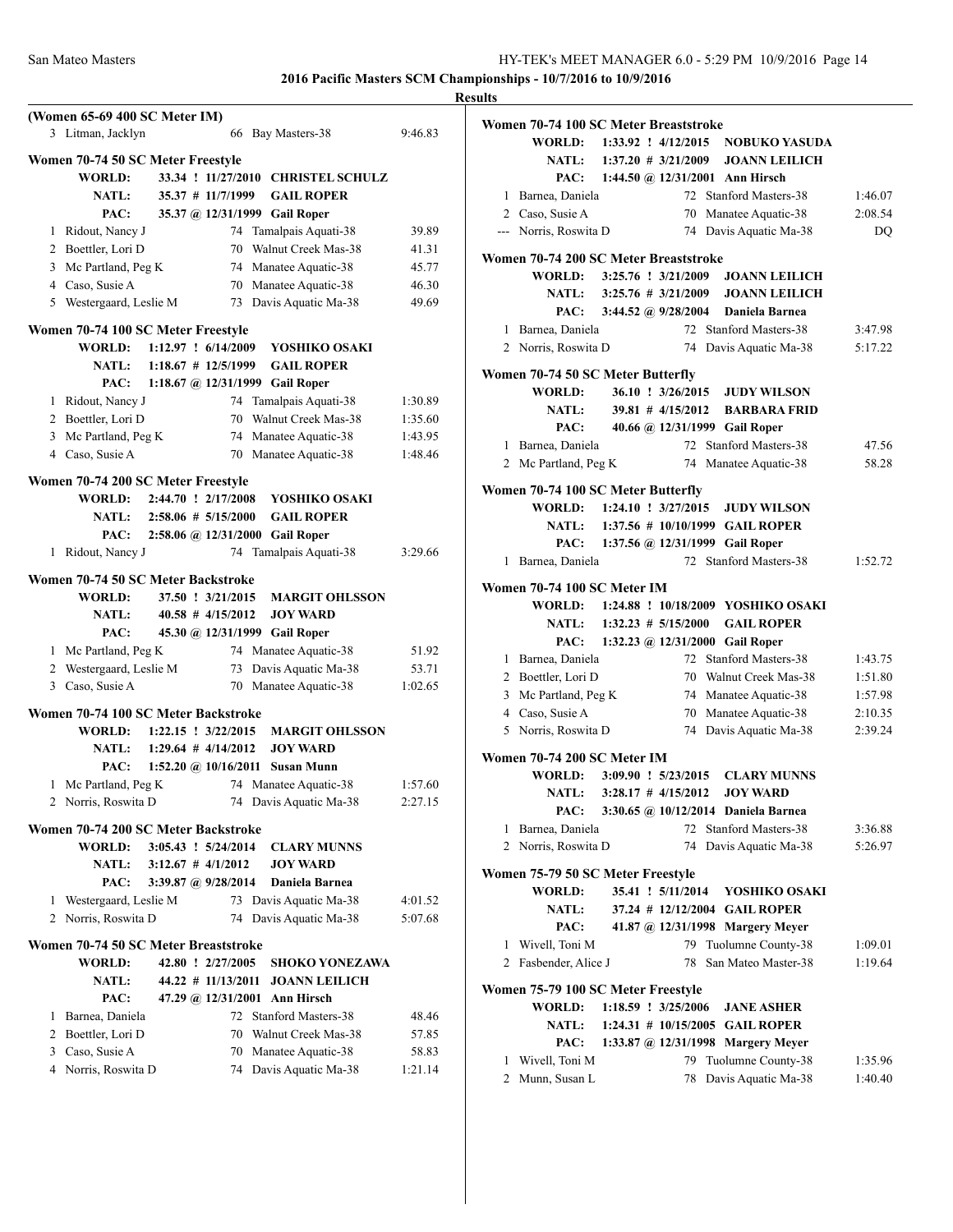**Results Women 75-79 200 SC Meter Freestyle WORLD: 2:51.65 ! 1/26/2013 YOSHIKO OSAKI NATL: 3:07.58 # 11/20/2005 GAIL ROPER PAC: 3:25.32 @ 12/31/1998 Margery Meyer** 1 Munn, Susan L 78 Davis Aquatic Ma-38 3:35.90 2 Wivell, Toni M 79 Tuolumne County-38 5:08.84 **Women 75-79 400 SC Meter Freestyle WORLD: 6:09.40 ! 10/28/2006 JANE ASHER NATL: 6:44.09 # 12/8/2002 JEAN TROY PAC: 7:01.36 @ 12/31/1998 Margery Meyer** 1 Wivell, Toni M 79 Tuolumne County-38 11:06.54 **Women 75-79 800 SC Meter Freestyle WORLD: 12:25.61 ! 5/12/2013 YOSHIKO OSAKI NATL: 13:59.01 # 11/3/2002 JEAN TROY PAC: 14:46.26 @ 12/31/1998 Margery Meyer** 1 Wivell, Toni M 79 Tuolumne County-38 22:27.70 **Women 75-79 50 SC Meter Backstroke WORLD: 43.46 ! 6/8/2014 YOSHIKO OSAKI NATL: 44.76 # 11/7/1999 DORIS STEADMAN PAC: 51.37 @ 12/31/2010 Miek McCubbin** 1 Fasbender, Alice J 78 San Mateo Master-38 1:28.80 **Women 75-79 100 SC Meter Backstroke WORLD: 1:33.95 ! 2/7/2015 CHRISTEL SCHULZ NATL: 1:36.90 # 3/19/2011 NANCY BROWN PAC: 1:56.01 @ 12/31/2008 Ann Hirsch** 1 Munn, Susan L 78 Davis Aquatic Ma-38 2:03.62 2 Wivell, Toni M 79 Tuolumne County-38 2:54.70 3 Fasbender, Alice J 78 San Mateo Master-38 3:11.06 **Women 75-79 200 SC Meter Backstroke WORLD: 3:22.68 ! 2/7/2015 CHRISTEL SCHULZ NATL: 3:34.09 # 3/19/2011 NANCY BROWN PAC: 3:38.25 @ 12/31/2008 Ann Hirsch** 1 Munn, Susan L 78 Davis Aquatic Ma-38 4:29.21 2 Wivell, Toni M 79 Tuolumne County-38 6:11.81 **Women 75-79 50 SC Meter Breaststroke WORLD: 43.79 ! 2/14/2010 SHOKO YONEZAWA NATL: 46.20 # 3/15/2014 JOANN LEILICH PAC: 51.17 @ 12/31/2008 Ann Hirsch** 1 Fasbender, Alice J 78 San Mateo Master-38 1:43.39 **Women 75-79 100 SC Meter Breaststroke WORLD: 1:36.48 ! 3/21/2010 SHOKO YONEZAWA NATL: 1:40.82 # 3/15/2014 JOANN LEILICH PAC: 1:50.24 @ 12/31/2008 Ann Hirsch** 1 Stretch, Nancy 76 The Olympic Club-38 2:12.35 **Women 75-79 50 SC Meter Butterfly WORLD: 40.71 ! 3/24/2006 JANE ASHER NATL: 44.18 # 12/12/2004 GAIL ROPER PAC: 53.91 @ 10/18/2009 Joan E Alexander** 1 Munn, Susan L 78 Davis Aquatic Ma-38 1:00.47

|              | Women 75-79 200 SC Meter Butterfly                  |                           |                   |                                                                            |            |
|--------------|-----------------------------------------------------|---------------------------|-------------------|----------------------------------------------------------------------------|------------|
|              | <b>WORLD:</b>                                       |                           |                   | 3:57.33 ! 5/21/2005 SYLVIA NEUHAUSER                                       |            |
|              |                                                     |                           |                   | NATL: 4:08.39 # 5/17/1999 LOIS KIVI NOCHMAN                                |            |
|              |                                                     |                           |                   | PAC: 4:58.40 @ 12/31/1989 Jean Durston                                     |            |
| $\mathbf{1}$ | Stretch, Nancy                                      |                           |                   | 76 The Olympic Club-38                                                     | 4:53.77(a) |
|              |                                                     |                           |                   |                                                                            |            |
|              | <b>Women 75-79 100 SC Meter IM</b>                  |                           |                   | WORLD: 1:31.38 ! 5/26/2013 YOSHIKO OSAKI                                   |            |
|              |                                                     |                           |                   | NATL: 1:38.11 # 12/12/2004 GAIL ROPER                                      |            |
|              |                                                     |                           |                   | PAC: 1:49.53 @ 12/31/2009 Ann Hirsch                                       |            |
| 1            | Munn, Susan L                                       |                           |                   | 78 Davis Aquatic Ma-38                                                     | 2:03.61    |
|              |                                                     |                           |                   |                                                                            |            |
|              | Women 75-79 200 SC Meter IM                         |                           |                   | WORLD: 3:22.23 ! 5/26/2013 YOSHIKO OSAKI                                   |            |
|              |                                                     |                           |                   | NATL: 3:37.24 # 12/11/2005 GAIL ROPER                                      |            |
|              | PAC:                                                |                           |                   | 3:57.06 @ 12/31/2008 Ann Hirsch                                            |            |
|              |                                                     |                           |                   |                                                                            |            |
| 1            | Stretch, Nancy                                      |                           | 76                | The Olympic Club-38                                                        | 4:20.96    |
|              | 2 Munn, Susan L                                     |                           | 78                | Davis Aquatic Ma-38                                                        | 4:21.88    |
|              | Women 75-79 400 SC Meter IM                         |                           |                   |                                                                            |            |
|              |                                                     |                           |                   | WORLD: 7:11.33 ! 5/11/2013 YOSHIKO OSAKI                                   |            |
|              |                                                     | NATL: 7:52.71 # 10/7/2001 |                   | <b>JUNE KRAUSER</b>                                                        |            |
|              |                                                     |                           |                   | PAC: 8:27.31 @ 12/31/2008 Ann Hirsch                                       |            |
| 1            | Stretch, Nancy                                      |                           | 76                | The Olympic Club-38                                                        | 9:08.45    |
|              | Women 80-84 50 SC Meter Freestyle                   |                           |                   |                                                                            |            |
|              | WORLD:                                              |                           | 37.67 ! 6/25/2011 | <b>JANE ASHER</b>                                                          |            |
|              |                                                     |                           |                   | NATL: 38.03 # 1/25/2009 GAIL ROPER                                         |            |
|              | PAC:                                                |                           |                   | 41.34 @ 12/31/2002 Margery Meyer                                           |            |
|              | 1 Alexander, Joan E                                 |                           |                   | 84 Walnut Creek Mas-38                                                     | 53.27      |
| 2            | Tegner, Thyra                                       |                           | 81                | Almaden Masters-38                                                         | 55.37      |
|              | 3 Duncan, Jean                                      |                           |                   | 84 Walnut Creek Mas-38                                                     | 1:24.83    |
|              |                                                     |                           |                   |                                                                            |            |
|              | Women 80-84 100 SC Meter Freestyle<br><b>WORLD:</b> | $1:24.44$ : $6/25/2011$   |                   |                                                                            |            |
|              |                                                     |                           |                   | <b>JANE ASHER</b>                                                          |            |
|              | PAC:                                                |                           |                   | NATL: 1:26.23 # 1/25/2009 GAIL ROPER<br>1:34.45 @ 12/31/2002 Margery Meyer |            |
|              |                                                     |                           |                   | 81 Almaden Masters-38                                                      |            |
|              | 1 Tegner, Thyra<br>2 Barry, Marty                   |                           |                   |                                                                            | 2:07.95    |
| $\mathbf{3}$ |                                                     |                           |                   | 84 Rolling Hills Mu-38<br>84 Walnut Creek Mas-38                           | 2:51.73    |
|              | Duncan, Jean                                        |                           |                   |                                                                            | 2:57.05    |
|              | Women 80-84 200 SC Meter Freestyle                  |                           |                   |                                                                            |            |
|              | <b>WORLD:</b>                                       | $3:01.61$ : $6/25/2011$   |                   | <b>JANE ASHER</b>                                                          |            |
|              | <b>NATL:</b>                                        |                           |                   | 3:18.57 # 1/25/2009 GAIL ROPER                                             |            |
|              | PAC:                                                |                           |                   | 3:27.57 @ 12/31/2002 Margery Meyer                                         |            |
| 1            | Tegner, Thyra                                       |                           | 81                | Almaden Masters-38                                                         | 4:46.80    |
| 2            | Duncan, Jean                                        |                           | 84                | Walnut Creek Mas-38                                                        | 6:24.94    |
|              | Women 80-84 50 SC Meter Backstroke                  |                           |                   |                                                                            |            |
|              | WORLD:                                              |                           | 46.10 : 5/21/2011 | <b>JANE ASHER</b>                                                          |            |
|              | <b>NATL:</b>                                        |                           |                   | 50.03 # 10/13/2002 MARGERY MEYER                                           |            |
|              | PAC:                                                |                           |                   | 50.03 @ 12/31/2002 Margery Meyer                                           |            |
| 1            | Tegner, Thyra                                       |                           |                   | 81 Almaden Masters-38                                                      | 1:14.21    |
| 2            | Barry, Marty                                        |                           | 84                | Rolling Hills Mu-38                                                        | 1:20.38    |
|              | 3 Duncan, Jean                                      |                           |                   | 84 Walnut Creek Mas-38                                                     | 1:42.29    |
|              | Women 80-84 100 SC Meter Backstroke                 |                           |                   |                                                                            |            |
|              | <b>WORLD:</b>                                       | $1:44.88$ : $4/10/2011$   |                   | <b>JANE ASHER</b>                                                          |            |
|              | <b>NATL:</b>                                        |                           |                   | $1:50.61$ # $12/1/2007$ BETTY LORENZI                                      |            |
|              | PAC:                                                |                           |                   | 1:55.79 @ 12/31/2002 Margery Meyer                                         |            |
|              | 1 Tegner, Thyra                                     |                           |                   | 81 Almaden Masters-38                                                      | 2:46.35    |
|              |                                                     |                           |                   |                                                                            |            |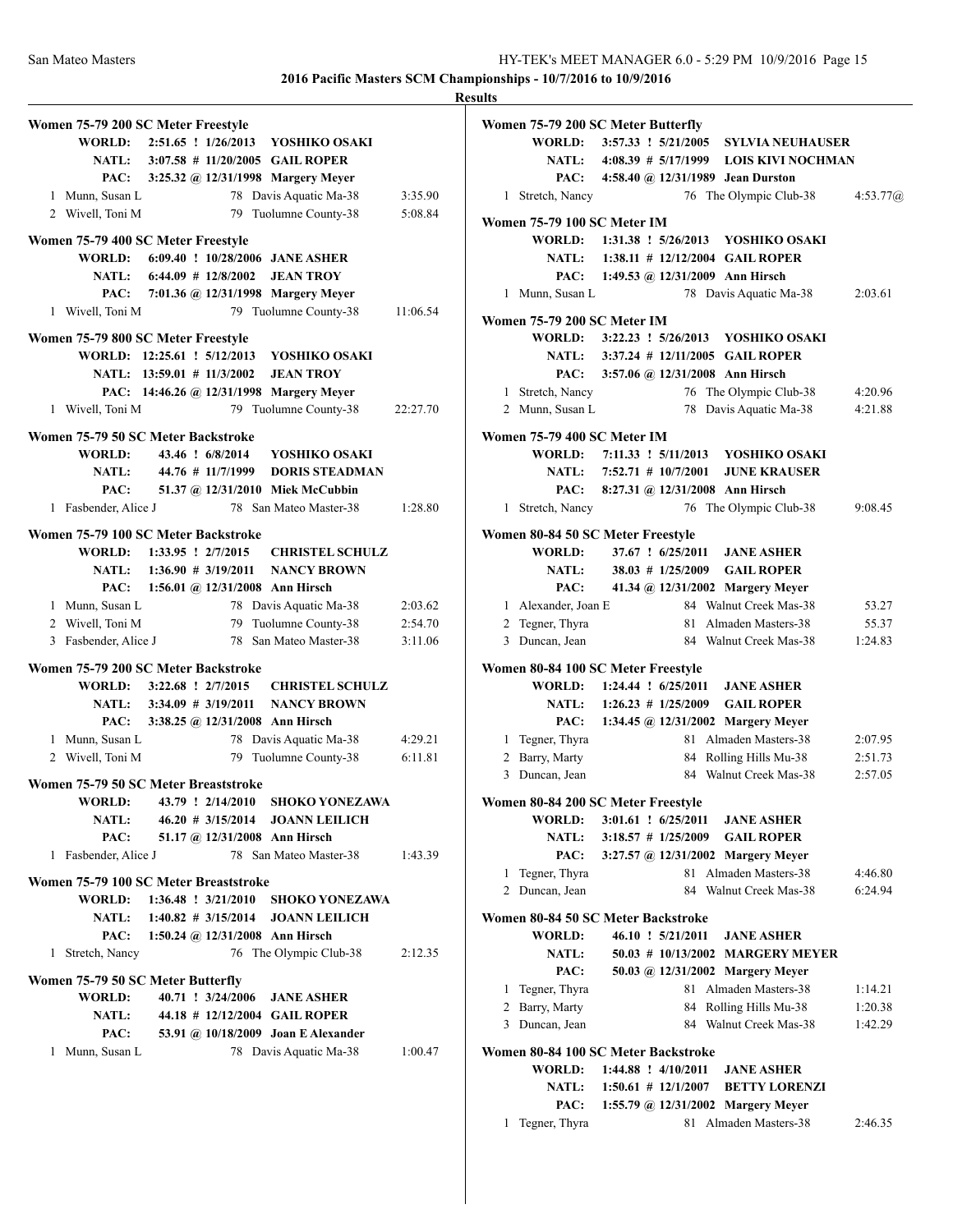| (Women 80-84 100 SC Meter Backstroke)                                             |          |
|-----------------------------------------------------------------------------------|----------|
| 84 Rolling Hills Mu-38<br>2 Barry, Marty                                          | 2:48.87  |
| 3 Duncan, Jean<br>84 Walnut Creek Mas-38                                          | 3:31.49  |
| Women 80-84 200 SC Meter Backstroke                                               |          |
| WORLD: 3:42.88 ! 7/17/2011<br><b>JANE ASHER</b>                                   |          |
| NATL: 3:59.15 # 11/22/2009 NANCY KINNEY                                           |          |
| PAC: 4:14.53 @ 12/31/2003 Nargery Meyer                                           |          |
| 81 Almaden Masters-38<br>1 Tegner, Thyra                                          | 5:57.45  |
| 2 Barry, Marty<br>84 Rolling Hills Mu-38                                          | 6:00.22  |
| 84 Walnut Creek Mas-38<br>3 Duncan, Jean                                          | 8:06.47  |
| Men 18-24 50 SC Meter Freestyle                                                   |          |
| 21.38 # 12/11/2005 NICK BRUNELLI<br><b>NATL:</b>                                  |          |
| PAC:<br>23.00 @ 10/12/2014 Kevin Ferguson                                         |          |
| 1 Harmon, Josh P<br>23 Peninsula Commun-38                                        | 25.87    |
| 23 UC38-38<br>2 Sturm, Zachary J                                                  | 26.41    |
|                                                                                   |          |
| Men 18-24 100 SC Meter Freestyle                                                  |          |
| 48.00 # 12/11/2005 NICK BRUNELLI<br><b>NATL:</b>                                  |          |
| PAC:<br>51.76 @ 10/12/2014 Kevin Ferguson                                         |          |
| 22 San Mateo Master-38<br>1 Tang, Jordan G<br>24 Marcia's Enthusi-38              | 59.01    |
| 2 Hall, Stefan<br>21 Marcia's Enthusi-38                                          | 1:02.88  |
| 3 Redd, Cameron S                                                                 | 1:08.85  |
| Men 18-24 200 SC Meter Freestyle                                                  |          |
| 1:47.32 # 12/11/2005 NICK BRUNELLI<br>NATL:                                       |          |
| 1:54.23 @ 12/31/1995 Brad Winsor<br>PAC:                                          |          |
| 21 Marcia's Enthusi-38<br>1 Redd, Cameron S                                       | 2:35.55  |
| Men 18-24 400 SC Meter Freestyle                                                  |          |
| 3:55.20 # 10/26/2014 DION DREESENS<br><b>NATL:</b>                                |          |
| PAC: 4:03.45 @ 12/31/1995 Brad Winsor                                             |          |
| 1 Thomas, Michael R<br>24 Tamalpais Aquati-38                                     | 4:46.09  |
|                                                                                   |          |
| Men 18-24 800 SC Meter Freestyle                                                  |          |
| <b>NATL:</b><br>8:16.50 # 12/9/2011 ERIC NILSSON                                  |          |
| 8:35.83 @ 12/31/1995 Brad Winsor<br>PAC:                                          |          |
| 1 Thomas, Michael R<br>24 Tamalpais Aquati-38                                     | 10:13.31 |
| 22<br>Rolling Hills Mu-38<br>2 Stompe, Michael D                                  | 12:07.56 |
| Men 18-24 1500 SC Meter Freestyle                                                 |          |
| NATL: 16:04.59 # 1/24/2015 ANDREW GYENIS                                          |          |
| PAC: 16:04.59 @ 1/24/2015 Andrew Gyenis                                           |          |
| 1 Thomas, Michael R<br>24 Tamalpais Aquati-38                                     | 19:33.97 |
|                                                                                   |          |
| Men 18-24 50 SC Meter Backstroke<br>25.38 # 3/17/2012 JOSH HAFKIN<br><b>NATL:</b> |          |
|                                                                                   |          |
| PAC:<br>26.50 @ 10/10/2015 Andrew Saeta<br>1 Sturm, Zachary J<br>23 UC38-38       | 32.30    |
|                                                                                   |          |
| Men 18-24 100 SC Meter Backstroke                                                 |          |
| 51.91 # 10/29/2011 EUGENE GODSOE<br><b>NATL:</b>                                  |          |
| PAC:<br>58.17 @ 12/31/2010 Matt Scanlan                                           |          |
| 1 Tang, Jordan G<br>22 San Mateo Master-38                                        | 1:07.58  |
| 21 Marcia's Enthusi-38<br>2 Redd, Cameron S                                       | 1:19.96  |
| Men 18-24 50 SC Meter Breaststroke                                                |          |
| 27.83 # 11/21/2009 GREGOR PLEVELJ<br><b>NATL:</b>                                 |          |
| PAC:<br>28.79 @ 11/23/2013 Robert Lovelace                                        |          |
| 1 Chan Chin Wah, Darren<br>21 UC38-38                                             | 29.77    |
| 2 Davis, Cole W<br>24<br>The Olympic Club-38                                      | 31.75    |
|                                                                                   |          |

| <b>Results</b>                                                      |          |
|---------------------------------------------------------------------|----------|
| 3 Sturm, Zachary J<br>23 UC38-38                                    | 35.28    |
| Men 18-24 100 SC Meter Breaststroke                                 |          |
| NATL: 1:01.75 # 12/11/2005 GREG OWEN                                |          |
| 1:05.81 @ $12/31/2004$ Ryan Spoon<br>PAC:                           |          |
| 21 UC38-38<br>1 Chan Chin Wah, Darren                               | 1:03.84@ |
| 22 San Mateo Master-38<br>2 Tang, Jordan G                          | 1:19.19  |
| 3 Hall, Stefan<br>24 Marcia's Enthusi-38                            | 1:23.91  |
| 4 Redd, Cameron S<br>21 Marcia's Enthusi-38                         | 1:29.78  |
| 5 Stompe, Michael D<br>22 Rolling Hills Mu-38                       | 1:34.61  |
|                                                                     |          |
| Men 18-24 200 SC Meter Breaststroke                                 |          |
| NATL: 2:15.74 # 10/8/2011 TYLER HARRIS                              |          |
| PAC: 2:25.50 @ 12/31/1993 Sergey Mariniuk<br>21 Marcia's Enthusi-38 |          |
| --- Redd, Cameron S                                                 | DO       |
| Men 18-24 50 SC Meter Butterfly                                     |          |
| NATL:<br>24.33 # 12/6/2014 TONY COX                                 |          |
| 22.57 @ 12/7/2004 Thomas Shields<br>PAC:                            |          |
| 23 UC38-38<br>1 Sturm, Zachary J                                    | 29.24    |
| Men 18-24 100 SC Meter Butterfly                                    |          |
| 52.25 # 10/29/2011 EUGENE GODSOE<br><b>NATL:</b>                    |          |
| 48.99 @ 12/7/2004 Thomas Shields<br>PAC:                            |          |
| 23 Peninsula Commun-38<br>1 Harmon, Josh P                          | 1:05.21  |
|                                                                     |          |
| Men 18-24 200 SC Meter Butterfly                                    |          |
| NATL: 2:03.41 # 12/10/2011 ERIC NILSSON                             |          |
| PAC: 1:50.68 @ 12/7/2014 Thomas Shields                             |          |
| 24 Tamalpais Aquati-38<br>1 Thomas, Michael R                       | 2:34.24  |
| <b>Men 18-24 100 SC Meter IM</b>                                    |          |
| NATL: 55.71 # 10/29/2011 EUGENE GODSOE                              |          |
| 56.82 @ 11/24/2013 Robert Lovelace<br>PAC:                          |          |
| 24 Tamalpais Aquati-38<br>1 Thomas, Michael R                       | 1:07.31  |
| 23 UC38-38<br>2 Sturm, Zachary J                                    | 1:11.97  |
|                                                                     |          |
| <b>Men 18-24 200 SC Meter IM</b>                                    |          |
| NATL: 2:00.32 # 12/11/2005 NICK BRUNELLI                            |          |
| 2:08.44 @ 11/23/2013 Robert Lovelace<br>PAC:                        |          |
| 24 Tamalpais Aquati-38<br>1 Thomas, Michael R                       | 2:27.01  |
| 2 Tang, Jordan G 22 San Mateo Master-38                             | 2:30.73  |
| 24 Marcia's Enthusi-38<br>3 Hall, Stefan                            | 2:39.19  |
| 4 Stompe, Michael D<br>22 Rolling Hills Mu-38                       | 3:03.21  |
| <b>Men 18-24 400 SC Meter IM</b>                                    |          |
| 4:28.54 # 11/14/1993 SERGEY MARINIUK<br><b>NATL:</b>                |          |
| PAC:<br>4:28.54 @ 12/31/1993 Sergey Mariniuk                        |          |
| Thomas, Michael R<br>24 Tamalpais Aquati-38<br>1                    | 5:24.31  |
| Men 25-29 50 SC Meter Freestyle                                     |          |
| <b>WORLD:</b><br>21.37 ! 11/15/2014 CESAR CIELO                     |          |
| 21.37 # 11/15/2014 CESAR CIELO<br><b>NATL:</b>                      |          |
| PAC:<br>22.81 @ 12/31/2002 Scott Greenwood                          |          |
| 1 Hurko, Matt<br>25<br>The Olympic Club-38                          | 24.83    |
| 2 Byers, Kevin<br>Albany Armada Aq-38<br>26                         | 24.84    |
| 3 Scheid, Trevor<br>The Olympic Club-38<br>27                       | 24.93    |
| 4 Murray, Matthew R<br>The Olympic Club-38<br>25                    | 25.06    |
| Marcia's Enthusi-38<br>5 Zlotoff, Zachary<br>25.                    | 25.29    |
| 6 Jovic, Vedran<br>28 Cal Aquatic Mast-38                           | 25.99    |
| Cal Aquatic Mast-38<br>7 Bartz, Jorg<br>29                          | 26.47    |
| 8 Mendes, Brian<br>29 Walnut Creek Mas-38                           | 28.24    |
|                                                                     |          |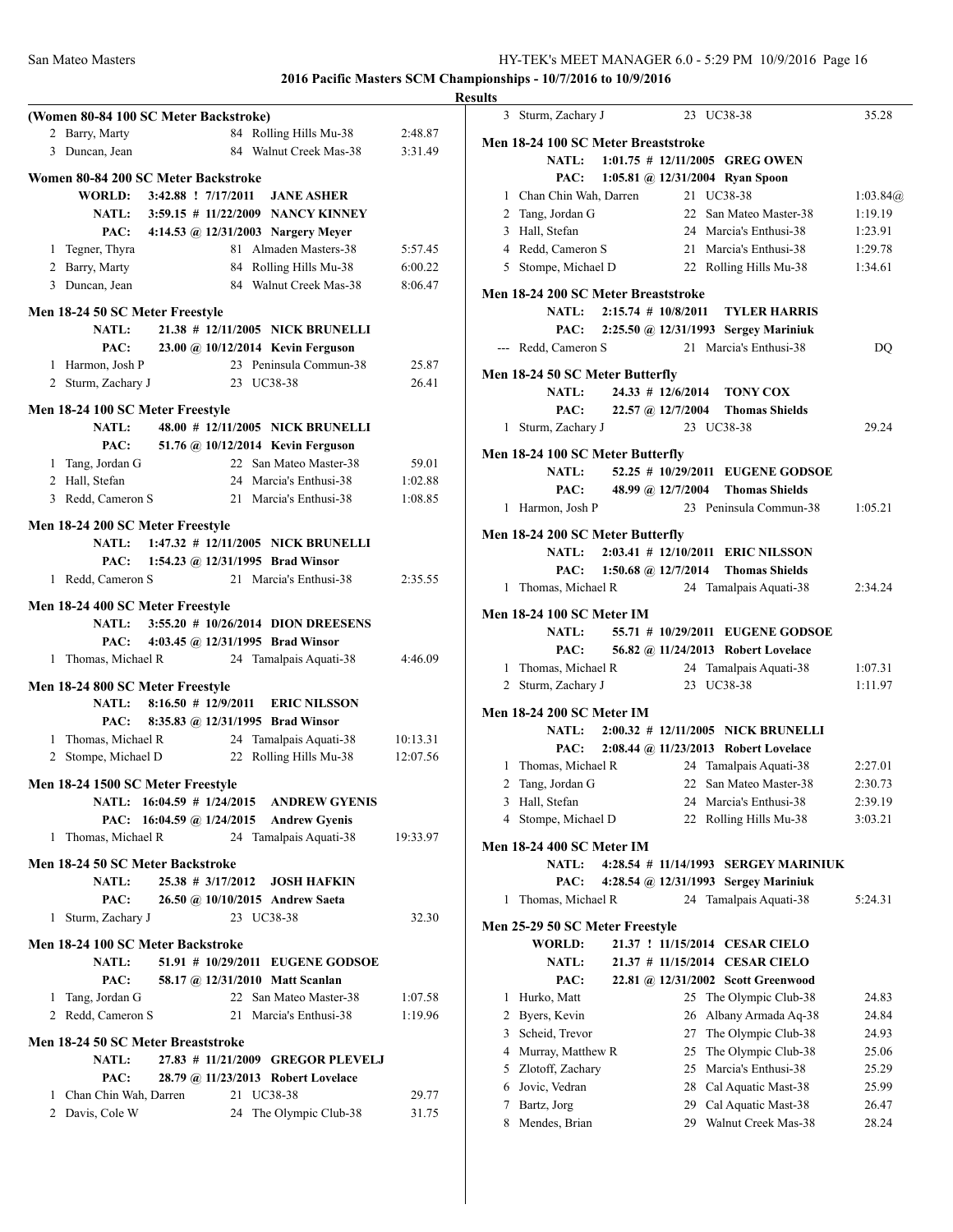| (Men 25-29 50 SC Meter Freestyle)<br>9 Friesen, Brian C<br>29 Walnut Creek Mas-38        | 32.37   |
|------------------------------------------------------------------------------------------|---------|
| Men 25-29 100 SC Meter Freestyle                                                         |         |
| 47.43 ! 11/16/2014 CESAR CIELO<br>WORLD:                                                 |         |
| NATL:<br>47.43 # 11/16/2014 CESAR CIELO                                                  |         |
| PAC:<br>51.94 @ 9/22/2013<br><b>Tim Watts</b>                                            |         |
| Ward, Roger W<br>26 Marcia's Enthusi-38<br>1                                             | 54.52   |
| 29 Cal Aquatic Mast-38<br>2 Bartz, Jorg                                                  | 57.05   |
| 3 Jovic, Vedran<br>28 Cal Aquatic Mast-38                                                | 57.82   |
| 4 Mendes, Brian<br>29 Walnut Creek Mas-38                                                | 1:03.23 |
| 5 Docken, Steffen S<br>28 Davis Aquatic Ma-38                                            | 1:03.45 |
| 29 Walnut Creek Mas-38<br>6 Friesen, Brian C                                             | 1:11.90 |
|                                                                                          |         |
| Men 25-29 200 SC Meter Freestyle<br>1:44.90 ! 11/3/2013 DARIAN TOWNSEND<br><b>WORLD:</b> |         |
| NATL: 1:44.90 # 11/3/2013<br><b>DARIAN TOWNSEND</b>                                      |         |
| PAC:<br>1:48.81 @ 12/31/1995 John Keppeler                                               |         |
| 1 Scheid, Trevor<br>The Olympic Club-38<br>27                                            | 2:01.28 |
| 2 Bartz, Jorg<br>Cal Aquatic Mast-38<br>29                                               | 2:03.41 |
| 3 Jovic, Vedran<br>28 Cal Aquatic Mast-38                                                | 2:09.52 |
| 4 Docken, Steffen S<br>Davis Aquatic Ma-38<br>28                                         | 2:24.22 |
| Walnut Creek Mas-38<br>5 Friesen, Brian C<br>29                                          | 2:48.83 |
|                                                                                          |         |
| Men 25-29 400 SC Meter Freestyle                                                         |         |
| $3:53.60$ : $3/16/2007$<br><b>WORLD:</b><br><b>SYLVAIN CROS</b>                          |         |
| NATL:<br>3:57.03 # 12/14/2013 ERIC NILSSON                                               |         |
| 4:04.26 @ 12/31/2002 Nate Moore<br>PAC:                                                  |         |
| 1 Zlotoff, Zachary<br>25 Marcia's Enthusi-38                                             | 4:26.62 |
| 2 Friesen, Brian C<br>29 Walnut Creek Mas-38                                             | 6:14.34 |
| Men 25-29 50 SC Meter Backstroke                                                         |         |
| 24.55 ! 11/3/2013<br><b>DARIAN TOWNSEND</b><br>WORLD:                                    |         |
| $24.55$ # 11/3/2013<br><b>DARIAN TOWNSEND</b><br><b>NATL:</b>                            |         |
| 25.67 @ 9/22/2013<br>PAC:<br><b>Tim Watts</b>                                            |         |
| 1 Murray, Matthew R<br>25 The Olympic Club-38                                            | 28.13   |
| 2 Byers, Kevin<br>Albany Armada Aq-38<br>26                                              | 29.04   |
| 29<br>Cal Aquatic Mast-38<br>3 Bartz, Jorg                                               | 31.39   |
| Men 25-29 100 SC Meter Backstroke                                                        |         |
| <b>WORLD:</b><br>53.38 ! 12/13/2014 DAVID RUSSELL                                        |         |
| NATL:<br>53.38 # 12/13/2014 DAVID RUSSELL                                                |         |
| PAC:<br>55.76 @ 12/31/1995 John Keppeler                                                 |         |
| 26 Marcia's Enthusi-38<br>1 Ward, Roger W                                                | 1:04.99 |
| 29 Cal Aquatic Mast-38<br>2 Bartz, Jorg                                                  | 1:06.39 |
| 3 Docken, Steffen S<br>Davis Aquatic Ma-38<br>28                                         | 1:14.14 |
|                                                                                          |         |
| Men 25-29 200 SC Meter Backstroke                                                        |         |
| 1:56.22 ! 12/16/2006 STEFAN HERBST<br><b>WORLD:</b>                                      |         |
| 2:02.63 # 12/10/1995 JOHN KEPPELER<br><b>NATL:</b>                                       |         |
| 2:02.63 @ 12/31/1995 John Keppeler<br>PAC:                                               |         |
| Docken, Steffen S<br>28 Davis Aquatic Ma-38<br>1                                         |         |
|                                                                                          | 2:42.66 |
| Men 25-29 50 SC Meter Breaststroke                                                       |         |
| 27.31 ! 11/23/2013 EETU KARVONEN<br><b>WORLD:</b>                                        |         |
| 27.31 # 11/23/2013 EETU KARVONEN<br><b>NATL:</b>                                         |         |
| PAC:<br>28.69 @ 12/31/2012 John Dorr                                                     |         |
| 1 Talmadge, Matthew S<br>27<br>The Olympic Club-38                                       | 30.59   |
| 2 Ferrif, Nick L<br>27<br>The Olympic Club-38                                            | 31.06   |
| 3 Bower, Kenny G<br>The Olympic Club-38<br>28                                            | 34.63   |

| <b>Results</b> |                                     |  |                     |                                          |                  |
|----------------|-------------------------------------|--|---------------------|------------------------------------------|------------------|
|                | 4 Foster, Dana                      |  |                     | 27 The Olympic Club-38                   | 34.98            |
|                | Men 25-29 100 SC Meter Breaststroke |  |                     |                                          |                  |
|                | <b>WORLD:</b>                       |  |                     | 59.21 ! 11/23/2013 EETU KARVONEN         |                  |
|                | <b>NATL:</b>                        |  |                     | 59.21 # 11/23/2013 EETU KARVONEN         |                  |
|                | PAC: 1:00.83 @ 12/7/2014            |  |                     | <b>BJ</b> Johnson                        |                  |
|                | 1 Ward, Roger W                     |  |                     | 26 Marcia's Enthusi-38                   | 1:08.72          |
|                | 2 Docken, Steffen S                 |  |                     | 28 Davis Aquatic Ma-38                   | 1:26.60          |
|                | Men 25-29 50 SC Meter Butterfly     |  |                     |                                          |                  |
|                | <b>WORLD:</b>                       |  |                     | 23.53 ! 11/24/2013 DARIAN TOWNSEND       |                  |
|                | <b>NATL:</b>                        |  |                     | 23.53 # 11/24/2013 DARIAN TOWNSEND       |                  |
|                | PAC:                                |  |                     | 25.06 @ 12/31/2007 Adam Conway           |                  |
|                | 1 Bartz, Jorg                       |  |                     | 29 Cal Aquatic Mast-38                   | 29.55            |
|                |                                     |  |                     |                                          |                  |
|                | Men 25-29 100 SC Meter Butterfly    |  |                     |                                          |                  |
|                | <b>WORLD:</b>                       |  | 52.45 ! 11/3/2013   | <b>DARIAN TOWNSEND</b>                   |                  |
|                | <b>NATL:</b>                        |  | $52.45$ # 11/3/2013 | <b>DARIAN TOWNSEND</b>                   |                  |
|                | PAC:                                |  |                     | 55.97 @ 12/31/2007 Adam Conway           |                  |
|                | 1 Wang, Jackson Z                   |  |                     | 29 The Olympic Club-38                   | 57.91            |
|                | 2 Hurko, Matt                       |  |                     | 25 The Olympic Club-38                   | 58.47<br>1:00.02 |
|                | 3 Murray, Matthew R                 |  |                     | 25 The Olympic Club-38                   |                  |
|                | 4 Docken, Steffen S                 |  |                     | 28 Davis Aquatic Ma-38                   | 1:07.51          |
|                | 5 Mendes, Brian                     |  |                     | 29 Walnut Creek Mas-38                   | 1:15.97          |
|                | <b>Men 25-29 100 SC Meter IM</b>    |  |                     |                                          |                  |
|                | <b>WORLD:</b>                       |  | 53.47 ! 11/3/2013   | <b>DARIAN TOWNSEND</b>                   |                  |
|                | <b>NATL:</b>                        |  | $53.47$ # 11/3/2013 | <b>DARIAN TOWNSEND</b>                   |                  |
|                | PAC:                                |  | 56.39 @ 9/25/2011   | <b>FRANK ZIO</b>                         |                  |
|                | 1 Byers, Kevin                      |  |                     | 26 Albany Armada Aq-38                   | 1:03.83          |
|                | 2 Jovic, Vedran                     |  |                     | 28 Cal Aquatic Mast-38                   | 1:04.84          |
|                | 3 Zlotoff, Zachary                  |  |                     | 25 Marcia's Enthusi-38                   | 1:06.57          |
|                | 4 Bartz, Jorg                       |  |                     | 29 Cal Aquatic Mast-38                   | 1:07.93          |
|                | 5 Mendes, Brian                     |  |                     | 29 Walnut Creek Mas-38                   | 1:15.48          |
|                | <b>Men 25-29 200 SC Meter IM</b>    |  |                     |                                          |                  |
|                |                                     |  |                     | WORLD: 1:59.70 ! 1/31/2010 K.GILCHRIST   |                  |
|                |                                     |  |                     | NATL: 1:59.79 # 10/13/2013 ADAM RITTER   |                  |
|                |                                     |  |                     | PAC: 2:05.93 @ 12/31/1995 Jon Keppeler   |                  |
|                | 1 Ward, Roger W                     |  |                     | 26 Marcia's Enthusi-38                   | 2:14.95          |
|                | 2 Docken, Steffen S                 |  |                     | 28 Davis Aquatic Ma-38                   | 2:42.19          |
|                | <b>Men 25-29 400 SC Meter IM</b>    |  |                     |                                          |                  |
|                | <b>WORLD:</b>                       |  |                     | 4:14.51 ! 11/15/2009 IKUMI HASEGAWA      |                  |
|                |                                     |  |                     | NATL: 4:26.79 # 12/10/1995 JOHN KEPPELER |                  |
|                |                                     |  |                     | PAC: 4:26.79 @ 12/31/1995 John Keppeler  |                  |
|                | 1 Zlotoff, Zachary                  |  |                     | 25 Marcia's Enthusi-38                   | 5:15.86          |
|                | Men 30-34 50 SC Meter Freestyle     |  |                     |                                          |                  |
|                | WORLD:                              |  |                     | 21.98 ! 10/29/2011 NICHOLAS BRUNELLI     |                  |
|                | <b>NATL:</b>                        |  |                     | 21.98 # 10/29/2011 NICHOLAS BRUNELLI     |                  |
|                | PAC:                                |  |                     | 22.39 @ 10/16/2011 Anthony L Ervin       |                  |
|                | 1 Tiernan, Robert M                 |  |                     | 33 Walnut Creek Mas-38                   | 26.03            |
|                | 2 Volcansek, Ales                   |  |                     | 33 UC38-38                               | 26.30            |
|                | 3 Mendenhall, Kevin C               |  |                     | 33 Walnut Creek Mas-38                   | 26.96            |
|                | 4 Prill, Derek                      |  |                     | 30 The Olympic Club-38                   | 27.48            |
|                | 5 Monaghan, Ryan P                  |  |                     | 32 Cal Aquatic Mast-38                   | 30.36            |
|                |                                     |  |                     |                                          |                  |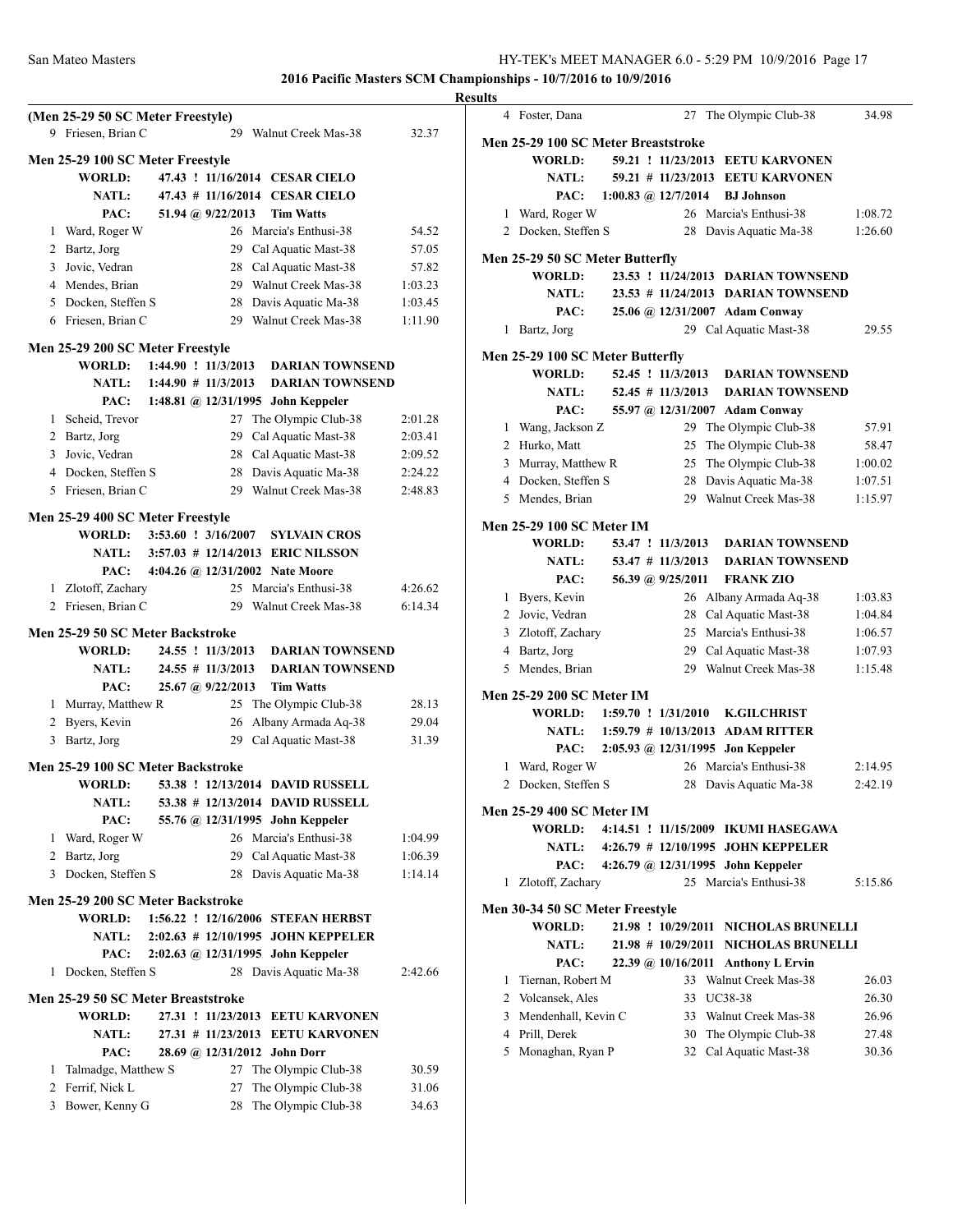|   | Men 30-34 100 SC Meter Freestyle    |                        |                          |                                                  |          |
|---|-------------------------------------|------------------------|--------------------------|--------------------------------------------------|----------|
|   | <b>WORLD:</b>                       |                        | 48.08 ! 9/27/2014        | <b>DARIAN TOWNSEND</b>                           |          |
|   | <b>NATL:</b>                        |                        | $48.08$ # $9/27/2014$    | <b>DARIAN TOWNSEND</b>                           |          |
|   | PAC:                                |                        | 50.35 @ $9/25/2011$      | <b>Anthony L Ervin</b>                           |          |
|   | 1 Tiernan, Robert M                 |                        |                          | 33 Walnut Creek Mas-38                           | 57.02    |
|   | 2 Monaghan, Ryan P                  |                        |                          | 32 Cal Aquatic Mast-38                           | 1:05.75  |
|   | 3 Song, James C                     |                        |                          | 33 Marcia's Enthusi-38                           | 1:10.42  |
|   | 4 Ranahan, Darin D                  |                        |                          | 33 Marcia's Enthusi-38                           | 1:14.14  |
|   |                                     |                        |                          |                                                  |          |
|   | Men 30-34 200 SC Meter Freestyle    |                        |                          |                                                  |          |
|   | <b>WORLD:</b>                       |                        | $1:46.12$ ! $9/27/2014$  | <b>DARIAN TOWNSEND</b>                           |          |
|   | <b>NATL:</b>                        | $1:46.12 \# 9/27/2014$ |                          | <b>DARIAN TOWNSEND</b>                           |          |
|   |                                     |                        |                          | PAC: 1:52.04 @ 12/31/1999 John Keppeler          |          |
|   | 1 Mendenhall, Kevin C               |                        |                          | 33 Walnut Creek Mas-38                           | 2:05.29  |
|   | 2 Tiernan, Robert M                 |                        |                          | 33 Walnut Creek Mas-38                           | 2:07.28  |
|   | 3 Fitzgerald, Quinn W               |                        |                          | 33 The Olympic Club-38                           | 2:14.40  |
|   | 4 Monaghan, Ryan P                  |                        |                          | 32 Cal Aquatic Mast-38                           | 2:25.45  |
|   | 5 Song, James C                     |                        |                          | 33 Marcia's Enthusi-38                           | 2:37.74  |
|   | Men 30-34 400 SC Meter Freestyle    |                        |                          |                                                  |          |
|   | <b>WORLD:</b>                       |                        |                          | 3:51.97 ! 11/29/2014 YURY UFIMTSEV               |          |
|   | <b>NATL:</b>                        |                        | $3:57.47$ # $10/4/2009$  | <b>TAMAS KEREKJARTO</b>                          |          |
|   | PAC:                                |                        |                          | 4:11.37 @ 10/18/2009 Clayton P Jones             |          |
|   | 1 Tiernan, Robert M                 |                        |                          | 33 Walnut Creek Mas-38                           | 4:35.46  |
|   |                                     |                        |                          |                                                  |          |
|   | 2 Monaghan, Ryan P                  |                        |                          | 32 Cal Aquatic Mast-38<br>33 Marcia's Enthusi-38 | 5:09.85  |
|   | 3 Song, James C                     |                        |                          |                                                  | 5:35.89  |
|   | Men 30-34 800 SC Meter Freestyle    |                        |                          |                                                  |          |
|   |                                     |                        |                          | WORLD: 8:17.06 ! 12/10/2000 ALEX KOSTICH         |          |
|   |                                     |                        |                          | NATL: 8:17.06 # 12/10/2000 ALEX KOSTICH          |          |
|   | PAC:                                |                        |                          | 8:53.42 @ 10/18/2009 Andy J Nonaka               |          |
|   | 1 Kohrumel, Timothy                 |                        |                          | 30 Walnut Creek Mas-38                           | 11:20.03 |
|   | Men 30-34 50 SC Meter Backstroke    |                        |                          |                                                  |          |
|   | <b>WORLD:</b>                       |                        |                          | 24.81 ! 10/24/2009 DERYA BUYUKUNCU               |          |
|   | <b>NATL:</b>                        |                        |                          | 24.81 # 10/24/2009 DERYA BUYUKUNCU               |          |
|   | PAC:                                |                        |                          | 27.63 @ 12/31/2008 Andrew Dennis                 |          |
|   | 1 Volcansek, Ales                   |                        |                          | 33 UC38-38                                       | 29.60    |
|   | 2 Monaghan, Ryan P                  |                        |                          | 32 Cal Aquatic Mast-38                           | 37.65    |
|   |                                     |                        |                          |                                                  |          |
|   | Men 30-34 100 SC Meter Backstroke   |                        |                          |                                                  |          |
|   | <b>WORLD:</b>                       |                        |                          | 52.68 ! 10/24/2009 DERYA BUYUKUNCU               |          |
|   | <b>NATL:</b>                        |                        |                          | 52.68 # 10/24/2009 DERYA BUYUKUNCU               |          |
|   | PAC:                                |                        |                          | 56.25 @ 12/31/1999 John Keppeler                 |          |
|   | 1 Tiernan, Robert M                 |                        |                          | 33 Walnut Creek Mas-38                           | 1:03.35  |
|   | 2 Nguyen, Timothy                   |                        |                          | 30 Bay Masters-38                                | 1:13.60  |
|   | 3 Monaghan, Ryan P                  |                        | 32                       | Cal Aquatic Mast-38                              | 1:22.21  |
|   |                                     |                        |                          |                                                  |          |
|   | Men 30-34 50 SC Meter Breaststroke  |                        |                          |                                                  |          |
|   | <b>WORLD:</b>                       |                        | 27.11 ! 9/26/2009        | <b>MARCELO TOMAZINI</b>                          |          |
|   | <b>NATL:</b>                        |                        | $28.01$ # $12/7/2008$    | <b>JEFF COMMINGS</b>                             |          |
|   | PAC:                                |                        |                          | 28.81 @ 12/31/2007 Jeff Commings                 |          |
|   | 1 Prill, Derek                      |                        |                          | 30 The Olympic Club-38                           | 35.00    |
|   | 2 Nguyen, Timothy                   |                        |                          | 30 Bay Masters-38                                | 37.02    |
|   | 3 Song, James C                     |                        |                          | 33 Marcia's Enthusi-38                           | 39.78    |
|   | Men 30-34 100 SC Meter Breaststroke |                        |                          |                                                  |          |
|   | <b>WORLD:</b>                       |                        | $1:00.72$ ! $12/13/2008$ | <b>MARCELO TOMAZINI</b>                          |          |
|   | <b>NATL:</b>                        |                        | $1:00.81 \# 10/8/2011$   | <b>ED MOSES</b>                                  |          |
|   | PAC:                                |                        |                          | 1:03.64 @ 12/31/1999 Roque Santos                |          |
| 1 | Song, James C                       |                        |                          | 33 Marcia's Enthusi-38                           | 1:23.28  |
|   |                                     |                        |                          |                                                  |          |

| Results        |                                                  |  |                         |                                    |         |
|----------------|--------------------------------------------------|--|-------------------------|------------------------------------|---------|
|                | 2 Gibbons, Kevin                                 |  |                         | 32 Marcia's Enthusi-38             | 1:39.77 |
|                | Men 30-34 200 SC Meter Breaststroke              |  |                         |                                    |         |
|                | WORLD:                                           |  | 2:12.58 ! 2/13/2010     | <b>HIROYUKI KOSAKA</b>             |         |
|                | <b>NATL:</b>                                     |  |                         | 2:17.56 # 12/12/1999 ROQUE SANTOS  |         |
|                | PAC:                                             |  |                         | 2:17.56 @ 12/31/1999 Roque Santos  |         |
|                | 1 Ciulla, Fabio                                  |  |                         | 33 Bay Masters-38                  | 2:57.95 |
|                | 2 Song, James C                                  |  | 33                      | Marcia's Enthusi-38                | 3:02.28 |
|                | 3 Gibbons, Kevin                                 |  |                         | 32 Marcia's Enthusi-38             | 3:29.01 |
|                | Men 30-34 50 SC Meter Butterfly                  |  |                         |                                    |         |
|                | WORLD:                                           |  | 22.87 ! 5/16/2009       | <b>THOMAS RUPPRATH</b>             |         |
|                | <b>NATL:</b>                                     |  |                         | 24.44 # 11/1/2009 ZSOLT GASPAR     |         |
|                | PAC:                                             |  |                         | 25.06 @ 12/31/1989 Mike Bottom     |         |
|                | 1 Volcansek, Ales                                |  |                         | 33 UC38-38                         | 28.84   |
|                | 2 Tiernan, Robert M                              |  |                         | 33 Walnut Creek Mas-38             | 28.86   |
|                | 3 Nguyen, Timothy                                |  |                         | 30 Bay Masters-38                  | 29.25   |
|                | 4 Monaghan, Ryan P                               |  |                         | 32 Cal Aquatic Mast-38             | 31.50   |
|                | 5 Ranahan, Darin D                               |  |                         | 33 Marcia's Enthusi-38             | 43.25   |
|                |                                                  |  |                         |                                    |         |
|                | Men 30-34 100 SC Meter Butterfly<br>WORLD:       |  |                         | 52.63 ! 12/17/2011 STEFAN HERBST   |         |
|                |                                                  |  |                         |                                    |         |
|                | <b>NATL:</b>                                     |  |                         | 52.81 # 11/15/2014 DARIAN TOWNSEND |         |
|                | PAC:                                             |  |                         | 56.43 @ 12/31/1989 Mike Bottom     |         |
|                | 1 Tiernan, Robert M                              |  |                         | 33 Walnut Creek Mas-38             | 1:03.38 |
|                | 2 Ciulla, Fabio                                  |  |                         | 33 Bay Masters-38                  | 1:12.48 |
|                | 3 Gibbons, Kevin                                 |  |                         | 32 Marcia's Enthusi-38             | 1:33.77 |
|                | <b>Men 30-34 100 SC Meter IM</b>                 |  |                         |                                    |         |
|                | WORLD:                                           |  | 53.75 ! 9/27/2014       | <b>DARIAN TOWNSEND</b>             |         |
|                | <b>NATL:</b>                                     |  |                         | 53.75 # 9/27/2014 DARIAN TOWNSEND  |         |
|                | PAC:                                             |  | 57.28 @ 9/25/2011       | <b>Anthony L Ervin</b>             |         |
|                | 1 Prill, Derek                                   |  |                         | 30 The Olympic Club-38             | 1:10.48 |
|                | 2 Song, James C                                  |  |                         | 33 Marcia's Enthusi-38             | 1:23.79 |
|                | <b>Men 30-34 200 SC Meter IM</b>                 |  |                         |                                    |         |
|                | <b>WORLD:</b>                                    |  | $1:57.68$ ! $12/4/2009$ | <b>TAMAS KEREKJARTO</b>            |         |
|                | <b>NATL:</b>                                     |  | $1:57.68$ # 12/4/2009   | <b>TAMAS KEREKJARTO</b>            |         |
|                | PAC:                                             |  |                         | 2:06.32 @ 12/31/1999 Roque Santos  |         |
|                | 1 Ciulla, Fabio                                  |  |                         | 33 Bay Masters-38                  | 2:44.32 |
|                | --- Gibbons, Kevin                               |  |                         | 32 Marcia's Enthusi-38             | DQ      |
|                |                                                  |  |                         |                                    |         |
|                | Men 35-39 50 SC Meter Freestyle<br><b>WORLD:</b> |  |                         | 21.53 ! 10/27/2007 MARK FOSTER     |         |
|                | <b>NATL:</b>                                     |  | $22.73$ # 12/5/2009     | <b>FELIPE DELGADO</b>              |         |
|                | PAC:                                             |  |                         | 23.54 @ 12/31/2009 Scott Greenwood |         |
|                |                                                  |  |                         | Temescal Aquatic-38                |         |
| $\mathbf{1}$   | Nisenbaum, Adam                                  |  | 39                      |                                    | 25.81   |
|                | 2 Chun, Benjamin                                 |  | 38                      | Cal Aquatic Mast-38                | 26.45   |
| $\overline{3}$ | Smith, Nicholas M                                |  | 38                      | The Olympic Club-38                | 26.91   |
|                | 4 Matsumura, Naoki                               |  | 39                      | Santa Clara Swim-38                | 29.80   |
|                | 5 Mazurkiewicz, Adam B                           |  | 39                      | Tuolumne County-38                 | 29.89   |
|                | 6 Ramirez, Brent                                 |  | 36                      | Marcia's Enthusi-38                | 29.92   |
|                | 7 Kissmann, Julian M                             |  | 38                      | Marcia's Enthusi-38                | 30.90   |
|                | 8 Salazar, Jose C                                |  | 38                      | Rocklin Aquatics-38                | 33.49   |
|                | Men 35-39 100 SC Meter Freestyle                 |  |                         |                                    |         |
|                | <b>WORLD:</b>                                    |  | 49.53 ! 3/19/2000       | <b>JOHN MIRANDA</b>                |         |
|                | <b>NATL:</b>                                     |  | $50.72$ # 11/6/2009     | <b>MICHAEL PICOTTE</b>             |         |
|                | PAC:                                             |  |                         | 53.62 @ 12/31/2003 John Keppeler   |         |
|                | 1 Kerekjarto, Tamas                              |  | 37                      | Houston Cougar M-25                | 53.03@  |
| $\overline{2}$ | Chun, Benjamin                                   |  | 38                      | Cal Aquatic Mast-38                | 57.77   |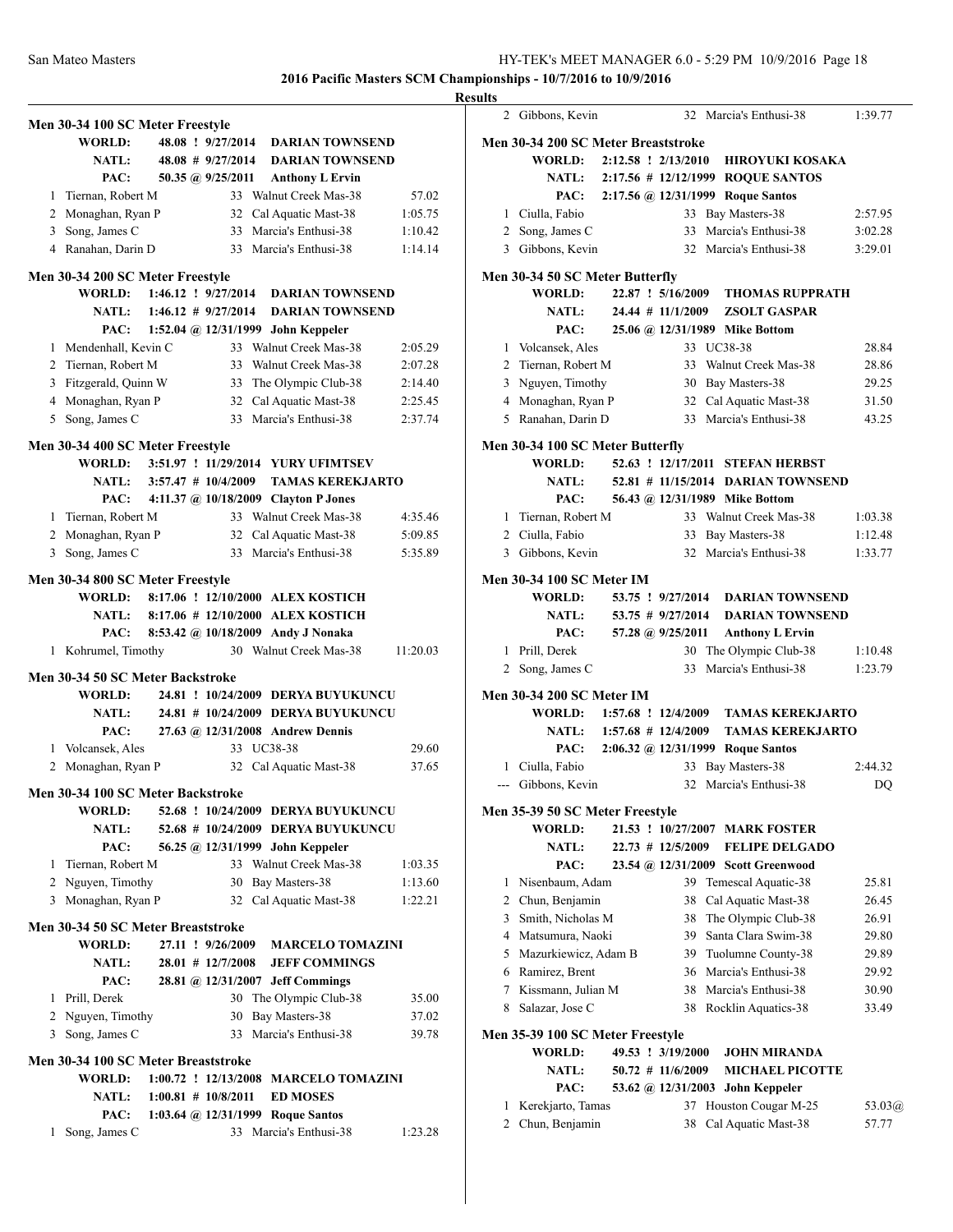|                |                                    |                         |                                                                      |          | <b>Results</b> |
|----------------|------------------------------------|-------------------------|----------------------------------------------------------------------|----------|----------------|
|                | (Men 35-39 100 SC Meter Freestyle) |                         |                                                                      |          | Мe             |
|                | 3 Mustiazza, Oleg                  |                         | 38 San Mateo Master-38                                               | 1:09.49  |                |
|                | 4 Salazar, Jose C                  |                         | 38 Rocklin Aquatics-38                                               | 1:24.96  |                |
|                | 5 Sabeghi, Kayvan W                |                         | 37 Marcia's Enthusi-38                                               | 1:30.70  |                |
|                | Men 35-39 200 SC Meter Freestyle   |                         |                                                                      |          |                |
|                | <b>WORLD:</b>                      |                         | 1:51.31 ! 12/14/2003 ERIK HOCHSTEIN                                  |          |                |
|                | <b>NATL:</b>                       |                         | 1:51.31 # 12/14/2003 ERIK HOCHSTEIN                                  |          |                |
|                | PAC:                               |                         | 1:56.74 @ $12/31/2003$ Terry Debiase                                 |          |                |
| 1              | Nonaka, Andy J                     |                         | 37 Walnut Creek Mas-38                                               | 2:02.01  |                |
|                | 2 Roper, Matthew D                 |                         | 35 Davis Aquatic Ma-38                                               | 2:08.23  |                |
|                | 3 Chun, Benjamin                   |                         | 38 Cal Aquatic Mast-38                                               | 2:08.94  | Me             |
|                | 4 Lemke, Zebron J                  |                         | 36 Alameda Aquatic-38                                                | 2:09.74  |                |
|                | 5 Miller, Matt                     |                         | 39 Oregon Masters-37                                                 | 2:12.41  |                |
|                | 6 Ward, Matthew E                  |                         | 39 Cal Aquatic Mast-38                                               | 2:20.26  |                |
|                | 7 Mazurkiewicz, Adam B             |                         | 39 Tuolumne County-38                                                | 2:28.31  |                |
|                | 8 Pro, Bryan M                     |                         | 38 Davis Aquatic Ma-38                                               | 2:29.31  |                |
|                | 9 Kissmann, Julian M               |                         | 38 Marcia's Enthusi-38                                               | 2:49.70  | Me             |
|                | 10 Sabeghi, Kayvan W               |                         | 37 Marcia's Enthusi-38                                               | 3:31.23  |                |
| 11             | Patil. Nitin                       | 38                      | Albany Armada Aq-38                                                  | 3:38.36  |                |
|                | Men 35-39 400 SC Meter Freestyle   |                         |                                                                      |          |                |
|                | WORLD:                             |                         | 3:57.77 ! 12/14/2003 ERIK HOCHSTEIN                                  |          |                |
|                |                                    |                         | NATL: 3:57.77 # 12/14/2003 ERIK HOCHSTEIN                            |          |                |
|                | PAC:                               |                         | 4:05.29 @ 12/31/2009 Alex Kostich                                    |          | Me             |
|                | 1 Nonaka, Andy J                   |                         | 37 Walnut Creek Mas-38                                               | 4:20.27  |                |
|                | 2 Miller, Matt                     |                         | 39 Oregon Masters-37                                                 | 4:44.71  |                |
|                | 3 Pro, Bryan M                     |                         | 38 Davis Aquatic Ma-38                                               | 5:16.92  |                |
|                | 4 Solberg, Sean                    |                         | 38 Richmond Plunge-38                                                | 5:19.56  |                |
|                | 5 Sabeghi, Kayvan W                |                         | 37 Marcia's Enthusi-38                                               | 8:17.34  |                |
|                | Men 35-39 800 SC Meter Freestyle   |                         |                                                                      |          |                |
|                | <b>WORLD:</b>                      | $8:16.19$ ! $12/6/2009$ | <b>ALEX KOSTICH</b>                                                  |          |                |
|                | <b>NATL:</b>                       | $8:16.19$ # 12/6/2009   | <b>ALEX KOSTICH</b>                                                  |          | Me             |
|                | PAC:                               |                         | 8:16.19 @ 12/31/2009 Alex Kostich                                    |          |                |
|                | 1 Nonaka, Andy J                   |                         | 37 Walnut Creek Mas-38                                               | 9:03.88  |                |
|                | 2 Roper, Matthew D                 |                         | 35 Davis Aquatic Ma-38                                               | 9:29.42  |                |
|                | Men 35-39 1500 SC Meter Freestyle  |                         |                                                                      |          |                |
|                | WORLD: 15:56.57 ! 12/4/2009        |                         | <b>ALEX KOSTICH</b>                                                  |          |                |
|                | <b>NATL:</b>                       | 15:56.57 # 12/4/2009    | <b>ALEX KOSTICH</b>                                                  |          |                |
|                | PAC:                               |                         | 15:56.57 @ 12/31/2009 Alex Kostich                                   |          |                |
| 1              | Roper, Matthew D                   |                         | 35 Davis Aquatic Ma-38                                               | 18:07.34 |                |
|                | 2 Lemke, Zebron J                  |                         | 36 Alameda Aquatic-38                                                | 18:13.05 |                |
|                | 3 Pro, Bryan M                     |                         | 38 Davis Aquatic Ma-38                                               | 21:12.62 | Me             |
|                |                                    |                         |                                                                      |          |                |
|                | Men 35-39 50 SC Meter Backstroke   |                         |                                                                      |          |                |
|                | <b>WORLD:</b><br><b>NATL:</b>      |                         | 25.72 ! 10/18/2009 EDILSON SILVA                                     |          |                |
|                | PAC:                               |                         | 25.72 # 10/18/2009 EDILSON SILVA<br>27.92 @ 12/31/2003 John Keppeler |          |                |
| 1              | Smith, Nicholas M                  | 38                      | The Olympic Club-38                                                  | 33.86    |                |
| 2              | Waterson, Kevin                    | 37                      | Davis Aquatic Ma-38                                                  | 36.43    |                |
|                |                                    |                         |                                                                      |          |                |
|                | Men 35-39 100 SC Meter Backstroke  |                         |                                                                      |          |                |
|                | <b>WORLD:</b>                      | 55.95 ! 12/5/2004       | <b>MICHAEL ROSS</b>                                                  |          |                |
|                | <b>NATL:</b>                       | 55.95 # 12/5/2004       | <b>MICHAEL ROSS</b>                                                  |          |                |
|                | PAC:                               |                         | 59.56 @ 12/31/2003 John Keppeler                                     |          |                |
| 1              | Roper, Matthew D                   |                         | 35 Davis Aquatic Ma-38                                               | 1:07.07  |                |
|                | 2 Waterson, Kevin                  | 37                      | Davis Aquatic Ma-38                                                  | 1:20.38  |                |
| $\overline{a}$ | Sabeghi, Kayvan W                  | 37                      | Marcia's Enthusi-38                                                  | DO       |                |

|                | Men 35-39 200 SC Meter Backstroke   |  |                        |                                    |         |
|----------------|-------------------------------------|--|------------------------|------------------------------------|---------|
|                | <b>WORLD:</b>                       |  | 2:00.34 ! 12/8/2002    | <b>RON KARNAUGH</b>                |         |
|                | <b>NATL:</b>                        |  | $2:00.34 \# 12/8/2002$ | <b>RON KARNAUGH</b>                |         |
|                | PAC:                                |  |                        | 2:08.57 @ 12/31/2003 John Keppeler |         |
| 1              | Roper, Matthew D                    |  |                        | 35 Davis Aquatic Ma-38             | 2:25.03 |
|                | 2 Miller, Matt                      |  |                        | 39 Oregon Masters-37               | 2:33.26 |
|                | 3 Daene, Markus                     |  |                        | 37 Tri Valley Maste-38             | 2:41.20 |
|                | 4 Pro, Bryan M                      |  |                        | 38 Davis Aquatic Ma-38             | 2:51.98 |
|                | 5 Waterson, Kevin                   |  |                        | 37 Davis Aquatic Ma-38             | 2:52.09 |
|                | 6 Solberg, Sean                     |  |                        | 38 Richmond Plunge-38              | 2:59.89 |
|                | Men 35-39 50 SC Meter Breaststroke  |  |                        |                                    |         |
|                | <b>WORLD:</b>                       |  | 27.79 ! 12/6/2009      | <b>JEFF COMMINGS</b>               |         |
|                | <b>NATL:</b>                        |  | $27.79$ # 12/6/2009    | <b>JEFF COMMINGS</b>               |         |
|                | PAC:                                |  |                        | 30.70 @ 12/31/2008 Jonathan Manson |         |
|                | 1 Patil, Nitin                      |  |                        | 38 Albany Armada Aq-38             | 44.91   |
|                |                                     |  |                        |                                    |         |
|                | Men 35-39 100 SC Meter Breaststroke |  |                        |                                    |         |
|                | WORLD:                              |  | 1:01.18 ! 9/15/2013    | <b>RYOSUKE IMAI</b>                |         |
|                | <b>NATL:</b>                        |  |                        | 1:01.47 # 12/20/2009 JEFF COMMINGS |         |
|                | PAC:                                |  |                        | 1:07.28 @ 12/31/2005 Roque Santos  |         |
| 1              | Mustiazza, Oleg                     |  |                        | 38 San Mateo Master-38             | 1:38.71 |
| $\overline{2}$ | Patil, Nitin                        |  |                        | 38 Albany Armada Aq-38             | 1:42.32 |
|                | Men 35-39 200 SC Meter Breaststroke |  |                        |                                    |         |
|                | <b>WORLD:</b>                       |  | 2:15.42 ! 3/16/2014    | <b>KAZUYA KOIKE</b>                |         |
|                | NATL:                               |  | $2:15.64$ # 12/4/2011  | <b>STEVE WEST</b>                  |         |
|                | PAC:                                |  |                        | 2:24.58 @ 12/31/2002 Roque Santos  |         |
|                | 1 Daene, Markus                     |  |                        | 37 Tri Valley Maste-38             | 2:45.34 |
|                | 2 Waterson, Kevin                   |  |                        | 37 Davis Aquatic Ma-38             | 3:15.92 |
|                | 3 Mazurkiewicz, Adam B              |  |                        | 39 Tuolumne County-38              | 3:18.69 |
|                | 4 Patil, Nitin                      |  | 38                     | Albany Armada Aq-38                | 3:52.11 |
|                |                                     |  |                        |                                    |         |
|                | Men 35-39 50 SC Meter Butterfly     |  |                        |                                    |         |
|                | <b>WORLD:</b>                       |  | 23.72 ! 3/20/2011      | <b>LARS FROLANDER</b>              |         |
|                | <b>NATL:</b>                        |  | $24.87$ # 12/1/2012    | <b>GLENN COUNTS</b>                |         |
|                | PAC:                                |  |                        | 25.82 @ 12/31/2009 Lee Wanie       |         |
|                | 1 Chun, Benjamin                    |  |                        | 38 Cal Aquatic Mast-38             | 28.62   |
|                | 2 Miller, Matt                      |  |                        | 39 Oregon Masters-37               | 31.21   |
|                | 3 Waterson, Kevin                   |  |                        | 37 Davis Aquatic Ma-38             | 35.45   |
| 4              | Pro, Bryan M                        |  | 38                     | Davis Aquatic Ma-38                | 35.84   |
| 5              | Salazar, Jose C                     |  | 38                     | Rocklin Aquatics-38                | 37.74   |
| 6              | Sabeghi, Kayvan W                   |  | 37                     | Marcia's Enthusi-38                | 55.07   |
|                | Men 35-39 100 SC Meter Butterfly    |  |                        |                                    |         |
|                | <b>WORLD:</b>                       |  | 54.27 ! 12/4/2011      | <b>IGOR MARCHENKO</b>              |         |
|                | NATL:                               |  | 54.27 # 12/4/2011      | <b>IGOR MARCHENKO</b>              |         |
|                | PAC:                                |  | 59.25 @ 8/23/2014      | <b>Adam M Conway</b>               |         |
| 1              | Chun, Benjamin                      |  | 38                     | Cal Aquatic Mast-38                | 1:04.38 |
| 2              | Roper, Matthew D                    |  | 35                     | Davis Aquatic Ma-38                | 1:05.41 |
| 3              | Matsumura, Naoki                    |  | 39                     | Santa Clara Swim-38                | 1:07.51 |
|                | 4 Daene, Markus                     |  | 37                     | Tri Valley Maste-38                | 1:09.89 |
| 5.             | Mazurkiewicz, Adam B                |  | 39                     | Tuolumne County-38                 | 1:17.15 |
| 6              | Salazar, Jose C                     |  | 38                     | Rocklin Aquatics-38                | 1:32.38 |
| 7              | Shook, Alic G                       |  | 35                     | Marcia's Enthusi-38                | 1:33.47 |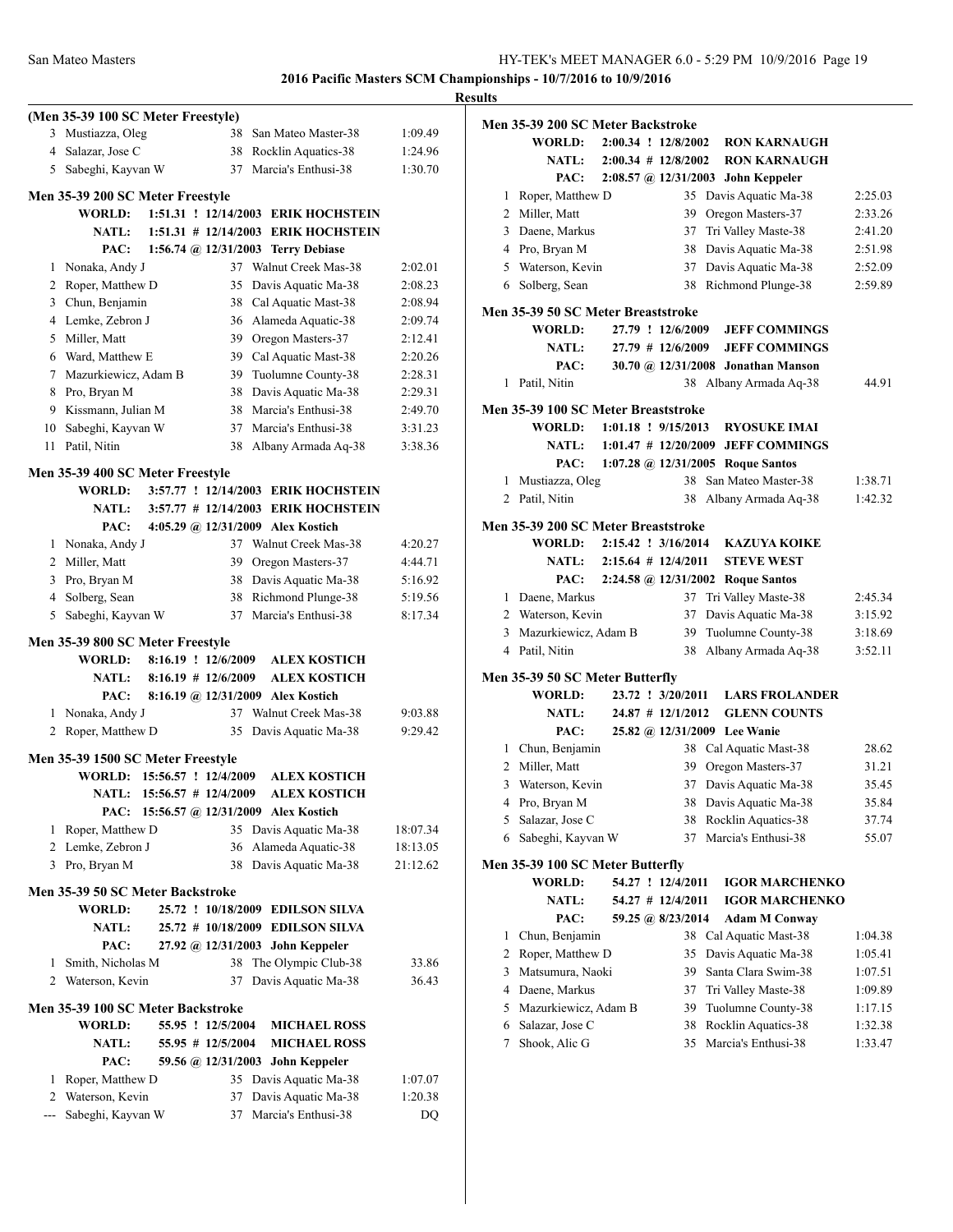|              | Men 35-39 200 SC Meter Butterfly           |  |                         |                                                            |                    |
|--------------|--------------------------------------------|--|-------------------------|------------------------------------------------------------|--------------------|
|              | <b>WORLD:</b>                              |  |                         | 2:02.98 ! 11/15/2014 BRENT CREAGER                         |                    |
|              | <b>NATL:</b>                               |  |                         | 2:02.98 # 11/15/2014 BRENT CREAGER                         |                    |
|              | PAC:                                       |  |                         | 2:14.64 @ 12/31/1992 Sandy MacDonald                       |                    |
| $\mathbf{1}$ | Nonaka, Andy J                             |  |                         | 37 Walnut Creek Mas-38                                     | 2:22.13            |
|              | 2 Miller, Matt                             |  | 39                      | Oregon Masters-37                                          | 2:43.23            |
|              | 3 Pro, Bryan M                             |  |                         | 38 Davis Aquatic Ma-38                                     | 3:15.92            |
|              |                                            |  |                         |                                                            |                    |
|              | <b>Men 35-39 100 SC Meter IM</b><br>WORLD: |  | 56.36 ! 12/2/2012       | <b>GLENN COUNTS</b>                                        |                    |
|              | <b>NATL:</b>                               |  | 56.36 # 12/2/2012       |                                                            |                    |
|              |                                            |  |                         | <b>GLENN COUNTS</b><br>1:01.59 @ 10/21/2007 Roque J Santos |                    |
| 1            | PAC:                                       |  | 37                      | Walnut Creek Mas-38                                        | 1:05.05            |
|              | Nonaka, Andy J                             |  | 38                      | Cal Aquatic Mast-38                                        |                    |
|              | 2 Chun, Benjamin<br>3 Waterson, Kevin      |  |                         |                                                            | 1:07.89<br>1:17.36 |
|              | 4 Mazurkiewicz, Adam B                     |  |                         | 37 Davis Aquatic Ma-38<br>39 Tuolumne County-38            |                    |
|              | 5 Shook, Alic G                            |  |                         | 35 Marcia's Enthusi-38                                     | 1:19.13            |
|              | --- Kissmann, Julian M                     |  |                         | 38 Marcia's Enthusi-38                                     | 1:33.87            |
|              |                                            |  |                         |                                                            | DQ                 |
|              | Men 35-39 200 SC Meter IM                  |  |                         |                                                            |                    |
|              | <b>WORLD:</b>                              |  | 2:03.29 ! 12/8/2002     | <b>RON KARNAUGH</b>                                        |                    |
|              | <b>NATL:</b>                               |  | $2:03.29$ # $12/8/2002$ | <b>RONALD KARNAUGH</b>                                     |                    |
|              | PAC:                                       |  |                         | 2:12.47 @ 12/31/2005 Roque Santos                          |                    |
| 1            | Nonaka, Andy J                             |  |                         | 37 Walnut Creek Mas-38                                     | 2:19.10            |
|              | 2 Roper, Matthew D                         |  | 35                      | Davis Aquatic Ma-38                                        | 2:23.80            |
|              | 3 Chun, Benjamin                           |  | 38                      | Cal Aquatic Mast-38                                        | 2:27.92            |
|              | 4 Miller, Matt                             |  | 39                      | Oregon Masters-37                                          | 2:30.71            |
|              | 5 Waterson, Kevin                          |  | 37                      | Davis Aquatic Ma-38                                        | 2:54.26            |
|              | Men 35-39 400 SC Meter IM                  |  |                         |                                                            |                    |
|              | WORLD: 4:24.36 ! 12/7/2003                 |  |                         | <b>RON KARNAUGH</b>                                        |                    |
|              | NATL: $4:24.36 \# 12/7/2003$               |  |                         | <b>RONALD KARNAUGH</b>                                     |                    |
|              | PAC:                                       |  |                         | 4:41.94 @ 12/31/2006 Roque Santos                          |                    |
|              | 1 Nonaka, Andy J                           |  |                         | 37 Walnut Creek Mas-38                                     | 4:58.22            |
|              | 2 Lemke, Zebron J                          |  |                         | 36 Alameda Aquatic-38                                      | 5:21.16            |
|              | 3 Miller, Matt                             |  |                         | 39 Oregon Masters-37                                       | 5:28.08            |
|              | 4 Daene, Markus                            |  | 37                      | Tri Valley Maste-38                                        | 5:35.21            |
| 5            | Freeman, Yusef E                           |  | 38                      | Marcia's Enthusi-38                                        | 5:36.94            |
|              | Men 40-44 50 SC Meter Freestyle            |  |                         |                                                            |                    |
|              | <b>WORLD:</b>                              |  | 23.06 ! 12/6/2009       | <b>M.GIALDI</b>                                            |                    |
|              | <b>NATL:</b>                               |  | $23.13 \# 8/15/2013$    | <b>BRIAN JACOBSON</b>                                      |                    |
|              | PAC:                                       |  |                         | 24.58 @ 12/31/2003 David Boatwight                         |                    |
| 1            | Flakoll, Jonathan D                        |  | 42                      | Walnut Creek Mas-38                                        | 26.53              |
|              | 2 Costanzo, Matthew A                      |  |                         | 40 Carlsbad Swim Ma-44                                     | 28.73              |
|              | 3 Grisafi, John J                          |  |                         | 43 Cal Aquatic Mast-38                                     | 29.85              |
|              | 4 Wehmann, Todd                            |  |                         | 44 Marcia's Enthusi-38                                     | 30.08              |
| 5            | Stock, Kyle K                              |  | 43                      | Tuolumne County-38                                         | 34.45              |
| 6            | Sanchez, Juan M                            |  | 43                      | Marcia's Enthusi-38                                        | 38.19              |
|              | Men 40-44 100 SC Meter Freestyle           |  |                         |                                                            |                    |
|              | <b>WORLD:</b>                              |  | 50.43 ! 12/6/2008       | <b>MICHAEL ROSS</b>                                        |                    |
|              | <b>NATL:</b>                               |  | $50.43$ # 12/6/2008     | <b>MICHAEL ROSS</b>                                        |                    |
|              | PAC:                                       |  |                         | 53.46 @ 12/31/2003 David Boatwright                        |                    |
| 1            | Stevenson, Tedder P                        |  | 43                      | UC38-38                                                    | 55.00              |
|              | 2 Flakoll, Jonathan D                      |  |                         | 42 Walnut Creek Mas-38                                     | 58.09              |
| 3            | Poggemann, Felix G                         |  |                         | 43 UC38-38                                                 | 1:01.52            |
|              | 4 Costanzo, Matthew A                      |  |                         | 40 Carlsbad Swim Ma-44                                     | 1:06.12            |
|              | 5 Kent, Derek C                            |  | 43                      | San Ramon Valley-38                                        | 1:08.06            |
|              | 6 Wehmann, Todd                            |  | 44                      | Marcia's Enthusi-38                                        | 1:08.19            |
|              |                                            |  |                         |                                                            |                    |

| <b>Results</b> |                                        |  |                   |                                                  |                      |
|----------------|----------------------------------------|--|-------------------|--------------------------------------------------|----------------------|
|                | 7 Rozendal, Michael A                  |  |                   | 43 Mills College Ma-38                           | 1:20.22              |
|                | 8 Stock, Kyle K                        |  |                   | 43 Tuolumne County-38                            | 1:24.51              |
|                | Men 40-44 200 SC Meter Freestyle       |  |                   |                                                  |                      |
|                |                                        |  |                   | WORLD: 1:50.08 ! 12/6/2008 MICHAEL ROSS          |                      |
|                | NATL: $1:50.08 \neq 12/6/2008$         |  |                   | <b>MICHAEL ROSS</b>                              |                      |
|                |                                        |  |                   | PAC: 1:57.76 @ 12/31/2004 Bradley Howe           |                      |
|                | 1 Flakoll, Jonathan D                  |  |                   | 42 Walnut Creek Mas-38                           | 2:08.63              |
|                | 2 Wehmann, Todd                        |  |                   | 44 Marcia's Enthusi-38                           | 2:38.28              |
|                | 3 Lehnert, Ahren E                     |  |                   | 43 Marcia's Enthusi-38                           | 2:57.21              |
|                |                                        |  |                   |                                                  |                      |
|                | Men 40-44 400 SC Meter Freestyle       |  |                   | WORLD: 4:00.67 ! 11/7/2004 KAI DITZEL            |                      |
|                |                                        |  |                   | NATL: 4:01.32 # 10/4/2009 ERIK HOCHSTEIN         |                      |
|                |                                        |  |                   | PAC: 4:13.84 @ 10/11/2004 Geoff Glaser           |                      |
|                | 1 Lehnert, Ahren E                     |  |                   | 43 Marcia's Enthusi-38                           | 6:17.86              |
|                |                                        |  |                   |                                                  |                      |
|                | Men 40-44 800 SC Meter Freestyle       |  |                   |                                                  |                      |
|                |                                        |  |                   | WORLD: 8:21.78 ! 12/4/2011 ALEX KOSTICH          |                      |
|                |                                        |  |                   | NATL: 8:21.78 # 12/4/2011 ALEX KOSTICH           |                      |
|                |                                        |  |                   | PAC: 8:21.78 @ 12/31/2011 Alex Kostich           |                      |
|                | 1 Hertzer, Keith<br>2 Lehnert, Ahren E |  |                   | 43 Marcia's Enthusi-38<br>43 Marcia's Enthusi-38 | 11:24.76<br>13:20.24 |
|                |                                        |  |                   |                                                  |                      |
|                | Men 40-44 50 SC Meter Backstroke       |  |                   |                                                  |                      |
|                | <b>WORLD:</b>                          |  |                   | 25.53 ! 12/12/2009 MICHAEL ROSS                  |                      |
|                | <b>NATL:</b>                           |  |                   | 25.53 # 12/12/2009 MICHAEL ROSS                  |                      |
|                | PAC:                                   |  |                   | 28.50 @ 10/11/2008 Rick Gould                    |                      |
|                | 1 Flakoll, Jonathan D                  |  |                   | 42 Walnut Creek Mas-38                           | 30.92                |
|                | Men 40-44 50 SC Meter Backstroke       |  |                   |                                                  |                      |
|                | WORLD:                                 |  |                   | 25.53 ! 12/12/2009 MICHAEL ROSS                  |                      |
|                | NATL:                                  |  |                   | 25.53 # 12/12/2009 MICHAEL ROSS                  |                      |
|                | PAC:                                   |  |                   | 28.50 @ 10/11/2008 Rick Gould                    |                      |
|                | 1 Flakoll, Jonathan D                  |  |                   | 42 Walnut Creek Mas-38                           | 30.94                |
|                | 2 Grisafi, John J                      |  |                   | 43 Cal Aquatic Mast-38                           | 35.04                |
|                | 3 Costanzo, Matthew A                  |  |                   | 40 Carlsbad Swim Ma-44                           | 35.75                |
|                | 4 Wehmann, Todd                        |  |                   | 44 Marcia's Enthusi-38                           | 37.61                |
|                | 5 Stock, Kyle K                        |  |                   | 43 Tuolumne County-38                            | 42.02                |
|                | 6 Sanchez, Juan M                      |  |                   | 43 Marcia's Enthusi-38                           | 45.07                |
|                | Men 40-44 100 SC Meter Backstroke      |  |                   |                                                  |                      |
|                | WORLD:                                 |  | 54.85 ! 12/7/2008 | <b>MICHAEL ROSS</b>                              |                      |
|                | <b>NATL:</b>                           |  | 54.85 # 12/7/2008 | <b>MICHAEL ROSS</b>                              |                      |
|                | PAC:                                   |  |                   | 1:00.48 @ 10/11/2008 Roque Santos                |                      |
|                | 1 Costanzo, Matthew A                  |  |                   | 40 Carlsbad Swim Ma-44                           | 1:18.82              |
|                | 2 Wehmann, Todd                        |  |                   | 44 Marcia's Enthusi-38                           | 1:24.18              |
|                | 3 Stock, Kyle K                        |  | 43                | Tuolumne County-38                               | 1:40.80              |
|                | Men 40-44 200 SC Meter Backstroke      |  |                   |                                                  |                      |
|                | <b>WORLD:</b>                          |  |                   | 2:03.84 ! 12/14/2008 MICHAEL ROSS                |                      |
|                | <b>NATL:</b>                           |  |                   | 2:03.84 # 12/14/2008 MICHAEL ROSS                |                      |
|                | PAC:                                   |  |                   | 2:10.20 @ 10/18/2009 Roque J Santos              |                      |
|                | 1 Wehmann, Todd                        |  |                   | 44 Marcia's Enthusi-38                           | 3:07.71              |
|                | Men 40-44 50 SC Meter Breaststroke     |  |                   |                                                  |                      |
|                | WORLD:                                 |  | 28.52 ! 12/7/2014 | <b>STEVE WEST</b>                                |                      |
|                | <b>NATL:</b>                           |  |                   | 28.52 # 11/15/2014 WEST\COMMINGS                 |                      |
|                | PAC:                                   |  |                   | 29.22 @ 12/31/2009 Roque Santos                  |                      |
|                | 1 Stevenson, Tedder P                  |  |                   | 43 UC38-38                                       | 33.22                |
|                | 2 Selinger, Ili R                      |  |                   | 43 Walnut Creek Mas-38                           | 35.16                |
|                | 3 Erickson, Douglas B                  |  |                   | 44 Rolling Hills Mu-38                           | 35.81                |
|                |                                        |  |                   |                                                  |                      |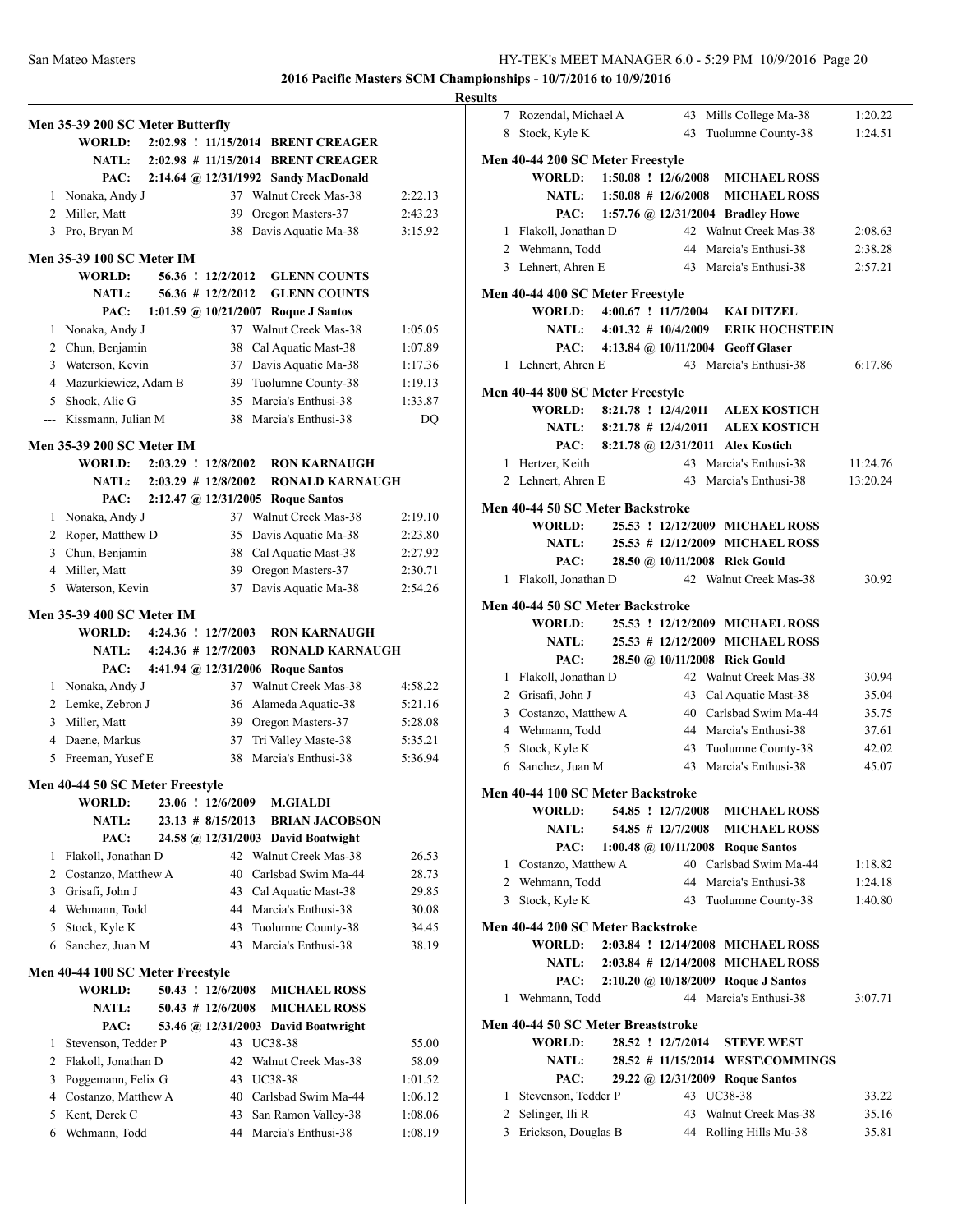|                |                                      |                        |  |                                         |         | <b>Results</b> |
|----------------|--------------------------------------|------------------------|--|-----------------------------------------|---------|----------------|
|                | (Men 40-44 50 SC Meter Breaststroke) |                        |  |                                         |         | Me             |
|                | 4 Poggemann, Felix G                 |                        |  | 43 UC38-38                              | 38.46   |                |
|                | 5 Hertzer, Keith                     |                        |  | 43 Marcia's Enthusi-38                  | 38.52   |                |
|                | 6 Kent, Derek C                      |                        |  | 43 San Ramon Valley-38                  | 38.98   |                |
|                | 7 Stock, Kyle K                      |                        |  | 43 Tuolumne County-38                   | 43.14   |                |
|                | Men 40-44 100 SC Meter Breaststroke  |                        |  |                                         |         |                |
|                | WORLD: 1:01.42 ! 12/6/2014           |                        |  | <b>STEVE WEST</b>                       |         | Me             |
|                |                                      |                        |  | NATL: 1:01.42 # 12/6/2014 STEVE WEST    |         |                |
|                |                                      |                        |  | PAC: 1:03.33 @ 12/31/2009 Roque Santos  |         |                |
|                | 1 Stevenson, Tedder P                |                        |  | 43 UC38-38                              | 1:13.38 |                |
|                | 2 Erickson, Douglas B                |                        |  | 44 Rolling Hills Mu-38                  | 1:20.69 |                |
|                | 3 Hertzer, Keith                     |                        |  | 43 Marcia's Enthusi-38                  | 1:27.37 |                |
|                | 4 Stock, Kyle K                      |                        |  | 43 Tuolumne County-38                   | 1:38.72 |                |
|                | 5 Lehnert, Ahren E                   |                        |  | 43 Marcia's Enthusi-38                  | 1:39.45 |                |
|                |                                      |                        |  |                                         |         | Me             |
|                | Men 40-44 200 SC Meter Breaststroke  |                        |  | WORLD: 2:13.72 ! 12/7/2014 STEVE WEST   |         |                |
|                |                                      |                        |  | NATL: 2:13.72 # 12/7/2014 STEVE WEST    |         |                |
|                |                                      |                        |  |                                         |         |                |
|                |                                      |                        |  | PAC: 2:16.03 @ 12/31/2009 Roque Santos  |         |                |
|                | 1 Lehnert, Ahren E                   |                        |  | 43 Marcia's Enthusi-38                  | 3:39.80 |                |
|                | Men 40-44 50 SC Meter Butterfly      |                        |  |                                         |         |                |
|                |                                      |                        |  | WORLD: 24.14 ! 3/16/2014 LARS FROLANDER |         |                |
|                | <b>NATL:</b>                         |                        |  | 24.91 # 12/6/2008 MICHAEL ROSS          |         |                |
|                | PAC:                                 |                        |  | 27.06 @ 10/11/2005 Roger Brisbane       |         |                |
|                | 1 Stevenson, Tedder P                |                        |  | 43 UC38-38                              | 27.55   |                |
|                | 2 Flakoll, Jonathan D                |                        |  | 42 Walnut Creek Mas-38                  | 29.34   |                |
|                | 3 Poggemann, Felix G                 |                        |  | 43 UC38-38                              | 31.32   | Me             |
|                | 4 Erickson, Douglas B                |                        |  | 44 Rolling Hills Mu-38                  | 32.48   |                |
|                | 5 Costanzo, Matthew A                |                        |  | 40 Carlsbad Swim Ma-44                  | 33.44   |                |
|                | 6 Hertzer, Keith                     |                        |  | 43 Marcia's Enthusi-38                  | 34.72   |                |
|                | 7 Wehmann, Todd                      |                        |  | 44 Marcia's Enthusi-38                  | 37.47   |                |
|                | 8 Lehnert, Ahren E                   |                        |  | 43 Marcia's Enthusi-38                  | 39.65   |                |
|                | Men 40-44 100 SC Meter Butterfly     |                        |  |                                         |         |                |
|                | WORLD:                               |                        |  | 53.81 ! 3/15/2014 LARS FROLANDER        |         |                |
|                | NATL:                                |                        |  | 55.82 # 12/14/2008 MICHAEL ROSS         |         | Me             |
|                |                                      |                        |  | PAC: 1:00.61 @ 10/11/2007 Darren Phelen |         |                |
|                | 1 Adji, Tirto                        |                        |  | 44 Stanford Masters-38                  | 1:11.17 |                |
|                | 2 Grisafi, John J                    |                        |  | 43 Cal Aquatic Mast-38                  | 1:18.64 |                |
|                |                                      |                        |  |                                         |         |                |
|                | <b>Men 40-44 100 SC Meter IM</b>     |                        |  |                                         |         |                |
|                | <b>WORLD:</b>                        |                        |  | 57.19 ! 11/16/2014 JEFF COMMINGS        |         |                |
|                | <b>NATL:</b>                         |                        |  | 57.19 # 11/16/2014 JEFF COMMINGS        |         |                |
|                | PAC:                                 |                        |  | 58.94 @ 10/11/2008 Roque Santos         |         | Me             |
|                | 1 Flakoll, Jonathan D                |                        |  | 42 Walnut Creek Mas-38                  | 1:07.47 |                |
|                | 2 Grisafi, John J                    |                        |  | 43 Cal Aquatic Mast-38                  | 1:16.73 |                |
|                | 3 Lehnert, Ahren E                   |                        |  | 43 Marcia's Enthusi-38                  | 1:35.39 |                |
|                | 4 Stock, Kyle K                      |                        |  | 43 Tuolumne County-38                   | 1:36.28 |                |
|                | <b>Men 40-44 200 SC Meter IM</b>     |                        |  |                                         |         |                |
|                | <b>WORLD:</b>                        | 2:05.46 ! 12/4/2009    |  | <b>ROQUE SANTOS</b>                     |         |                |
|                | <b>NATL:</b>                         | $2:05.46 \# 12/4/2009$ |  | <b>ROQUE SANTOS</b>                     |         |                |
|                | PAC:                                 |                        |  | 2:05.46 @ 12/31/2009 Roque Santos       |         | Me             |
| 1              | Stevenson, Tedder P                  |                        |  | 43 UC38-38                              | 2:18.07 |                |
| $\overline{2}$ | Selinger, Ili R                      |                        |  | 43 Walnut Creek Mas-38                  | 2:29.81 |                |
|                |                                      |                        |  |                                         |         |                |

|   | <b>Men 40-44 400 SC Meter IM</b>  |  |                       |                                              |          |
|---|-----------------------------------|--|-----------------------|----------------------------------------------|----------|
|   |                                   |  |                       | WORLD: 4:30.68 ! 10/10/2014 ERIC CHRISTENSEN |          |
|   | <b>NATL:</b>                      |  |                       | 4:30.68 # 10/10/2014 ERIC CHRISTENSEN        |          |
|   |                                   |  |                       | PAC: 4:32.05 @ 10/11/2008 Roque Santos       |          |
|   | Flakoll, Jonathan D<br>1          |  |                       | 42 Walnut Creek Mas-38                       | 5:40.20  |
|   | Men 45-49 50 SC Meter Freestyle   |  |                       |                                              |          |
|   | <b>WORLD:</b>                     |  |                       | 23.54 ! 11/29/2014 VLADIMIR PREDKIN          |          |
|   | <b>NATL:</b>                      |  | $23.65$ # $12/1/2012$ | <b>MATTHEW BIONDI</b>                        |          |
|   | PAC:                              |  |                       | 24.67 @ 12/31/2008 David Boatwright          |          |
|   | 1 Banbury, James S                |  |                       | 47 UC38-38                                   | 27.76    |
|   | 2 Cooperman, Jeff                 |  |                       | 49 North Bay Aquati-38                       | 30.54    |
|   | 3 Zhang, Zhi                      |  |                       | 45 Flying Fish-38                            | 31.52    |
|   | 4 Ngo, Minh                       |  |                       | 45 Marcia's Enthusi-38                       | 34.08    |
|   |                                   |  |                       |                                              |          |
|   | Men 45-49 100 SC Meter Freestyle  |  |                       |                                              |          |
|   | WORLD:                            |  | 51.30 ! 3/10/2012     | <b>NICOLAS GRANGER</b>                       |          |
|   | <b>NATL:</b>                      |  | $52.54$ # $12/2/2007$ | <b>PAUL SMITH</b>                            |          |
|   | PAC:                              |  |                       | 53.76 @ 12/31/2006 David Boatwright          |          |
|   | 1 Hamilton, Rick M                |  |                       | 49 Manatee Aquatic-38                        | 57.64    |
|   | 2 Ghilardi, Nico P                |  |                       | 46 Burlingame Aquat-38                       | 58.14    |
| 3 | Banbury, James S                  |  |                       | 47 UC38-38                                   | 1:00.95  |
|   | 4 Culpepper, Spence               |  |                       | 46 Walnut Creek Mas-38                       | 1:04.32  |
|   | 5 Shoup, Stephen H                |  |                       | 48 Swymnut Masters-38                        | 1:12.33  |
|   | 6 Zhang, Zhi                      |  |                       | 45 Flying Fish-38                            | 1:12.66  |
|   | 7 Carter, Paul                    |  |                       | 48 Walnut Creek Mas-38                       | 1:13.03  |
|   | 8 Millette, Anthony C             |  |                       | 49 Mills College Ma-38                       | 1:17.78  |
|   | Men 45-49 200 SC Meter Freestyle  |  |                       |                                              |          |
|   | <b>WORLD:</b>                     |  | 1:52.87 ! 3/9/2012    | <b>NICOLAS GRANGER</b>                       |          |
|   |                                   |  |                       | NATL: 1:56.00 # 12/2/2007 PAUL SMITH         |          |
|   | PAC:                              |  |                       | 2:00.13 @ 12/31/1996 Tim Broderick           |          |
|   | 1 Ghilardi, Nico P                |  |                       | 46 Burlingame Aquat-38                       | 2:08.72  |
|   | 2 Fahlen, Mark T                  |  |                       | 45 Modesto Area Aqu-38                       | 2:10.84  |
| 3 | Cooperman, Jeff                   |  | 49                    | North Bay Aquati-38                          | 2:31.49  |
|   |                                   |  |                       |                                              |          |
|   | Men 45-49 400 SC Meter Freestyle  |  |                       |                                              |          |
|   | WORLD: 4:03.10 ! 4/18/2015        |  |                       | <b>FABIO CALMASINI</b>                       |          |
|   | NATL: $4:09.19 \# 11/1/2009$      |  |                       | <b>KEITH SWITZER</b>                         |          |
|   | PAC:                              |  |                       | 4:18.44 @ 12/31/1996 Tim Broderick           |          |
|   | 1 Fahlen, Mark T                  |  |                       | 45 Modesto Area Aqu-38                       | 4:38.69  |
|   | 2 Eason, Bill P                   |  |                       | 49 Marcia's Enthusi-38                       | 5:16.14  |
|   | 3 Carter, Paul                    |  |                       | 48 Walnut Creek Mas-38                       | 6:05.54  |
|   | 4 Zhang, Zhi                      |  |                       | 45 Flying Fish-38                            | 6:16.02  |
|   | Men 45-49 800 SC Meter Freestyle  |  |                       |                                              |          |
|   |                                   |  |                       | WORLD: 8:24.75 ! 3/29/2015  FABIO CALMASINI  |          |
|   |                                   |  |                       | NATL: 8:41.60 # 12/14/2013 RICARDO VALDIVIA  |          |
|   |                                   |  |                       | PAC: 8:56.08 @ 12/31/1996 Tim Broderick      |          |
|   | 1 Fahlen, Mark T                  |  |                       | 45 Modesto Area Aqu-38                       | 9:46.28  |
|   | 2 Eason, Bill P                   |  |                       | 49 Marcia's Enthusi-38                       | 11:21.68 |
|   | 3 Carter, Paul                    |  |                       | 48 Walnut Creek Mas-38                       | 12:37.73 |
|   |                                   |  |                       |                                              |          |
|   | Men 45-49 1500 SC Meter Freestyle |  |                       |                                              |          |
|   | WORLD: 16:20.60 ! 2/8/2014        |  |                       | <b>FABIO CALMASINI</b>                       |          |
|   |                                   |  |                       | NATL: 16:37.25 # 10/15/2011 KEITH SWITZER    |          |
|   |                                   |  |                       | PAC: 17:13.99 @ 10/5/2014 Barton S. Wells    |          |
|   | 1 Eason, Bill P                   |  |                       | 49 Marcia's Enthusi-38                       | 21:28.81 |
|   | 2 Goddard, John W                 |  | 48                    | <b>Walnut Creek Mas-38</b>                   | 24:43.45 |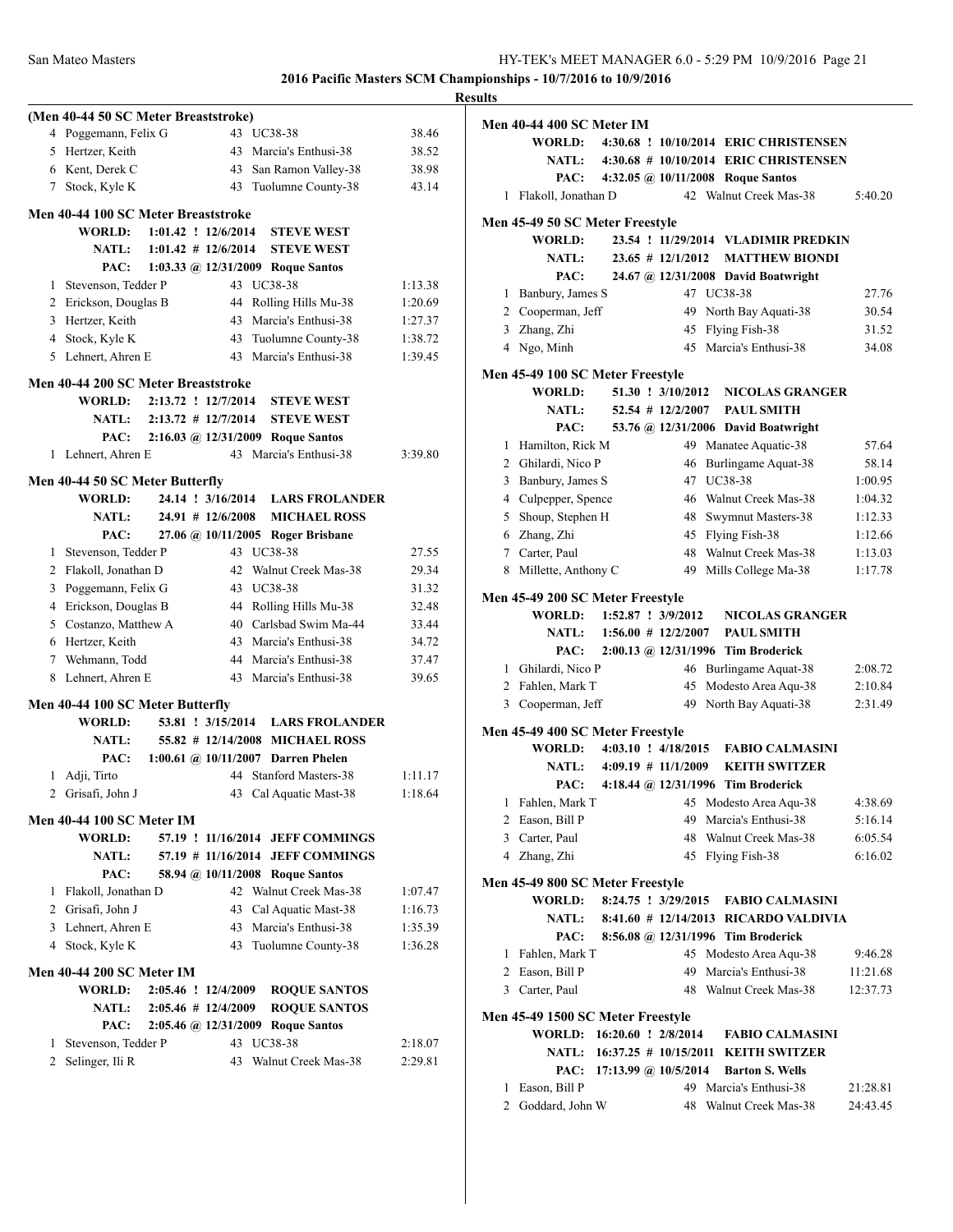|                                     |                         |                                                 |                    | <b>Results</b> |
|-------------------------------------|-------------------------|-------------------------------------------------|--------------------|----------------|
| Men 45-49 50 SC Meter Backstroke    |                         |                                                 |                    | Me             |
| WORLD:                              |                         | 27.02 ! 12/12/2009 CHRIS STEVENSON              |                    |                |
| <b>NATL:</b>                        |                         | 27.02 # 12/12/2009 CHRIS STEVENSON              |                    |                |
| PAC:                                | 30.01 @ $10/4/2015$     | <b>Rick Hamilton</b>                            |                    |                |
| 1 Hamilton, Rick M                  |                         | 49 Manatee Aquatic-38                           | 29.78@             |                |
| 2 Eason, Bill P                     | 49                      | Marcia's Enthusi-38                             | 32.74              |                |
| 3 Banbury, James S                  |                         | 47 UC38-38                                      | 33.61              | Me             |
| 4 Zhang, Zhi                        |                         | 45 Flying Fish-38                               | 45.35              |                |
| 5 Carter, Paul                      |                         | 48 Walnut Creek Mas-38                          | 45.81              |                |
| 6 Ngo, Minh                         |                         | 45 Marcia's Enthusi-38                          | 49.71              |                |
|                                     |                         |                                                 |                    |                |
| Men 45-49 100 SC Meter Backstroke   |                         |                                                 |                    |                |
| <b>WORLD:</b>                       |                         | 57.00 ! 12/13/2009 CHRIS STEVENSON              |                    |                |
| <b>NATL:</b>                        |                         | 57.00 # 12/13/2009 CHRIS STEVENSON              |                    | Me             |
| PAC:                                | 1:02.26 @ 12/6/2015     | <b>Rick Hamilton</b>                            |                    |                |
| 1 Hamilton, Rick M                  |                         | 49 Manatee Aquatic-38<br>49 Marcia's Enthusi-38 | 1:02.64<br>1:12.67 |                |
| 2 Eason, Bill P                     |                         |                                                 |                    |                |
| Men 45-49 200 SC Meter Backstroke   |                         |                                                 |                    |                |
|                                     |                         | WORLD: 2:05.54 ! 12/12/2009 CHRIS STEVENSON     |                    |                |
|                                     |                         | NATL: 2:05.54 # 12/12/2009 CHRIS STEVENSON      |                    |                |
| PAC:                                |                         | 2:16.75 @ 10/10/2015 Rick Hamilton              |                    |                |
| 1 Hamilton, Rick M                  |                         | 49 Manatee Aquatic-38                           | 2:16.87            |                |
| 2 Fahlen, Mark T                    |                         | 45 Modesto Area Aqu-38                          | 2:38.74            |                |
| 3 Eason, Bill P                     |                         | 49 Marcia's Enthusi-38                          | 2:40.30            | Me             |
| Men 45-49 50 SC Meter Breaststroke  |                         |                                                 |                    |                |
| <b>WORLD:</b>                       | 28.87 ! 1/17/2010       | <b>RICO ROLLI</b>                               |                    |                |
| <b>NATL:</b>                        |                         | 28.88 # 10/12/2013 TODD TORRES                  |                    |                |
| PAC:                                |                         | 31.24 @ 12/31/2001 Lee Rider                    |                    |                |
| 1 Banbury, James S                  |                         | 47 UC38-38                                      | 37.37              |                |
| 2 Zhang, Zhi                        |                         | 45 Flying Fish-38                               | 39.33              |                |
| 3 Shoup, Stephen H                  |                         | 48 Swymnut Masters-38                           | 41.06              |                |
| 4 Carter, Paul                      |                         | 48 Walnut Creek Mas-38                          | 43.07              |                |
| 5 Millette, Anthony C               |                         | 49 Mills College Ma-38                          | 43.58              | Me             |
| --- Ngo, Minh                       |                         | 45 Marcia's Enthusi-38                          | DQ                 |                |
|                                     |                         |                                                 |                    |                |
| Men 45-49 100 SC Meter Breaststroke |                         |                                                 |                    |                |
| WORLD:                              | $1:03.23$ : $3/28/2015$ | <b>NICOLAS GRANGER</b>                          |                    |                |
|                                     |                         | NATL: 1:04.39 # 10/12/2013 TODD TORRES          |                    |                |
| PAC:                                |                         | 1:08.09 @ $12/31/2001$ Lee Rider                |                    |                |
| 1 Zhang, Zhi                        |                         | 45 Flying Fish-38                               | 1:33.60            |                |
| Men 45-49 200 SC Meter Breaststroke |                         |                                                 |                    |                |
| WORLD: 2:18.91 ! 3/27/2015          |                         | <b>NICOLAS GRANGER</b>                          |                    |                |
| <b>NATL:</b>                        |                         | 2:22.68 # 6/22/2008 GLENN MILLS                 |                    |                |
| PAC:                                |                         | 2:33.54 @ 10/10/2015 Roque Santos               |                    |                |
| 1 Ghilardi, Nico P                  |                         | 46 Burlingame Aquat-38                          | 2:39.58            |                |
|                                     |                         |                                                 |                    |                |
| Men 45-49 50 SC Meter Butterfly     |                         |                                                 |                    | Me             |
| WORLD:                              |                         | 25.58 ! 3/17/2013 JAN KARLSSON                  |                    |                |
| <b>NATL:</b>                        |                         | 25.74 # 12/13/2009 FRITZ BEDFORD                |                    |                |
| PAC:                                | 26.65 @ 10/2/2011       | <b>Matt Jones</b>                               |                    |                |
| 1 Banbury, James S                  |                         | 47 UC38-38                                      | 30.69              |                |
| 2 Carter, Paul                      |                         | 48 Walnut Creek Mas-38                          | 39.74              |                |
| Men 45-49 100 SC Meter Butterfly    |                         |                                                 |                    |                |
| <b>WORLD:</b>                       |                         | 56.66 ! 3/29/2014 NICOLAS GRANGER               |                    |                |
| <b>NATL:</b>                        |                         | 57.17 # 12/14/2003 PAUL CARTER                  |                    |                |
| PAC:                                |                         | 1:00.71 @ 10/16/2011 KENNETH W TITTLE           |                    |                |
| 1 Banbury, James S                  |                         | 47 UC38-38                                      | 1:08.37            |                |
|                                     |                         |                                                 |                    |                |

|    | Men 45-49 200 SC Meter Butterfly                  |  |                          |                                                                     |         |
|----|---------------------------------------------------|--|--------------------------|---------------------------------------------------------------------|---------|
|    | WORLD:                                            |  |                          | 2:06.40 ! 11/19/2006 DENNIS BAKER                                   |         |
|    | <b>NATL:</b>                                      |  |                          | 2:06.40 # 11/19/2006 DENNIS BAKER                                   |         |
|    | PAC:                                              |  |                          | $2:19.44 \quad \textcircled{a} 10/18/2009 \quad \text{John A Engs}$ |         |
| 1  | Fahlen, Mark T                                    |  | 45                       | Modesto Area Aqu-38                                                 | 2:36.92 |
|    | <b>Men 45-49 100 SC Meter IM</b>                  |  |                          |                                                                     |         |
|    | <b>WORLD:</b>                                     |  | 57.68 ! 3/9/2012         | <b>NICOLAS GRANGER</b>                                              |         |
|    | <b>NATL:</b>                                      |  | $1:00.14$ # $11/22/2009$ | <b>ANDERS RASMUSSEN</b>                                             |         |
|    | PAC:                                              |  |                          | 1:03.29 @ $10/10/2015$ Roque Santos                                 |         |
| 1  | Hamilton, Rick M                                  |  | 49                       | Manatee Aquatic-38                                                  | 1:03.47 |
|    | 2 Ghilardi, Nico P                                |  | 46                       | Burlingame Aquat-38                                                 | 1:07.10 |
| 3  | Zhang, Zhi                                        |  |                          | 45 Flying Fish-38                                                   | 1:31.40 |
|    |                                                   |  |                          |                                                                     |         |
|    | <b>Men 45-49 200 SC Meter IM</b><br><b>WORLD:</b> |  | 2:04.64 ! 3/8/2012       | <b>NICOLAS GRANGER</b>                                              |         |
|    | <b>NATL:</b>                                      |  |                          |                                                                     |         |
|    |                                                   |  | $2:09.71 \# 3/20/2010$   | <b>JEROME FRENTSOS</b>                                              |         |
|    | PAC:                                              |  | 2:17.74 @ 12/6/2015      | <b>Rick Hamilton</b>                                                |         |
|    | 1 Hamilton, Rick M                                |  | 49                       | Manatee Aquatic-38                                                  | 2:20.86 |
|    | 2 Ghilardi, Nico P                                |  | 46                       | Burlingame Aquat-38                                                 | 2:26.49 |
|    | 3 Fahlen, Mark T                                  |  |                          | 45 Modesto Area Aqu-38                                              | 2:31.72 |
|    | 4 Eason, Bill P                                   |  |                          | 49 Marcia's Enthusi-38                                              | 2:45.61 |
|    | 5 Carter, Paul                                    |  |                          | 48 Walnut Creek Mas-38                                              | 3:26.22 |
|    | 6 Ngo, Minh                                       |  |                          | 45 Marcia's Enthusi-38                                              | 3:36.61 |
|    | Men 45-49 400 SC Meter IM                         |  |                          |                                                                     |         |
|    | WORLD: 4:31.36 ! 4/7/2012                         |  |                          | <b>NICOLAS GRANGER</b>                                              |         |
|    | <b>NATL:</b>                                      |  | $4:43.64$ # $9/26/2010$  | <b>JEROME FRENTSOS</b>                                              |         |
|    | PAC:                                              |  |                          | 4:55.44 @ 12/31/2008 Darren Phelen                                  |         |
|    | 1 Hamilton, Rick M                                |  | 49                       | Manatee Aquatic-38                                                  | 5:11.43 |
|    | 2 Ghilardi, Nico P                                |  |                          | 46 Burlingame Aquat-38                                              | 5:12.24 |
|    | 3 Fahlen, Mark T                                  |  | 45                       | Modesto Area Aqu-38                                                 | 5:23.36 |
|    | 4 Boeger, Jack                                    |  |                          | 49 Marcia's Enthusi-38                                              | 6:57.27 |
|    | Men 50-54 50 SC Meter Freestyle                   |  |                          |                                                                     |         |
|    | WORLD:                                            |  |                          | 23.38 ! 10/18/2009 ROWDY GAINES                                     |         |
|    | <b>NATL:</b>                                      |  |                          | 23.38 # 10/18/2009 ROWDY GAINES                                     |         |
|    | PAC:                                              |  |                          | 25.53 @ 12/31/2003 Thomas Whatley                                   |         |
|    | 1 Boone, Jon                                      |  |                          | 53 Walnut Creek Mas-38                                              | 26.12   |
|    | 2 Gronert, Karsten                                |  |                          | 51 Walnut Creek Mas-38                                              | 28.27   |
| 3  | McCarthy, John W                                  |  |                          | 50 Streamliners-38                                                  | 29.51   |
| 4  | Cook, Doug J                                      |  | 53                       | Walnut Creek Mas-38                                                 | 29.70   |
| 5  | Gustavson, Jeff A                                 |  | 54                       | Burlingame Aquat-38                                                 | 31.73   |
| 6  | Romdhane, Bechir                                  |  | 52                       | Walnut Creek Mas-38                                                 | 32.41   |
| 7  | Ardourel, Franck S                                |  | 52                       | Marcia's Enthusi-38                                                 | 33.12   |
| 8  | France, Kermit                                    |  | 50                       | Walnut Creek Mas-38                                                 | 33.89   |
| 9  | Abegg, Michael L                                  |  | 51                       | Vallejo Aquatic-38                                                  | 39.60   |
| 10 | Mariscal, Richard                                 |  | 54                       | Marcia's Enthusi-38                                                 | 46.51   |
|    |                                                   |  |                          |                                                                     |         |
|    | Men 50-54 100 SC Meter Freestyle                  |  |                          |                                                                     |         |
|    | <b>WORLD:</b>                                     |  | 51.61 ! 10/17/2009       | <b>ROWDY GAINES</b>                                                 |         |
|    | <b>NATL:</b>                                      |  | 51.61 # 10/17/2009       | <b>ROWDY GAINES</b>                                                 |         |
|    | PAC:                                              |  | 56.67 @ 12/31/2003       | <b>Richard Garrett</b>                                              |         |
| 1  | Boone, Jon                                        |  | 53                       | Walnut Creek Mas-38                                                 | 57.50   |
| 2  | Nootbaar, Tom T                                   |  | 53                       | Walnut Creek Mas-38                                                 | 59.60   |
| 3  | Stahl, Stephen A                                  |  | 51                       | Walnut Creek Mas-38                                                 | 59.78   |
| 4  | Gronert, Karsten                                  |  | 51                       | Walnut Creek Mas-38                                                 | 1:04.42 |
| 5  | Cook, Doug J                                      |  | 53                       | Walnut Creek Mas-38                                                 | 1:04.71 |
| 6  | Fegler, Gerald A                                  |  | 53                       | Manatee Aquatic-38                                                  | 1:11.05 |
| 7  | Romdhane, Bechir                                  |  | 52                       | Walnut Creek Mas-38                                                 | 1:12.40 |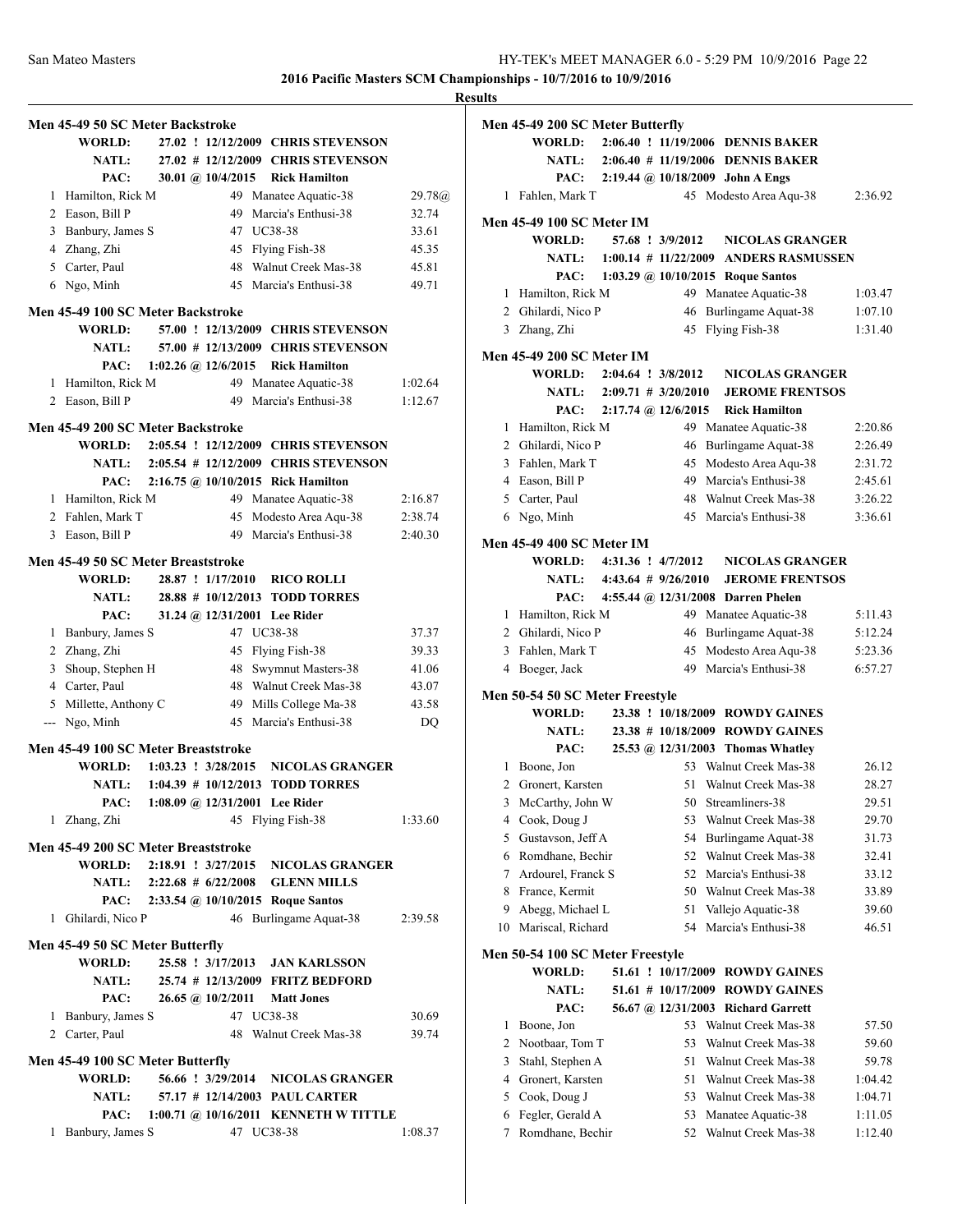|        | (Men 50-54 100 SC Meter Freestyle) |                        |                                               |          |
|--------|------------------------------------|------------------------|-----------------------------------------------|----------|
| 8      | Gustavson, Jeff A                  |                        | 54 Burlingame Aquat-38                        | 1:12.43  |
|        | 9 Foster, Jeffrey M                |                        | 50 Marcia's Enthusi-38                        | 1:13.20  |
|        | 10 Ardourel, Franck S              |                        | 52 Marcia's Enthusi-38                        | 1:16.95  |
|        | 11 France, Kermit                  |                        | 50 Walnut Creek Mas-38                        | 1:17.35  |
|        | 12 Mariscal, Richard               |                        | 54 Marcia's Enthusi-38                        | 1:54.18  |
|        |                                    |                        |                                               |          |
|        | Men 50-54 200 SC Meter Freestyle   |                        |                                               |          |
|        | <b>WORLD:</b>                      | 1:54.61 ! 10/14/2011   | <b>AMBROSE GAINES</b>                         |          |
|        | <b>NATL:</b>                       | $1:54.61$ # 10/14/2011 | <b>ROWDY GAINES</b>                           |          |
|        | PAC:                               | 2:05.03 @ 3/9/2014     | Darren D. Phelan                              |          |
|        | 1 Boone, Jon                       |                        | 53 Walnut Creek Mas-38                        | 2:12.00  |
|        | 2 Stahl, Stephen A                 | 51.                    | Walnut Creek Mas-38                           | 2:13.45  |
|        | 3 McCarthy, John W                 |                        | 50 Streamliners-38                            | 2:31.92  |
|        | 4 Romdhane, Bechir                 |                        | 52 Walnut Creek Mas-38                        | 2:40.79  |
|        | 5 Gustavson, Jeff A                |                        | 54 Burlingame Aquat-38                        | 2:42.05  |
|        | 6 France, Kermit                   |                        | 50 Walnut Creek Mas-38                        | 2:45.06  |
| $\tau$ | Mariscal, Richard                  |                        | 54 Marcia's Enthusi-38                        | 4:43.93  |
|        | Men 50-54 400 SC Meter Freestyle   |                        |                                               |          |
|        | WORLD:                             |                        | 4:07.99 ! 12/10/2000 JIM MCCONICA             |          |
|        | NATL:                              |                        | 4:07.99 # 12/10/2000 JIM MCCONICA             |          |
|        | PAC:                               |                        | 4:27.55 @ 12/31/2002 Jim Clemmons             |          |
|        | 1 Boone, Jon                       |                        | 53 Walnut Creek Mas-38                        | 4:54.21  |
|        | 2 Gustavson, Jeff A                |                        | 54 Burlingame Aquat-38                        | 5:48.67  |
| 3      | Lopez, David                       |                        | 50 Marcia's Enthusi-38                        | 5:58.50  |
|        |                                    |                        |                                               |          |
|        | Men 50-54 800 SC Meter Freestyle   |                        |                                               |          |
|        | <b>WORLD:</b>                      |                        | 8:44.51 ! 12/10/2000 JIM MCCONICA             |          |
|        | <b>NATL:</b>                       |                        | 8:44.51 # 12/10/2000 JIM MCCONICA             |          |
|        | PAC:                               |                        | 9:11.92 @ 10/13/2002 Jim Clemmons             |          |
| 1      | Stahl, Stephen A                   |                        | 51 Walnut Creek Mas-38                        | 10:00.81 |
|        | 2 Boone, Jon                       |                        | 53 Walnut Creek Mas-38                        | 10:26.49 |
|        | 3 Lopez, David                     |                        | 50 Marcia's Enthusi-38                        | 11:52.49 |
|        | 4 Foster, Jeffrey M                |                        | 50 Marcia's Enthusi-38                        | 12:08.26 |
| 5      | Gustavson, Jeff A                  | 54                     | Burlingame Aquat-38                           | 12:12.73 |
|        | Men 50-54 1500 SC Meter Freestyle  |                        |                                               |          |
|        |                                    |                        | WORLD: 16:33.02 ! 12/10/2000 JIM MCCONICA     |          |
|        |                                    |                        | NATL: 16:33.02 # 12/10/2000 JIM MCCONICA      |          |
|        |                                    |                        | PAC: 17:32.20 @ 12/31/2001 Jim Clemmons       |          |
| 1      | Stahl, Stephen A                   | 51                     | Walnut Creek Mas-38                           | 19:46.98 |
| 2      | Nootbaar, Tom T                    | 53                     | Walnut Creek Mas-38                           | 19:47.02 |
| 3      | Lopez, David                       |                        | 50 Marcia's Enthusi-38                        | 23:08.73 |
| 4      | Gustavson, Jeff A                  | 54                     | Burlingame Aquat-38                           | 23:27.88 |
|        | 5 Foster, Jeffrey M                | 50                     | Marcia's Enthusi-38                           | 23:37.43 |
|        | 6 Inchausti, Robert                |                        | 54 Marcia's Enthusi-38                        | 26:13.40 |
| 7      | Makani, Gautam                     |                        |                                               |          |
|        | Mariscal, Richard                  | 54                     | 50 Orinda Aquatic M-38<br>Marcia's Enthusi-38 | 26:44.74 |
| 8      |                                    |                        |                                               | 39:38.30 |
|        | Men 50-54 50 SC Meter Backstroke   |                        |                                               |          |
|        | <b>WORLD:</b>                      |                        | 27.28 ! 12/14/2014 FRITZ BEDFORD              |          |
|        | <b>NATL:</b>                       | $27.28$ # 12/14/2014   | <b>FRITZ BEDFORD</b>                          |          |
|        | PAC:                               |                        | 30.16 @ 12/31/2005 Philipp Djang              |          |
| 2      | Chao, Hector                       |                        | 52 Walnut Creek Mas-38                        | 32.34    |
|        |                                    |                        |                                               |          |
|        |                                    |                        |                                               |          |
|        |                                    |                        |                                               |          |
|        |                                    |                        |                                               |          |
|        |                                    |                        |                                               |          |

| <b>Results</b> |                                                                   |                              |                       |                                                                      |                    |
|----------------|-------------------------------------------------------------------|------------------------------|-----------------------|----------------------------------------------------------------------|--------------------|
|                | Men 50-54 50 SC Meter Backstroke                                  |                              |                       |                                                                      |                    |
|                | WORLD:                                                            |                              |                       | 27.28 ! 12/14/2014 FRITZ BEDFORD                                     |                    |
|                | <b>NATL:</b>                                                      |                              |                       | 27.28 # 12/14/2014 FRITZ BEDFORD                                     |                    |
|                | PAC:                                                              |                              |                       | 30.16 @ 12/31/2005 Philipp Diang                                     |                    |
|                | 1 Chao, Hector                                                    |                              |                       | 52 Walnut Creek Mas-38                                               | 32.12              |
|                | 2 McCarthy, John W                                                |                              |                       | 50 Streamliners-38                                                   | 36.61              |
|                | 3 Ardourel, Franck S                                              |                              |                       | 52 Marcia's Enthusi-38                                               | 48.44              |
|                | --- Mariscal, Richard                                             |                              |                       | 54 Marcia's Enthusi-38                                               | DQ                 |
|                | Men 50-54 100 SC Meter Backstroke                                 |                              |                       |                                                                      |                    |
|                | <b>WORLD:</b>                                                     |                              | 59.79 ! 4/5/2015      | <b>HIROYOSHI MAETOGE</b>                                             |                    |
|                | <b>NATL:</b>                                                      |                              |                       | 59.91 # 10/26/2013 FRITZ BEDFORD                                     |                    |
|                | PAC:                                                              |                              |                       | 1:04.47 @ 12/31/2005 Philipp Djang                                   |                    |
|                | 1 Chao, Hector                                                    |                              |                       | 52 Walnut Creek Mas-38                                               | 1:08.93            |
|                | 2 Nootbaar, Tom T                                                 |                              |                       | 53 Walnut Creek Mas-38                                               | 1:13.14            |
|                |                                                                   |                              |                       |                                                                      |                    |
|                | Men 50-54 200 SC Meter Backstroke                                 |                              |                       |                                                                      |                    |
|                | WORLD: 2:11.84 ! 12/4/2009                                        |                              |                       | <b>JAMIE FOWLER</b>                                                  |                    |
|                |                                                                   | NATL: $2:11.84 \# 12/4/2009$ |                       | <b>JAMIE FOWLER</b>                                                  |                    |
|                | PAC:                                                              |                              |                       | 2:20.01 @ 12/31/2005 Philipp Djang                                   |                    |
|                | 1 Lopez, David                                                    |                              |                       | 50 Marcia's Enthusi-38                                               | 3:08.12            |
|                | 2 Gustavson, Jeff A                                               |                              |                       | 54 Burlingame Aquat-38                                               | 3:18.13            |
|                | Men 50-54 50 SC Meter Breaststroke                                |                              |                       |                                                                      |                    |
|                | WORLD:                                                            |                              | 29.84 ! 12/8/2013     | <b>DAVID GUTHRIE</b>                                                 |                    |
|                | <b>NATL:</b>                                                      |                              | $29.84$ # $12/8/2013$ | <b>DAVID GUTHRIE</b>                                                 |                    |
|                | PAC:                                                              |                              |                       | 31.10 @ 10/18/2009 Gary L Patterson                                  |                    |
|                | 1 Gronert, Karsten                                                |                              |                       | 51 Walnut Creek Mas-38                                               | 36.21              |
|                | 2 Nootbaar, Tom T                                                 |                              |                       | 53 Walnut Creek Mas-38                                               | 37.06              |
|                | 3 Fegler, Gerald A                                                |                              |                       | 53 Manatee Aquatic-38                                                | 38.46              |
|                | 4 Romdhane, Bechir                                                |                              |                       | 52 Walnut Creek Mas-38                                               | 38.86              |
|                | 5 Ardourel, Franck S                                              |                              |                       | 52 Marcia's Enthusi-38                                               | 42.60              |
|                | 6 Wu, Long                                                        |                              |                       | 51 San Francisco Ts-38                                               | 43.72              |
|                | 7 Abegg, Michael L                                                |                              |                       | 51 Vallejo Aquatic-38                                                | 53.49              |
|                | --- Mariscal, Richard                                             |                              |                       | 54 Marcia's Enthusi-38                                               | <b>DQ</b>          |
|                |                                                                   |                              |                       |                                                                      |                    |
|                | Men 50-54 100 SC Meter Breaststroke<br>WORLD: 1:04.54 ! 12/7/2013 |                              |                       | <b>DAVID GUTHRIE</b>                                                 |                    |
|                |                                                                   | NATL: $1:04.54 \# 12/7/2013$ |                       |                                                                      |                    |
|                |                                                                   |                              |                       | <b>DAVID GUTHRIE</b>                                                 |                    |
|                | 1 Gronert, Karsten                                                |                              |                       | PAC: 1:08.95 @ 10/18/2009 Gary L Patterson<br>51 Walnut Creek Mas-38 |                    |
|                | 2 Romdhane, Bechir                                                |                              |                       | 52 Walnut Creek Mas-38                                               | 1:21.62            |
|                | 3 Fegler, Gerald A                                                |                              |                       |                                                                      | 1:27.10            |
|                | 4 Wu, Long                                                        |                              |                       | 53 Manatee Aquatic-38<br>51 San Francisco Ts-38                      | 1:29.37<br>1:37.67 |
|                | 5 Ardourel, Franck S                                              |                              |                       | 52 Marcia's Enthusi-38                                               | 1:39.07            |
|                |                                                                   |                              |                       |                                                                      |                    |
|                | Men 50-54 200 SC Meter Breaststroke                               |                              |                       |                                                                      |                    |
|                | <b>WORLD:</b>                                                     |                              |                       | 2:21.65 ! 12/8/2013 DAVID GUTHRIE                                    |                    |
|                | <b>NATL:</b>                                                      |                              |                       | 2:21.65 # 12/8/2013 DAVID GUTHRIE                                    |                    |
|                | PAC:                                                              |                              |                       | 2:34.71 @ 12/31/1996 Robert Strand                                   |                    |
|                | 1 Lopez, David                                                    |                              |                       | 50 Marcia's Enthusi-38                                               | 3:33.50            |
|                | 2 Wu, Long                                                        |                              |                       | 51 San Francisco Ts-38                                               | 3:33.90            |
|                | Men 50-54 50 SC Meter Butterfly                                   |                              |                       |                                                                      |                    |
|                | WORLD:                                                            |                              | 25.49 ! 5/16/2009     | <b>DAN THOMPSON</b>                                                  |                    |
|                | <b>NATL:</b>                                                      |                              |                       | 26.04 # 12/13/2014 FRITZ BEDFORD                                     |                    |
|                | PAC:                                                              |                              |                       | 26.12 @ 12/31/2007 Paul Carter                                       |                    |
|                | 1 Boone, Jon                                                      |                              |                       | 53 Walnut Creek Mas-38                                               | 28.61              |
|                | 2 Nootbaar, Tom T                                                 |                              |                       | 53 Walnut Creek Mas-38                                               | 30.08              |
|                | 3 Ardourel, Franck S                                              |                              |                       | 52 Marcia's Enthusi-38                                               | 50.24              |
|                |                                                                   |                              |                       |                                                                      |                    |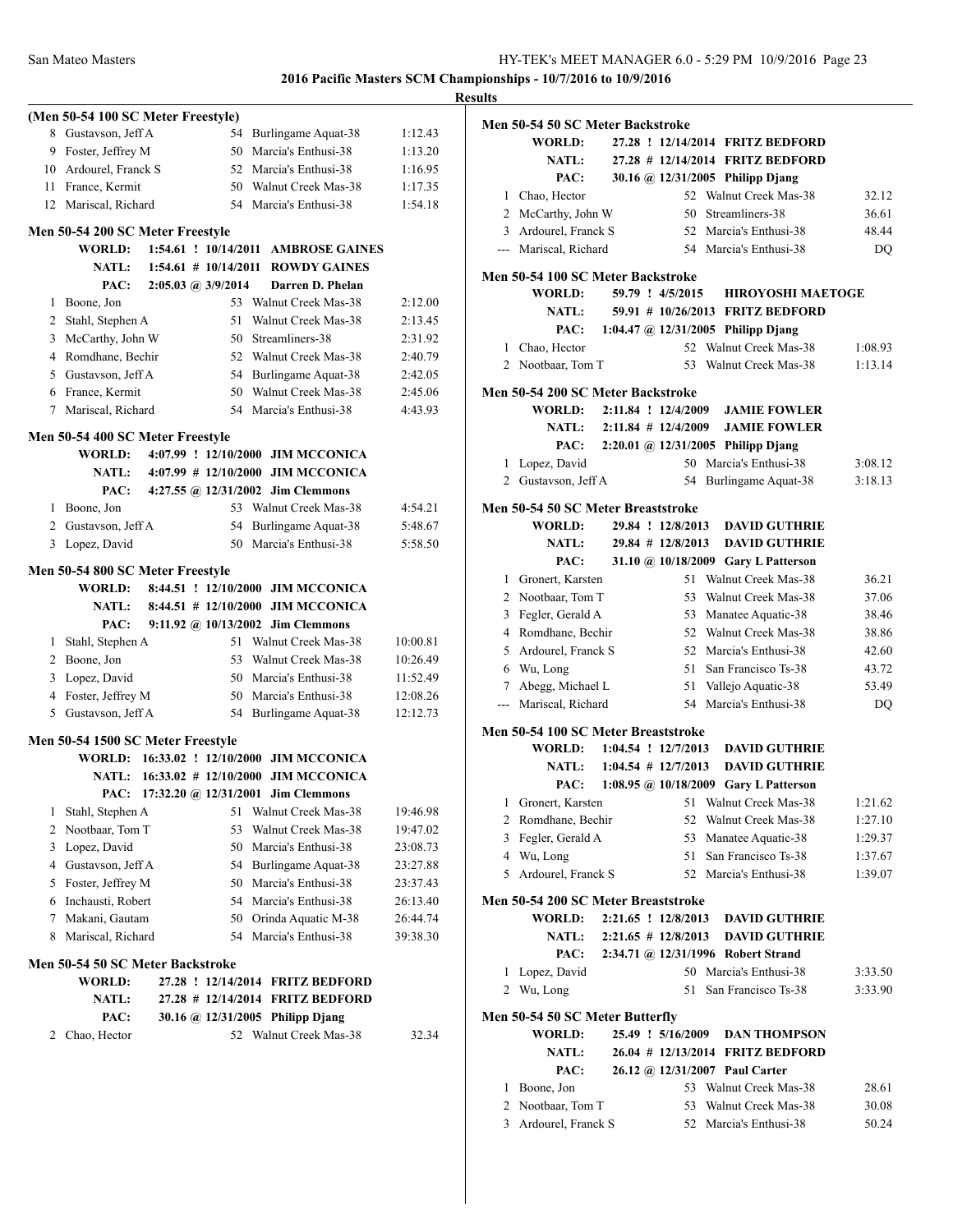|    | <b>NATL:</b><br>PAC:                                           |  | $54.50$ # $4/5/2009$                               | 58.66 @ 12/31/2000 Tim Birnie         |         |
|----|----------------------------------------------------------------|--|----------------------------------------------------|---------------------------------------|---------|
|    |                                                                |  |                                                    |                                       |         |
|    |                                                                |  |                                                    | <b>JACK GROSELLE</b>                  |         |
|    | <b>WORLD:</b>                                                  |  | 54.50 ! 4/5/2009                                   | <b>JACK GROSELLE</b>                  |         |
|    | Men 55-59 100 SC Meter Freestyle                               |  |                                                    |                                       |         |
|    | 8 Rentschler, Randy T                                          |  |                                                    | 56 Marcia's Enthusi-38                | 35.88   |
|    | 7 Pinto, Harlan A                                              |  |                                                    | 59 Menlo Masters Ak-38                | 34.26   |
|    | 6 Wirth, Douglas H                                             |  |                                                    | 59 Cal Maritime Aca-38                | 33.73   |
|    | 5 Fukuji, Bruce A                                              |  |                                                    | 56 Albany Armada Aq-38                | 33.69   |
|    | 4 Janney, Richard H                                            |  |                                                    | 58 Club Hot Tub-38                    | 32.63   |
|    | 3 Cramer, Steven J                                             |  | 58                                                 | Marcia's Enthusi-38                   | 32.42   |
|    | 2 Heath, Robert H                                              |  | 59                                                 | Manatee Aquatic-38                    | 28.29   |
|    | 1 Wilson, Kurt E                                               |  | 57                                                 | Santa Cruz Maste-38                   | 26.31   |
|    | PAC:                                                           |  |                                                    | 26.15 @ 12/31/2009 Eric van Boer      |         |
|    | <b>NATL:</b>                                                   |  | $24.70$ # $4/1/2006$                               | <b>PAUL TREVISAN</b>                  |         |
|    | <b>WORLD:</b>                                                  |  | 24.70 ! 4/1/2006                                   | <b>PAUL TREVISAN</b>                  |         |
|    | Men 55-59 50 SC Meter Freestyle                                |  |                                                    |                                       |         |
|    |                                                                |  |                                                    |                                       |         |
| 4  | Inchausti, Robert                                              |  | 54                                                 | Marcia's Enthusi-38                   | 8:00.13 |
| 3  | Lopez, David                                                   |  | 50                                                 | Marcia's Enthusi-38                   | 6:49.56 |
|    | 2 Stahl, Stephen A                                             |  | 51                                                 | Walnut Creek Mas-38                   | 5:36.35 |
|    | 1 Nootbaar, Tom T                                              |  | 53                                                 | Walnut Creek Mas-38                   | 5:32.77 |
|    | PAC:                                                           |  | 5:02.72 @ $3/9/2013$                               | <b>Darren Phelan</b>                  |         |
|    | NATL: 4:45.15 # 5/18/2015                                      |  |                                                    | <b>JEROME FRENTSOS</b>                |         |
|    | <b>Men 50-54 400 SC Meter IM</b><br>WORLD: 4:45.15 ! 5/18/2015 |  |                                                    | <b>JEROME FRENTSOS</b>                |         |
|    |                                                                |  |                                                    |                                       |         |
|    | 1 France, Kermit                                               |  |                                                    | 50 Walnut Creek Mas-38                | 3:26.27 |
|    | PAC:                                                           |  |                                                    | $2:14.53$ @ $12/31/2008$ Ken Shilling |         |
|    | NATL: 2:12.85 # 5/17/2015                                      |  |                                                    | <b>JEROME FRENTSOS</b>                |         |
|    | WORLD: 2:12.85 ! 5/17/2015                                     |  |                                                    | <b>JEROME FRENTSOS</b>                |         |
|    | <b>Men 50-54 200 SC Meter IM</b>                               |  |                                                    |                                       |         |
| 5. | Ardourel, Franck S                                             |  | 52                                                 | Marcia's Enthusi-38                   | 1:35.93 |
|    | 4 France, Kermit                                               |  |                                                    | 50 Walnut Creek Mas-38                | 1:33.86 |
|    | 3 McCarthy, John W                                             |  |                                                    | 50 Streamliners-38                    | 1:17.23 |
|    | 2 Gronert, Karsten                                             |  | 51                                                 | Walnut Creek Mas-38                   | 1:16.93 |
|    | 1 Chao, Hector                                                 |  |                                                    | 52 Walnut Creek Mas-38                | 1:08.23 |
|    | PAC:                                                           |  |                                                    | 1:02.51 @ 12/31/2008 Ken Shilling     |         |
|    | <b>NATL:</b>                                                   |  | $1:00.96 \neq 12/8/2012$                           | <b>DAVID SIMS</b>                     |         |
|    | <b>WORLD:</b>                                                  |  | $1:00.96$ ! $12/8/2012$                            | <b>DAVID SIMS</b>                     |         |
|    | Men 50-54 100 SC Meter IM                                      |  |                                                    |                                       |         |
|    |                                                                |  |                                                    |                                       |         |
|    | 1 Lopez, David                                                 |  |                                                    | 50 Marcia's Enthusi-38                | 3:29.23 |
|    | PAC:                                                           |  | $2:21.84 \; (\text{\textdegreeled{a}}\; 3/9/2014)$ | <b>Darren Phelan</b>                  |         |
|    | <b>NATL:</b>                                                   |  | $2:11.70 \# 12/9/2012$                             | <b>DAVID SIMS</b>                     |         |
|    | WORLD:                                                         |  |                                                    | 2:11.15 ! 11/22/2014 MARCUS MATTIOLI  |         |
|    | Men 50-54 200 SC Meter Butterfly                               |  |                                                    |                                       |         |
|    | 3 Stahl, Stephen A                                             |  | 51                                                 | Walnut Creek Mas-38                   | 1:06.99 |
|    | 2 Chao, Hector                                                 |  | 52                                                 | Walnut Creek Mas-38                   | 1:06.83 |
|    | 1 Boone, Jon                                                   |  | 53                                                 | <b>Walnut Creek Mas-38</b>            | 1:04.22 |
|    | PAC:                                                           |  | 57.29 @ 12/2/2007                                  | <b>Paul Carter</b>                    |         |
|    | <b>NATL:</b>                                                   |  | $57.29$ # $12/2/2007$                              | <b>PAUL CARTER</b>                    |         |
|    | WORLD:                                                         |  | 57.29 ! 12/2/2007                                  | <b>PAUL CARTER</b>                    |         |
|    |                                                                |  |                                                    |                                       |         |
|    | Men 50-54 100 SC Meter Butterfly                               |  |                                                    |                                       |         |

| <b>Results</b> |                                                                                |                                                             |    |                                                                                              |          |
|----------------|--------------------------------------------------------------------------------|-------------------------------------------------------------|----|----------------------------------------------------------------------------------------------|----------|
|                | 2 Taylor, Ron A                                                                |                                                             |    | 56 Richmond Plunge-38                                                                        | 1:03.90  |
|                | 3 O'Brien, Kerry L                                                             |                                                             |    | 59 Walnut Creek Mas-38                                                                       | 1:04.32  |
|                | 4 Wirth, Douglas H                                                             |                                                             |    | 59 Cal Maritime Aca-38                                                                       | 1:17.33  |
|                | 5 Mahoney, Garrett A                                                           |                                                             |    | 55 Marcia's Enthusi-38                                                                       | 1:24.60  |
|                | Men 55-59 200 SC Meter Freestyle                                               |                                                             |    |                                                                                              |          |
|                | <b>WORLD:</b>                                                                  |                                                             |    | 1:59.08 ! 11/21/2009 MICHAEL MANN                                                            |          |
|                | <b>NATL:</b>                                                                   | $1:59.08$ # $11/21/2009$                                    |    | <b>MICHAEL MANN</b>                                                                          |          |
|                | PAC:                                                                           |                                                             |    | 2:06.20 @ 12/31/2003 Tod Spieker                                                             |          |
|                | 1 Cutting, Steve                                                               |                                                             |    | 59 Tri Valley Maste-38                                                                       | 2:13.16  |
|                | 2 Gass, Matthew E                                                              |                                                             |    | 59 Tuolumne County-38                                                                        | 2:40.59  |
|                | 3 Pinto, Harlan A                                                              |                                                             |    | 59 Menlo Masters Ak-38                                                                       | 2:45.58  |
|                | 4 Hektner, Eric W                                                              |                                                             |    | 58 Tri Valley Maste-38                                                                       | 2:46.16  |
|                | 5 Campbell, Chris                                                              |                                                             |    | 55 Mountain View Ma-38                                                                       | 2:46.34  |
|                | 6 Tsugawa, Peter                                                               |                                                             |    | 58 Marcia's Enthusi-38                                                                       | 3:06.19  |
|                | Men 55-59 400 SC Meter Freestyle                                               |                                                             |    |                                                                                              |          |
|                | WORLD:                                                                         |                                                             |    | 4:16.03 ! 11/22/2009 MICHAEL MANN                                                            |          |
|                |                                                                                | NATL: $4:16.03 \# 11/22/2009$                               |    | <b>MICHAEL MANN</b>                                                                          |          |
|                |                                                                                |                                                             |    | PAC: 4:28.73 @ 12/31/2003 Tod Spieker                                                        |          |
|                | 1 Cutting, Steve                                                               |                                                             |    | 59 Tri Valley Maste-38                                                                       | 4:55.12  |
|                | 2 Campbell, Chris                                                              |                                                             |    | 55 Mountain View Ma-38                                                                       | 5:52.87  |
|                | 3 Hektner, Eric W                                                              |                                                             |    | 58 Tri Valley Maste-38                                                                       | 5:54.86  |
|                | 4 Gass, Matthew E                                                              |                                                             |    | 59 Tuolumne County-38                                                                        | 5:56.09  |
|                | 5 Pinto, Harlan A                                                              |                                                             |    | 59 Menlo Masters Ak-38                                                                       | 5:56.40  |
|                | 6 Cramer, Steven J                                                             |                                                             |    | 58 Marcia's Enthusi-38                                                                       | 6:40.45  |
|                | 7 Tsugawa, Peter                                                               |                                                             |    | 58 Marcia's Enthusi-38                                                                       | 6:51.41  |
|                | Men 55-59 800 SC Meter Freestyle<br><b>WORLD:</b><br><b>NATL:</b><br>PAC:      | $8:51.34$ # 11/21/2009                                      |    | 8:51.34 ! 11/21/2009 MICHAEL MANN<br><b>MICHAEL MANN</b><br>9:13.15 @ 12/31/2003 Tod Spieker |          |
|                | 1 Hektner, Eric W                                                              |                                                             | 58 | Tri Valley Maste-38                                                                          | 12:04.14 |
|                | 2 Tsugawa, Peter                                                               |                                                             |    | 58 Marcia's Enthusi-38                                                                       | 13:33.50 |
|                | 3 Mahoney, Garrett A                                                           |                                                             |    | 55 Marcia's Enthusi-38                                                                       | 14:21.52 |
| 1              | Men 55-59 1500 SC Meter Freestyle<br>WORLD: 17:14.15 ! 10/2/2005<br>Sauer, Jim | NATL: $17:14.15 \# 10/2/2005$<br>PAC: 17:35.21 @ 12/31/2003 |    | <b>JIM MCCONICA</b><br><b>JIM MC CONICA</b><br><b>Tod Spieker</b><br>59 Longhorn Aquatic-43  | 18:41.81 |
| 2              | Rentschler, Randy T                                                            |                                                             |    | 56 Marcia's Enthusi-38                                                                       | 26:51.74 |
|                | Men 55-59 50 SC Meter Backstroke                                               |                                                             |    |                                                                                              |          |
|                | <b>WORLD:</b>                                                                  |                                                             |    | 29.01 ! 11/10/2012 TOM BARTON                                                                |          |
|                | <b>NATL:</b>                                                                   |                                                             |    | 29.01 # 12/10/2012 TOM BARTON                                                                |          |
|                | PAC:                                                                           |                                                             |    | 30.40 @ 12/31/2000 Tim Birnie                                                                |          |
| 1              | Taylor, Ron A                                                                  |                                                             |    | 56 Richmond Plunge-38                                                                        | 32.61    |
|                | 2 Heath, Robert H                                                              |                                                             | 59 | Manatee Aquatic-38                                                                           | 32.99    |
|                | 3 Halbrecht, Kenneth A                                                         |                                                             |    | 56 Walnut Creek Mas-38                                                                       | 34.18    |
|                | 4 Laudenslager, Greg L                                                         |                                                             |    | 55 Rolling Hills Mu-38                                                                       | 37.35    |
|                | 5 Janney, Richard H                                                            |                                                             |    | 58 Club Hot Tub-38                                                                           | 38.95    |
|                | Men 55-59 100 SC Meter Backstroke<br><b>WORLD:</b><br><b>NATL:</b><br>PAC:     | $1:02.26$ : $3/15/2015$<br>$1:02.38$ # 12/6/2014            |    | <b>MARCO COLOMBO</b><br><b>JAMIE FOWLER</b><br>1:04.89 @ 12/31/2000 Tim Birnie               |          |
|                | 1 Cutting, Steve                                                               |                                                             |    | 59 Tri Valley Maste-38                                                                       | 1:10.55  |
|                | 2 Taylor, Ron A                                                                |                                                             | 56 | Richmond Plunge-38                                                                           | 1:12.01  |
|                | 3 Laudenslager, Greg L                                                         |                                                             |    | 55 Rolling Hills Mu-38                                                                       | 1:21.59  |
|                | 4 Campbell, Chris                                                              |                                                             |    | 55 Mountain View Ma-38                                                                       | 1:33.39  |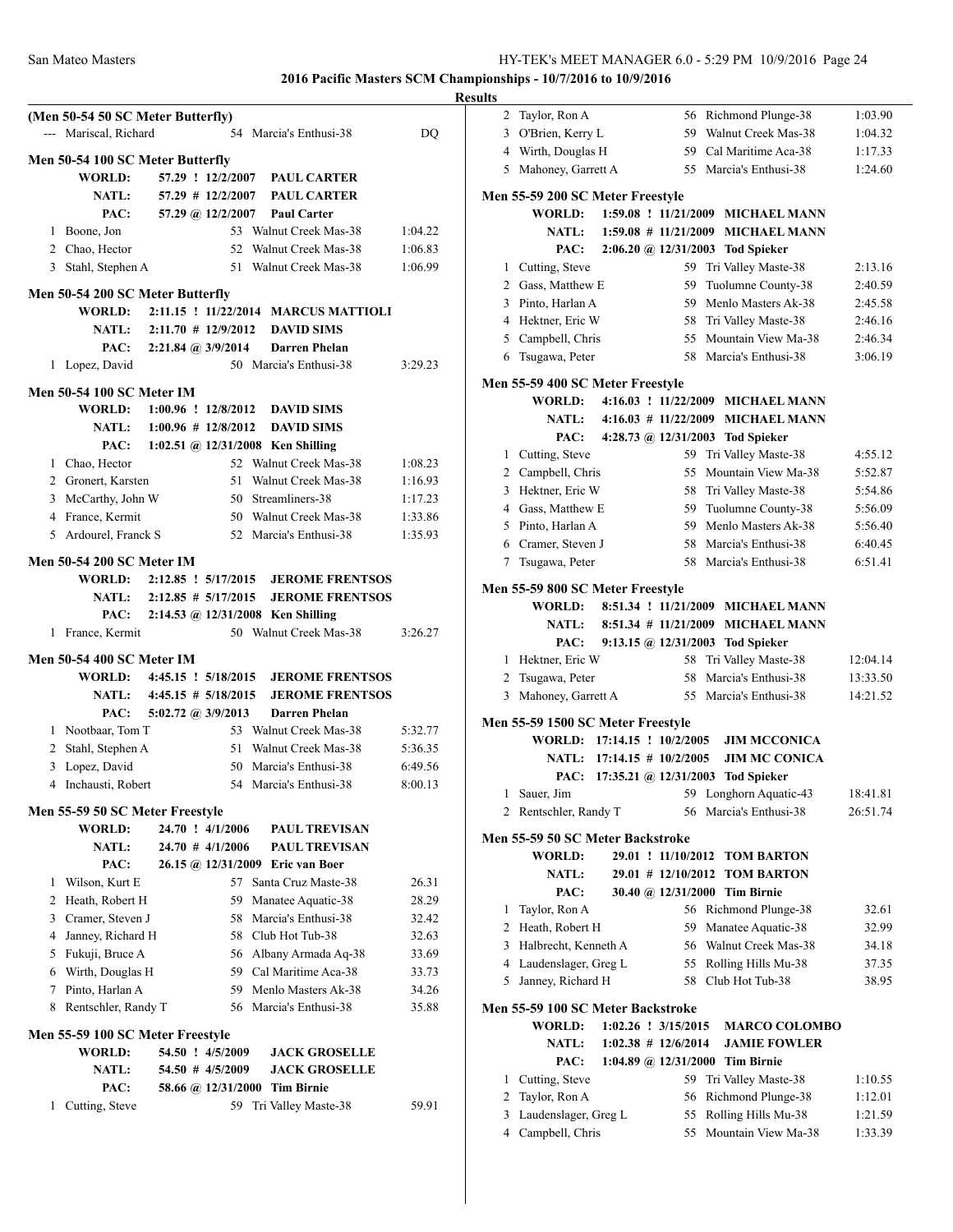**Men 55-59 200 SC Meter Backstroke WORLD: 2:15.79 ! 12/5/2014 JAMIE FOWLER NATL: 2:15.79 # 12/5/2014 JAMIE FOWLER PAC: 2:21.80 @ 12/31/2003 Tim Spieker** 1 Cutting, Steve 59 Tri Valley Maste-38 2:31.70 2 Taylor, Ron A 56 Richmond Plunge-38 2:39.72 3 Laudenslager, Greg L 55 Rolling Hills Mu-38 2:58.62 4 Gass, Matthew E 59 Tuolumne County-38 2:59.58 5 Campbell, Chris 55 Mountain View Ma-38 3:29.46 **Men 55-59 50 SC Meter Breaststroke WORLD: 30.50 ! 9/26/2009 WALTER KUSCH NATL: 31.82 # 12/12/2009 TIMOTHY SHEAD PAC: 32.18 @ 12/31/2001 Robert Strad** 1 Ericsson, Ken 56 Rolling Hills Mu-38 33.75 2 Laudenslager, Greg L 55 Rolling Hills Mu-38 36.29 3 Halbrecht, Kenneth A 56 Walnut Creek Mas-38 36.57 4 Hektner, Eric W 58 Tri Valley Maste-38 39.21 5 Tulin, Bill 58 Tamalpais Aquati-38 40.19 6 Mahoney, Garrett A 55 Marcia's Enthusi-38 55.26 **Men 55-59 100 SC Meter Breaststroke WORLD: 1:08.13 ! 9/25/2009 WALTER KUSCH NATL: 1:09.93 # 12/5/2009 TIMOTHY SHEAD PAC: 1:11.53 @ 12/31/2001 Robert Strand** 1 Ericsson, Ken 56 Rolling Hills Mu-38 1:13.21 2 Halbrecht, Kenneth A 56 Walnut Creek Mas-38 1:19.31 3 Laudenslager, Greg L 55 Rolling Hills Mu-38 1:23.90 4 Taylor, Ron A 56 Richmond Plunge-38 1:26.40 5 Hektner, Eric W 58 Tri Valley Maste-38 1:26.86 6 Campbell, Chris 55 Mountain View Ma-38 1:41.43 **Men 55-59 200 SC Meter Breaststroke WORLD: 2:33.79 ! 12/6/2009 TIMOTHY SHEAD NATL: 2:33.79 # 12/6/2009 TIMOTHY SHEAD PAC: 2:38.76 @ 12/31/2001 Robert Strand** 1 Laudenslager, Greg L 55 Rolling Hills Mu-38 3:03.61 2 Hektner, Eric W 58 Tri Valley Maste-38 3:15.78 3 Pinto, Harlan A 59 Menlo Masters Ak-38 3:28.21 4 Campbell, Chris 55 Mountain View Ma-38 3:43.33 **Men 55-59 50 SC Meter Butterfly WORLD: 26.45 ! 5/18/2013 DAN THOMPSON NATL: 26.80 # 5/15/2015 BRUCE KONE PAC: 27.16 @ 10/4/2014 Paul V. Carter** 1 Halbrecht, Kenneth A 56 Walnut Creek Mas-38 30.23 2 Tsugawa, Peter 58 Marcia's Enthusi-38 37.61 3 Mahoney, Garrett A 55 Marcia's Enthusi-38 47.28 **Men 55-59 100 SC Meter Butterfly WORLD: 59.80 ! 4/1/2013 DAN THOMPSON NATL: 1:00.35 # 12/17/2006 GREG SHAW PAC: 1:00.98 @ 10/12/2014 Paul Carter** 1 Gass, Matthew E 59 Tuolumne County-38 1:24.68 2 Tsugawa, Peter 58 Marcia's Enthusi-38 1:35.73

|   | Men 55-59 100 SC Meter IM        |  |                                                    |                                             |            |
|---|----------------------------------|--|----------------------------------------------------|---------------------------------------------|------------|
|   | <b>WORLD:</b><br><b>NATL:</b>    |  | $1:03.13$ ! $3/15/2015$<br>$1:03.14$ # $12/7/2014$ | <b>MARCO COLOMBO</b><br><b>JAMIE FOWLER</b> |            |
|   | PAC:                             |  | 1:05.29 @ $10/4/2014$                              | <b>Paul Carter</b>                          |            |
| 1 | Ericsson, Ken                    |  | 56                                                 | Rolling Hills Mu-38                         | 1:08.48    |
| 2 | Halbrecht, Kenneth A             |  | 56                                                 | Walnut Creek Mas-38                         | 1:13.90    |
| 3 | Janney, Richard H                |  | 58                                                 | Club Hot Tub-38                             | 1:20.73    |
|   | 4 Pinto, Harlan A                |  |                                                    | 59 Menlo Masters Ak-38                      | 1:31.02    |
|   | 5 Cramer, Steven J               |  |                                                    | 58 Marcia's Enthusi-38                      | 1:32.77    |
| 6 | Rentschler, Randy T              |  |                                                    | 56 Marcia's Enthusi-38                      | 1:44.22    |
|   |                                  |  |                                                    |                                             |            |
|   | <b>Men 55-59 200 SC Meter IM</b> |  |                                                    |                                             |            |
|   | WORLD:                           |  |                                                    | 2:16.44 ! 11/22/2009 MICHAEL MANN           |            |
|   | <b>NATL:</b>                     |  | $2:16.44 \# 11/22/2009$                            | <b>MICHAEL MANN</b>                         |            |
|   | PAC:                             |  |                                                    | 2:25.63 @ 12/31/2008 Jim Clemmons           |            |
| 1 | Sauer, Jim                       |  | 59.                                                | Longhorn Aquatic-43                         | 2:26.62    |
| 2 | Cutting, Steve                   |  | 59.                                                | Tri Valley Maste-38                         | 2:35.26    |
|   | 3 Halbrecht, Kenneth A           |  | 56                                                 | Walnut Creek Mas-38                         | 2:49.02    |
| 4 | Laudenslager, Greg L             |  |                                                    | 55 Rolling Hills Mu-38                      | 2:54.77    |
| 5 | Campbell, Chris                  |  | 55                                                 | Mountain View Ma-38                         | 3:16.02    |
| 6 | Tsugawa, Peter                   |  |                                                    | 58 Marcia's Enthusi-38                      | 3:32.94    |
|   | Men 55-59 400 SC Meter IM        |  |                                                    |                                             |            |
|   | WORLD:                           |  |                                                    | 4:51.97 ! 11/21/2009 MICHAEL MANN           |            |
|   | <b>NATL:</b>                     |  |                                                    | 4:51.97 $\#$ 11/21/2009 MICHAEL MANN        |            |
|   | PAC:                             |  | 5:13.29 @ 12/31/2003                               | <b>Tod Spieker</b>                          |            |
| 1 | Sauer, Jim                       |  | 59.                                                | Longhorn Aquatic-43                         | 5:12.90(a) |
| 2 | Cutting, Steve                   |  | 59                                                 | Tri Valley Maste-38                         | 5:39.20    |
| 3 | Taylor, Ron A                    |  | 56                                                 | Richmond Plunge-38                          | 5:53.76    |
|   | 4 Conner, Christopher P          |  | 56                                                 | Walnut Creek Mas-38                         | 7:25.00    |
| 5 | Tsugawa, Peter                   |  | 58                                                 | Marcia's Enthusi-38                         | 7:48.04    |
| 6 | Rentschler, Randy T              |  |                                                    | 56 Marcia's Enthusi-38                      | 8:04.68    |
|   | Men 60-64 50 SC Meter Freestyle  |  |                                                    |                                             |            |
|   | WORLD:                           |  | 24.90 ! 12/3/2006                                  | <b>RICH ABRAHAMS</b>                        |            |
|   | <b>NATL:</b>                     |  | $24.90 \# 12/3/2006$                               | <b>RICHARD ABRAHAMS</b>                     |            |
|   | PAC:                             |  | 26.76 @ 10/16/2011                                 | <b>Tate Holt</b>                            |            |
| 1 | Druz, Loren                      |  |                                                    | 60 Walnut Creek Mas-38                      | 26.56@     |
| 2 | Patocchi, Robert J               |  | 60                                                 | Cal Maritime Aca-38                         | 28.82      |
| 3 | Darlington, Taite                |  | 60                                                 | UC38-38                                     | 29.27      |
|   |                                  |  |                                                    |                                             |            |
|   | Men 60-64 100 SC Meter Freestyle |  |                                                    |                                             |            |
|   | <b>WORLD:</b>                    |  | 55.87 ! 5/17/2014                                  | <b>JACK GROSELLE</b>                        |            |
|   | <b>NATL:</b>                     |  | 55.87 # 5/17/2014                                  | <b>JACK GROSELLE</b>                        |            |
|   | PAC:                             |  | $1:00.87$ @ $10/16/2011$                           | <b>TATE HOLT</b>                            |            |
| 1 | Druz, Loren                      |  | 60                                                 | Walnut Creek Mas-38                         | 1:00.56@   |
|   | 2 Darlington, Taite              |  |                                                    | 60 UC38-38                                  | 1:06.59    |
|   | 3 Ottersen, Craig M              |  |                                                    | 64 Sacramento Maste-38                      | 1:06.63    |
|   | 4 Small, Stephen A               |  |                                                    | 64 East Bay Bat Ray-38                      | 1:11.47    |
|   | 5 Terusaki, Steven H             |  | 63                                                 | Albany Armada Aq-38                         | 1:33.14    |
|   | Men 60-64 200 SC Meter Freestyle |  |                                                    |                                             |            |
|   | WORLD:                           |  | 2:05.07 ! 5/18/2014                                | <b>JACK GROSELLE</b>                        |            |
|   | <b>NATL:</b>                     |  | $2:05.07$ # $5/18/2014$                            | <b>JACK GROSELLE</b>                        |            |
|   | PAC:                             |  | $2:13.49$ (a) $9/25/2011$                          | <b>Tim Broderick</b>                        |            |
| 1 | Druz, Loren                      |  |                                                    | 60 Walnut Creek Mas-38                      | 2:20.27    |
|   | 2 Small, Stephen A               |  |                                                    | 64 East Bay Bat Ray-38                      | 2:38.20    |

3 Morris, John (Scooter) 62 Bay Masters-38 2:59.44 4 Bauer, David L 61 Marcia's Enthusi-38 3:12.63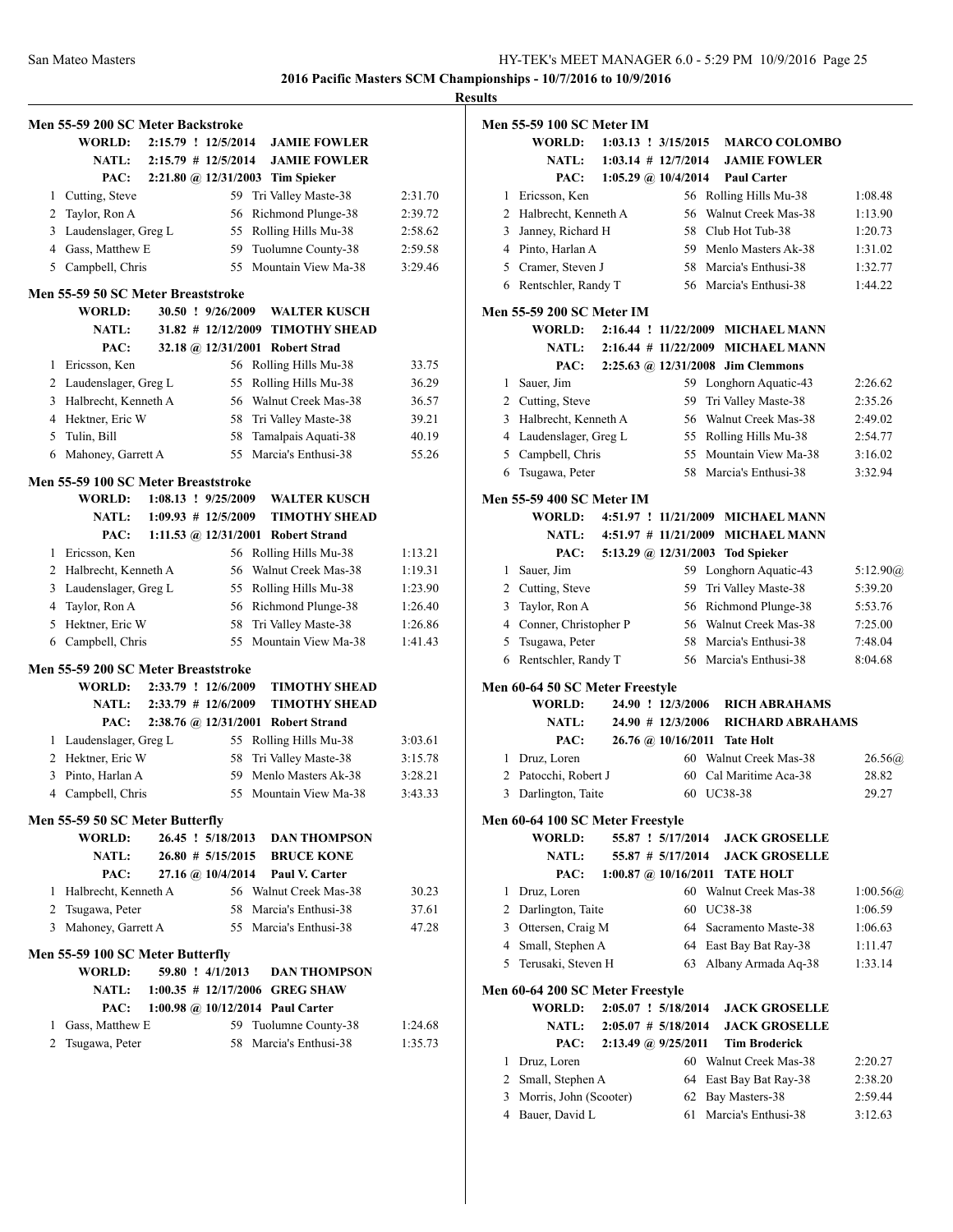|               | Men 60-64 400 SC Meter Freestyle    |                              |                     |                                          |          |
|---------------|-------------------------------------|------------------------------|---------------------|------------------------------------------|----------|
|               |                                     |                              |                     | WORLD: 4:35.15 ! 2/2/2014 JACK GROSELLE  |          |
|               |                                     |                              |                     | NATL: 4:35.15 # 2/2/2014 JACK GROSELLE   |          |
|               |                                     |                              |                     | PAC: 4:42.39 @ 12/31/2010 Jim Clemmons   |          |
|               | 1 Guadagni, Peter M                 |                              |                     | 61 Walnut Creek Mas-38                   | 5:08.15  |
|               | 2 Patocchi, Robert J                |                              |                     | 60 Cal Maritime Aca-38                   | 5:34.79  |
|               | 3 Anderson, Robert L                |                              |                     | 61 Peninsula Commun-38                   | 5:48.35  |
|               |                                     |                              |                     |                                          |          |
|               | Men 60-64 800 SC Meter Freestyle    |                              |                     |                                          |          |
|               |                                     | WORLD: 9:28.32 ! 12/2/2012   |                     | <b>JIM MCCONICA</b>                      |          |
|               |                                     | NATL: $9:28.32 \# 12/2/2012$ |                     | <b>JIM MC CONICA</b>                     |          |
|               |                                     |                              |                     | PAC: 9:43.24 @ 12/31/2010 Jim Clemmons   |          |
|               | 1 Nelson, John P                    |                              | 63                  | Jellies Aquatic-38                       | 10:23.12 |
|               | 2 Guadagni, Peter M                 |                              |                     | 61 Walnut Creek Mas-38                   | 10:36.46 |
|               | 3 Anderson, Robert L                |                              |                     | 61 Peninsula Commun-38                   | 12:20.24 |
|               | Men 60-64 1500 SC Meter Freestyle   |                              |                     |                                          |          |
|               |                                     | WORLD: 18:24.21 ! 12/3/2010  |                     | <b>JIM MCCONICA</b>                      |          |
|               |                                     | NATL: 18:24.21 # 12/3/2010   |                     | <b>JIM MC CONICA</b>                     |          |
|               |                                     |                              |                     | PAC: 18:28.64 @ 12/31/2010 Jim Clemmons  |          |
|               | 1 Guadagni, Peter M                 |                              |                     | 61 Walnut Creek Mas-38                   | 20:43.53 |
|               |                                     |                              |                     |                                          |          |
|               | Men 60-64 50 SC Meter Backstroke    |                              |                     |                                          |          |
|               | WORLD:                              |                              |                     | 29.64 ! 3/29/2014 PHILIPP DJANG          |          |
|               | <b>NATL:</b>                        |                              |                     | 29.64 # 3/29/2014 PHILIPP DJANG          |          |
|               | PAC:                                |                              |                     | 31.59 @ 12/31/2010 Hugh Wilder           |          |
|               | 1 Patocchi, Robert J                |                              |                     | 60 Cal Maritime Aca-38                   | 35.37    |
|               | 2 Kahn, Stuart L                    |                              |                     | 63 Davis Aquatic Ma-38                   | 35.60    |
|               | 3 Darlington, Taite                 |                              |                     | 60 UC38-38                               | 36.22    |
|               | 4 Schindler, Tom H                  |                              |                     | 60 Club Hot Tub-38                       | 36.65    |
|               | 5 Au, Andre                         |                              |                     | 63 Walnut Creek Mas-38                   | 59.52    |
|               | Men 60-64 100 SC Meter Backstroke   |                              |                     |                                          |          |
|               |                                     |                              |                     | WORLD: 1:05.62 ! 3/29/2014 PHILIPP DJANG |          |
|               |                                     |                              |                     | NATL: 1:05.62 # 3/29/2014 PHILIPP DJANG  |          |
|               | PAC:                                | 1:08.49 @ 12/6/2013          |                     | <b>Fred Ferroggiaro</b>                  |          |
|               | 1 Small, Stephen A                  |                              |                     | 64 East Bay Bat Ray-38                   | 1:28.48  |
| $\frac{1}{2}$ | Darlington, Taite                   |                              |                     | 60 UC38-38                               | DQ       |
|               |                                     |                              |                     |                                          |          |
|               | Men 60-64 200 SC Meter Backstroke   |                              |                     |                                          |          |
|               |                                     | WORLD: 2:26.30 ! 3/30/2014   |                     | PHILIPP DJANG                            |          |
|               | <b>NATL:</b>                        | $2:26.30 \# 3/30/2014$       |                     | PHILIPP DJANG                            |          |
|               | PAC:                                | $2:32.37$ @ 12/6/2013        |                     | <b>Fred Ferroggiaro</b>                  |          |
|               | 1 Darlington, Taite                 |                              |                     | 60 UC38-38                               | 2:47.78  |
|               | 2 Small, Stephen A                  |                              |                     | 64 East Bay Bat Ray-38                   | 3:10.83  |
|               | 3 Bauer, David L                    |                              | 61                  | Marcia's Enthusi-38                      | 3:34.26  |
|               | Men 60-64 50 SC Meter Breaststroke  |                              |                     |                                          |          |
|               | <b>WORLD:</b>                       |                              | 32.16 ! 5/5/2012    | <b>STUART ELLICOTT</b>                   |          |
|               | <b>NATL:</b>                        |                              | $32.31$ # 12/6/2009 | <b>ROBERT STRAND</b>                     |          |
|               | PAC:                                |                              |                     | 32.31 @ 12/31/2009 Robert Strand         |          |
|               | 1 Ottersen, Craig M                 |                              | 64                  | Sacramento Maste-38                      | 36.92    |
|               | 2 Anderson, Robert L                |                              | 61                  | Peninsula Commun-38                      | 40.68    |
|               | 3 Au, Andre                         |                              |                     | 63 Walnut Creek Mas-38                   | 52.25    |
|               |                                     |                              |                     |                                          |          |
|               | Men 60-64 100 SC Meter Breaststroke |                              |                     |                                          |          |
|               | <b>WORLD:</b>                       | $1:11.08$ ! $12/9/2012$      |                     | <b>TIMOTHY SHEAD</b>                     |          |
|               | <b>NATL:</b>                        | $1:11.08$ # 12/9/2012        |                     | <b>TIMOTHY SHEAD</b>                     |          |
|               | PAC:                                |                              |                     | 1:12.09 @ 12/31/2009 Robert Strand       |          |
|               | 1 Ottersen, Craig M                 |                              |                     | 64 Sacramento Maste-38                   | 1:22.46  |
|               | 2 Anderson, Robert L                |                              | 61                  | Peninsula Commun-38                      | 1:28.27  |

| <b>Results</b>                                                                            |                    |
|-------------------------------------------------------------------------------------------|--------------------|
| 3 Small, Stephen A<br>64 East Bay Bat Ray-38                                              | 1:30.73            |
| 4 Terusaki, Steven H<br>63 Albany Armada Aq-38                                            | 2:08.53            |
| Men 60-64 100 SC Meter Breaststroke                                                       |                    |
| WORLD: 1:11.08 ! 12/9/2012<br><b>TIMOTHY SHEAD</b>                                        |                    |
| NATL: 1:11.08 # 12/9/2012<br><b>TIMOTHY SHEAD</b>                                         |                    |
| PAC: 1:12.09 @ 12/31/2009 Robert Strand                                                   |                    |
| 61 Walnut Creek Mas-38<br>1 Guadagni, Peter M                                             | 1:24.55            |
|                                                                                           |                    |
| Men 60-64 200 SC Meter Breaststroke<br>WORLD: 2:37.61 ! 11/13/2011 RICK COLELLA           |                    |
| NATL: 2:37.61 # 11/13/2011 RICK COLELLA                                                   |                    |
| PAC:                                                                                      |                    |
| 2:40.76 @ 12/31/2009 Robert Strand<br>61 Walnut Creek Mas-38                              | 2:55.04            |
| 1 Guadagni, Peter M<br>61 Peninsula Commun-38                                             |                    |
| 2 Anderson, Robert L                                                                      | 3:18.79<br>3:19.23 |
| 3 Small, Stephen A<br>64 East Bay Bat Ray-38                                              |                    |
| Men 60-64 50 SC Meter Butterfly                                                           |                    |
| 27.53 ! 10/25/2014 DONALD GRAHAM<br><b>WORLD:</b>                                         |                    |
| NATL: 27.53 # 10/25/2014 DONALD GRAHAM                                                    |                    |
| PAC: 30.08 @ 10/10/2009 Thomas Knopf                                                      |                    |
| 1 Guadagni, Peter M<br>61 Walnut Creek Mas-38                                             | 35.18              |
| Men 60-64 50 SC Meter Butterfly                                                           |                    |
| 27.53 ! 10/25/2014 DONALD GRAHAM<br>WORLD:                                                |                    |
| 27.53 # 10/25/2014 DONALD GRAHAM<br><b>NATL:</b>                                          |                    |
| PAC: 30.08 @ 10/10/2009 Thomas Knopf                                                      |                    |
| 1 Druz, Loren<br>60 Walnut Creek Mas-38                                                   | 31.23              |
| 2 Ottersen, Craig M<br>64 Sacramento Maste-38                                             | 32.38              |
| 3 Au, Andre<br>63 Walnut Creek Mas-38                                                     | 53.72              |
|                                                                                           |                    |
| Men 60-64 100 SC Meter Butterfly                                                          |                    |
| WORLD: 1:03.67 ! 4/17/2010<br><b>TAKEO HIRAMOTO</b>                                       |                    |
| NATL: 1:03.76 # 12/3/2006<br><b>RICH ABRAHAMS</b>                                         |                    |
| PAC: 1:08.85 @ 12/31/2009 Edward Rudloff<br>1 Guadagni, Peter M<br>61 Walnut Creek Mas-38 | 1:17.99            |
|                                                                                           |                    |
| Men 60-64 200 SC Meter Butterfly                                                          |                    |
| WORLD: 2:29.40 ! 10/20/2012 SCOTT LAUTMAN                                                 |                    |
| NATL: 2:29.40 # 10/20/2012 SCOTT LAUTMAN                                                  |                    |
| PAC: 2:37.76 @ 10/10/2015 Peter Guadagni                                                  |                    |
| 1 Guadagni, Peter M<br>61 Walnut Creek Mas-38                                             | 2:41.37            |
| 2 Anderson, Robert L<br>61<br>Peninsula Commun-38                                         | 3:18.75            |
| 3 Andow, Larry T<br>63 UC38-38                                                            | 3:28.23            |
| <b>Men 60-64 100 SC Meter IM</b>                                                          |                    |
| <b>WORLD:</b><br>$1:04.23$ : $3/21/2015$<br><b>RICK COLELLA</b>                           |                    |
| $1:04.23 \# 3/21/2015$<br><b>RICK COLELLA</b><br><b>NATL:</b>                             |                    |
| 1:07.98 @ 12/31/2009 Robert Strand<br>PAC:                                                |                    |
| 62 Bay Masters-38<br>1 Morris, John (Scooter)                                             | 1:30.53            |
| 2 Au, Andre<br>Walnut Creek Mas-38<br>63                                                  | 1:52.76            |
| <b>Men 60-64 200 SC Meter IM</b>                                                          |                    |
| <b>WORLD:</b><br>2:19.96 ! 3/21/2015<br><b>RICK COLELLA</b>                               |                    |
| <b>RICK COLELLA</b><br><b>NATL:</b><br>$2:19.96 \# 3/21/2015$                             |                    |
| PAC:<br>$2:28.47 \; \textcircled{a}$ , 10/16/2011<br><b>Tim Broderick</b>                 |                    |
| Walnut Creek Mas-38<br>1 Guadagni, Peter M<br>61                                          | 2:40.27            |
| Small, Stephen A<br>64 East Bay Bat Ray-38<br>2                                           | 3:04.53            |
| 3 Bauer, David L<br>Marcia's Enthusi-38<br>61                                             | 3:41.72            |
|                                                                                           |                    |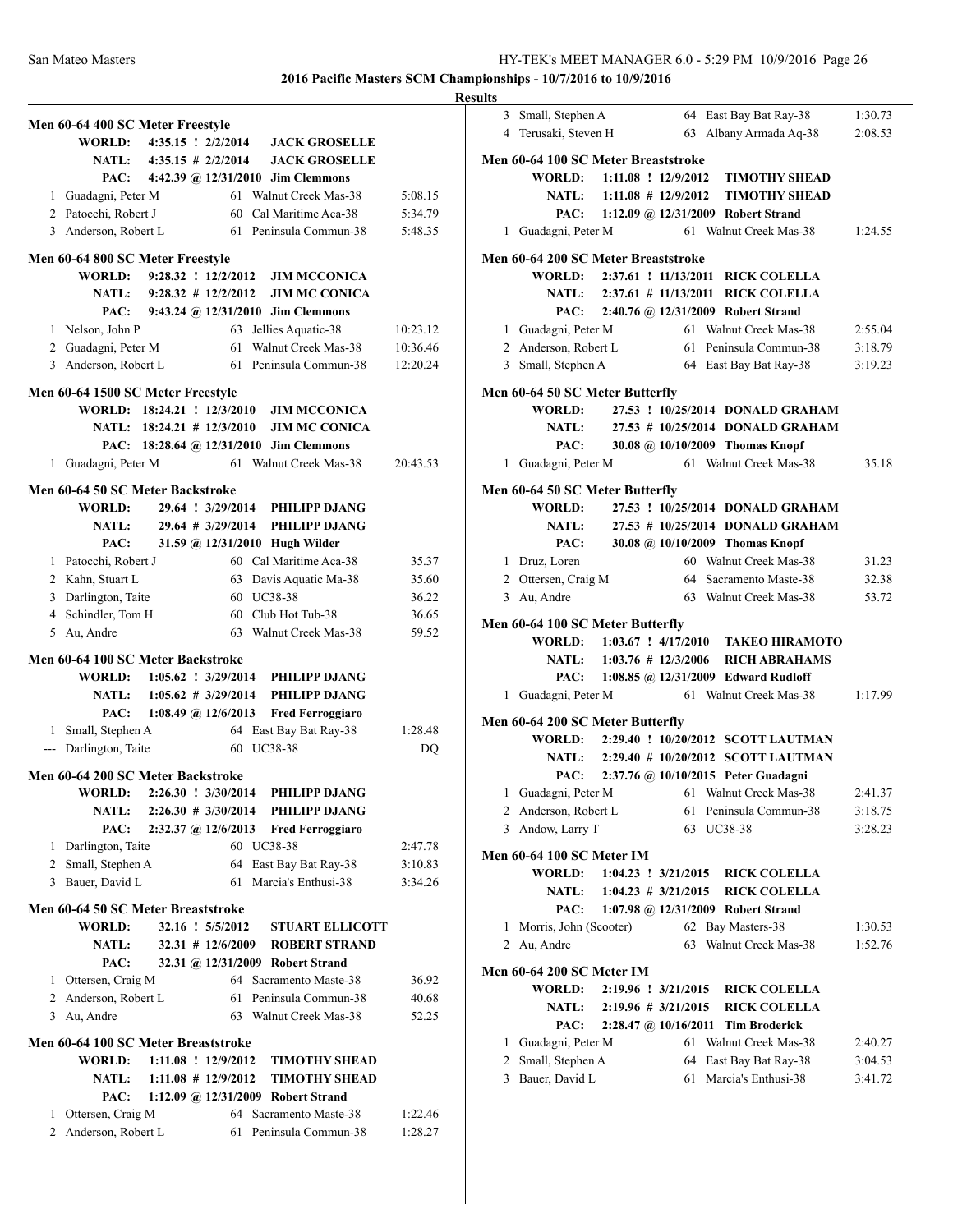|   |                                  |    |                                      |         | <b>Results</b> |
|---|----------------------------------|----|--------------------------------------|---------|----------------|
|   | Men 60-64 400 SC Meter IM        |    |                                      |         | Me             |
|   | <b>WORLD:</b>                    |    | 5:04.54 ! 11/13/2011 RICK COLELLA    |         |                |
|   | <b>NATL:</b>                     |    | 5:04.54 # 11/13/2011 RICK COLELLA    |         |                |
|   | PAC:                             |    | 5:22.86 @ 12/31/2010 Jim Clemmons    |         |                |
| 1 | Guadagni, Peter M                |    | 61 Walnut Creek Mas-38               | 5:40.77 |                |
|   | 2 Anderson, Robert L             |    | 61 Peninsula Commun-38               | 6:51.07 |                |
|   |                                  |    |                                      |         |                |
|   | Men 65-69 50 SC Meter Freestyle  |    |                                      |         |                |
|   | <b>WORLD:</b>                    |    | 25.62 ! 10/14/2012 RICHARD ABRAHAMS  |         |                |
|   | <b>NATL:</b>                     |    | 25.62 # 10/14/2012 RICHARD ABRAHAMS  |         |                |
|   | PAC:                             |    | 28.05 @ 12/31/2012 Hugh Wilder       |         |                |
|   | 1 Williams, Michael J            |    | 67 Walnut Creek Mas-38               | 30.91   | Me             |
|   | Men 65-69 50 SC Meter Freestyle  |    |                                      |         |                |
|   | <b>WORLD:</b>                    |    | 25.62 ! 10/14/2012 RICHARD ABRAHAMS  |         |                |
|   | <b>NATL:</b>                     |    | 25.62 # 10/14/2012 RICHARD ABRAHAMS  |         |                |
|   | PAC:                             |    | 28.05 @ 12/31/2012 Hugh Wilder       |         |                |
| 1 | Meyerhoff, Rick                  |    | 69 Tamalpais Aquati-38               | 30.67   |                |
|   | 2 Cort, Doug A                   |    | 66 Cal Maritime Aca-38               | 32.70   |                |
|   | 3 Crane, John K                  |    | 65 Club Hot Tub-38                   | 32.71   |                |
|   |                                  |    | 65 Marcia's Enthusi-38               | 34.23   |                |
|   | 4 Gloystein, James E             |    |                                      |         |                |
|   | 5 Cohen, Jeremy M                |    | 68 Cal Aquatic Mast-38               | 38.61   | Me             |
|   | 6 Kirtland, Grayson M            |    | 65 Orinda Aquatic M-38               | 41.46   |                |
|   | 7 Lynch, Michael E               |    | 69 Peninsula Commun-38               | 41.97   |                |
|   | 8 Maxwell, Irving E              |    | 66 Marcia's Enthusi-38               | 44.96   |                |
|   | Men 65-69 100 SC Meter Freestyle |    |                                      |         |                |
|   | WORLD:                           |    | 58.58 ! 10/13/2012 RICHARD ABRAHAMS  |         |                |
|   | NATL:                            |    | 58.58 # 10/13/2012 RICHARD ABRAHAMS  |         |                |
|   | PAC:                             |    | 1:01.13 @ $12/31/2008$ Richard Burns |         |                |
|   | 1 Wilder, Hugh                   |    | 69 Santa Rosa Maste-38               | 1:06.53 | Me             |
|   | 2 Alderson, Tom R                |    | 65 Manatee Aquatic-38                | 1:10.82 |                |
|   | 3 Connelly, Todd R               |    | 65 Carson Valley Ma-38               | 1:14.00 |                |
|   | 4 Ceci, Louis G                  |    | 66 San Francisco Ts-38               | 1:20.36 |                |
|   | 5 Gloystein, James E             |    | 65 Marcia's Enthusi-38               | 1:20.42 |                |
|   | 6 Jacobus, Greg                  |    | 65 Tuolumne County-38                | 1:24.96 |                |
|   | 7 Dailey, Michael K              |    | 67 Santa Rosa Maste-38               | 1:29.34 |                |
|   | 8 Carter, Lawrence A             |    | 68 Tuolumne County-38                | 1:30.02 |                |
| 9 | Maxwell, Irving E                |    | 66 Marcia's Enthusi-38               | 1:54.47 |                |
|   |                                  |    |                                      |         |                |
|   | Men 65-69 100 SC Meter Freestyle |    |                                      |         | Me             |
|   | WORLD:                           |    | 58.58 ! 10/13/2012 RICHARD ABRAHAMS  |         |                |
|   | <b>NATL:</b>                     |    | 58.58 # 10/13/2012 RICHARD ABRAHAMS  |         |                |
|   | PAC:                             |    | 1:01.13 @ 12/31/2008 Richard Burns   |         |                |
| 1 | Williams, Michael J              |    | 67 Walnut Creek Mas-38               | 1:08.70 |                |
|   | Men 65-69 200 SC Meter Freestyle |    |                                      |         |                |
|   | <b>WORLD:</b>                    |    | 2:15.39 ! 10/17/2009 DAVID QUIGGIN   |         |                |
|   | <b>NATL:</b>                     |    | 2:15.39 # 10/17/2009 DAVID QUIGGIN   |         |                |
|   | PAC:                             |    | 2:18.31 @ 12/31/2009 Richard Burns   |         | Me             |
| 1 | Bernard, Alan D                  |    | 67 Tamalpais Aquati-38               | 2:25.69 |                |
|   | 2 Wilder, Hugh                   | 69 | Santa Rosa Maste-38                  | 2:31.01 |                |
| 3 | Crane, John K                    |    | 65 Club Hot Tub-38                   | 2:42.68 |                |
|   | 4 Kennedy, James B               |    | 65 Cal Maritime Aca-38               | 2:58.49 |                |
|   | 5 Ceci, Louis G                  |    | 66 San Francisco Ts-38               | 2:59.42 |                |
|   | 6 Gloystein, James E             |    | 65 Marcia's Enthusi-38               | 3:04.83 | Me             |
| 7 | Carter, Lawrence A               |    | 68 Tuolumne County-38                | 3:22.51 |                |
|   | 8 Lynch, Michael E               |    | 69 Peninsula Commun-38               | 3:36.26 |                |
|   |                                  |    |                                      |         |                |

|                | Men 65-69 400 SC Meter Freestyle           |                              |                         |                                           |                  |
|----------------|--------------------------------------------|------------------------------|-------------------------|-------------------------------------------|------------------|
|                | WORLD:                                     |                              | 4:45.88 ! 4/3/2015      | <b>JIM MCCONICA</b>                       |                  |
|                | <b>NATL:</b>                               |                              | $4:45.88$ # $4/3/2015$  | <b>JIM MC CONICA</b>                      |                  |
|                |                                            |                              |                         | PAC: 4:59.42 @ 10/10/2015 Jim Clemmons    |                  |
|                | 1 Bernard, Alan D                          |                              | 67                      | Tamalpais Aquati-38                       | 5:17.30          |
|                | 2 Virtue, Paul A                           |                              |                         | 65 University of Sa-38                    | 5:19.68          |
|                | 3 Wilder, Hugh                             |                              |                         | 69 Santa Rosa Maste-38                    | 5:24.84          |
|                | 4 Crane, John K                            |                              |                         | 65 Club Hot Tub-38                        | 5:43.76          |
|                | 5 Kennedy, James B                         |                              |                         | 65 Cal Maritime Aca-38                    | 6:27.08          |
|                | 6 Gloystein, James E                       |                              |                         | 65 Marcia's Enthusi-38                    | 6:42.57          |
|                |                                            |                              |                         |                                           |                  |
|                | Men 65-69 800 SC Meter Freestyle           |                              |                         |                                           |                  |
|                | WORLD:                                     |                              | 9:53.06 ! 4/4/2015      | <b>JIM MCCONICA</b>                       |                  |
|                | <b>NATL:</b>                               |                              | $9:53.06 \# 4/4/2015$   | <b>JIM MC CONICA</b>                      |                  |
|                |                                            | PAC: 10:20.63 @ 1/24/2015    |                         | <b>Jim Clemmons</b>                       |                  |
| 1              | Virtue, Paul A                             |                              |                         | 65 University of Sa-38                    | 10:57.04         |
|                | 2 Cort, Doug A                             |                              |                         | 66 Cal Maritime Aca-38                    | 12:59.02         |
|                | 3 Gloystein, James E                       |                              |                         | 65 Marcia's Enthusi-38                    | 13:38.63         |
|                | 4 Carter, Lawrence A                       |                              |                         | 68 Tuolumne County-38                     | 14:49.07         |
|                | 5 Maxwell, Irving E                        |                              |                         | 66 Marcia's Enthusi-38                    | 22:55.41         |
|                | Men 65-69 1500 SC Meter Freestyle          |                              |                         |                                           |                  |
|                | WORLD: 18:53.75 ! 4/2/2015                 |                              |                         | <b>JIM MCCONICA</b>                       |                  |
|                |                                            | NATL: $18:53.75 \# 4/2/2015$ |                         | <b>JIM MC CONICA</b>                      |                  |
|                |                                            | PAC: 19:05.66 @ 1/24/2015    |                         | Jim McConica                              |                  |
|                | 1 Virtue, Paul A                           |                              |                         | 65 University of Sa-38                    | 21:02.39         |
|                | 2 Winterrowd, Dan                          |                              |                         | 66 Sierra Marlins M-38                    | 23:36.13         |
| 3              | Jacobus, Greg                              |                              | 65                      | Tuolumne County-38                        | 25:08.04         |
| $\overline{4}$ | Gloystein, James E                         |                              | 65                      | Marcia's Enthusi-38                       | 26:23.79         |
|                |                                            |                              |                         |                                           |                  |
|                | Men 65-69 50 SC Meter Backstroke<br>WORLD: |                              | 30.34 ! 12/2/2012       | <b>HUGH WILDER</b>                        |                  |
|                | <b>NATL:</b>                               |                              | $30.34$ # $12/2/2012$   | <b>HUGH WILDER</b>                        |                  |
|                | PAC:                                       |                              |                         | 30.34 @ 12/31/2012 Hugh Wilder            |                  |
| 1              | Wilder, Hugh                               |                              |                         | 69 Santa Rosa Maste-38                    | 33.27            |
|                | 2 Williams, Michael J                      |                              |                         | 67 Walnut Creek Mas-38                    | 37.29            |
|                | 3 Crane, John K                            |                              |                         | 65 Club Hot Tub-38                        | 42.03            |
|                |                                            |                              |                         | 69 Peninsula Commun-38                    |                  |
|                | 4 Lynch, Michael E                         |                              |                         | 66 Marcia's Enthusi-38                    | 58.72<br>1:08.49 |
| 5              | Maxwell, Irving E                          |                              |                         |                                           |                  |
|                | Men 65-69 100 SC Meter Backstroke          |                              |                         |                                           |                  |
|                | <b>WORLD:</b>                              |                              | $1:07.69$ : $12/1/2012$ | <b>HUGH WILDER</b>                        |                  |
|                | <b>NATL:</b>                               |                              | $1:07.69$ # $12/1/2012$ | <b>HUGH WILDER</b>                        |                  |
|                | PAC:                                       |                              |                         | 1:07.69 @ 12/31/2012 Hugh Wilder          |                  |
|                | 1 Wilder, Hugh                             |                              |                         | 69 Santa Rosa Maste-38                    | 1:13.81          |
|                | 2 Williams, Michael J                      |                              |                         | 67 Walnut Creek Mas-38                    | 1:20.12          |
|                | 3 Kennedy, James B                         |                              |                         | 65 Cal Maritime Aca-38                    | 1:36.05          |
|                | --- Ceci, Louis G                          |                              |                         | 66 San Francisco Ts-38                    | DQ               |
|                | Men 65-69 200 SC Meter Backstroke          |                              |                         |                                           |                  |
|                | WORLD:                                     |                              |                         | 2:34.93 ! 10/12/2014 ALEK SHESTAKOV       |                  |
|                |                                            |                              |                         | NATL: 2:34.93 # 10/12/2014 ALEK SHESTAKOV |                  |
|                |                                            |                              |                         | PAC: 2:34.93 @ 10/12/2014 Alek Shestakov  |                  |
|                |                                            |                              |                         |                                           |                  |
|                | 1 Wilder, Hugh                             |                              |                         | 69 Santa Rosa Maste-38                    | 2:49.29          |
|                | Men 65-69 50 SC Meter Breaststroke         |                              |                         |                                           |                  |
|                | WORLD:                                     |                              | 33.86 ! 5/9/2010        | <b>OSAMU MAEDA</b>                        |                  |
|                | <b>NATL:</b>                               |                              | $34.19$ # $12/2/2012$   | <b>ROBERT STRAND</b>                      |                  |
|                | PAC:                                       |                              |                         | 34.92 @ 10/18/2009 David R Gildea         |                  |
|                | 1 Meyerhoff, Rick                          |                              |                         | 69 Tamalpais Aquati-38                    | 39.16            |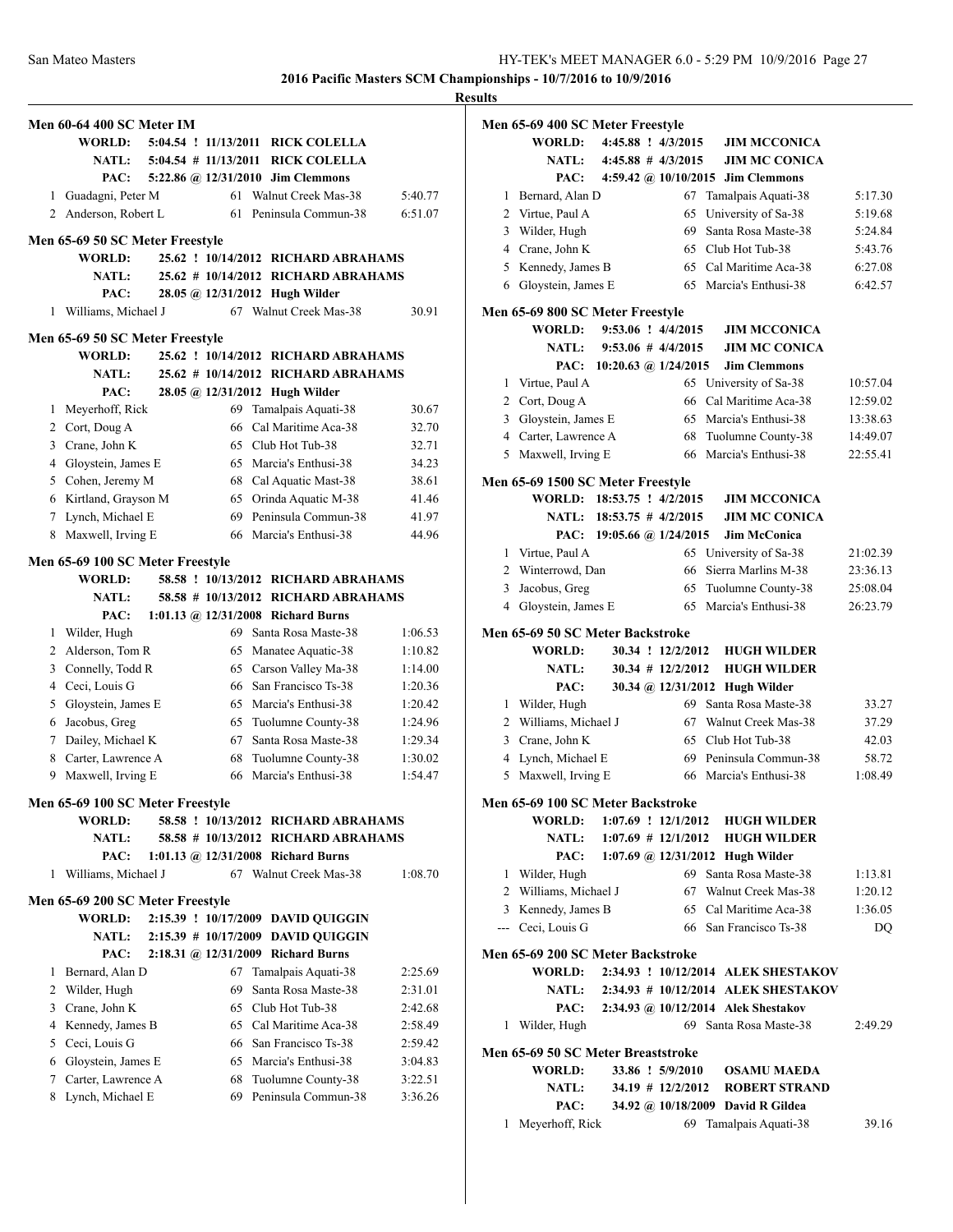|                |                                      |                         |                       |                                       |         | <b>Results</b> |
|----------------|--------------------------------------|-------------------------|-----------------------|---------------------------------------|---------|----------------|
|                | (Men 65-69 50 SC Meter Breaststroke) |                         |                       |                                       |         |                |
|                | 2 Parlapiano, Gary J                 |                         |                       | 69 Tamalpais Aquati-38                | 40.42   | Me             |
| 3              | Fogarty, Peter L                     |                         | 65                    | Tuolumne County-38                    | 43.20   |                |
|                | 4 Carter, Lawrence A                 |                         | 68                    | Tuolumne County-38                    | 49.67   |                |
|                | Men 65-69 100 SC Meter Breaststroke  |                         |                       |                                       |         |                |
|                | <b>WORLD:</b>                        | $1:15.84$ ! $12/1/2012$ |                       | <b>ROBERT STRAND</b>                  |         |                |
|                | <b>NATL:</b>                         | $1:15.84$ # $12/1/2012$ |                       | <b>ROBERT STRAND</b>                  |         |                |
|                | PAC:                                 |                         |                       | 1:17.01 @ 12/31/2008 David Gildea     |         |                |
| 1              | Parlapiano, Gary J                   |                         |                       | 69 Tamalpais Aquati-38                | 1:33.47 |                |
|                | 2 Fogarty, Peter L                   |                         | 65                    | Tuolumne County-38                    | 1:35.43 |                |
|                | 3 Kennedy, James B                   |                         |                       | 65 Cal Maritime Aca-38                | 1:39.57 |                |
|                | 4 Carter, Lawrence A                 |                         |                       | 68 Tuolumne County-38                 | 1:50.59 |                |
|                | --- Ceci, Louis G                    |                         |                       | 66 San Francisco Ts-38                | DO.     | Me             |
|                | --- Maxwell, Irving E                |                         |                       | 66 Marcia's Enthusi-38                | DQ      |                |
|                | Men 65-69 200 SC Meter Breaststroke  |                         |                       |                                       |         |                |
|                | WORLD:                               | 2:49.05 ! 12/2/2012     |                       | <b>ROBERT STRAND</b>                  |         |                |
|                | <b>NATL:</b>                         | $2:49.05$ # $12/2/2012$ |                       | <b>ROBERT STRAND</b>                  |         |                |
|                | PAC:                                 |                         |                       | 2:54.15 @ 10/10/2015 Jim Clemmons     |         | Me             |
|                | 1 Carter, Lawrence A                 |                         |                       | 68 Tuolumne County-38                 | 3:59.79 |                |
|                |                                      |                         |                       |                                       |         |                |
|                | Men 65-69 50 SC Meter Butterfly      |                         |                       |                                       |         |                |
|                | <b>WORLD:</b>                        |                         | 28.91 ! 5/30/2009     | <b>JOSEP CLARET</b>                   |         |                |
|                | <b>NATL:</b>                         |                         | $28.99$ # $12/4/2010$ | <b>RICHARD ABRAHAMS</b>               |         |                |
|                | PAC:                                 |                         |                       | 30.66 @ 12/31/2012 Hugh Wilder        |         |                |
|                | 1 Bernard, Alan D                    |                         |                       | 67 Tamalpais Aquati-38                | 33.61   |                |
|                | 2 Alderson, Tom R                    |                         | 65                    | Manatee Aquatic-38                    | 34.53   |                |
|                | 3 Cort, Doug A                       |                         |                       | 66 Cal Maritime Aca-38                | 35.59   |                |
|                | 4 Meyerhoff, Rick                    |                         |                       | 69 Tamalpais Aquati-38                | 35.64   | Me             |
| 5              | Jacobus, Greg                        |                         | 65                    | Tuolumne County-38                    | 45.84   |                |
|                | 6 Maxwell, Irving E                  |                         |                       | 66 Marcia's Enthusi-38                | 1:14.71 |                |
|                | Men 65-69 100 SC Meter Butterfly     |                         |                       |                                       |         |                |
|                | <b>WORLD:</b>                        | $1:05.90$ ! $3/21/2009$ |                       | <b>JOSEP CLARET</b>                   |         |                |
|                | <b>NATL:</b>                         | $1:06.60 \# 12/5/2010$  |                       | <b>RICHARD ABRAHAMS</b>               |         |                |
|                | PAC:                                 |                         |                       | 1:10.25 @ $12/31/2008$ Richard Burns  |         |                |
|                | 1 Bernard, Alan D                    |                         |                       | 67 Tamalpais Aquati-38                | 1:17.87 |                |
| $\overline{2}$ | Meyerhoff, Rick                      |                         | 69                    | Tamalpais Aquati-38                   | 1:21.38 |                |
| 3              | Cort, Doug A                         |                         |                       | 66 Cal Maritime Aca-38                | 1:31.74 |                |
| 4              | Kennedy, James B                     |                         |                       | 65 Cal Maritime Aca-38                | 1:39.12 |                |
|                | Men 65-69 200 SC Meter Butterfly     |                         |                       |                                       |         | Me             |
|                | <b>WORLD:</b>                        | 2:33.77 ! 2/7/2015      |                       | TAKEO HIRAMOTO                        |         |                |
|                | <b>NATL:</b>                         |                         |                       | 2:38.71 # 11/15/2008 ROBERT POILETMAN |         |                |
|                | PAC:                                 |                         |                       | $2:58.21$ @ $10/12/2014$ Alan Bernard |         |                |
| 1              | Bernard, Alan D                      |                         | 67                    | Tamalpais Aquati-38                   | 3:03.38 |                |
|                | 2 Connelly, Todd R                   |                         | 65                    | Carson Valley Ma-38                   | 3:47.22 |                |
|                | Men 65-69 100 SC Meter IM            |                         |                       |                                       |         |                |
|                | <b>WORLD:</b>                        | 1:09.90 ! 5/18/2014     |                       | <b>HUBIE KERNS</b>                    |         |                |
|                | <b>NATL:</b>                         | $1:09.90 \# 5/18/2014$  |                       | <b>HUBIE KERNS</b>                    |         |                |
|                | PAC:                                 | 1:10.67 @ 12/31/2008    |                       | <b>Richard Burns</b>                  |         | Me             |
| 1              | Williams, Michael J                  |                         |                       | 67 Walnut Creek Mas-38                | 1:17.33 |                |
| $\overline{2}$ | Bernard, Alan D                      |                         | 67                    | Tamalpais Aquati-38                   | 1:17.72 |                |
| 3              | Kennedy, James B                     |                         | 65                    | Cal Maritime Aca-38                   | 1:32.36 |                |
| 4              | Cohen, Jeremy M                      |                         |                       | 68 Cal Aquatic Mast-38                | 1:44.42 |                |
| 5.             | Carter, Lawrence A                   |                         | 68                    | Tuolumne County-38                    | 1:47.41 |                |
| 6              | Kirtland, Grayson M                  |                         | 65                    | Orinda Aquatic M-38                   | 1:59.30 |                |
| 7              | Lynch, Michael E                     |                         |                       | 69 Peninsula Commun-38                | 2:02.21 |                |
|                |                                      |                         |                       |                                       |         |                |

|   | Maxwell, Irving E                                 |  |                           | 66 Marcia's Enthusi-38                     | 2:34.83             |
|---|---------------------------------------------------|--|---------------------------|--------------------------------------------|---------------------|
|   | <b>Men 65-69 200 SC Meter IM</b>                  |  |                           |                                            |                     |
|   | WORLD:                                            |  | 2:34.15 ! 5/16/2014       | <b>HUBIE KERNS</b>                         |                     |
|   | <b>NATL:</b>                                      |  | $2:34.15 \# 5/16/2014$    | <b>HUBIE KERNS</b>                         |                     |
|   | PAC:                                              |  |                           | 2:34.64 @ 10/12/2014 Alek Shestakov        |                     |
|   | 1 Wilder, Hugh                                    |  | 69                        | Santa Rosa Maste-38                        | 2:50.98             |
| 2 | Williams, Michael J                               |  | 67                        | Walnut Creek Mas-38                        | 2:52.07             |
| 3 | Bernard, Alan D                                   |  | 67                        | Tamalpais Aquati-38                        | 2:53.04             |
|   | 4 Kennedy, James B                                |  | 65                        | Cal Maritime Aca-38                        | 3:19.27             |
|   | --- Jacobus, Greg                                 |  | 65                        | Tuolumne County-38                         | DQ                  |
|   | --- Fogarty, Peter L                              |  | 65                        | Tuolumne County-38                         | DQ                  |
|   | <b>Men 65-69 400 SC Meter IM</b>                  |  |                           |                                            |                     |
|   | <b>WORLD:</b>                                     |  | 5:34.78 ! 5/19/2014       | <b>HUBIE KERNS</b>                         |                     |
|   | <b>NATL:</b>                                      |  | $5:34.78$ # $5/19/2014$   | <b>HUBIE KERNS</b>                         |                     |
|   | PAC:                                              |  |                           | 5:34.91 @ 10/12/2014 Alek Shestakov        |                     |
|   | 1 Meyerhoff, Rick                                 |  | 69                        | Tamalpais Aquati-38                        | 7:41.46             |
|   |                                                   |  |                           |                                            |                     |
|   | Men 70-74 50 SC Meter Freestyle<br><b>WORLD:</b>  |  | 26.92 ! 5/16/2015         | <b>RICHARD ABRAHAMS</b>                    |                     |
|   |                                                   |  | $26.92 \# 5/16/2015$      |                                            |                     |
|   | <b>NATL:</b>                                      |  |                           | <b>RICHARD ABRAHAMS</b>                    |                     |
|   | PAC:                                              |  | 29.59 @ 12/6/2015         | <b>Richard Burns</b>                       |                     |
| 1 | DeLacy, James R                                   |  |                           | 70 Walnut Creek Mas-38                     | 29.59@              |
|   | 2 Gildea, David R                                 |  | 73                        | Menlo Masters Ak-38                        | 33.74               |
|   | 3 Smith, Kirby L                                  |  | 70                        | Tuolumne County-38                         | 41.15               |
|   | 4 Sanchez, David W                                |  | 73                        | Clovis Swim Club-38                        | 42.41               |
| 5 | Woodruff, Michael                                 |  | 71                        | Berkeley (Ca) Aq-38                        | 43.75               |
|   | 6 Boscovich, Harold O                             |  |                           | 74 Walnut Creek Mas-38                     | 45.26               |
|   |                                                   |  |                           |                                            |                     |
|   | Men 70-74 100 SC Meter Freestyle                  |  |                           |                                            |                     |
|   | WORLD:                                            |  | 1:01.70 ! 5/17/2015       | <b>RICHARD ABRAHAMS</b>                    |                     |
|   | <b>NATL:</b>                                      |  | $1:01.70 \# 5/17/2015$    | <b>RICHARD ABRAHAMS</b>                    |                     |
|   | PAC:                                              |  | $1:04.57$ (a) $8/24/2013$ | <b>Richard Burns</b>                       |                     |
| 1 | Burns, Richard                                    |  | 73                        | Tamalpais Aquati-38                        | 1:06.13             |
|   | 2 DeLacy, James R                                 |  | 70                        | Walnut Creek Mas-38                        | 1:07.01             |
|   | 3 Leuten, Bob                                     |  | 73                        | San Mateo Master-38                        | 1:21.13             |
|   | 4 Woodruff, Michael                               |  | 71                        | Berkeley (Ca) Aq-38                        | 1:33.88             |
| 5 | Smith, Kirby L                                    |  | 70                        | Tuolumne County-38                         | 1:38.12             |
|   | 6 Sanchez, David W                                |  | 73                        | Clovis Swim Club-38                        | 1:41.87             |
| 7 | Boscovich, Harold O                               |  | 74                        | Walnut Creek Mas-38                        | 1:44.29             |
|   |                                                   |  |                           |                                            |                     |
|   | Men 70-74 200 SC Meter Freestyle<br><b>WORLD:</b> |  |                           | 2:22.60 ! 10/12/2014 DAVID QUIGGIN         |                     |
|   | <b>NATL:</b>                                      |  |                           | 2:22.60 # 10/12/2014 DAVID QUIGGIN         |                     |
|   | PAC:                                              |  | 2:25.01 @ 9/22/2013       | <b>Richard Burns</b>                       |                     |
| 1 | DeLacy, James R                                   |  |                           | 70 Walnut Creek Mas-38                     | 2:32.97             |
|   | 2 Burns, Richard                                  |  | 73                        | Tamalpais Aquati-38                        | 2:33.24             |
|   | 3 Woodruff, Michael                               |  | 71                        | Berkeley (Ca) Aq-38                        | 3:35.74             |
|   |                                                   |  | 74                        | Walnut Creek Mas-38                        | 3:52.40             |
|   | 4 Silvey, Rick<br>5 Sanchez, David W              |  | 73                        | Clovis Swim Club-38                        | 3:53.72             |
|   |                                                   |  |                           |                                            |                     |
|   | Men 70-74 400 SC Meter Freestyle<br><b>WORLD:</b> |  |                           |                                            |                     |
|   |                                                   |  |                           | 5:05.47 ! 12/14/2014 DAVID QUIGGIN         |                     |
|   | <b>NATL:</b>                                      |  |                           | 5:05.47 # 12/14/2014 DAVID QUIGGIN         |                     |
|   | PAC:                                              |  | 5:42.02 @ 9/22/2013       | <b>David Gildea</b>                        |                     |
| 1 | Burns, Richard<br>2 Woodruff, Michael             |  | 73<br>71                  | Tamalpais Aquati-38<br>Berkeley (Ca) Aq-38 | 5:35.49@<br>7:32.34 |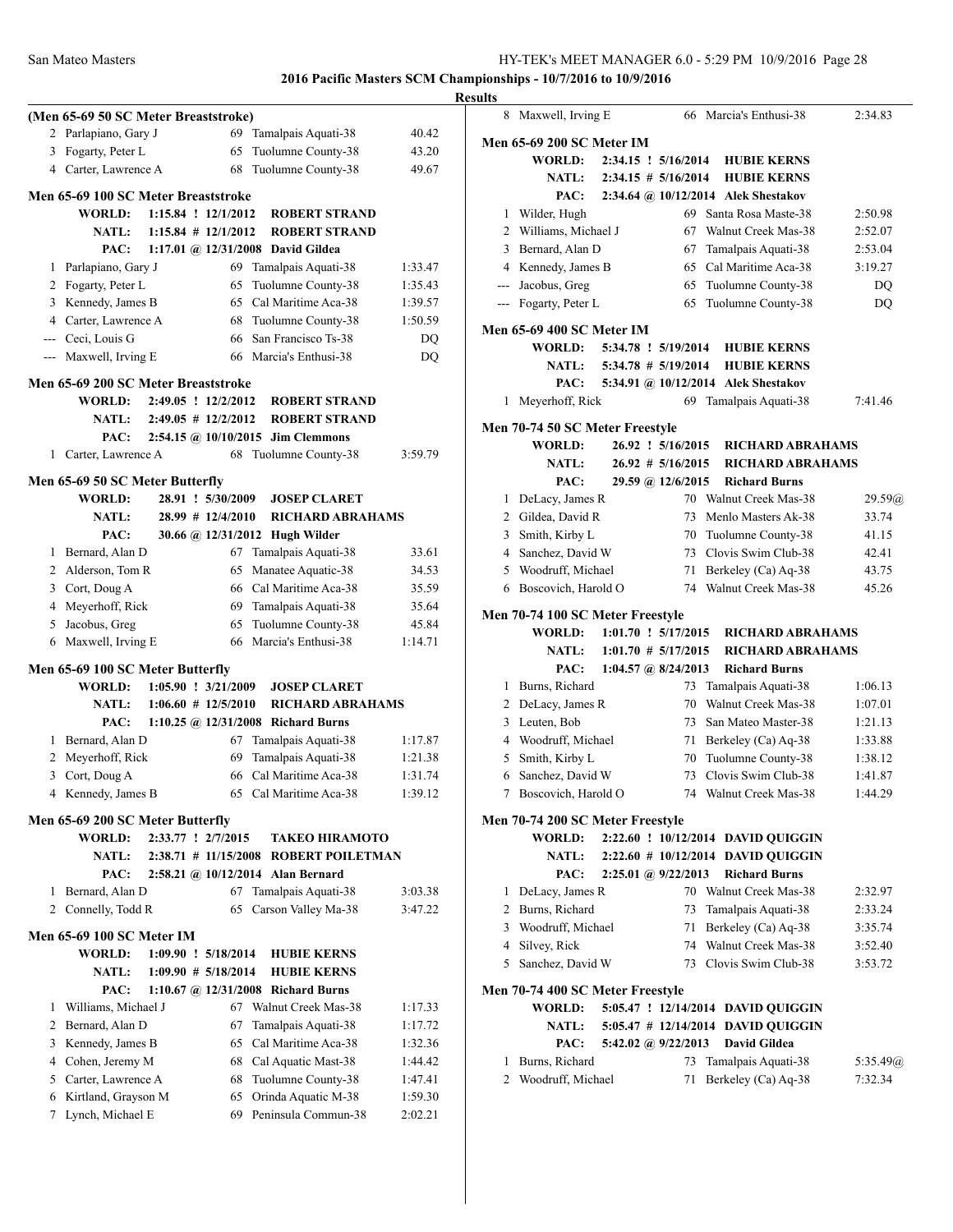|              | Men 70-74 800 SC Meter Freestyle    |                       |                                          |                                              |          |
|--------------|-------------------------------------|-----------------------|------------------------------------------|----------------------------------------------|----------|
|              |                                     |                       |                                          | WORLD: 10:52.68 ! 10/12/2001 GRAHAM JOHNSTON |          |
|              |                                     |                       |                                          | NATL: 10:52.68 # 10/12/2001 GRAHAM JOHNSTON  |          |
|              |                                     |                       |                                          | PAC: 12:15.49 @ 12/31/1989 Ray Taft          |          |
|              | 1 DeLacy, James R                   |                       |                                          | 70 Walnut Creek Mas-38                       | 12:28.20 |
|              | 2 Woodruff, Michael                 |                       | 71                                       | Berkeley (Ca) Aq-38                          | 15:19.42 |
|              |                                     |                       |                                          |                                              |          |
|              | Men 70-74 1500 SC Meter Freestyle   |                       |                                          |                                              |          |
|              | WORLD: 20:54.56 ! 10/6/2001         |                       |                                          | <b>GRAHAM JOHNSTON</b>                       |          |
|              | NATL: 20:54.56 # 10/6/2001          |                       |                                          | <b>GRAHAM JOHNSTON</b>                       |          |
|              |                                     |                       |                                          | PAC: 22:05.60 @ 1/19/2013 Richard Burns      |          |
|              | 1 Piazza, Michael S                 |                       |                                          | 70 Walnut Creek Mas-38                       | 23:56.83 |
|              | 2 Woodruff, Michael                 |                       | 71                                       | Berkeley (Ca) Aq-38                          | 28:47.78 |
|              | Men 70-74 50 SC Meter Backstroke    |                       |                                          |                                              |          |
|              | <b>WORLD:</b>                       |                       | 33.51 ! 12/8/2013                        | <b>RICHARD BURNS</b>                         |          |
|              | <b>NATL:</b>                        |                       | $33.51$ # 12/8/2013                      | <b>RICHARD BURNS</b>                         |          |
|              | PAC:                                |                       | 33.51 @ $12/6/2013$                      | <b>Richard Burns</b>                         |          |
|              | 1 Burns, Richard                    |                       |                                          | 73 Tamalpais Aquati-38                       | 35.09    |
|              | 2 Pierce, Donald A                  |                       | 71                                       | Rolling Hills Mu-38                          | 45.10    |
|              | 3 Sanchez, David W                  |                       |                                          | 73 Clovis Swim Club-38                       | 50.43    |
|              | 4 Boscovich, Harold O               |                       |                                          | 74 Walnut Creek Mas-38                       | 59.66    |
|              |                                     |                       |                                          |                                              |          |
|              | Men 70-74 100 SC Meter Backstroke   |                       |                                          |                                              |          |
|              | WORLD: 1:12.09 ! 12/7/2013          |                       |                                          | <b>RICHARD BURNS</b>                         |          |
|              | <b>NATL:</b>                        | $1:12.09$ # 12/7/2013 |                                          | <b>RICHARD BURNS</b>                         |          |
|              | PAC:                                |                       | $1:12.09 \; \textcircled{a}$ , 12/6/2013 | <b>Richard Burns</b>                         |          |
|              | 1 Burns, Richard                    |                       |                                          | 73 Tamalpais Aquati-38                       | 1:15.72  |
|              | 2 Leuten, Bob                       |                       |                                          | 73 San Mateo Master-38                       | 1:34.55  |
|              | 3 Piazza, Michael S                 |                       |                                          | 70 Walnut Creek Mas-38                       | 1:36.96  |
|              | 4 Sanchez, David W                  |                       |                                          | 73 Clovis Swim Club-38                       | 1:51.10  |
|              |                                     |                       |                                          |                                              |          |
|              | Men 70-74 200 SC Meter Backstroke   |                       |                                          | <b>RICHARD BURNS</b>                         |          |
|              | WORLD: 2:38.01 ! 12/6/2013          |                       |                                          |                                              |          |
|              |                                     |                       |                                          | NATL: 2:38.01 # 12/6/2013 RICHARD BURNS      |          |
|              | PAC:                                |                       |                                          | 2:38.01 @ 12/6/2013 Richard Burns            |          |
| 1            | Sanchez, David W                    |                       |                                          | 73 Clovis Swim Club-38                       | 4:14.81  |
|              | Men 70-74 50 SC Meter Breaststroke  |                       |                                          |                                              |          |
|              | <b>WORLD:</b>                       |                       | 35.85 ! 5/10/2009                        | YOSHIHIKO OSAKI                              |          |
|              | <b>NATL:</b>                        |                       | $36.16 \# 8/24/2013$                     | <b>DAVID GILDEA</b>                          |          |
|              | PAC:                                |                       | 36.16 @ 8/24/2013                        | David Gildea                                 |          |
| 1            | Smith, Kirby L                      |                       |                                          | 70 Tuolumne County-38                        | 42.88    |
| $\mathbf{2}$ | Stern, Tom K                        |                       | 71                                       | Fig Garden Swim-38                           | 45.84    |
|              | 3 Leuten, Bob                       |                       |                                          | 73 San Mateo Master-38                       | 52.13    |
|              |                                     |                       |                                          |                                              |          |
|              | Men 70-74 100 SC Meter Breaststroke |                       |                                          |                                              |          |
|              | <b>WORLD:</b>                       |                       | 1:21.41 ! 8/24/2013                      | <b>DAVID GILDEA</b>                          |          |
|              | <b>NATL:</b>                        |                       | $1:21.41 \# 8/24/2013$                   | <b>DAVID GILDEA</b>                          |          |
|              | PAC:                                |                       | 1:21.41 @ $8/24/2013$                    | <b>David Gildea</b>                          |          |
| 1            | Smith, Kirby L                      |                       |                                          | 70 Tuolumne County-38                        | 1:40.46  |
|              | Men 70-74 200 SC Meter Breaststroke |                       |                                          |                                              |          |
|              | <b>WORLD:</b>                       |                       | 3:04.51 ! 9/22/2013                      | <b>DAVID GILDEA</b>                          |          |
|              | <b>NATL:</b>                        |                       | $3:04.51 \# 9/22/2013$                   | <b>DAVID GILDEA</b>                          |          |
|              | PAC:                                |                       | 3:04.51 @ $8/24/2013$                    | <b>David Gildea</b>                          |          |
| 1            | Smith, Kirby L                      |                       | 70                                       | Tuolumne County-38                           | 3:43.72  |
|              |                                     |                       |                                          |                                              |          |

| <b>Results</b>                            |                                         |    |                                                 |         |
|-------------------------------------------|-----------------------------------------|----|-------------------------------------------------|---------|
| Men 70-74 50 SC Meter Butterfly           |                                         |    |                                                 |         |
| <b>WORLD:</b>                             |                                         |    | 30.43 ! 5/15/2015 RICHARD ABRAHAMS              |         |
|                                           |                                         |    | NATL: 30.43 # 3/8/2015 RICHARD ABRAHAMS         |         |
|                                           | PAC: 31.83 @ 8/24/2013 Richard Burns    |    |                                                 |         |
| 1 DeLacy, James R                         |                                         |    | 70 Walnut Creek Mas-38                          | 33.10   |
| Men 70-74 100 SC Meter Butterfly          |                                         |    |                                                 |         |
|                                           |                                         |    | WORLD: 1:09.45 ! 5/18/2015 RICHARD ABRAHAMS     |         |
|                                           |                                         |    | NATL: 1:09.45 # 5/18/2015 RICHARD ABRAHAMS      |         |
|                                           | PAC: 1:16.42 @ 10/11/2013 Richard Burns |    |                                                 |         |
| 1 Burns, Richard                          |                                         |    | 73 Tamalpais Aquati-38                          | 1:17.15 |
| 2 Gildea, David R                         |                                         |    | 73 Menlo Masters Ak-38                          | 1:32.61 |
|                                           |                                         |    |                                                 |         |
| <b>Men 70-74 100 SC Meter IM</b>          |                                         |    | WORLD: 1:14.34 ! 5/16/2015 RICHARD ABRAHAMS     |         |
|                                           |                                         |    | NATL: 1:14.34 # 5/16/2015 RICHARD ABRAHAMS      |         |
|                                           |                                         |    |                                                 |         |
|                                           | PAC: 1:14.40 @ 10/6/2013 Richard Burns  |    | 70 Walnut Creek Mas-38                          | 1:20.87 |
| 1 DeLacy, James R<br>2 Gildea, David R    |                                         |    |                                                 |         |
|                                           |                                         |    | 73 Menlo Masters Ak-38                          | 1:26.24 |
| 3 Smith, Kirby L                          |                                         |    | 70 Tuolumne County-38<br>74 Walnut Creek Mas-38 | 1:44.29 |
| 4 Silvey, Rick                            |                                         |    |                                                 | 2:11.22 |
| <b>Men 70-74 200 SC Meter IM</b>          |                                         |    |                                                 |         |
|                                           |                                         |    | WORLD: 2:42.44 ! 5/16/2009 BARRY YOUNG          |         |
|                                           |                                         |    | NATL: 2:44.81 # 12/6/2013 RICHARD BURNS         |         |
|                                           | PAC: 2:44.81 @ 12/6/2013 Richard Burns  |    |                                                 |         |
| 1 Burns, Richard                          |                                         |    | 73 Tamalpais Aquati-38                          | 2:53.18 |
| 2 DeLacy, James R                         |                                         |    | 70 Walnut Creek Mas-38                          | 3:02.31 |
| 3 Stern, Tom K                            |                                         |    | 71 Fig Garden Swim-38                           | 3:41.77 |
| <b>Men 70-74 400 SC Meter IM</b>          |                                         |    |                                                 |         |
|                                           |                                         |    | WORLD: 5:58.19 ! 4/10/2010 BARRY YOUNG          |         |
|                                           | NATL: 6:17.67 # 4/26/2013 TOM LANDIS    |    |                                                 |         |
|                                           | PAC: 6:29.34 @ 12/31/2012 Richard Todd  |    |                                                 |         |
| 1 Stern, Tom K                            |                                         |    | 71 Fig Garden Swim-38                           | 7:59.31 |
|                                           |                                         |    |                                                 |         |
| Men 75-79 50 SC Meter Freestyle<br>WORLD: |                                         |    | 30.15 ! 4/19/2009 DAVID RADCLIFF                |         |
|                                           | NATL: $30.15 \# 4/19/2009$              |    | <b>DAVID RADCLIFF</b>                           |         |
| PAC:                                      | 33.35 @ 12/31/1995 Ray Taft             |    |                                                 |         |
| 1 Zuur, James                             |                                         |    | 76 Tamalpais Aquati-38                          | 39.63   |
| 2 Blackburn, Robert J                     |                                         |    | 78 Peninsula Commun-38                          | 44.47   |
|                                           |                                         |    |                                                 |         |
| Men 75-79 100 SC Meter Freestyle          |                                         |    |                                                 |         |
| WORLD:                                    | $1:05.13$ ! $4/19/2009$                 |    | <b>DAVID RADCLIFF</b>                           |         |
| <b>NATL:</b>                              | $1:05.13 \# 4/19/2009$                  |    | <b>DAVID RADCLIFF</b>                           |         |
| PAC:                                      | 1:13.47 @ $12/31/1995$ Ray Taft         |    |                                                 |         |
| 1 Kleman, Karl F                          |                                         |    | 76 Tuolumne County-38                           | 1:33.06 |
| 2 Norris, Robert F                        |                                         | 78 | Davis Aquatic Ma-38                             | 1:40.59 |
| 3 Scovel. Tom S                           |                                         |    | 77 Walnut Creek Mas-38                          | 2:14.79 |
| Men 75-79 200 SC Meter Freestyle          |                                         |    |                                                 |         |
| WORLD:                                    | 2:27.53 ! 4/18/2009                     |    | <b>DAVID RADCLIFF</b>                           |         |
| <b>NATL:</b>                              | $2:27.53 \# 4/18/2009$                  |    | <b>DAVID RADCLIFF</b>                           |         |
| PAC:                                      | $2:48.67$ @ 12/31/1994 Ray Taft         |    |                                                 |         |
| 1 Blackburn, Robert J                     |                                         |    | 78 Peninsula Commun-38                          | 3:34.86 |
| 2 Norris, Robert F                        |                                         | 78 | Davis Aquatic Ma-38                             | 3:35.60 |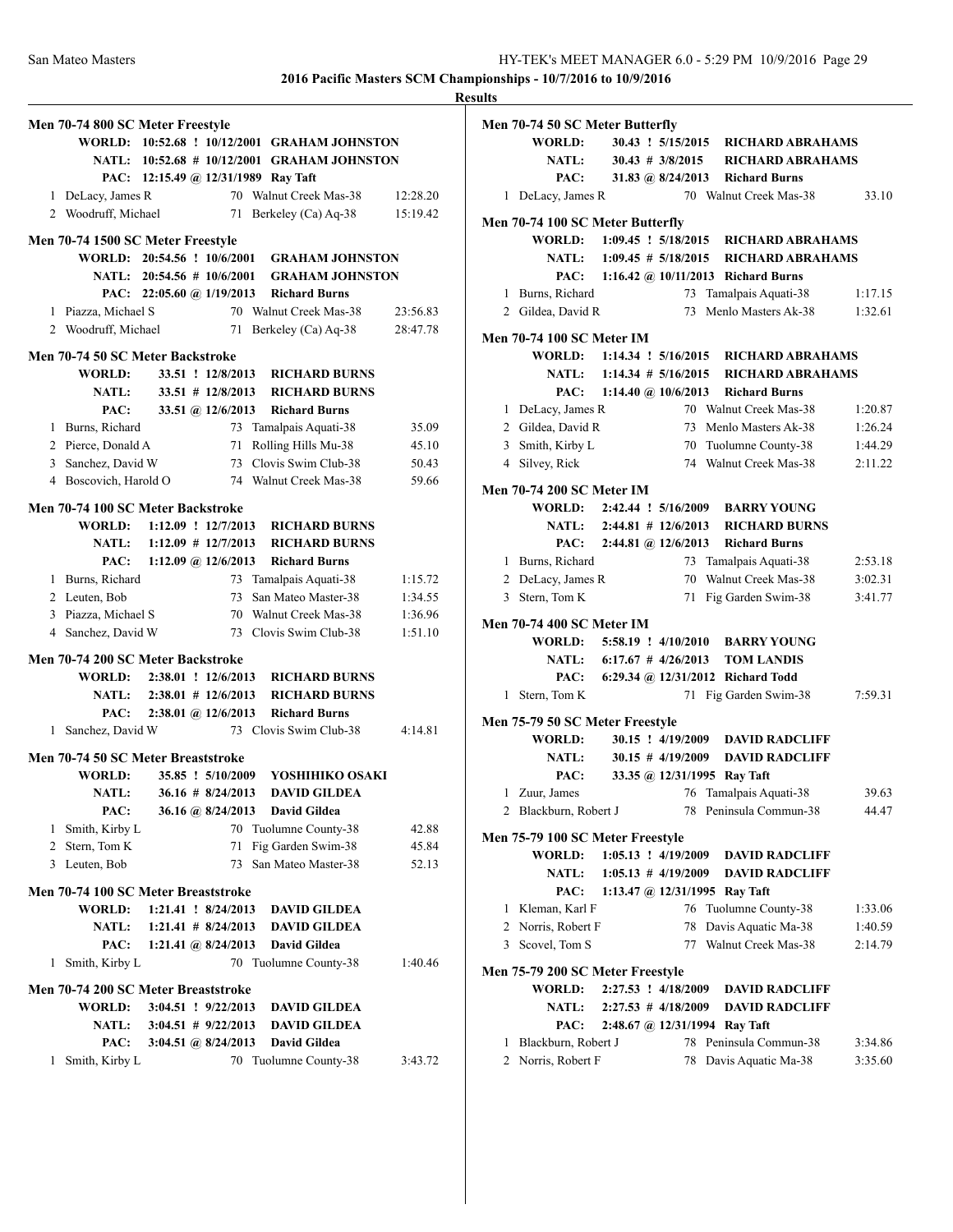|                                                                                                           | <b>Results</b> |
|-----------------------------------------------------------------------------------------------------------|----------------|
| Men 75-79 400 SC Meter Freestyle                                                                          |                |
| WORLD: 5:15.10 ! 4/18/2009 DAVID RADCLIFF                                                                 | Me             |
| NATL: 5:15.10 # 4/18/2009 DAVID RADCLIFF                                                                  |                |
| PAC: 6:02.95 @ 12/31/1995 Ray Taft                                                                        |                |
| 79 San Mateo Master-38<br>1 Fasbender, Barry A                                                            | 7:11.11        |
| Men 75-79 800 SC Meter Freestyle                                                                          |                |
| WORLD: 10:59.10 ! 4/17/2009 DAVID RADCLIFF                                                                | Me             |
| NATL: 10:59.10 # 4/17/2009 DAVID RADCLIFF                                                                 |                |
| PAC: 12:45.40 @ 12/31/1994 Ray Taft                                                                       |                |
| 1 Norris, Robert F<br>78 Davis Aquatic Ma-38                                                              | 15:44.17       |
| Men 75-79 800 SC Meter Freestyle                                                                          |                |
| WORLD: 10:59.10 ! 4/17/2009 DAVID RADCLIFF                                                                | Me             |
| NATL: 10:59.10 # 4/17/2009 DAVID RADCLIFF                                                                 |                |
| PAC: 12:45.40 @ 12/31/1994 Ray Taft                                                                       |                |
| 1 Fasbender, Barry A<br>79 San Mateo Master-38                                                            | 14:22.55       |
| Men 75-79 1500 SC Meter Freestyle                                                                         |                |
| WORLD: 20:39.50 ! 4/17/2009 DAVID RADCLIFF                                                                | Me             |
| NATL: 20:39.50 # 4/17/2009 DAVID RADCLIFF                                                                 |                |
| PAC: 24:46.19 @ 12/31/1993 Aldo da Rosa                                                                   |                |
| 77 Bay Masters-38<br>1 Brott, Ralph E                                                                     | 26:00.59       |
| 2 Fasbender, Barry A<br>79 San Mateo Master-38                                                            | 26:56.54       |
| Men 75-79 50 SC Meter Backstroke                                                                          |                |
| 35.51 ! 11/16/2008 YOSHI OYAKAWA<br>WORLD:                                                                | Me             |
| 35.51 # 11/16/2008 YOSHI OYAKAWA<br><b>NATL:</b>                                                          |                |
| 39.83 @ 12/31/1994 Ray Taft<br>PAC:                                                                       |                |
| 78 Davis Aquatic Ma-38<br>1 Norris, Robert F                                                              | 47.89          |
| 2 Zuur, James<br>76 Tamalpais Aquati-38                                                                   | 49.75          |
| 78 Peninsula Commun-38<br>3 Blackburn, Robert J                                                           | 1:05.46<br>Me  |
| Men 75-79 100 SC Meter Backstroke                                                                         |                |
| WORLD: 1:18.47 ! 12/6/2009 BURWELL JONES                                                                  |                |
| NATL: 1:18.47 # 12/6/2009 BURWELL JONES                                                                   |                |
| PAC: 1:27.41 @ 12/31/1994 Ray Taft                                                                        |                |
| 1 Norris, Robert F<br>78 Davis Aquatic Ma-38<br>76 Tuolumne County-38<br>2 Kleman, Karl F                 | 1:45.83<br>Me  |
|                                                                                                           | 1:57.63        |
| Men 75-79 200 SC Meter Backstroke                                                                         |                |
| WORLD:<br>2:49.20 ! 11/22/2009 BURWELL JONES                                                              |                |
| 2:49.20 # 11/22/2009 BURWELL JONES<br><b>NATL:</b>                                                        |                |
| PAC:<br>3:10.22 @ 12/31/1994 Ray Taft<br>79 San Mateo Master-38<br>1 Fasbender, Barry A                   | 3:45.56        |
| 2 Norris, Robert F<br>78 Davis Aquatic Ma-38                                                              | Me<br>3:49.21  |
|                                                                                                           |                |
| Men 75-79 50 SC Meter Breaststroke                                                                        |                |
| 39.04 ! 4/29/2010<br><b>WORLD:</b><br><b>TETSUO NAKAMARU</b>                                              |                |
| <b>NATL:</b><br>$40.07 \# 5/18/2008$<br><b>MANUEL SANGUILY</b><br>PAC:<br>44.16 @ 12/31/2007 Norm Stupfel |                |
| 1 Kleman, Karl F<br>76 Tuolumne County-38                                                                 | Me<br>47.27    |
| 2 Zuur, James<br>Tamalpais Aquati-38<br>76                                                                | 48.28          |
| 3 Murakawa, Yoshio<br>Albany Armada Aq-38<br>76                                                           | 58.63          |
| 77 Walnut Creek Mas-38<br>4 Scovel, Tom S                                                                 | 1:17.18        |
|                                                                                                           |                |
| Men 75-79 100 SC Meter Breaststroke<br>$1:26.76$ : $3/19/2011$<br><b>WORLD:</b><br><b>HANS REICHELT</b>   |                |
| <b>NATL:</b><br>1:31.15 # 10/29/2011 DAVID COSTILL                                                        |                |
| 1:37.39 @ 12/31/1992 Aldo da Rosa<br>PAC:                                                                 |                |
| 1 Kleman, Karl F<br>76 Tuolumne County-38                                                                 | 1:53.47        |
|                                                                                                           |                |

| 2 Zuur, James                                    |                                    | 76 Tamalpais Aquati-38                                             | 1:56.35 |
|--------------------------------------------------|------------------------------------|--------------------------------------------------------------------|---------|
| Men 75-79 200 SC Meter Breaststroke              |                                    |                                                                    |         |
|                                                  |                                    | WORLD: 3:09.09 ! 5/5/2012 TONY GOODWIN                             |         |
|                                                  |                                    | NATL: 3:29.54 # 11/11/2003 AL CRAIG                                |         |
|                                                  |                                    | PAC: 3:34.29 @ 12/31/1993 Aldo da Rosa                             |         |
| 1 Fasbender, Barry A                             |                                    | 79 San Mateo Master-38                                             | 4:17.49 |
|                                                  |                                    |                                                                    |         |
| Men 75-79 100 SC Meter Butterfly                 |                                    |                                                                    |         |
|                                                  |                                    | WORLD: 1:21.12 ! 4/6/2014 TAISUKE MIYAZAKI                         |         |
|                                                  |                                    | NATL: 1:32.31 # 11/19/2006 RON JOHNSON                             |         |
|                                                  |                                    | PAC: 1:35.31 @ 10/21/2007 Ashley O Jones<br>79 San Mateo Master-38 |         |
| 1 Fasbender, Barry A                             |                                    |                                                                    | 2:05.13 |
| Men 75-79 200 SC Meter Butterfly                 |                                    |                                                                    |         |
|                                                  |                                    | WORLD: 3:16.99 ! 1/24/2009 TAKASHI HAYASHI                         |         |
|                                                  |                                    | NATL: 3:39.51 # 11/9/2002 THOMAS MAINE                             |         |
|                                                  |                                    | PAC: 3:59.25 @ 12/31/1994 Aldo da Rosa                             |         |
| 1 Fasbender, Barry A                             |                                    | 79 San Mateo Master-38                                             | 4:34.84 |
| <b>Men 75-79 100 SC Meter IM</b>                 |                                    |                                                                    |         |
|                                                  |                                    | WORLD: 1:18.80 ! 12/6/2009 BURWELL JONES                           |         |
|                                                  |                                    | NATL: 1:18.80 # 12/6/2009 BURWELL JONES                            |         |
|                                                  | PAC: 1:27.43 @ 12/31/1994 Ray Taft |                                                                    |         |
| --- Blackburn, Robert J                          |                                    | 78 Peninsula Commun-38                                             | DQ      |
| --- Norris, Robert F                             |                                    | 78 Davis Aquatic Ma-38                                             | DQ      |
|                                                  |                                    |                                                                    |         |
| <b>Men 75-79 200 SC Meter IM</b>                 |                                    |                                                                    |         |
|                                                  |                                    | WORLD: 2:59.26 ! 12/5/2009 BURWELL JONES                           |         |
|                                                  |                                    | NATL: 2:59.26 # 12/5/2009 BURWELL JONES                            |         |
|                                                  | PAC: 3:20.35 @ 12/31/1994 Ray Taft |                                                                    |         |
| 1 Fasbender, Barry A                             |                                    | 79 San Mateo Master-38                                             | 3:56.69 |
| <b>Men 75-79 400 SC Meter IM</b>                 |                                    |                                                                    |         |
|                                                  |                                    | WORLD: 6:33.87 ! 12/6/2009 BURWELL JONES                           |         |
|                                                  |                                    | NATL: 6:33.87 # 12/6/2009 BURWELL JONES                            |         |
|                                                  | PAC: 7:08.53 @ 12/31/1994 Ray Taft |                                                                    |         |
| 1 Fasbender, Barry A                             |                                    | 79 San Mateo Master-38                                             | 8:23.51 |
|                                                  |                                    |                                                                    |         |
| Men 80-84 50 SC Meter Freestyle<br><b>WORLD:</b> |                                    | 32.14 ! 2/9/2013 ROBERTO ALBERICHE                                 |         |
| NATL:                                            |                                    | 32.80 # 12/4/2005 FRANK PIEMME                                     |         |
|                                                  |                                    |                                                                    |         |
|                                                  |                                    | PAC: 36.71 @ 10/16/2011 Ashley O Jones                             |         |
| 1 Sulzbach, John F                               |                                    | 82 Menlo Masters Ak-38                                             | 40.73   |
| 2 Mersereau, Larry B                             |                                    | 80 Rolling Hills Mu-38                                             | 45.87   |
| Men 80-84 100 SC Meter Freestyle                 |                                    |                                                                    |         |
| <b>WORLD:</b>                                    |                                    | 1:11.26 ! 9/27/2014 DAVID RADCLIFF                                 |         |
|                                                  |                                    | NATL: 1:11.26 # 9/27/2014 DAVID RADCLIFF                           |         |
|                                                  | PAC: 1:21.52 @ 12/31/1999 Ray Taft |                                                                    |         |
| 1 Morner, Stan F                                 |                                    | 82 Walnut Creek Mas-38                                             | 1:40.70 |
| Men 80-84 200 SC Meter Freestyle                 |                                    |                                                                    |         |
| WORLD:                                           |                                    | 2:38.25 ! 9/28/2014 DAVID RADCLIFF                                 |         |
|                                                  | NATL: $2:38.25 \# 9/28/2014$       | <b>DAVID RADCLIFF</b>                                              |         |
| PAC:                                             |                                    | 3:00.63 @ $12/31/1999$ Ray Taft                                    |         |
| 1 Morner, Stan F                                 |                                    | 82 Walnut Creek Mas-38                                             | 4:09.17 |
| 2 Grohe, William E                               |                                    | 83 University of Sa-38                                             | 4:54.66 |
|                                                  |                                    |                                                                    |         |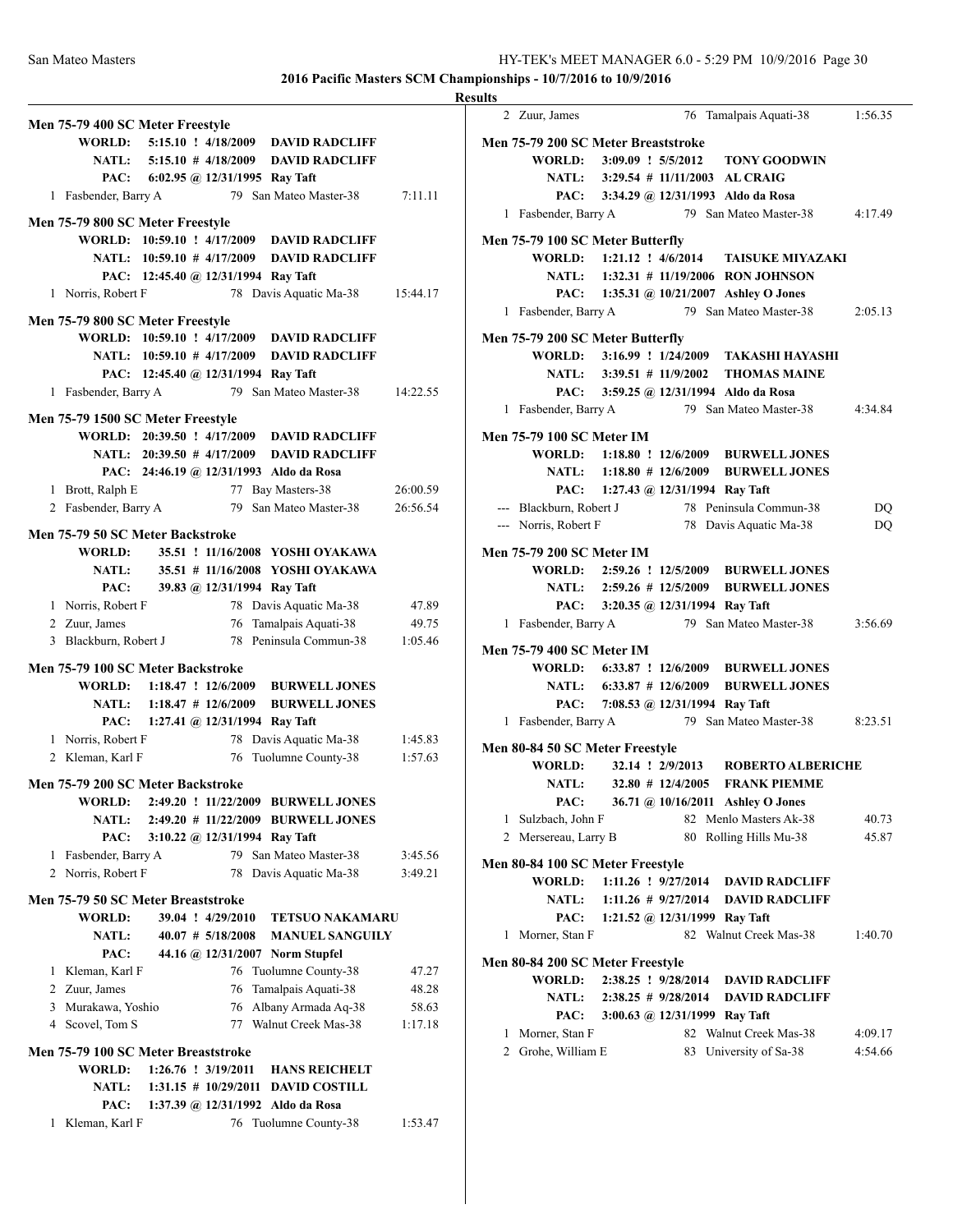|                                     |                                     |                                             |          | <b>Results</b> |
|-------------------------------------|-------------------------------------|---------------------------------------------|----------|----------------|
| Men 80-84 400 SC Meter Freestyle    |                                     |                                             |          | Me             |
|                                     |                                     | WORLD: 5:39.27 ! 3/9/2014 DAVID RADCLIFF    |          |                |
|                                     |                                     | NATL: 5:39.27 # 3/9/2014 DAVID RADCLIFF     |          |                |
|                                     | PAC: 6:27.60 @ 12/31/1999 Ray Taft  |                                             |          |                |
| 1 Grohe, William E                  |                                     | 83 University of Sa-38                      | 10:57.28 |                |
| Men 80-84 1500 SC Meter Freestyle   |                                     |                                             |          | Me             |
|                                     |                                     | WORLD: 21:59.53 ! 9/26/2014 DAVID RADCLIFF  |          |                |
|                                     |                                     | NATL: 21:59.53 # 9/26/2014 DAVID RADCLIFF   |          |                |
|                                     | PAC: 25:35.01 @ 12/31/1999 Ray Taft |                                             |          |                |
| 1 Sulzbach, John F                  |                                     | 82 Menlo Masters Ak-38                      | 38:57.48 |                |
| 2 Grohe, William E                  |                                     | 83 University of Sa-38                      | 39:31.49 |                |
|                                     |                                     |                                             |          | Wo             |
| Men 80-84 50 SC Meter Backstroke    |                                     |                                             |          |                |
| <b>WORLD:</b>                       |                                     | 37.82 ! 11/15/2014 YOSHI OYAKAWA            |          | E R            |
|                                     |                                     | NATL: 37.82 # 11/15/2014 YOSHI OYAKAWA      |          |                |
| PAC:                                | 42.96 @ 12/31/1999 Ray Taft         |                                             |          | M S            |
| 1 Sulzbach, John F                  |                                     | 82 Menlo Masters Ak-38                      | 55.53    |                |
| 2 Soroka, Donald                    |                                     | 84 Rolling Hills Mu-38 1:04.68              |          |                |
| Men 80-84 100 SC Meter Backstroke   |                                     |                                             |          |                |
|                                     |                                     | WORLD: 1:25.07 ! 4/27/2013 S.SEKIKAWA       |          | Wo             |
|                                     |                                     | NATL: 1:28.01 # 11/15/2014 YOSHI OYAKAWA    |          |                |
|                                     | PAC: 1:33.58 @ 12/31/1999 Ray Taft  |                                             |          | $\mathbf C$ N  |
| 1 Soroka, Donald                    |                                     | 84 Rolling Hills Mu-38                      | 2:17.48  |                |
| 2 Grohe, William E                  |                                     | 83 University of Sa-38                      | 3:01.06  | C <sub>A</sub> |
| Men 80-84 200 SC Meter Backstroke   |                                     |                                             |          |                |
|                                     |                                     | WORLD: 3:10.06 ! 5/25/2003 KEIJIRO NAKAMURA |          |                |
|                                     |                                     | NATL: 3:19.77 # 11/10/2013 BURWELL JONES    |          |                |
|                                     | PAC: 3:23.73 @ 12/31/1999 Ray Taft  |                                             |          |                |
| --- Sulzbach, John F                |                                     | 82 Menlo Masters Ak-38                      | DO       |                |
|                                     |                                     |                                             |          |                |
| Men 80-84 50 SC Meter Breaststroke  |                                     |                                             |          | Wo             |
| <b>WORLD:</b>                       |                                     | 41.42 ! 5/15/2005 TOSHIO TAJIMA             |          |                |
| NATL:                               |                                     | $43.42 \# 12/2/2012$ BOB BEST               |          | D <sub>B</sub> |
| PAC:                                |                                     | 46.74 @ 10/16/2011 Ashley O Jones           |          |                |
| 1 Morner, Stan F                    |                                     | 82 Walnut Creek Mas-38                      | 57.41    | D <sub>B</sub> |
| 2 Soroka, Donald                    |                                     | 84 Rolling Hills Mu-38                      | 1:05.42  |                |
| Men 80-84 100 SC Meter Breaststroke |                                     |                                             |          | EТ             |
| WORLD:                              | $1:35.96$ ! $9/14/2008$             | <b>ZENJI NAKAHARI</b>                       |          |                |
| <b>NATL:</b>                        | $1:40.37$ # $12/1/2012$             | <b>BOB BEST</b>                             |          |                |
| PAC:                                |                                     | 1:48.21 @ $10/16/2011$ Ashley O Jones       |          |                |
| 1 Morner, Stan F                    |                                     | 82 Walnut Creek Mas-38                      | 2:21.35  | Wo             |
| Men 80-84 50 SC Meter Butterfly     |                                     |                                             |          |                |
| <b>WORLD:</b>                       | 37.77 ! 5/12/2013                   | <b>TAKASHI HAYASHI</b>                      |          | LL             |
| <b>NATL:</b>                        |                                     | 38.92 # 11/9/2013 CLARKE MITCHELL           |          |                |
| PAC:                                |                                     | 43.20 @ 10/16/2011 Ashley O Jones           |          | K V            |
| 1 Morner, Stan F                    |                                     | 82 Walnut Creek Mas-38                      | 1:06.56  |                |
|                                     |                                     |                                             |          | K F            |
| <b>Men 80-84 200 SC Meter IM</b>    |                                     |                                             |          |                |
| WORLD:                              | 3:22.25 ! 1/25/2014                 | <b>JIM ZURCHER</b>                          |          |                |
|                                     |                                     | NATL: 3:22.25 # 1/25/2014 JAMES ZURCHER     |          |                |
| PAC:                                | 3:37.04 @ 12/31/1999 Ray Taft       |                                             |          |                |
| 1 Grohe, William E                  |                                     | 83 University of Sa-38                      | 7:09.46  |                |

| Men 85-89 50 SC Meter Freestyle               |                                               |
|-----------------------------------------------|-----------------------------------------------|
| <b>WORLD:</b>                                 | 34.54 ! 4/20/2008 KEIJIRO NAKAMURA            |
| <b>NATL:</b>                                  | 36.26 # 12/4/2010 FRANK PIEMME                |
| PAC:                                          | 37.96 @ 12/31/2003 William Johnston           |
| 1 White, Edward D                             | 85 Rolling Hills Mu-38<br>1:18.34             |
| Men 85-89 100 SC Meter Freestyle              |                                               |
| $1:19.42$ : $6/21/2008$<br><b>WORLD:</b>      | <b>KELJIRO NAKAMURA</b>                       |
| NATL: 1:23.20 # 9/16/2000                     | <b>JIM EUBANK</b>                             |
| PAC:<br>1:35.43 @ 12/31/2002 Aldo da Rosa     |                                               |
| 1 White, Edward D                             | 85 Rolling Hills Mu-38<br>3:04.16             |
| Women 72-99 400 SC Meter Freestyle Relay      |                                               |
| <b>NATL:</b>                                  | 3:58.11 # 12/4/2010 THE OLYMPIC CLUB          |
| E REILLY, M GILL, O'DONNELL-MCCARTH, B BISHOP |                                               |
| 4:11.00 @ 10/18/2009 WCM<br>PAC:              |                                               |
| M Streumpf, C A McGowan, A K Lee, S Marshall  |                                               |
| 1 Marcia's Enthusi-38                         | 4:19.15<br>A                                  |
| 1) Breed, Catherine W23                       | 2) Wyant, Rebecca W26                         |
| 3) Harris, Kim A W25                          | 4) Curran, Hannah M W25                       |
| Women 72-99 200 SC Meter Medley Relay         |                                               |
| <b>NATL:</b>                                  | 2:07.15 # 10/17/2009 WALNUT CREEK MASTERS     |
| C MCGOWAN, R TUKUA, M STREUMPF, A LEE         |                                               |
| 2:07.15 @ 10/18/2009 WCM<br>PAC:              |                                               |
| CAMcGowan, R R Tukua, M Streumpf, A K Lee     |                                               |
| 1 Marcia's Enthusi-38                         | A<br>2:09.43                                  |
| 1) Wyant, Rebecca W26                         | 2) Curran, Hannah M W25                       |
| 3) Harris, Kim A W25                          | 4) Breed, Catherine W23                       |
| 2 The Olympic Club-38                         | 2:10.10<br>А                                  |
| 1) Stipe, Mikkel-Ane W23                      | 2) Olson, Christine A W26                     |
| 3) Arnold, Allison A W24                      | 4) Ballenger, Marie A W30                     |
| Women 100-119 200 SC Meter Freestyle Relay    |                                               |
| WORLD:<br>1:45.93 ! 3/31/1996                 | $-IISA$<br><b>MICHIGAN</b>                    |
| D BURRELL, S DEVLIN, M MUETING, S TAORMINA    |                                               |
| $1:45.93 \# 3/31/1996$<br><b>NATL:</b>        | MICHIGAN MASTERS                              |
| D BURRELL, S DEVLIN, M MUETING, S TAORMINA    |                                               |
| PAC:<br>2:00.90 @ 12/31/2008 WCM              |                                               |
| E Todd, A Beisheim, R Tukua, N Duringer       |                                               |
| 1 Walnut Creek Mas-38                         | 1:59.92@<br>А                                 |
| 1) Yamamoto, Margaret W23                     | 2) Gaudinier, Lindsay E W27                   |
| 3) Hwang, Jenn W24                            | 4) Tiernan, Heather W33                       |
| Women 100-119 400 SC Meter Freestyle Relay    |                                               |
| <b>WORLD:</b>                                 | 4:05.61 ! 10/28/2012 TRAFFORD METRO<br>-GBR   |
| L LLOYD-ROACH, E ROSS, L BOWDEN, S HEALEY     |                                               |
| <b>NATL:</b>                                  | 4:04.38 # 12/13/2014 BOSTON UNIVERSITY MASTER |
| K WILSON, K ROGGENSACK, I SZEKELY, E MANCUSO  |                                               |
| 4:18.58 @ 10/21/2007 WCM<br>PAC:              |                                               |
| K Harris, S D Strong, K M Price, S Marshall   |                                               |
| 1 Walnut Creek Mas-38                         | 4:35.64<br>А                                  |
| 1) Yamamoto, Margaret W23                     | 2) Hwang, Jenn W24                            |
| 3) Tiernan, Heather W33                       | 4) Gaudinier, Lindsay E W27                   |
|                                               |                                               |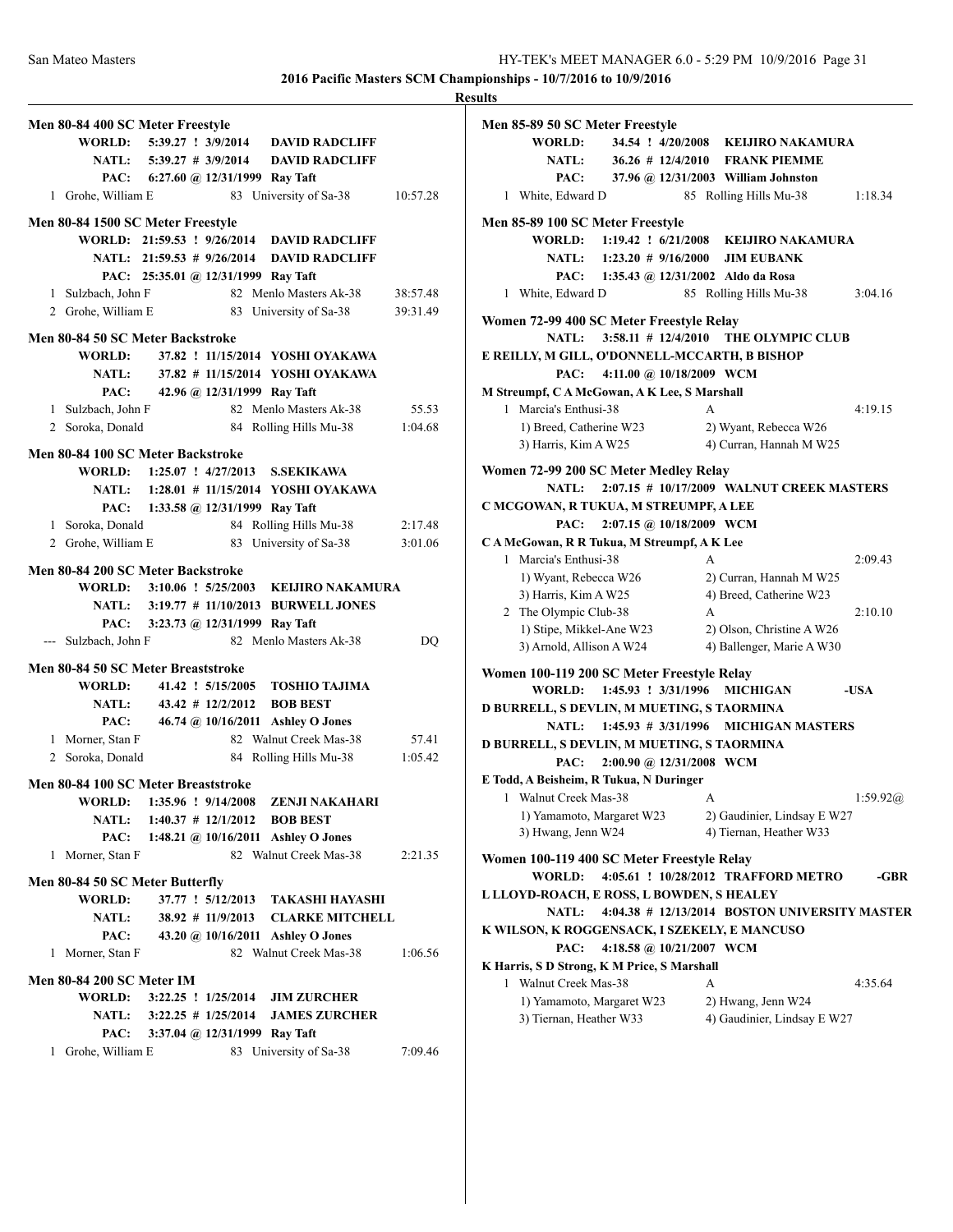|                                                    |                                             | <b>Results</b> |
|----------------------------------------------------|---------------------------------------------|----------------|
| Women 100-119 200 SC Meter Medley Relay            |                                             | Wor            |
| <b>WORLD:</b><br>$2:01.92$ : $3/6/2005$            | <b>SBC 2000</b><br>-NED                     |                |
| I GOOSSENS, M VON KEULEN, S TEMMERMAN, P BROOIJMAN |                                             | M IV           |
|                                                    | NATL: 2:02.98 # 12/1/2012 THE OLYMPIC CLUB  |                |
| O'DONNELL-MCCARTH, K HOUSTON, E REILLY, C DAVIDOFF |                                             | K <sub>M</sub> |
| 2:02.46 @ 10/21/2007 WCM<br>PAC:                   |                                             |                |
| S Marshall, K Harris, L M Davis, K M Price         |                                             | Dona           |
| 1 Walnut Creek Mas-38                              | 2:19.09<br>A                                |                |
| 1) Tiernan, Heather W33                            | 2) Hwang, Jenn W24                          |                |
| 3) Yamamoto, Margaret W23                          | 4) Gaudinier, Lindsay E W27                 |                |
|                                                    |                                             |                |
| Women 100-119 400 SC Meter Medley Relay            |                                             | Wor            |
| <b>WORLD:</b>                                      | 4:24.86 ! 1/24/2015 DE DINKEL<br>-NED       |                |
| S OUDE WEERNINK, K HIDDING, A WILLEME, M REINDERS  |                                             | SKA            |
| <b>NATL:</b>                                       | 4:34.40 # 11/21/2010 ARIZONA MASTERS        |                |
| K HARRIGAN, H CALDAS, L URBATCHKA, W WARMAN        |                                             | K G.           |
| PAC:<br>4:54.64 @ 12/31/1994 RINC                  |                                             |                |
| Kanazawa, Baxter, Jamie Raab, Heiberger            |                                             | S Gu           |
| 1 Walnut Creek Mas-38                              | 5:38.49<br>$\mathsf{A}$                     |                |
| 1) Tiernan, Heather W33                            | 2) Hwang, Jenn W24                          |                |
| 3) Roach, Regina A W30                             | 4) Gaudinier, Lindsay E W27                 |                |
| Women 120-159 200 SC Meter Freestyle Relay         |                                             |                |
| WORLD: 1:44.88 ! 11/30/2014 TSUNAMI                | -RUS                                        |                |
| I SHLEMOVA, LYUDINA, E YUDINA, S KNIAGININA        |                                             |                |
|                                                    | NATL: 1:51.99 # 11/13/2011 RED TIDE OF NYC  |                |
| K MOUGHTY, N JO, K GARY, S WAGER                   |                                             |                |
| PAC: 1:57.59 @ 12/31/1995 TOC                      |                                             |                |
| Rowell, Seibt, Danielle Ogier, Jolly               |                                             | Wor            |
| 1 Davis Aquatic Ma-38                              | 2:12.72<br>A                                |                |
| 1) Hernandez, Sarah M W32                          | 2) Belluomini, Melanie C W39                | MA.            |
| 3) Mohn, Jennifer L W25                            | 4) Phalen, Jennifer R W52                   |                |
| 2 Marcia's Enthusi-38                              | 2:47.93<br>A                                | A SU           |
| 1) Starlight, April L W34                          | 2) Shuaibe, Haneefah M W32                  |                |
| 3) Ramirez, Millie W35                             | 4) Agocs, Melissa W40                       | Pam            |
| 3 Marcia's Enthusi-38                              | B<br>3:23.35                                |                |
| 1) Chaiyasane, Koung W32                           | 2) Espinosa, Rebecca W46                    |                |
| 3) Laszlo, Zsuzsanna W48                           | 4) Bennett, Sue W54                         |                |
| --- Cal Aquatic Mast-38                            | DQ<br>А                                     | Wor            |
| 1) Fuqua, Fana W38                                 | 2) King, Kimberly L W56                     |                |
| 3) Kamau-Devers, Njeri W22                         | 4) Oehmke, Theresa W23                      | SUE            |
| Women 120-159 400 SC Meter Freestyle Relay         |                                             |                |
| WORLD:                                             | 4:03.01 ! 5/19/2013 EDMONTON MASTERS SWIM C | SW/            |
| S CHOLYK, C OSLAND, G MCGINNIS, M MACWHIRTER       |                                             |                |
| $4:09.95 \# 12/7/2008$<br><b>NATL:</b>             | <b>RED TIDE OF NYC</b>                      | D Sa           |
| S WAGER, K MCPHERSON, T SHPAIZER, K GARY           |                                             |                |
| 4:31.77 @ 12/31/2008 MAAC<br>PAC:                  |                                             |                |
| B Goodridge, H O'Hearn, K Bullock, S Estes         |                                             |                |
| 1 Marcia's Enthusi-38                              | 5:05.16<br>A                                |                |
| 1) Flynn, Elizabeth A W37                          | 2) Doyle, Nia B W35                         |                |
| 3) Nishizawa, Yuri W32                             | 4) Kirkeby, Kathleen A W26                  |                |
|                                                    |                                             |                |
|                                                    |                                             |                |
|                                                    |                                             |                |

| <b>Results</b>                                   |                                             |          |
|--------------------------------------------------|---------------------------------------------|----------|
| Women 120-159 800 SC Meter Freestyle Relay       |                                             |          |
| 8:55.78 ! 5/27/2012<br>WORLD:                    | <b>RYOGOKU KINGYO</b>                       | -JPN     |
| M IWASHITA, M AZEYANAGI, H MATSUDA, S HIRUKAWA   |                                             |          |
| <b>NATL:</b>                                     | $8:56.27$ # 11/13/2011 RED TIDE OF NYC      |          |
| K MOUGHTY, S WAGER, K GARY, N JO                 |                                             |          |
| 9:57.27 @ 12/31/2003 MVM<br>PAC:                 |                                             |          |
| Donahue, Errington, Hoerber, Surgiura            |                                             |          |
| 1 Marcia's Enthusi-38                            | A                                           | 13:38.51 |
| 1) de la Torre, Yasuko W46                       | 2) Doyle, Nia B W35                         |          |
| 3) Chaiyasane, Koung W32                         | 4) Espinosa, Rebecca W46                    |          |
| Women 120-159 200 SC Meter Medley Relay          |                                             |          |
| WORLD:                                           | 1:56.67 ! 11/28/2014 TSUNAMI                | -RUS     |
| S KARPEEVA, S KNIAGININA, I SHLEMOVA, L YUDINA   |                                             |          |
|                                                  | NATL: 2:04.31 # 12/13/2009 RED TIDE OF NYC  |          |
| K GARY, T SHPAIZER, F WILLEBOORDSE, S WAGER      |                                             |          |
| 2:03.95 @ 12/31/2009 TOC<br>PAC:                 |                                             |          |
| S Guzman, K Lyons, M Gill, L Welting             |                                             |          |
| 1 Davis Aquatic Ma-38                            | A                                           | 2:27.55  |
| 1) Chow, Jackie W38                              | 2) Mohn, Jennifer L W25                     |          |
| 3) Hernandez, Sarah M W32                        | 4) Phalen, Jennifer R W52                   |          |
| 2 Marcia's Enthusi-38                            | A                                           | 2:30.25  |
| 1) Nishizawa, Yuri W32                           | 2) Flynn, Margaret W53                      |          |
| 3) Kirkeby, Kathleen A W26                       | 4) Doyle, Nia B W35                         |          |
| 3 Walnut Creek Mas-38                            | А                                           | 2:55.25  |
| 1) Darling, Colleen M W42                        | 2) Nonaka, Marissa G W38                    |          |
| 3) Abbott, Bridget W35                           | 4) Ongerth, Ann Michelle W42                |          |
| Women 120-159 400 SC Meter Medley Relay          |                                             |          |
| WORLD:<br>4:26.65 ! 4/4/2015                     | <b>RYOGOKU KINGYO</b>                       | -JPN     |
| M AZEYANAGI, M MATSUDA, M TSUKIOKA, M IWASHITA   |                                             |          |
| <b>NATL:</b><br>$4:33.44$ # 12/6/2009            | <b>MISSION VIEJO MASTERS</b>                |          |
| A SUE OSBORN, C LEWIS, R OLSEN, K FRITH          |                                             |          |
| 4:48.99 @ 12/31/1997 WCM<br>PAC:                 |                                             |          |
| Pam Boscovich, Morgan, Lisa Ward, Vidal          |                                             |          |
| 1 Marcia's Enthusi-38                            | А                                           | 8:05.18  |
| 1) Starlight, April L W34                        | 2) Shuaibe, Haneefah M W32                  |          |
| 3) Agocs, Melissa W40                            | 4) Ramirez, Millie W35                      |          |
| Women 160-199 200 SC Meter Freestyle Relay       |                                             |          |
| WORLD:                                           | 1:48.08 ! 11/10/2013 NORTH CAROLINA MASTERS |          |
| SUE WALSH, JEN STRINGER, ALICIA UHL, ERIKA BRAUN |                                             |          |
| <b>NATL:</b>                                     | 1:48.08 # 11/10/2013 NORTH CAROLINA MASTERS |          |
| S WALSH, J STRINGER, A UHL, E BRAUN              |                                             |          |
| 1:56.03 @ 12/31/2008 WCM<br>PAC:                 |                                             |          |
| D Santos, P Roemer, L Ward, A Zamanian           |                                             |          |
| 1 Manatee Aquatic-38                             | A                                           | 2:11.13  |
| 1) Shaps, Ruth Y W69                             | 2) Rublein, Susanne P W46                   |          |
| 3) Brakeman, Jennifer W46                        | 4) Chinn, Sarah M W32                       |          |
| 2 Marcia's Enthusi-38                            | А                                           | 2:15.57  |
| 1) Hermann, Heather W43                          | 2) Burger, Clare P W49                      |          |
| 3) Moll, Jessica E W44                           | 4) de la Torre, Yasuko W46                  |          |
| 3 Walnut Creek Mas-38                            | А                                           | 2:32.30  |
| 1) Abbott, Bridget W35                           | 2) Darling, Colleen M W42                   |          |
| 3) Ongerth, Ann Michelle W42                     | 4) Miller, Janet H W44                      |          |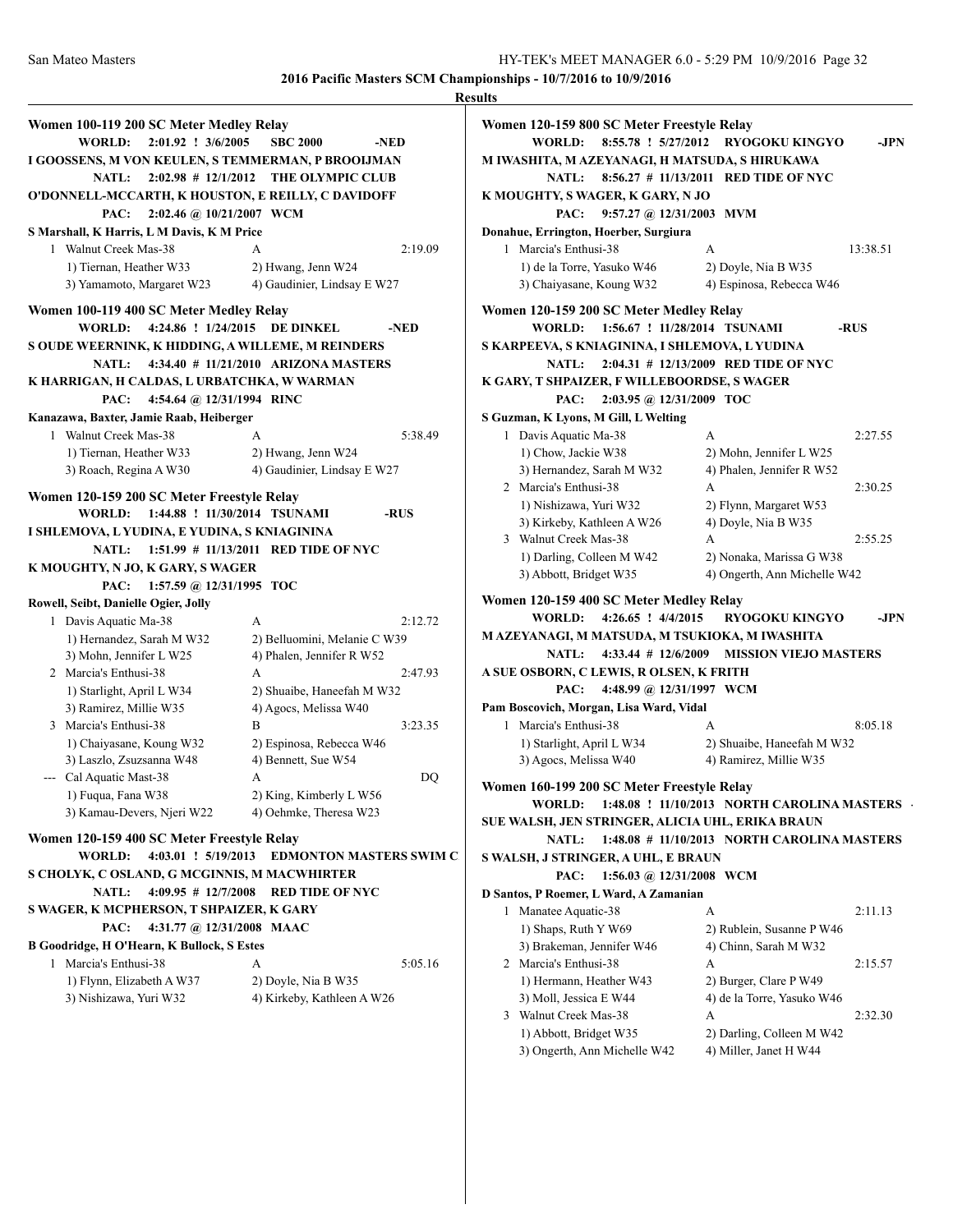|                                                    |                                             |          | <b>Results</b> |
|----------------------------------------------------|---------------------------------------------|----------|----------------|
| Women 160-199 400 SC Meter Freestyle Relay         |                                             |          | Womer          |
| <b>WORLD:</b>                                      | 4:03.25 ! 12/13/2009 RED TIDE OF NYC        | -USA     |                |
| F WILLEBOORDSE, J KELSEY, S WAGER, K GARY          |                                             |          | S KRU          |
| NATL: 4:03.25 # 12/13/2009 RED TIDE OF NYC         |                                             |          |                |
| F WILLEBOORDSE, J KELSEY, S WAGER, K GARY          |                                             |          | <b>E STEF</b>  |
| 4:22.75 @ 10/18/2009 WCM<br>PAC:                   |                                             |          |                |
| D M Santos, LA Ward, B J. R Henry, S Valentine     |                                             |          | <b>J</b> Mater |
| 1 Walnut Creek Mas-38                              | A                                           | 4:45.59  | 1 <sub>1</sub> |
| 1) Keeler, Susan E W38                             | 2) Cook, Amy M W52                          |          |                |
| 3) Zamanian, Alison H W46                          | 4) Santos, Debbie M W48                     |          |                |
| 2 Marcia's Enthusi-38                              | A                                           | 5:35.36  | $2^{\circ}$    |
| 1) Starr, Monica K W42                             | 2) Hermann, Heather W43                     |          |                |
| 3) Hurt, Liz W52                                   | 4) de la Torre, Yasuko W46                  |          |                |
| 3 Walnut Creek Mas-38                              | B                                           | 5:38.36  | Womer          |
| 1) Ongerth, Ann Michelle W42                       | 2) Duggan, Karen L W46                      |          |                |
| 3) Abbott, Bridget W35                             | 4) Taylor, Catherine W W53                  |          | V HIBE         |
| Women 160-199 800 SC Meter Freestyle Relay         |                                             |          |                |
| WORLD:                                             | 8:56.55 ! 12/13/2009 RED TIDE OF NYC        | -USA     | V HIBF         |
| <b>J KELSEY, F WILLEBOORDSE, S WAGER, K GARY</b>   |                                             |          |                |
| NATL:                                              | 8:56.55 # 12/13/2009 RED TIDE OF NYC        |          | A Sue N        |
| J KELSEY, F WILLEBOORDSE, S WAGER, K GARY          |                                             |          | 1              |
| 9:36.44 @ 10/18/2009 WCM<br>PAC:                   |                                             |          |                |
| D M Santos, B J. R Henry, LA Ward, S M Heim-Bowen  |                                             |          |                |
| 1 Walnut Creek Mas-38                              | A                                           | 11:31.82 | 2:             |
| 1) Roach, Regina A W30                             | 2) Taylor, Catherine W W53                  |          |                |
| 3) Levy, Madeleine H W21                           | 4) Santos, Debbie M W48                     |          |                |
| Women 160-199 200 SC Meter Medley Relay            |                                             |          | 3 <sup>1</sup> |
| WORLD:                                             | 2:04.61 ! 2/26/2009 AC BOULOGNE             | -FRA     |                |
| K PIPES-NEILSEN, C MATHIAS, S BOUCHIER, F MIGNATEL |                                             |          | 41             |
| <b>NATL:</b>                                       | 2:06.09 # 10/5/2003 SAN DIEGO SWIM MASTERS  |          |                |
| K PIPES-NEILSEN, C KRATTLI, J COOVER, V DAVIDSON   |                                             |          |                |
| $2:04.87$ @ $10/2/2011$<br>PAC:                    | <b>MPM</b>                                  |          | $5^{\circ}$    |
| C P Pinkston, J Mothersill, K Thorp, E Sutherland  |                                             |          |                |
| 1 Walnut Creek Mas-38                              | A                                           | 2:30.11  |                |
| 1) Duggan, Karen L W46                             | 2) Santos, Debbie M W48                     |          | 6 1            |
| 3) Boone, Danielle W51                             | 4) Keeler, Susan E W38                      |          |                |
| 2 Swymnut Masters-38                               | A                                           | 2:33.47  |                |
| 1) Sutherland, Erica W57                           | 2) Rempe, Rachel M W33                      |          |                |
| 3) De Somma, Margaret P W48                        | 4) Bell, Hiroe A W37                        |          | Womeı          |
| 3 Marcia's Enthusi-38                              | А                                           | 3:12.82  |                |
| 1) Choury, Alicia W44                              | 2) Agocs, Melissa W40                       |          | C MAB          |
| 3) Espinosa, Rebecca W46                           | 4) Lindahl, Sarah W40                       |          | <b>E STEF</b>  |
| Women 160-199 400 SC Meter Medley Relay            |                                             |          |                |
| WORLD:                                             | 4:42.41 ! 10/26/2012 TRAFFORD METRO         | -GBR     | P Land         |
| T GORST, G BOLTON, L LLOYD-ROACH, H SADLER         |                                             |          | 1 :            |
| <b>NATL:</b>                                       | 4:43.31 # 12/15/1998 SAN DIEGO SWIM MASTERS |          |                |
| K PIPES-NEILSEN, C KRATTLI, B DUNBAR, B KNIGHT     |                                             |          |                |
| 4:44.65 @ 12/31/2008 WCM<br>PAC:                   |                                             |          | 2              |
| L Ward, D Santos, A Zamanian, P Roemer             |                                             |          |                |
| 1 Marcia's Enthusi-38                              | А                                           | 5:58.65  |                |
| 1) Burger, Clare P W49                             | 2) Hermann, Heather W43                     |          | 3 <sub>1</sub> |
| 3) de la Torre, Yasuko W46                         | 4) Moll, Jessica E W44                      |          |                |
| --- Marcia's Enthusi-38                            | B                                           | DQ       |                |
| 1) Laszlo, Zsuzsanna W48                           | 2) Chaiyasane, Koung W32                    |          | 4              |
| 3) Espinosa, Rebecca W46                           | 4) Bennett, Sue W54                         |          |                |
|                                                    |                                             |          |                |

|   | Women 200-239 200 SC Meter Freestyle Relay                                           |                                                         |          |
|---|--------------------------------------------------------------------------------------|---------------------------------------------------------|----------|
|   | 1:56.19 ! 4/14/2011<br><b>WORLD:</b><br>S KRUGER, C STANFORD, M STRAUSS, E OTTERMANN | <b>CAPE TOWN MASTERS</b>                                | -RSA     |
|   | <b>NATL:</b>                                                                         | 1:58.50 # 10/20/2013 UCLA BRUIN MASTERS                 |          |
|   | E STEBBINS, J COOK, C CIRAULO, V HIBBEN                                              |                                                         |          |
|   | 2:11.62 @ 12/31/2012 MELO<br>PAC:                                                    |                                                         |          |
|   | J Matena, M Armstrong, J Gillon, B Jones                                             |                                                         |          |
|   | 1 Marcia's Enthusi-38                                                                | А                                                       | 2:38.80  |
|   | 1) Hurt, Liz W52                                                                     | 2) Carboni, Lisa W55                                    |          |
|   | 3) Mahn, Tanya W43                                                                   | 4) Krause, Kim J W54                                    |          |
|   | 2 Walnut Creek Mas-38                                                                | A                                                       | 2:47.86  |
|   | 1) Asta, Lisa M W51                                                                  | 2) Kelly Smethurst, Andrea E W49                        |          |
|   | 3) Adler, Felicia M W54                                                              | 4) Dibley, Allison M W54                                |          |
|   | Women 200-239 400 SC Meter Freestyle Relay                                           |                                                         |          |
|   | <b>WORLD:</b>                                                                        | 4:24.64 ! 10/20/2013 UCLA BRUIN MASTERS                 | -USA     |
|   | V HIBBEN, J COOK, C CIRAULO, E STEBBINS                                              |                                                         |          |
|   | <b>NATL:</b>                                                                         | 4:24.64 # 10/20/2013 UCLA BRUIN MASTERS                 |          |
|   | V HIBBEN, J COOK, C CIRAULO, E STEBBINS                                              |                                                         |          |
|   | 4:33.91 @ 10/16/2011 WCM<br>PAC:                                                     |                                                         |          |
|   | A Sue M Osborn, K Murphey, C A O'Brien, M M Curran                                   |                                                         |          |
|   | 1 Walnut Creek Mas-38                                                                | B                                                       | 4:30.09@ |
|   | 1) Richards, Ericka L W38                                                            | 2) O'Brien, Charlene A W60                              |          |
|   | 3) Boone, Danielle W51                                                               | 4) Ward, Lisa A W52                                     |          |
|   | 2 Swymnut Masters-38<br>1) Carrade, Christine S W54                                  | А                                                       | 5:08.13  |
|   | 3) Lepinski, Cokie W57                                                               | 2) Coffee, Cassandra W55<br>4) De Somma, Margaret P W48 |          |
|   | 3 Bay Masters-38                                                                     | A                                                       | 6:14.45  |
|   | 1) Chung, Heejay A W45                                                               | 2) Litman, Jacklyn W66                                  |          |
|   | 3) Tajima, Barbara M W52                                                             | 4) Lewis, Laurie W55                                    |          |
|   | 4 Marcia's Enthusi-38                                                                | А                                                       | 6:15.87  |
|   | 1) Herhold, Pamela W48                                                               | 2) Flynn, Margaret W53                                  |          |
|   | 3) Espinosa, Rebecca W46                                                             | 4) Benjamin, Marcia S W60                               |          |
|   | 5 Walnut Creek Mas-38                                                                | A                                                       | 6:16.26  |
|   | 1) Harms, Kildine W62                                                                | 2) Meis, Julie W59                                      |          |
|   | 3) Adler, Felicia M W54                                                              | 4) Gardiner, Laurie W52                                 |          |
|   | 6 Marcia's Enthusi-38                                                                | B                                                       | 7:29.68  |
|   | 1) Choury, Alicia W44                                                                | 2) Agocs, Melissa W40                                   |          |
|   | 3) Bennett, Sue W54                                                                  | 4) Armstrong, Judy K W69                                |          |
|   | Women 200-239 200 SC Meter Medley Relay                                              |                                                         |          |
|   | 2:12.00 ! 4/15/2015<br><b>WORLD:</b>                                                 | <b>VICTORIA MASTERS</b>                                 | -CAN     |
|   | C MABEE, B NIELSON, S MACDONALD, A MCGRATH                                           |                                                         |          |
|   | <b>NATL:</b>                                                                         | 2:13.32 # 10/20/2013 UCLA BRUIN MASTERS                 |          |
|   | E STEBBINS, J COOK, C CIRAULO, V HIBBEN                                              |                                                         |          |
|   | 2:17.90 @ 10/21/2007 WCM<br>PAC:                                                     |                                                         |          |
|   | P Landers, L Crittenden, D Swigert, P J Roemer                                       |                                                         |          |
| 1 | Swymnut Masters-38                                                                   | А                                                       | 3:09.25  |
|   | 1) Willard, Mimi W63                                                                 | 2) Pinkston, Crystal W31                                |          |
|   | 3) Coffee, Cassandra W55                                                             | 4) Carrade, Christine S W54                             |          |
|   | 2 Walnut Creek Mas-38                                                                | А                                                       | 3:15.62  |
|   | 1) Taylor, Catherine W W53                                                           | 2) Kelly Smethurst, Andrea E W49                        |          |
|   | 3) Asta, Lisa M W51                                                                  | 4) Dibley, Allison M W54                                |          |
|   | 3 Marcia's Enthusi-38                                                                | А                                                       | 3:21.63  |
|   | 1) Herhold, Pamela W48                                                               | 2) Starr, Monica K W42                                  |          |
|   | 3) Benjamin, Marcia S W60                                                            | 4) Bennett, Sue W54                                     |          |
|   | 4 Tuolumne County-38                                                                 | А                                                       | 3:23.39  |
|   | 1) Carter, Robin M W65                                                               | 2) Hieb-Stock, Lisa M W36                               |          |
|   | 3) Philpott, Patti H W46                                                             | 4) Loyd, Susan M W57                                    |          |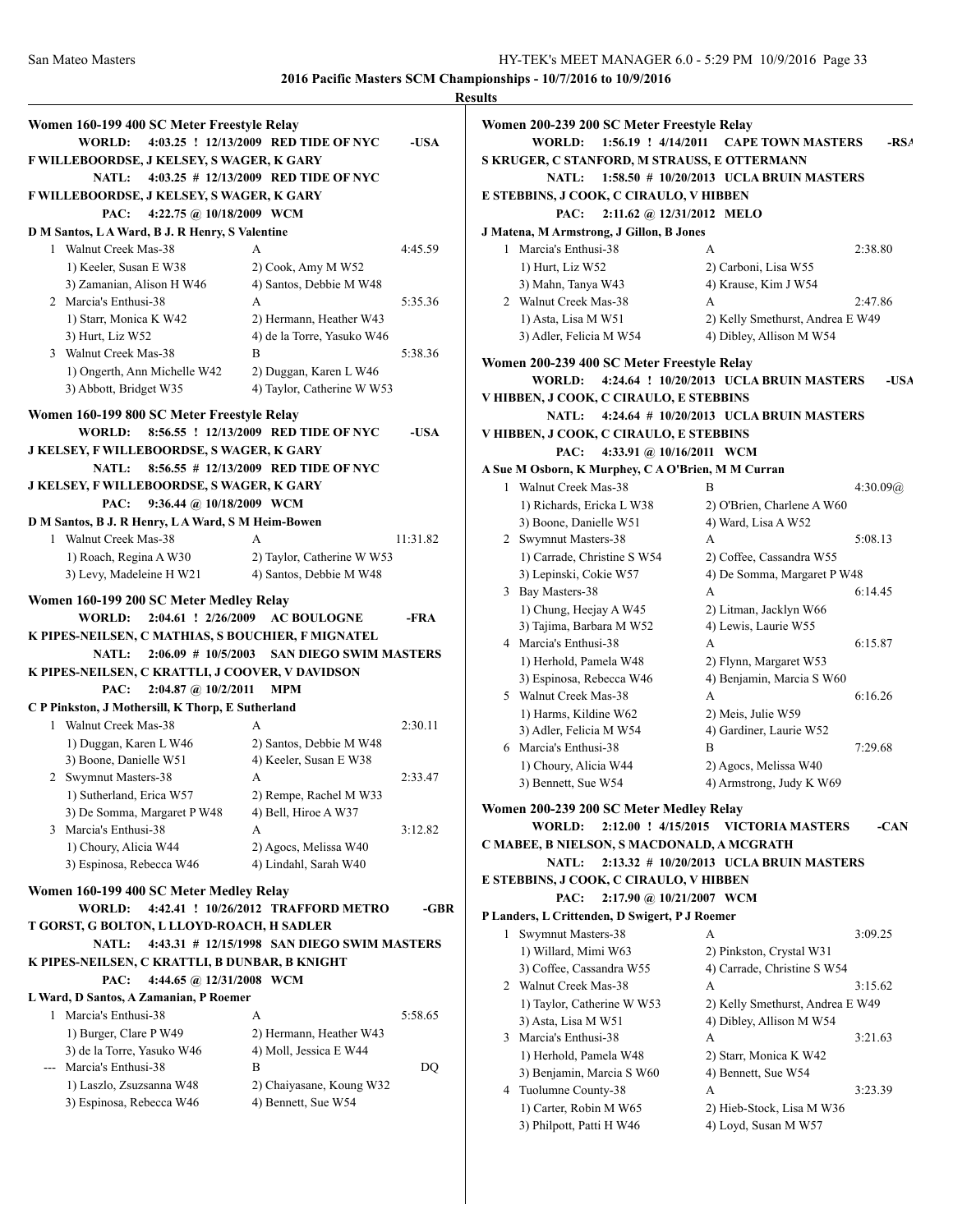|                                                                                |                                                          | <b>Results</b> |
|--------------------------------------------------------------------------------|----------------------------------------------------------|----------------|
| (Women 200-239 200 SC Meter Medley Relay)                                      |                                                          |                |
| 5 Walnut Creek Mas-38                                                          |                                                          | 3:26.02        |
| 1) Adler, Felicia M W54                                                        | 2) Harms, Kildine W62                                    |                |
| 3) Gardiner, Laurie W52                                                        | 4) Meis, Julie W59                                       |                |
| Women 200-239 400 SC Meter Medley Relay                                        |                                                          |                |
| 4:52.08 ! 5/16/2010<br><b>WORLD:</b>                                           | <b>OREGON MASTERS</b>                                    | -USA           |
| V JENKINS, C CRABBE, A DELMAGE, K ANDRUS-HUGHES                                |                                                          |                |
| <b>NATL:</b>                                                                   | 4:52.08 # 5/16/2010 OREGON MASTERS                       |                |
| V JENKINS, C CRABBE, A DELMAGE, K ANDRUS-HUGHES                                |                                                          |                |
| 5:23.58 @ 12/31/2004 WCM<br>PAC:                                               |                                                          |                |
| P Landers, L Crittenden, C O'Brien, S Scott                                    |                                                          |                |
| 1 Marcia's Enthusi-38                                                          | A                                                        | 6:41.22        |
| 1) Krause, Kim J W54                                                           | 2) Hurt, Liz W52                                         |                |
| 3) Mahn, Tanya W43                                                             | 4) Carboni, Lisa W55                                     |                |
| 2 Rolling Hills Mu-38                                                          | A                                                        | 6:44.11        |
| 1) Hepworth, Linda W63                                                         | 2) Coholan, Annette M W68                                |                |
| 3) Burton, Sarah A W29                                                         | 4) Tevis, Maggie H W68                                   |                |
| 3 Tuolumne County-38                                                           | A                                                        | 8:00.14        |
| 1) Kessel, Karen W67                                                           | 2) Carter, Robin M W65                                   |                |
| 3) Hieb-Stock, Lisa M W36                                                      | 4) Loyd, Susan M W57                                     |                |
| Women 240-279 200 SC Meter Freestyle Relay                                     |                                                          |                |
| <b>WORLD:</b><br>2:05.29 ! 11/5/2013                                           | <b>PLANO WETCATS</b>                                     | -USA           |
| C MCKELVEY, K MACCURDY, J COLE, L MORRISON                                     |                                                          |                |
| <b>NATL:</b><br>$2:05.29$ # 12/5/2013                                          | <b>PLANO WETCATS</b>                                     |                |
| C MCKELVEY, K MACCURDY, J COLE, L MORRISON                                     |                                                          |                |
| PAC:<br>2:41.79 @ 12/31/2008 WCM                                               |                                                          |                |
|                                                                                |                                                          |                |
| P Cullum, K Tukua, S Scott, K Harms<br>1 Walnut Creek Mas-38                   | A                                                        | 2:40.81@       |
|                                                                                |                                                          |                |
| 1) Scott, Stephanie I W69<br>3) Parrish, Karen C W59                           | 2) Patterson, Cheryl M W65<br>4) Taylor, Catherine W W53 |                |
| 2 Marcia's Enthusi-38                                                          | A                                                        | 2:57.04        |
| 1) Flynn, Margaret W53                                                         | 2) Johnson, Julie M W59                                  |                |
| 3) Armstrong, Judy K W69                                                       | 4) Benjamin, Marcia S W60                                |                |
| 3 Tuolumne County-38                                                           | A                                                        | 3:17.24        |
| 1) Carter, Robin M W65                                                         | 2) Kessel, Karen W67                                     |                |
| 3) Parola, Sheryl A W68                                                        | 4) Loyd, Susan M W57                                     |                |
|                                                                                |                                                          |                |
| Women 240-279 400 SC Meter Freestyle Relay                                     |                                                          |                |
| WORLD:                                                                         | 4:43.35 ! 11/10/2013 PLANO WETCATS                       | -USA           |
| J COLE, C MCKELVEY, K MACCURDY, L MORRISON                                     |                                                          |                |
| <b>NATL:</b>                                                                   | 4:43.35 # 11/10/2013 PLANO WETCATS                       |                |
| J COLE, C MCKELVEY, K MACCURDY, L MORRISON<br>PAC:                             |                                                          |                |
| 4:56.63 @ 10/18/2009 TAM<br>L B Val, J A Eisenman, N J Ridout, L R Shoenberger |                                                          |                |
| 1 Tuolumne County-38                                                           | A                                                        | 8:10.59        |
| 1) Wivell, Toni M W79                                                          | 2) Davis, Beverley L W68                                 |                |
| 3) Carter, Robin M W65                                                         | 4) Loyd, Susan M W57                                     |                |
|                                                                                |                                                          |                |
|                                                                                |                                                          |                |
|                                                                                |                                                          |                |
|                                                                                |                                                          |                |
|                                                                                |                                                          |                |
|                                                                                |                                                          |                |
|                                                                                |                                                          |                |
|                                                                                |                                                          |                |
|                                                                                |                                                          |                |
|                                                                                |                                                          |                |
|                                                                                |                                                          |                |
|                                                                                |                                                          |                |

| Women 240-279 200 SC Meter Medley Relay                                                |                                                      |
|----------------------------------------------------------------------------------------|------------------------------------------------------|
| WORLD:                                                                                 | 2:22.18 ! 12/15/2013 NEW ENGLAND<br>-USA             |
| T GRILLI, B HUMMEL, J FELDMANN, J HIRSTY<br><b>NATL:</b>                               | 2:22.18 # 12/15/2013 NEW ENGLAND MASTERS             |
| T GRILLI, B HUMMEL, J FELDMANN, J HIRSTY                                               |                                                      |
| PAC:<br>3:09.27 @ 10/18/2009 MAM                                                       |                                                      |
| R Y Shaps, J D White, S A Caso, P K Mc Partland                                        |                                                      |
| 1 Walnut Creek Mas-38                                                                  | 3:00.99@<br>А                                        |
| 1) Ottati, Chris W60                                                                   | 2) Scott, Stephanie I W69                            |
| 3) O'Brien, Charlene A W60                                                             | 4) Patterson, Cheryl M W65                           |
| 2 Cal Aquatic Mast-38<br>1) Coulter, Jane W77                                          | A<br>3:12.88                                         |
| 3) Forbes, Tiffany A W49                                                               | 2) King, Kimberly L W56<br>4) Wong, Kathy W62        |
|                                                                                        |                                                      |
| Women 240-279 400 SC Meter Medley Relay<br>WORLD:                                      | 5:34.38 ! 11/15/2014 OREGON MASTERS<br>-USA          |
| J WARD, G PIERSON, A DELMAGE, J MARIE ASCH                                             |                                                      |
| <b>NATL:</b>                                                                           | 5:34.38 # 11/15/2014 OREGON MASTERS                  |
| J WARD, G PIERSON, A DELMAGE, J ASCH                                                   |                                                      |
| 6:07.45 @ 10/10/2015 TAM<br>PAC:                                                       |                                                      |
| J Eisenman, B Wheeler, M Joyce, L Shoenberger                                          |                                                      |
| 1 Marcia's Enthusi-38                                                                  | A<br>7:43.92                                         |
| 1) Armstrong, Judy K W69<br>3) Flynn, Margaret W53                                     | 2) Johnson, Julie M W59<br>4) Benjamin, Marcia S W60 |
|                                                                                        |                                                      |
| Women 280-319 200 SC Meter Freestyle Relay<br>2:25.91 ! 10/18/2009 ST KANSAI<br>WORLD: | -JPN                                                 |
| F HIROOKA, K OTSUBO, K ISHIKAWA, Y OSAKI                                               |                                                      |
| <b>NATL:</b>                                                                           | 2:34.24 # 11/2/2013 VIRGINIA MASTERS SWIM TEA        |
| S LOFTUS-CHARLEY, L WALKER, J DETRICK, M BARRY                                         |                                                      |
| 3:16.06 @ 12/31/1989 WCM<br>PAC:                                                       |                                                      |
| M Jane Reeves, S Joy, J Durston, J Howell                                              |                                                      |
| 1 Davis Aquatic Ma-38                                                                  | A<br>3:15.97@                                        |
| 1) Westergaard, Leslie M W73<br>3) Munn, Susan L W78                                   | 2) Norris, Roswita D W74<br>4) Sprouse, Cecily W60   |
| 2 Walnut Creek Mas-38                                                                  | 3:46.84<br>А                                         |
| 1) Duncan, Jean W84                                                                    | 2) Alexander, Joan E W84                             |
| 3) Thursby, Nancy L W69                                                                | 4) Ottati, Chris W60                                 |
| Women 280-319 200 SC Meter Medley Relay                                                |                                                      |
| WORLD: 2:51.73 ! 4/29/2014 ST KANSAI                                                   | -JPN                                                 |
| Y OSAKI, K KAJIWARA, N YASUDA, F HIROOKA                                               |                                                      |
| <b>NATL:</b><br>$2:56.56 \# 11/8/2014$                                                 | <b>VIRGINIA MASTERS SWIM TEA</b>                     |
| M BARRY, J DETRICK, S LOFTUS-CHARLEY, L WALKER                                         |                                                      |
| PAC:<br>3:35.52 @ 12/31/1997 WCM<br>S Joy, J Howell, R Brittingham, J Durston          |                                                      |
| 1 Tuolumne County-38                                                                   | 4:47.45<br>А                                         |
| 1) Wivell, Toni M W79                                                                  | 2) Kessel, Karen W67                                 |
| 3) Parola, Sheryl A W68                                                                | 4) Davis, Beverley L W68                             |
| Men 100-119 400 SC Meter Freestyle Relay                                               |                                                      |
| WORLD:                                                                                 | 3:31.43 ! 4/19/2015 GYMNASIUM SPILITIBERGO -         |
| M SACILOTTO, M CECCHIN, A MARIAN, S BONISTLLI                                          |                                                      |
| <b>NATL:</b>                                                                           | 3:32.54 # 3/14/2010 MICHIGAN MASTERS                 |
| A SCHMITT, P SAUCEDO, A MULL, K DOAK                                                   |                                                      |
| PAC: 3:54.64 @ 10/21/2007 WCM                                                          |                                                      |
| A J Nonaka, A M Brown, R Mikuni, A J Mikuni<br>1 Marcia's Enthusi-38                   | 4:10.04<br>A                                         |
| 1) Banks, David M27                                                                    | 2) Song, James C M33                                 |
| 3) Hall, Stefan M24                                                                    | 4) Ward, Roger W M26                                 |
|                                                                                        |                                                      |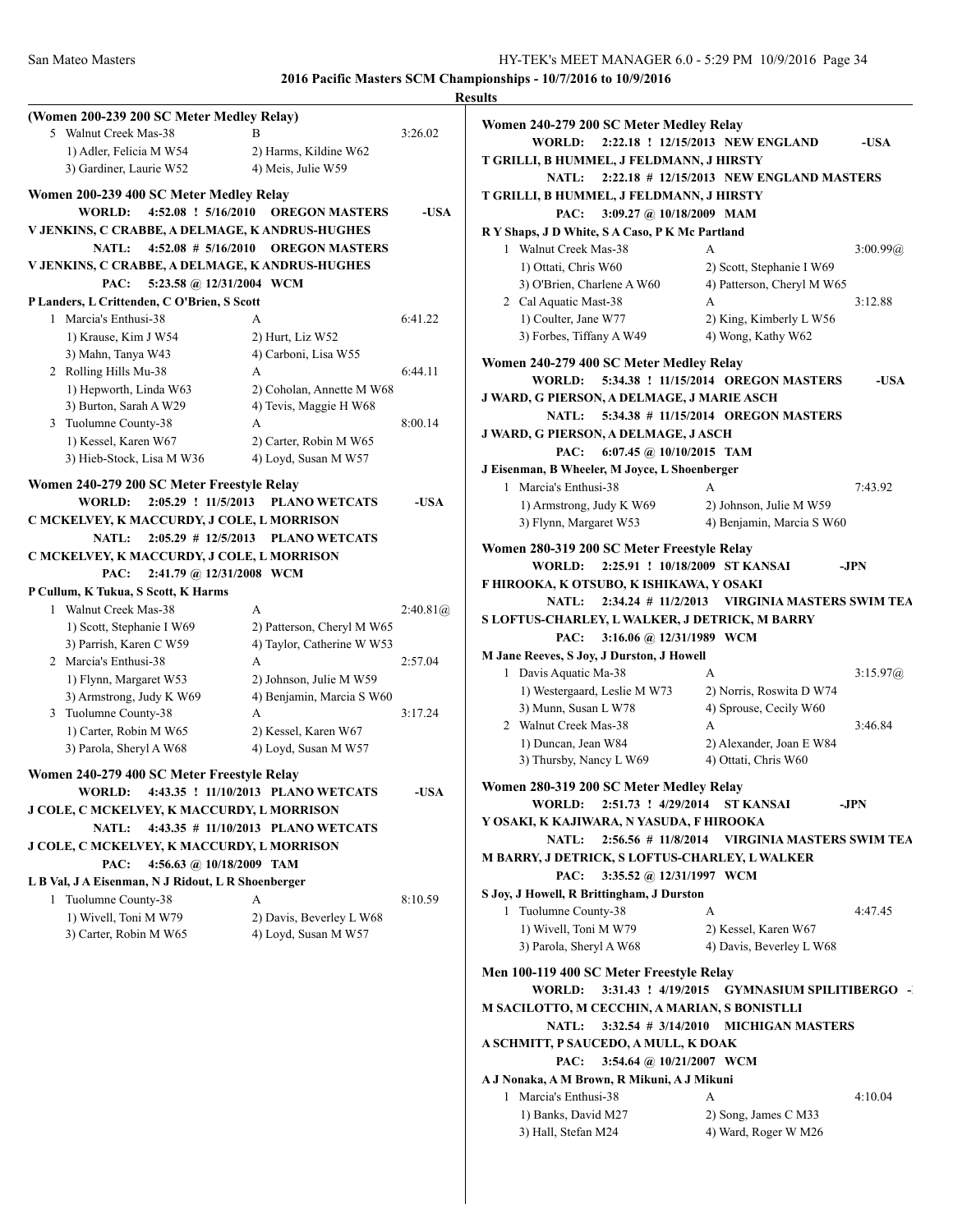|                                                                    |                                                           | <b>Results</b>                                     |                                                        |
|--------------------------------------------------------------------|-----------------------------------------------------------|----------------------------------------------------|--------------------------------------------------------|
| Men 100-119 200 SC Meter Medley Relay                              |                                                           | Men 120-159 200 SC Meter Medley Relay              |                                                        |
| WORLD: 1:40.82 ! 3/17/2013 SK NEPTUN                               | -SWE                                                      | WORLD: 1:39.28 ! 3/22/2015 SK NEPTUN               | -SWE                                                   |
| S SJODIN, P FLODQVIST, C VIKSTROM, P STYMNE                        |                                                           | D LONNBERG, N TOUR, A NYSTROM, P STYMNE            |                                                        |
|                                                                    | NATL: 1:43.14 # 3/17/2012 FINS SWIMMING                   |                                                    | NATL: 1:45.01 # 4/16/1994 BAYLOR / LONE STAR           |
| J HAFKIN, A ASTIZ, M RAAB, N KAUFMAN-O'REILLY                      |                                                           | J YARID, G RHODENBAUGH, B PATTEN, M RHODENBAUGH    |                                                        |
| PAC: 1:44.87 @ 12/31/2012 TOC                                      |                                                           | PAC: 1:45.06 @ 12/31/2009 TOC                      |                                                        |
| <b>MA Eckert, J W Dorr, J Taylor, C Talbott</b>                    |                                                           | L Wanie, G Marshall, T Holsman, S Greenwood        |                                                        |
| 1 Marcia's Enthusi-38                                              | 2:03.52<br>A                                              | 1 Davis Aquatic Ma-38                              | 2:10.15<br>А                                           |
| 1) Banks, David M27                                                | 2) Song, James C M33                                      | 1) Roper, Matthew D M35                            | 2) Pro, Bryan M M38                                    |
| 3) Ward, Roger W M26                                               | 4) Hall, Stefan M24                                       | 3) Docken, Steffen S M28                           | 4) Waterson, Kevin M37                                 |
|                                                                    |                                                           | 2 Marcia's Enthusi-38                              | А<br>2:47.98                                           |
| Men 120-159 200 SC Meter Freestyle Relay                           |                                                           | 1) Hertzer, Keith M43                              | 2) Gibbons, Kevin M32                                  |
| WORLD: 1:32.86 ! 11/3/2013 TSUNAMI                                 | -RUS                                                      | 3) Lehnert, Ahren E M43                            | 4) Sabeghi, Kayvan W M37                               |
| S MUKHIN, D LEBEDEV, P SEDYUK, V CHERNYY                           |                                                           |                                                    |                                                        |
|                                                                    | NATL: 1:32.97 # 10/24/2009 SOUTHERN CALAQUATIC MAS        | Men 120-159 400 SC Meter Medley Relay              |                                                        |
| M CORNUE, M MCGINNIS, P FORD, D WEGNER                             |                                                           | WORLD: 3:45.25 ! 5/10/2014 GOLDEN AGE              | -JPN                                                   |
| PAC: 1:40.44 @ 12/31/2003 WCM                                      |                                                           | S MITA, R KOBAYASHI, Y MATSUMOTO, H SAKURAI        |                                                        |
| Andy Nonaka, Brown, Volpp, David Boatwright                        |                                                           |                                                    | NATL: 3:57.49 # 12/6/2009 SOUTHERN CALAQUATIC MAS      |
| 1 Walnut Creek Mas-38                                              | 1:48.05<br>A                                              | E HOCHSTEIN, D SCHLESINGER, E TOLMACHOFF, M CORNUE |                                                        |
| 1) Mendenhall, Kevin C M33                                         | 2) Halbrecht, Kenneth A M56                               | PAC:<br>4:12.32 @ $12/31/1995$ DAM                 |                                                        |
| 3) Mendes, Brian M29                                               | 4) Tiernan, Robert M M33                                  | McPherson, Collins, Winsor, Grahn                  |                                                        |
| 2 Davis Aquatic Ma-38                                              | 1:54.29<br>А                                              | 1 Davis Aquatic Ma-38                              | A<br>4:49.92                                           |
| 1) Docken, Steffen S M28                                           | 2) Waterson, Kevin M37                                    | 1) Roper, Matthew D M35                            | 2) Pro, Bryan M M38                                    |
| 3) Kahn, Stuart L M63                                              | 4) Roper, Matthew D M35                                   | 3) Docken, Steffen S M28                           | 4) Waterson, Kevin M37                                 |
| 3 Marcia's Enthusi-38                                              | 2:20.33<br>A                                              | 2 Marcia's Enthusi-38                              | 6:29.10<br>А                                           |
| 1) Shook, Alic G M35                                               | 2) Ramirez, Brent M36                                     | 1) Ngo, Minh M45                                   | 2) Ramirez, Brent M36                                  |
| 3) Sabeghi, Kayvan W M37                                           | 4) Ngo, Minh M45                                          | 3) Shook, Alic G M35                               | 4) Sabeghi, Kayvan W M37                               |
| Men 120-159 400 SC Meter Freestyle Relay                           |                                                           | Men 160-199 200 SC Meter Freestyle Relay           |                                                        |
|                                                                    | WORLD: 3:25.46 ! 7/19/2014 BARDI SWIM AQUASPORT -BI       |                                                    | WORLD: 1:33.91 ! 3/28/2009 LAHDEN KALEVA<br>-FIN       |
|                                                                    |                                                           |                                                    |                                                        |
| R TRIVINO, R BARDI, D MARCHETTI, R LETTE                           |                                                           | J VIRTANEN, T MATKANIEMI, A AILIO, T RUNDGREN      |                                                        |
| <b>NATL:</b>                                                       | 3:23.69 # 12/5/2009 SOUTHERN CAL AQUATIC MAS              | <b>NATL:</b>                                       | $1:35.44$ # 11/16/2008 LONGHORN AQUATICS               |
| D WEGNER, E HOCHSTEIN, E TOLMACHOFF, M MCGINNIS                    |                                                           | T BLESSING, M VAROZZA, A RASMUSSEN, M STINCHCOMBE  |                                                        |
| PAC:<br>3:36.25 @ 12/31/1995 DAM                                   |                                                           | PAC:<br>1:39.11 @ $12/31/2003$ BAC                 |                                                        |
| Andy McPherson, Collins, Winsor, Keppeler                          |                                                           | Garrett, McAweeney, Whatley, Robert Mackenzie      |                                                        |
| 1 Cal Aquatic Mast-38                                              | 3:58.53<br>А                                              | 1 Cal Aquatic Mast-38                              | А<br>2:02.88                                           |
| 1) Monaghan, Ryan P M32                                            | 2) Bartz, Jorg M29                                        | 1) Monaghan, Ryan P M32                            | 2) Grisafi, John J M43                                 |
| 3) Jovic, Vedran M28                                               | 4) Chun, Benjamin M38                                     | 3) Cohen, Jeremy M M68                             | 4) Jovic, Vedran M28                                   |
| 2 Davis Aquatic Ma-38                                              | 4:25.10<br>A                                              | 2 Marcia's Enthusi-38                              | 2:11.84<br>A                                           |
| 1) Docken, Steffen S M28                                           | 2) Waterson, Kevin M37                                    | 1) Kissmann, Julian M M38                          | 2) Lehnert, Ahren E M43                                |
| 3) Muir, Scott M43                                                 | 4) Pro, Bryan M M38                                       | 3) Sanchez, Juan M M43                             | 4) Wehmann, Todd M44                                   |
| 3 Marcia's Enthusi-38                                              | 5:29.54<br>А                                              |                                                    |                                                        |
| 1) Gibbons, Kevin M32                                              | 2) Ranahan, Darin D M33                                   | Men 160-199 400 SC Meter Freestyle Relay           |                                                        |
| 3) Sabeghi, Kayvan W M37                                           | $(4)$ Ngo, Minh M45                                       |                                                    | WORLD: 3:32.44 ! 12/5/2009 LONGHORN AQUATICS<br>$-USt$ |
|                                                                    |                                                           | A RASMUSSEN, T BARTEE, T BLESSING, M VAROZZA       |                                                        |
| Men 120-159 800 SC Meter Freestyle Relay                           |                                                           | <b>NATL:</b>                                       | 3:32.44 # 12/5/2009 LONGHORN AQUATICS                  |
|                                                                    | WORLD: 7:44.51 ! 12/4/2009 S CALIFORNIA AQUATIC<br>$-US/$ | A RASMUSSEN, T BARTEE, T BLESSING, M VAROZZA       |                                                        |
|                                                                    |                                                           | PAC:                                               | 3:51.22 @ 12/31/2011 WAMS                              |
| D SCHLESINGER, D WEGNER, E TOLMACHOFF, E HOCHSTEIN<br><b>NATL:</b> | 7:44.51 # 12/4/2009 SOUTHERN CALAQUATICS M/               | B Bergen, D S Cuniff, T Harvill, M P Volzing       |                                                        |
| D SCHLESINGER, D WEGNER, E TOLMACHOFF, E HOCHSTEIN                 |                                                           | 1 Walnut Creek Mas-38                              | 3:56.66<br>A                                           |
| 8:26.89 @ 12/31/2006 TSUN<br>PAC:                                  |                                                           | 1) Tiernan, Robert M M33                           | 2) Halbrecht, Kenneth A M56                            |
| Hise, Froehlich, Martel, Chung                                     |                                                           | 3) Flakoll, Jonathan D M42                         | 4) Nonaka, Andy J M37                                  |
| 1 Marcia's Enthusi-38                                              | 9:29.92<br>A                                              | 2 Marcia's Enthusi-38                              | 4:58.36<br>А                                           |
| 1) Zlotoff, Zachary M25<br>3) Eason, Bill P M49                    | 2) Freeman, Yusef E M38<br>4) Song, James C M33           | 1) Mahoney, Garrett A M55<br>3) Hertzer, Keith M43 | 2) Lehnert, Ahren E M43<br>4) Redd, Cameron S M21      |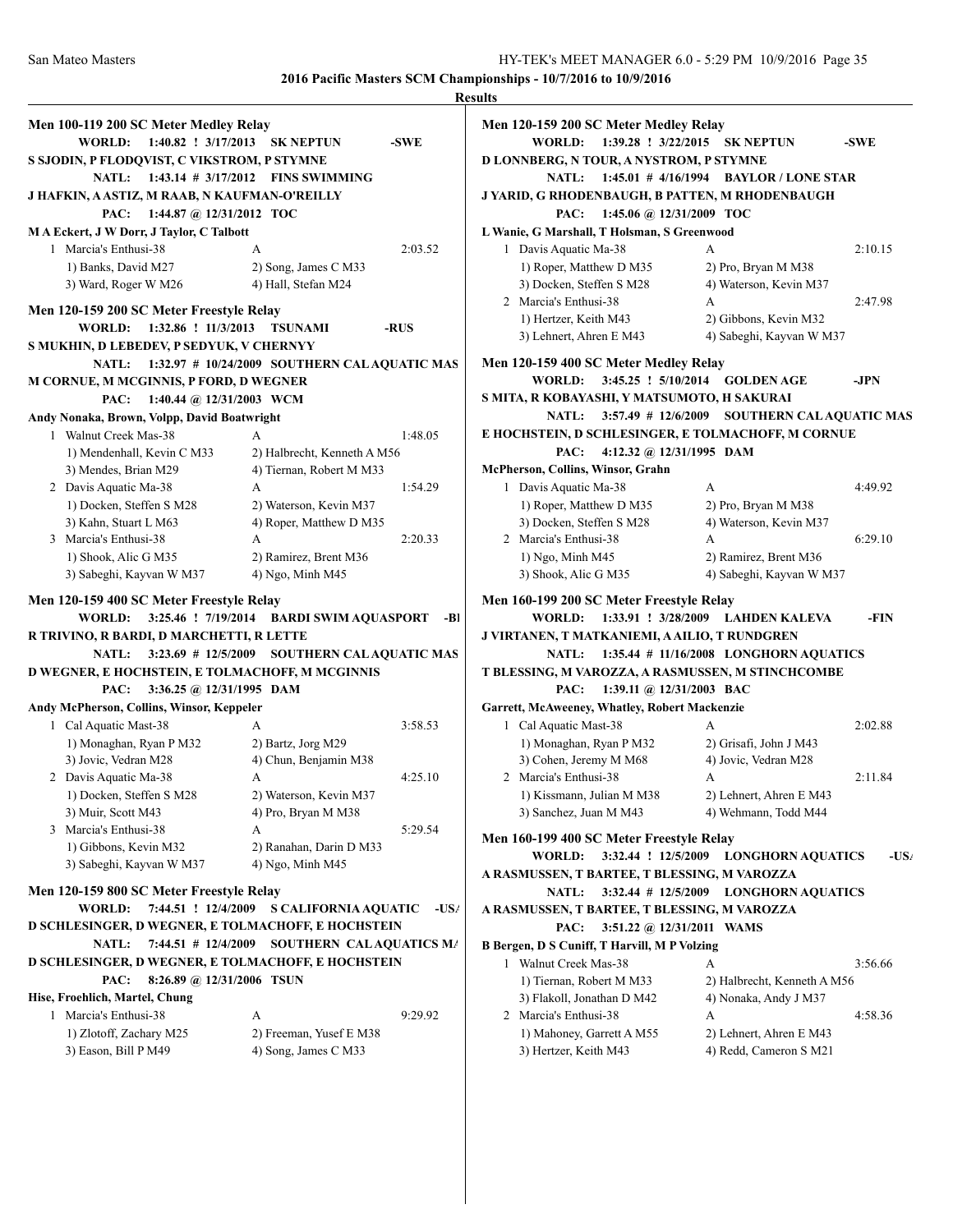|                                              |                                                         | <b>Results</b>  |
|----------------------------------------------|---------------------------------------------------------|-----------------|
| Men 160-199 800 SC Meter Freestyle Relay     |                                                         | Me              |
|                                              | WORLD: 7:52.82 ! 12/4/2009 LONGHORN AQUATICS<br>$-US_4$ |                 |
| T BLESSING, M VAROZZA, T BARTEE, A RASMUSSEN |                                                         | АG              |
| <b>NATL:</b>                                 | 7:52.82 # 12/4/2009 LONGHORN AQUATICS                   |                 |
| T BLESSING, M VAROZZA, T BARTEE, A RASMUSSEN |                                                         | АG              |
| PAC:<br>8:29.70 @ 12/31/2006 FIRE            |                                                         |                 |
| Steiner, Barnell, Czekala, Scollon           |                                                         | J R             |
| 1 Marcia's Enthusi-38                        | 13:41.82<br>А                                           |                 |
| 1) Foster, Jeffrey M M50                     | 2) Shepherd, Jim M55                                    |                 |
| 3) Mariscal, Richard M54                     | 4) Sabeghi, Kayvan W M37                                |                 |
|                                              |                                                         |                 |
| Men 160-199 400 SC Meter Medley Relay        |                                                         | Me              |
| <b>WORLD:</b>                                | 3:53.09 ! 12/6/2009 LONGHORN AQUATICS<br>$-US_4$        |                 |
| A RASMUSSEN, T BARTEE, T BLESSING, M VAROZZA |                                                         | ΑR              |
| <b>NATL:</b>                                 | 3:50.93 # 11/15/2008 LONGHORN AQUATICS                  |                 |
| A RASMUSSEN, T BARTEE, T BLESSING, M VAROZZA |                                                         | ΑR              |
| PAC:<br>4:12.93 @ 12/31/2003 MELO            |                                                         |                 |
| Arcuni, Kemp, Batis, Howe                    |                                                         | S Ti            |
| 1 Marcia's Enthusi-38                        | A<br>6:20.80                                            |                 |
| 1) Wehmann, Todd M44                         | 2) Sanchez, Juan M M43                                  |                 |
| 3) Lehnert, Ahren E M43                      | 4) Kissmann, Julian M M38                               |                 |
| --- Cal Aquatic Mast-38                      | A<br>DQ                                                 |                 |
| 1) Monaghan, Ryan P M32                      | 2) Jovic, Vedran M28                                    |                 |
| 3) Grisafi, John J M43                       | 4) Cohen, Jeremy M M68                                  |                 |
| Men 200-239 200 SC Meter Freestyle Relay     |                                                         |                 |
| <b>WORLD:</b>                                | 1:38.79 ! 10/16/2010 BLU FROG<br>-USA                   |                 |
| A GAINES, K SWITZER, M MIDDLETON, S WEISS    |                                                         |                 |
|                                              | NATL: 1:38.79 # 10/16/2010 BLU FROG TEAM                |                 |
| A GAINES, K SWITZER, M MIDDLETON, S WEISS    |                                                         |                 |
| 1:44.19 @ $12/6/2013$<br>PAC:                | WAMS                                                    |                 |
| A Jaegers, S Trimble, M Volzing, T Harvill   |                                                         | Me              |
| 1 Marcia's Enthusi-38                        | 2:04.85<br>A                                            |                 |
| 1) Eason, Bill P M49                         | 2) Lopez, David M50                                     | ΑR              |
| 3) Ardourel, Franck S M52                    | 4) Cramer, Steven J M58                                 |                 |
| 2 Walnut Creek Mas-38                        | 2:06.85<br>A                                            | ΑR              |
| 1) Cook, Doug J M53                          | 2) Romdhane, Bechir M52                                 |                 |
| 3) Carter, Paul M48                          | 4) France, Kermit M50                                   | ST <sub>1</sub> |
| 3 Tuolumne County-38                         | 2:14.16<br>А                                            |                 |
| 1) Stock, Kyle K M43                         | 2) Smith, Kirby L M70                                   |                 |
| 3) Gass, Matthew E M59                       | 4) Mazurkiewicz, Adam B M39                             |                 |
| 4 Peninsula Commun-38                        | 2:24.32<br>А                                            |                 |
| 1) Blackburn, Robert J M78                   | 2) Lynch, Michael E M69                                 |                 |
| 3) Anderson, Robert L M61                    | 4) Harmon, Josh P M23                                   |                 |
| Men 200-239 400 SC Meter Freestyle Relay     |                                                         | Me              |
| WORLD:                                       | 3:40.26 ! 10/15/2011 BLU FROG TEAM<br>-USA              |                 |
| C LYDECKER, R BOHLKEN, K SWITZER, A GAINES   |                                                         | R A             |
| <b>NATL:</b>                                 | 3:40.26 # 10/15/2011 BLU FROG TEAM                      |                 |
| C LYDECKER, R BOHLKEN, K SWITZER, A GAINES   |                                                         | R A             |
| PAC:<br>3:55.72 @ 12/6/2013                  | <b>WAMS</b>                                             |                 |
| A Jaegers, S Trimble, M Volzing, T Harvill   |                                                         | Jon             |
| 1 Walnut Creek Mas-38                        | 4:27.04<br>A                                            |                 |
| 1) Gronert, Karsten M51                      | 2) Stahl, Stephen A M51                                 |                 |
| 3) France, Kermit M50                        | 4) Boone, Jon M53                                       |                 |
| 2 Marcia's Enthusi-38                        | А<br>4:55.85                                            |                 |
| 1) Foster, Jeffrey M M50                     | 2) Ardourel, Franck S M52                               |                 |
| 3) Lopez, David M50                          | 4) Eason, Bill P M49                                    |                 |
|                                              |                                                         |                 |

| Men 200-239 800 SC Meter Freestyle Relay<br>WORLD:                                         | 8:03.40 ! 10/14/2011 BLU FROG TEAM                     | -USA     |
|--------------------------------------------------------------------------------------------|--------------------------------------------------------|----------|
| A GAINES, C LYDECKER, T BUCKLEY, K SWITZER                                                 |                                                        |          |
| <b>NATL:</b>                                                                               | 8:03.40 # 10/14/2011 BLU FROG TEAM                     |          |
| A GAINES, C LYDECKER, T BUCKLEY, K SWITZER<br>PAC:<br>8:33.40 @ 10/18/2009 SRM             |                                                        |          |
| <b>J R Morales, J S Dunn, F L Canales, W Schenstrom</b>                                    |                                                        |          |
| 1 Marcia's Enthusi-38                                                                      | A                                                      | 12:16.81 |
| 1) Boeger, Jack M49                                                                        | 2) Inchausti, Robert M54                               |          |
| 3) Tsugawa, Peter M58                                                                      | 4) Lopez, David M50                                    |          |
|                                                                                            |                                                        |          |
| Men 200-239 200 SC Meter Medley Relay                                                      |                                                        |          |
| WORLD: 1:49.42 ! 12/1/2012 LONGHORN AQUATICS<br>A RASMUSSEN, D GUTHRIE, J SAUER, M VAROZZA |                                                        | $-USt$   |
| $1:49.42 \# 12/1/2012$<br><b>NATL:</b>                                                     | <b>LONGHORN AQUATICS</b>                               |          |
| A RASMUSSEN, D GUTHRIE, J SAUER, M VAROZZA                                                 |                                                        |          |
| PAC:<br>1:58.75 @ $12/7/2013$                                                              | <b>WAMS</b>                                            |          |
| S Trimble, A Jaegers, T Harvill, M Volzing                                                 |                                                        |          |
| 1 Walnut Creek Mas-38                                                                      | A                                                      | 2:03.26  |
| 1) Flakoll, Jonathan D M42                                                                 | 2) Gronert, Karsten M51                                |          |
| 3) Stahl, Stephen A M51                                                                    | 4) Druz, Loren M60                                     |          |
| 2 Walnut Creek Mas-38<br>1) Halbrecht, Kenneth A M56                                       | C                                                      | 2:15.14  |
| 3) Nootbaar, Tom T M53                                                                     | 2) Guadagni, Peter M M61<br>4) Williams, Michael J M67 |          |
| 3 Marcia's Enthusi-38                                                                      | A                                                      | 2:27.60  |
| 1) Eason, Bill P M49                                                                       | 2) Foster, Jeffrey M M50                               |          |
| 3) Lopez, David M50                                                                        | 4) Ardourel, Franck S M52                              |          |
| 4 Walnut Creek Mas-38                                                                      | B                                                      | x2:30.48 |
| 1) France, Kermit M50                                                                      | 2) Romdhane, Bechir M52                                |          |
| 3) Culpepper, Spence M46                                                                   | 4) Cook, Doug J M53                                    |          |
|                                                                                            |                                                        |          |
| Men 200-239 400 SC Meter Medley Relay<br>3:59.68 ! 12/2/2012<br><b>WORLD:</b>              | <b>LONGHORN AQUATICS</b>                               | $-US$    |
| A RASMUSSEN, D GUTHRIE, J SAUER, M VAROZZA                                                 |                                                        |          |
| $3:59.68$ # 12/2/2012<br><b>NATL:</b>                                                      | <b>LONGHORN AQUATICS</b>                               |          |
| A RASMUSSEN, D GUTHRIE, J SAUER, M VAROZZA                                                 |                                                        |          |
| 4:24.83 @ $12/8/2013$<br>PAC:                                                              | <b>WAMS</b>                                            |          |
| S Trimble, A Jaegers, T Harvill, M Volzing                                                 |                                                        |          |
| Marcia's Enthusi-38<br>1                                                                   | A                                                      | 5:40.26  |
| 1) Lopez, David M50                                                                        | 2) Ardourel, Franck S M52                              |          |
| 3) Eason, Bill P M49                                                                       | 4) Cramer, Steven J M58                                |          |
| 2 Tuolumne County-38                                                                       | А                                                      | 5:48.06  |
| 1) Gass, Matthew E M59                                                                     | 2) Stock, Kyle K M43                                   |          |
| 3) Mazurkiewicz, Adam B M39                                                                | 4) Carter, Lawrence A M68                              |          |
| Men 240-279 200 SC Meter Freestyle Relay                                                   |                                                        |          |
| <b>WORLD:</b>                                                                              | 1:43.21 ! 10/14/2012 BLU FROG TEAM                     | -USA     |
| R ABRAHAMS, M MIDDLETON, L MEISENHEIMER, R BOGLKEN                                         |                                                        |          |
| <b>NATL:</b>                                                                               | 1:43.21 # 10/14/2012 BLU FROG TEAM                     |          |
| R ABRAHAMS, M MIDDLETON, L MEISENHEIMER, R BOHLKEN                                         |                                                        |          |
|                                                                                            |                                                        |          |
| 2:10.93 @ 12/31/2005 TCAM<br>PAC:                                                          |                                                        |          |
| Jones, Helm, David Fairfield, Richard Todd                                                 |                                                        |          |
| 1 Cal Maritime Aca-38                                                                      | A                                                      | 2:11.90  |
| 1) Patocchi, Robert J M60                                                                  | 2) Kennedy, James B M65                                |          |
| 3) Wirth, Douglas H M59                                                                    | 4) Cort, Doug A M66                                    |          |
| 2 Marcia's Enthusi-38                                                                      | А                                                      | 2:44.71  |
| 1) Bauer, David L M61                                                                      | 2) Gloystein, James E M65                              |          |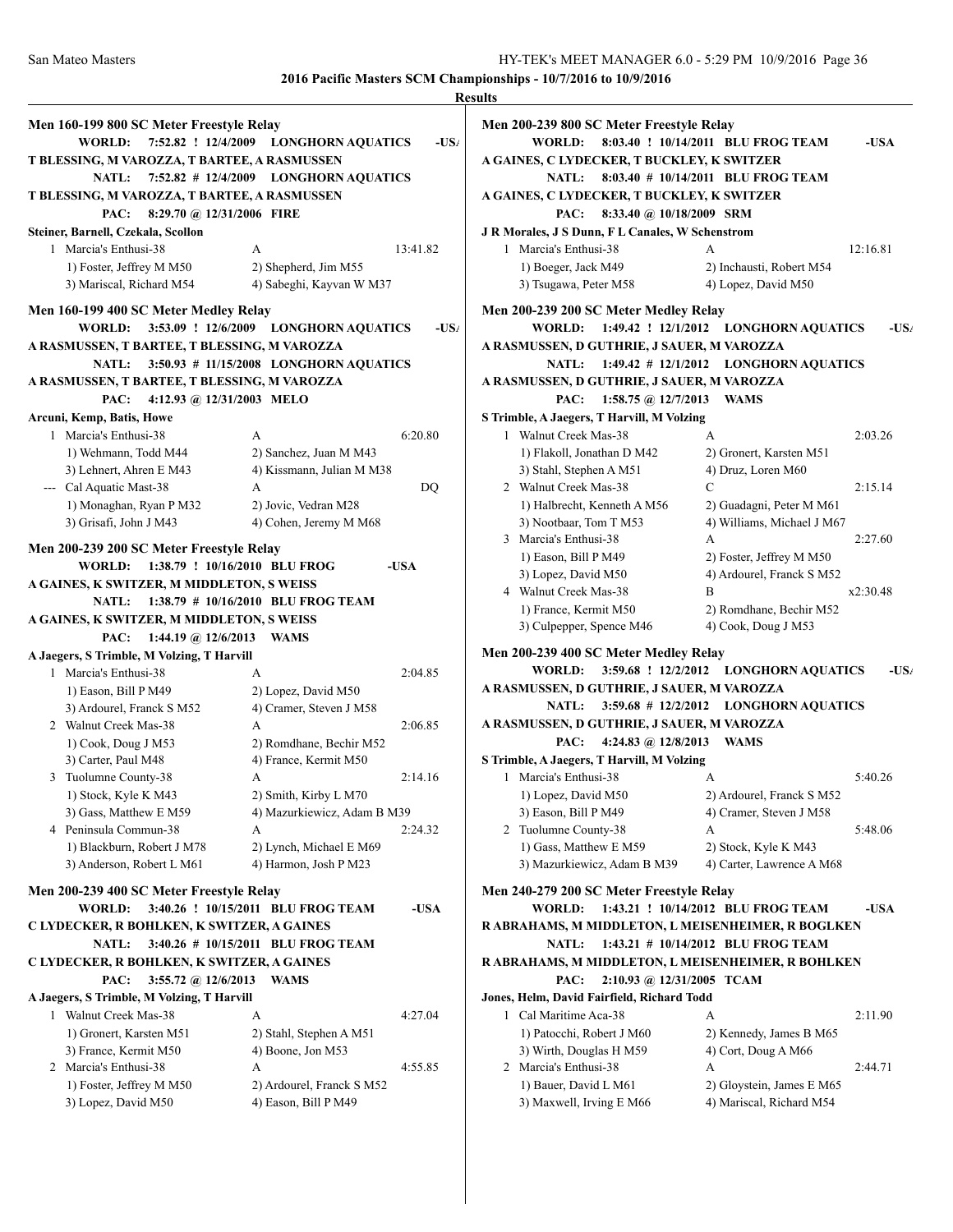|                                                    |                                                        | <b>Results</b>  |
|----------------------------------------------------|--------------------------------------------------------|-----------------|
| Men 240-279 400 SC Meter Freestyle Relay           |                                                        | Men             |
| <b>WORLD:</b>                                      | 3:56.97 ! 10/14/2012 BLU FROG TEAM<br>-USA             |                 |
| R BOHLKEN, M MIDDLETON, L MEISENHEIMER, R ABRAHAMS |                                                        | <b>J ORI</b>    |
|                                                    | NATL: 3:56.97 # 10/14/2012 BLU FROG TEAM               |                 |
| R BOHLKEN, M MIDDLETON, L MEISENHEIMER, R ABRAHAMS |                                                        | V VAI           |
| 4:14.97 @ 10/16/2011 WCM<br>PAC:                   |                                                        |                 |
| C M Daniels, J R De Lacy, J B Smyers, L Druz       |                                                        | J E Po          |
| 1 Walnut Creek Mas-38                              | 4:33.83<br>A                                           | 1               |
| 1) Williams, Michael J M67                         | 2) Guadagni, Peter M M61                               |                 |
| 3) Cook, Doug J M53                                | 4) Druz, Loren M60                                     |                 |
| 2 Marcia's Enthusi-38                              | 6:18.10<br>A                                           | Men             |
| 1) Tsugawa, Peter M58                              | 2) Bauer, David L M61                                  |                 |
| 3) Gloystein, James E M65                          | 4) Maxwell, Irving E M66                               | S SHI           |
| Men 240-279 800 SC Meter Freestyle Relay           |                                                        |                 |
| <b>WORLD:</b>                                      | 9:00.30 ! 12/5/2014 VENTURA COUNTY MASTERS             | F PIE           |
| <b>G GRUBER, H KERNS, J MCCONICA, M SHAFFER</b>    |                                                        |                 |
| <b>NATL:</b>                                       | 9:00.30 # 12/5/2014 VENTURA COUNTY MASTERS             | P Hat           |
| G GRUBER, H KERNS, J MC CONICA, M SHAFFER          |                                                        | $\mathbf{1}$    |
| PAC: 10:57.81 @ 12/31/1993 SMMM                    |                                                        |                 |
| Peterson, Ray Taft, Panko, Steuart                 |                                                        |                 |
| 1 Walnut Creek Mas-38                              | A<br>10:26.02(a)                                       | Mixe            |
| 1) Druz, Loren M60                                 | 2) Piazza, Michael S M70                               |                 |
| 3) Guadagni, Peter M M61                           | 4) Nootbaar, Tom T M53                                 | s sco           |
| Men 240-279 200 SC Meter Medley Relay              |                                                        |                 |
|                                                    | WORLD: 2:00.56 ! 3/21/2015 NORTH CAROLINA MASTERS      | Scott,          |
| J KLEIN, N VESTAL, D GILCHRIST, P TREVISAN         |                                                        | ---             |
|                                                    | NATL: 2:00.56 # 3/21/2015 NORTH CAROLINA MASTERS S     |                 |
| J KLEIN, N VESTAL, D GILCHRIST, P TREVISAN         |                                                        |                 |
| 2:11.89 @ 10/21/2007 WCM<br>PAC:                   |                                                        |                 |
| J P King, J B Smyers, D Craig Dennis, D L Galine   |                                                        | Mixe            |
| 1 Marcia's Enthusi-38                              | 2:58.79<br>A                                           |                 |
| 1) Bauer, David L M61                              | 2) Gloystein, James E M65                              | <b>K RY</b>     |
| 3) Tsugawa, Peter M58                              | 4) Maxwell, Irving E M66                               |                 |
| 2 Tuolumne County-38                               | 3:02.16<br>А                                           | TAM,            |
| 1) Kleman, Karl F M76                              | 2) Fogarty, Peter L M65                                | 1               |
| 3) Jacobus, Greg M65                               | 4) Carter, Lawrence A M68                              |                 |
| Men 240-279 400 SC Meter Medley Relay              |                                                        |                 |
|                                                    | WORLD: 4:30.90 ! 12/7/2014 VENTURA COUNTY MASTERS      | Mixe            |
| <b>J MCCONICA, H KERNS, M SHAFFER, G GRUBER</b>    |                                                        |                 |
|                                                    | NATL: 4:30.90 # 12/7/2014 VENTURA COUNTY MASTERS       | V CH            |
| J MC CONICA, H KERNS, M SHAFFER, G GRUBER          |                                                        |                 |
| PAC:<br>4:41.38 @ 12/31/2012 TAM                   |                                                        | <b>B</b> BEI    |
| Richard Burns, Kenneth Frost, Greg Tull, Tate Holt |                                                        |                 |
| 1 Marcia's Enthusi-38                              | A<br>7:31.19                                           | AK <sub>L</sub> |
| 1) Benjamin, David M67                             | 2) Gloystein, James E M65                              | 1               |
| 3) Bauer, David L M61                              | 4) Mariscal, Richard M54                               |                 |
|                                                    |                                                        |                 |
| Men 280-319 200 SC Meter Freestyle Relay           |                                                        | 2               |
|                                                    | WORLD: 1:57.07 ! 12/6/2009 GOLD COAST MASTERS<br>$-US$ |                 |
| C CAVANAUGH, D PAINTER, D MCINTYRE, D QUIGGIN      |                                                        |                 |
|                                                    | NATL: 1:57.07 # 12/6/2009 GOLD COAST MASTERS           |                 |
| C CAVANAUGH, D PAINTER, D MCINTYRE, D QUIGGIN      |                                                        |                 |
| PAC: 2:22.37 @ 12/31/2006 WCM                      |                                                        |                 |
| Don Brown, Mayo, Stupfel, Perilman                 |                                                        |                 |
| 1 Walnut Creek Mas-38                              | А<br>2:48.51                                           |                 |
| 1) Williams, Michael J M67                         | 2) Guadagni, Peter M M61                               |                 |
| 3) Silvey, Rick M74                                | 4) Morner, Stan F M82                                  |                 |

| Men 280-319 200 SC Meter Medley Relay                   |                                                    |         |
|---------------------------------------------------------|----------------------------------------------------|---------|
| <b>WORLD:</b>                                           | 2:12.76 ! 3/15/2015 PAINEIRAS DO MORUMBY -B        |         |
| J ORLANDO LORO, A CARLOS ORSELLI, P MOTTA, G PAVET      |                                                    |         |
|                                                         | NATL: 2:15.49 # 12/6/2008 SAN DIEGO SWIM MASTERS   |         |
| V VAN BAALEN, PANDERSEN, M FRESHLEY, D WEBSTER          |                                                    |         |
| PAC: 2:46.41 @ 10/21/2007 WCM                           |                                                    |         |
| J E Perilman, N E Stupfel, J M Haworth, R W Mayo        |                                                    |         |
| 1 Walnut Creek Mas-38                                   | A<br>3:18.01                                       |         |
| 1) Piazza, Michael S M70                                | 2) Scovel, Tom S M77                               |         |
| 3) DeLacy, James R M70                                  | 4) Boscovich, Harold O M74                         |         |
| Men 320-359 200 SC Meter Freestyle Relay                |                                                    |         |
| WORLD: 2:20.85 ! 4/27/2003 JUEI CLUB                    | $-JPN$                                             |         |
| S SHIDA, K NAKAMURA, K SHIRAYAMA, I TAMURA              |                                                    |         |
|                                                         | NATL: 2:25.21 # 12/3/2006 SAN DIEGO SWIM MASTERS   |         |
| F PIEMME, J SCHMIDT, D WEBSTER, K KIMBALL               |                                                    |         |
| 3:05.60 @ 12/31/2012 AAM<br>PAC:                        |                                                    |         |
| P Hathaway, A Motmans, H Goldsmith, A Jones             |                                                    |         |
| 1 Rolling Hills Mu-38                                   | A<br>3:49.63                                       |         |
| 1) Pierce, Donald A M71                                 | 2) Mersereau, Larry B M80                          |         |
| 3) Soroka, Donald M84                                   | 4) White, Edward D M85                             |         |
| Mixed 72-99 200 SC Meter Freestyle Relay                |                                                    |         |
| NATL: 1:43.33 # 10/15/1995 THE OLYMPIC CLUB             |                                                    |         |
| S SCOTT, A WALKER, J PATRICK, M HERMANN                 |                                                    |         |
| PAC: 1:43.33 @ 12/31/1995 TOC                           |                                                    |         |
| Scott, Walker, Patrick, Hermann                         |                                                    |         |
|                                                         |                                                    |         |
|                                                         |                                                    |         |
| --- Marcia's Enthusi-38                                 | A                                                  | DQ      |
| 1) Zlotoff, Zachary M25                                 | 2) Harris, Kim A W25                               |         |
| 3) Redd, Cameron S M21                                  | 4) Breed, Catherine W23                            |         |
| Mixed 72-99 400 SC Meter Medley Relay                   |                                                    |         |
|                                                         | NATL: 4:20.54 # 12/6/2009 ORANGE COAST MASTERS SWI |         |
| K RYAN, K MILLER, A AMR, K COLESEN                      |                                                    |         |
| 4:24.35 @ 12/31/2004 WCM<br>PAC:                        |                                                    |         |
| TAM, Tukua, Messian, Krauss                             |                                                    |         |
| 1 Marcia's Enthusi-38                                   | 4:48.20<br>A                                       |         |
| 1) Breed, Catherine W23                                 | 2) Redd, Cameron S M21                             |         |
| 3) Harris, Kim A W25                                    | 4) Zlotoff, Zachary M25                            |         |
| Mixed 120-159 200 SC Meter Freestyle Relay              |                                                    |         |
| 1:37.54 ! 11/29/2014 TSUNAMI<br>WORLD:                  | -RUS                                               |         |
| V CHERNYY, I SHLEMOVA, L YUDINA, S MUKHIN               |                                                    |         |
| NATL:                                                   | 1:41.37 # 12/10/2000 EL SEGUNDO MASTERS            |         |
| <b>B BERGEN, P FRANCIS, D GRANER-GALLAS, D ROBINSON</b> |                                                    |         |
| PAC:<br>1:46.89 @ 10/18/2009 WCM                        |                                                    |         |
| AK Lee, R R Tukua, S A Stahl, A J Nonaka                |                                                    |         |
| 1 Cal Aquatic Mast-38                                   | A                                                  | 1:55.11 |
| 1) Kroetch, KJ W25                                      | 2) Bartz, Jorg M29                                 |         |
| 3) Kory, Deborah L W42                                  | 4) Chun, Benjamin M38                              |         |
| 2 Marcia's Enthusi-38                                   | А                                                  | 2:20.60 |
| 1) Gibbons, Kevin M32<br>3) Doyle, Nia B W35            | 2) Song, James C M33<br>4) Lindahl, Sarah W40      |         |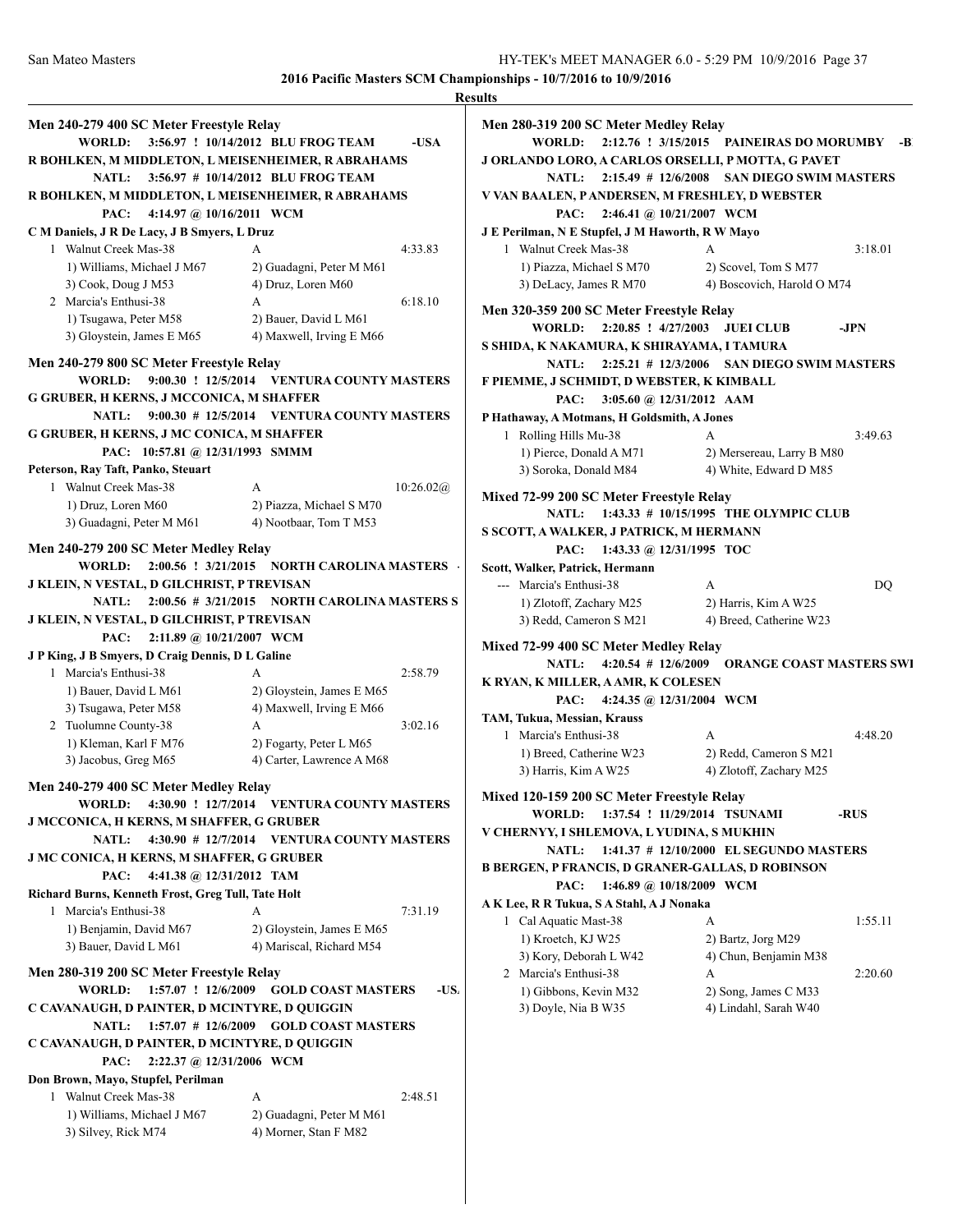|                                                   |                                             |            | <b>Results</b> |
|---------------------------------------------------|---------------------------------------------|------------|----------------|
| Mixed 120-159 200 SC Meter Medley Relay           |                                             |            | Mixe           |
| <b>WORLD:</b>                                     | 1:47.51 ! 11/23/2013 PHOENIX SWIM CLUB      | -USA       |                |
| N INADA, J COMMINGS, E CAMPBELL, J KONARZEWSKI    |                                             |            | J SO!          |
| <b>NATL:</b>                                      | 1:47.51 # 11/23/2013 PHOENIX SWIM CLUB      |            |                |
| N INADA, J COMMINGS, E CAMPBELL, J KONARZEWSKI    |                                             |            | J SOI          |
| 1:42.97 @ $10/2/2011$<br>PAC:                     | <b>VACA</b>                                 |            |                |
| N Lillard, D M Stewart, J A Rondoni, K Jensen     |                                             |            | J G S          |
| 1 Marcia's Enthusi-38                             | A                                           | 2:29.98    | 1              |
| 1) Wehmann, Todd M44                              | 2) Hermann, Heather W43                     |            |                |
| 3) de la Torre, Yasuko W46                        | 4) Redd, Cameron S M21                      |            |                |
|                                                   |                                             |            |                |
| Mixed 120-159 400 SC Meter Medley Relay           |                                             |            | Mixe           |
| <b>WORLD:</b>                                     | 3:56.24 ! 11/24/2013 PHOENIX SWIM CLUB      | -USA       |                |
| N INADA, J COMMINGS, E CAMPBELL, J KONARZEWSKI    |                                             |            | S HA           |
| <b>NATL:</b>                                      | 3:56.24 # 11/24/2013 PHOENIX SWIM CLUB      |            |                |
| N INADA, J COMMINGS, E CAMPBELL, J KONARZEWSKI    |                                             |            | S HA           |
| PAC:<br>4:32.45 @ 10/18/2009 WCM                  |                                             |            |                |
| J Melinger, D M Santos, A M Brown, A K Lee        |                                             |            | P Hil          |
| 1 Cal Aquatic Mast-38                             | A                                           | 4:55.00    | 1              |
| 1) Kroetch, KJ W25                                | 2) Kory, Deborah L W42                      |            |                |
| 3) Chun, Benjamin M38                             | 4) Bartz, Jorg M29                          |            |                |
| 2 Marcia's Enthusi-38                             | A                                           | 6:03.39    | $\overline{c}$ |
| 1) Doyle, Nia B W35                               | 2) Song, James C M33                        |            |                |
| 3) Gibbons, Kevin M32                             | 4) Lindahl, Sarah W40                       |            |                |
| Mixed 160-199 200 SC Meter Freestyle Relay        |                                             |            | 3              |
| <b>WORLD:</b>                                     | 1:41.32 ! 10/24/2014 EAST LEEDS             | $-GBR$     |                |
| P CLEMENCE, P RICKARD, N WILLIAMS, C KNEE         |                                             |            |                |
| <b>NATL:</b>                                      | 1:42.03 # 11/22/2009 COLORADO MASTERS SWIMM |            | 4              |
| R ABRAHAMS, S VON DER LIPPE, S HART, C O'SULLIVAN |                                             |            |                |
| 1:50.98 @ 12/31/1995 TOC<br>PAC:                  |                                             |            |                |
| Strand, Ogier, Jolly, vander Bogart               |                                             |            | Mixe           |
| 1 Walnut Creek Mas-38                             | A                                           | 1:47.35(a) |                |
| 1) Nonaka, Andy J M37                             | 2) Richards, Ericka L W38                   |            | <b>ERII</b>    |
| 3) Zamanian, Alison H W46                         | 4) Flakoll, Jonathan D M42                  |            |                |
| 2 Walnut Creek Mas-38                             | B                                           | 1:57.14    | <b>ERII</b>    |
| 1) Ward, Jennifer A W45                           | 2) Keeler, Susan E W38                      |            |                |
| 3) Gronert, Karsten M51                           | 4) Chao, Hector M52                         |            | SAS            |
| 3 Albany Armada Aq-38                             | А                                           | 2:20.44    | 1              |
| 1) Byers, Kevin M26                               | 2) Erickson, Sonja W55                      |            |                |
| 3) Giske, Anna W47                                | 4) Fukuji, Bruce A M56                      |            |                |
|                                                   |                                             |            | 2              |
| Mixed 160-199 400 SC Meter Freestyle Relay        |                                             |            |                |
| WORLD:                                            | 3:46.01 ! 11/21/2009 COLORADO MASTERS SWIMM |            |                |
| C O'SULLIVAN, R ABRAHAMS, S VON DER LIPPE, S HART |                                             |            | 3              |
| <b>NATL:</b>                                      | 3:46.01 # 11/21/2009 COLORADO MASTERS SWIMM |            |                |
| C O'SULLIVAN, R ABRAHAMS, S VON DER LIPPE, S HART |                                             |            |                |
| 4:04.88 @ 12/31/2004 BAC<br>PAC:                  |                                             |            | 4              |
| Chalmers, McAweeney, Ferrara, Miller              |                                             |            |                |
| 1 Rolling Hills Mu-38                             | А                                           | 5:14.59    |                |
| 1) Erickson, Douglas B M44                        | 2) Hayes-Rupp, Cynthia F W59                |            |                |
| 3) Stompe, Michael D M22                          | 4) McCullough, Juliette B W35               |            |                |

| Mixed 160-199 800 SC Meter Freestyle Relay         |                                              |            |
|----------------------------------------------------|----------------------------------------------|------------|
| WORLD:                                             | 8:26.62 ! 10/16/2009 WALNUT CREEK MASTERS    | -U         |
| J SORENSEN, A ZAMANIAN, M CURRAN, R SANTOS         |                                              |            |
| NATL: 8:26.62 # 10/16/2009 WALNUT CREEK MASTERS    |                                              |            |
| J SORENSEN, A ZAMANIAN, M CURRAN, R SANTOS         |                                              |            |
| PAC: 8:26.62 @ 10/18/2009 WCM                      |                                              |            |
| J G Sorensen, A H Zamanian, M M Curran, R J Santos |                                              |            |
| 1 Walnut Creek Mas-38                              | A                                            | 10:04.89   |
| 1) Gaudinier, Lindsay E W27                        | 2) Flakoll, Jonathan D M42                   |            |
| 3) Ward, Lisa A W52                                | 4) Stahl, Stephen A M51                      |            |
| Mixed 160-199 200 SC Meter Medley Relay            |                                              |            |
| WORLD:                                             | 1:53.38 ! 11/21/2009 COLORADO MASTERS SWIMM  |            |
| S HART, S VON DER LIPPE, C O'SULLIVAN, R ABRAHAMS  |                                              |            |
| NATL: 1:53.38 # 11/21/2009 COLORADO MASTERS SWIMM  |                                              |            |
| S HART, S VON DER LIPPE, C O'SULLIVAN, R ABRAHAMS  |                                              |            |
| $2:08.34 \; (\partial) 10/6/2013$<br>PAC:          | <b>PAR</b>                                   |            |
| P Hill, J Marenger, S Bonnar, J Marenger           |                                              |            |
| 1 Walnut Creek Mas-38                              | A                                            | 2:04.64(a) |
| 1) Chao, Hector M52                                | 2) Nonaka, Andy J M37                        |            |
| 3) Zamanian, Alison H W46                          | 4) Richards, Ericka L W38                    |            |
| 2 Cal Aquatic Mast-38                              | А                                            | 2:12.79    |
| 1) Bartz, Jorg M29                                 | 2) Kory, Deborah L W42                       |            |
| 3) Chun, Benjamin M38                              | 4) Wittstock, Lynn M W53                     |            |
| 3 Bay Masters-38                                   | A                                            |            |
|                                                    |                                              | 2:39.22    |
| 1) Nguyen, Timothy M30                             | 2) Tajima, Barbara M W52                     |            |
| 3) Ciulla, Fabio M33                               | 4) Lewis, Laurie W55                         |            |
| 4 Marcia's Enthusi-38                              | A                                            | 3:09.15    |
| 1) Armstrong, Judy K W69                           | 2) Chaiyasane, Koung W32                     |            |
| 3) Ranahan, Darin D M33                            | 4) Mahoney, Garrett A M55                    |            |
| Mixed 200-239 200 SC Meter Freestyle Relay         |                                              |            |
| <b>WORLD:</b>                                      | 1:46.08 ! 3/15/2014 NORTH CAROLINA MASTERS   |            |
| ERIKA BRAUN, SUE WALSH, JON BLANK, JONATHAN KLEIN  |                                              |            |
| <b>NATL:</b>                                       | 1:46.08 # 3/15/2014 N CAROLINA MASTERS SWIMN |            |
| ERIKA BRAUN, SUE WALSH, JON BLANK, JONATHAN KLEIN  |                                              |            |
| 1:54.66 @ 10/16/2011 WCM<br>PAC:                   |                                              |            |
| S A Stahl, K A Halbrecht, K Murphey, A Sue M Osbor |                                              |            |
| 1 Walnut Creek Mas-38                              | А                                            | 1:58.30    |
| 1) Stahl, Stephen A M51                            | 2) Boone, Danielle W51                       |            |
| 3) Ward, Lisa A W52                                | 4) Boone, Jon M53                            |            |
| 2 Bay Masters-38                                   | А                                            | 2:26.03    |
| 1) Morris, John (Scooter) M62                      | 2) Morris, Suzanne M W61                     |            |
| 3) Lewis, Laurie W55                               | 4) Ciulla, Fabio M33                         |            |
| 3 Tri Valley Maste-38                              | А                                            | 2:29.30    |
| 1) Cutting, Kathy W53                              | 2) Hektner, Eric W M58                       |            |
| 3) Pearson, Loren J W41                            | 4) Cutting, Steve M59                        |            |
| 4 Marcia's Enthusi-38                              | A                                            |            |
|                                                    |                                              | 2:33.57    |
| 1) Rentschler, Randy T M56                         | 2) Herhold, Pamela W48                       |            |
| 3) Bevilacqua, Deborah A W48                       | 4) Tsugawa, Peter M58                        |            |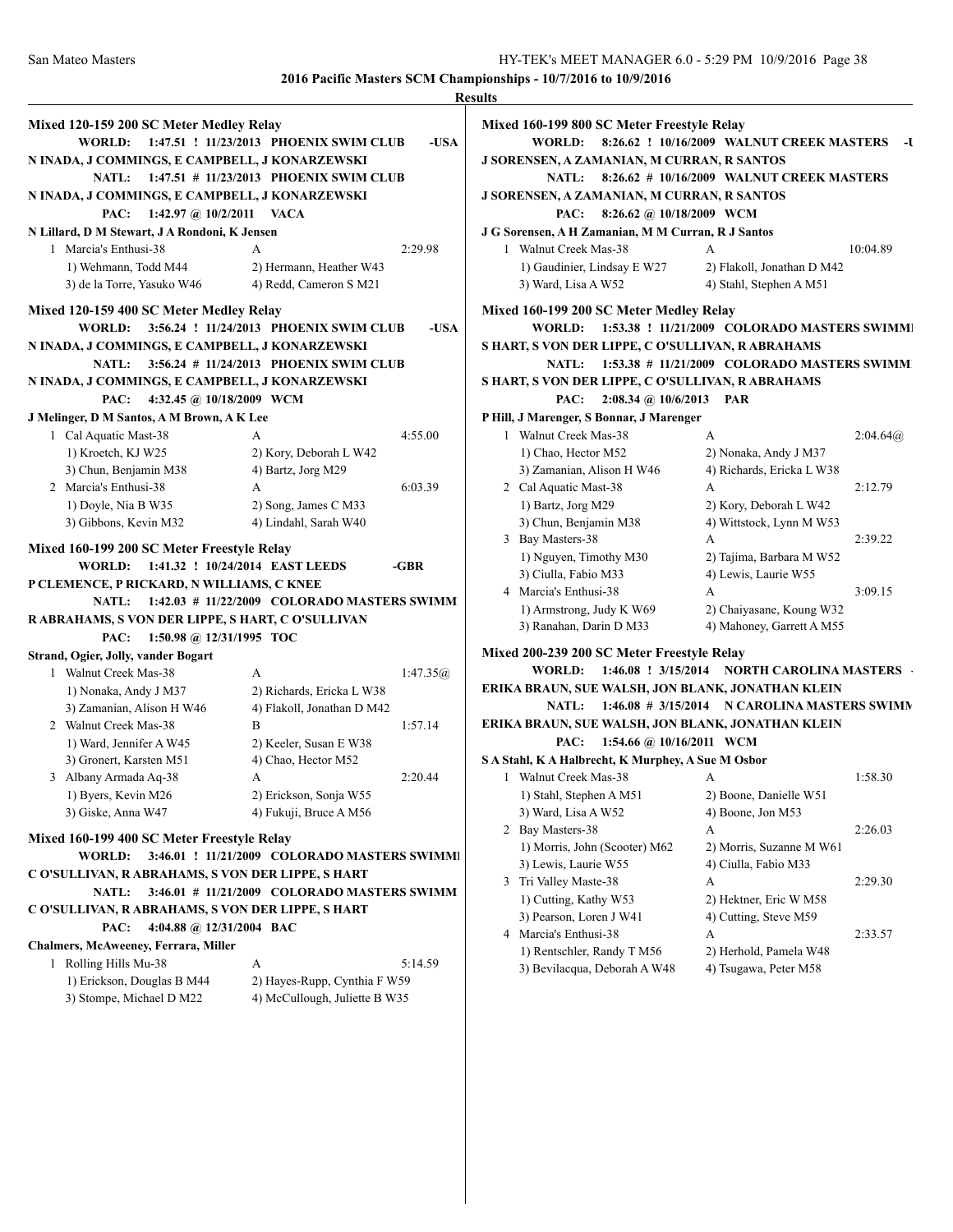|                                                                          |                                             | <b>Results</b>  |
|--------------------------------------------------------------------------|---------------------------------------------|-----------------|
| Mixed 200-239 400 SC Meter Freestyle Relay                               |                                             | Mixe            |
| <b>WORLD:</b>                                                            | 3:56.10 ! 12/14/2014 NORTH CAROLINA MASTERS |                 |
| E BRAUN, H STEWART, S WALSH, J KLEIN                                     |                                             | D CA            |
| NATL:                                                                    | 3:56.10 # 12/14/2014 NORTH CAROLINA MASTERS |                 |
| E BRAUN, H STEWART, S WALSH, J KLEIN                                     |                                             | D CA            |
| PAC:<br>4:26.98 @ 12/31/2005 TAM                                         |                                             |                 |
| Burns, Wheeler, Val, Spelberg                                            |                                             | R Bu            |
| 1 Tuolumne County-38                                                     | А                                           | 6:30.91         |
| 1) Kessel, Karen W67                                                     | 2) Jacobus, Greg M65                        |                 |
| 3) Philpott, Patti H W46                                                 | 4) Stock, Kyle K M43                        |                 |
| 2 Walnut Creek Mas-38                                                    | A                                           | 6:54.61         |
| 1) Taub, Pamela A W66                                                    | 2) Nakell, Linda C W65                      |                 |
|                                                                          |                                             |                 |
| 3) Romdhane, Bechir M52                                                  | 4) Friesen, Brian C M29                     |                 |
| Mixed 200-239 200 SC Meter Medley Relay                                  |                                             | Mixe            |
| <b>WORLD:</b>                                                            | 1:57.65 ! 10/14/2012 BLU FROG TEAM          | -USA            |
| S HART, D CHANCE, M MIDDLETON, R ABRAHAMS                                |                                             | J GR            |
| <b>NATL:</b>                                                             | 1:57.65 # 10/10/2012 BLU FROG TEAM          |                 |
| S HART, D CHANCE, M MIDDLETON, R ABRAHAMS                                |                                             | J GR            |
| 2:11.35 @ 9/22/2013<br>PAC:                                              | <b>FREM</b>                                 |                 |
| G Doyas, L Glassman, G Baxter, C Brown                                   |                                             | R Bu            |
| 1 Walnut Creek Mas-38                                                    | A                                           | 2:11.24@        |
| 1) Ward, Lisa A W52                                                      | 2) Selinger, Ili R M43                      |                 |
|                                                                          |                                             |                 |
| 3) Boone, Jon M53                                                        | 4) Cook, Amy M W52                          |                 |
| 2 Tamalpais Aquati-38                                                    | A                                           | 2:21.17         |
| 1) Thomas, Michael R M24                                                 | 2) Wheeler, Barbara C W59                   |                 |
| 3) Meyerhoff, Rick M69                                                   | 4) Joyce, Martha O W56                      |                 |
| 3 Rolling Hills Mu-38                                                    | A                                           | 2:28.22         |
| 1) Laudenslager, Greg L M55                                              | 2) Ericsson, Ken M56                        |                 |
| 3) McCullough, Juliette B W35                                            | 4) Hayes-Rupp, Cynthia F W59                |                 |
| 4 Marcia's Enthusi-38                                                    | A                                           | 3:08.11<br>Mixe |
| 1) Flynn, Margaret W53                                                   | 2) Ngo, Minh M45                            |                 |
| 3) Hurt, Liz W52                                                         | 4) Mariscal, Richard M54                    | R <sub>BU</sub> |
| 5 Mills College Ma-38                                                    | А                                           | 3:24.41         |
| 1) Pringle, Jodeane W50                                                  | 2) Klein, Allyson W42                       | <b>RBU</b>      |
| 3) Smith, Laurie J W66                                                   | 4) Millette, Anthony C M49                  |                 |
| Albany Armada Aq-38                                                      | A                                           | DQ              |
| 1) Terusaki, Steven H M63                                                | 2) Schmidt, Cathryn L W49                   | R Bu            |
| 3) Nip, Carol W59                                                        | 4) Patil, Nitin M38                         |                 |
|                                                                          |                                             |                 |
| Mixed 200-239 400 SC Meter Medley Relay<br>4:27.64 ! 3/16/2013<br>WORLD: | NORTH CAROLINA MASTERS                      |                 |
|                                                                          |                                             | Mixe            |
| F MCEACHRAN, J BLANK, E BRAUN, J KLEIN                                   |                                             |                 |
| $4:27.64$ # $3/16/2013$<br><b>NATL:</b>                                  | N CAROLINA MASTERS SWIMM                    | K AN            |
| F MCEACHRAN, J BLANK, E BRAUN, J KLEIN                                   |                                             |                 |
| PAC:<br>4:24.83 @ $12/8/2013$                                            | <b>WAMS</b>                                 | K AN            |
| S. Trimble, A Jaegers, T Harvill, M Volzing                              |                                             |                 |
| 1 Marcia's Enthusi-38                                                    | A                                           | 7:17.88         |
| 1) Bevilacqua, Deborah A W48                                             | 2) Rentschler, Randy T M56                  | R Bu            |
| 3) Tsugawa, Peter M58                                                    | 4) Herhold, Pamela W48                      |                 |
|                                                                          |                                             |                 |
|                                                                          |                                             |                 |

| Mixed 240-279 200 SC Meter Freestyle Relay          |                                   |  |  |  |
|-----------------------------------------------------|-----------------------------------|--|--|--|
| 1:55.93 ! 12/7/2008<br><b>WORLD:</b>                | <b>GOLD COAST MASTERS</b><br>-US. |  |  |  |
| D CAVANAUGH, C CAVANAUGH, P SARGEANT, D QUIGGIN     |                                   |  |  |  |
| <b>NATL:</b><br>$1:55.93 \# 12/7/2008$              | <b>GOLD COAST MASTERS</b>         |  |  |  |
| D CAVANAUGH, C CAVANAUGH, P SARGEANT, D QUIGGIN     |                                   |  |  |  |
| 1:57.60 @ 12/31/2009 TAM<br>PAC:                    |                                   |  |  |  |
| R Burns, L Val, B Wheeler, K Frost                  |                                   |  |  |  |
| 1 Walnut Creek Mas-38                               | А<br>2:03.38                      |  |  |  |
| 1) Cook, Amy M W52                                  | 2) O'Brien, Charlene A W60        |  |  |  |
| 3) DeLacy, James R M70                              | 4) Druz, Loren M60                |  |  |  |
| 2 Rolling Hills Mu-38                               | A<br>2:15.19                      |  |  |  |
| 1) Ericsson, Ken M56                                | 2) Laudenslager, Greg L M55       |  |  |  |
| 3) Hepworth, Linda W63                              | 4) Tevis, Maggie H W68            |  |  |  |
|                                                     |                                   |  |  |  |
| Mixed 240-279 400 SC Meter Freestyle Relay          |                                   |  |  |  |
| 4:20.33 ! 11/9/2014<br><b>WORLD:</b>                | <b>SARASOTA YMCA SHARKS</b><br>-U |  |  |  |
| J GROSELLE, L GROSELLE, N KRYKA, B COUCH            |                                   |  |  |  |
| <b>NATL:</b><br>$4:20.33 \# 11/9/2014$              | <b>SARASOTA YMCA SHARKS</b>       |  |  |  |
| J GROSELLE, L GROSELLE, N KRYKA, B COUCH            |                                   |  |  |  |
| PAC:<br>4:22.24 @ 12/31/2012 TAM                    |                                   |  |  |  |
| R Burns, L Val, B Wheeler, T Holt                   |                                   |  |  |  |
| 1 Rolling Hills Mu-38                               | A<br>5:15.83                      |  |  |  |
| 1) Ericsson, Ken M56                                | 2) Laudenslager, Greg L M55       |  |  |  |
| 3) Hepworth, Linda W63                              | 4) Tevis, Maggie H W68            |  |  |  |
| 2 Tuolumne County-38                                | А<br>6:10.12                      |  |  |  |
| 1) Parola, Sheryl A W68                             | 2) Smith, Kirby L M70             |  |  |  |
| 3) Carter, Lawrence A M68                           | 4) Hieb-Stock, Lisa M W36         |  |  |  |
| 3 Walnut Creek Mas-38                               | A<br>6:41.34                      |  |  |  |
| 1) Scovel, Tom S M77                                | 2) Piantidosi, Robin M52          |  |  |  |
| 3) Scott, Stephanie I W69                           | 4) DeLacy, James R M70            |  |  |  |
| Mixed 240-279 800 SC Meter Freestyle Relay          |                                   |  |  |  |
| WORLD:<br>9:34.91 ! 10/4/2009                       | <b>TAMALPAIS AQUATIC MASTER</b>   |  |  |  |
| R BURNS, L VAL, B WHEELER, K FROST                  |                                   |  |  |  |
| NATL: $9:34.91 \# 10/4/2009$                        | <b>TAMALPAIS AQUATIC MASTER</b>   |  |  |  |
| R BURNS, L VAL, B WHEELER, K FROST                  |                                   |  |  |  |
| 9:34.91 @ 12/31/2009 TAM<br>PAC:                    |                                   |  |  |  |
| R Burns, L Val, B Wheeler, K Frost                  |                                   |  |  |  |
| 1 Marcia's Enthusi-38                               | 14:52.66<br>А                     |  |  |  |
| 1) Gloystein, James E M65                           | 2) Rentschler, Randy T M56        |  |  |  |
| 3) Armstrong, Judy K W69                            | 4) Boeger, Jack M49               |  |  |  |
|                                                     |                                   |  |  |  |
| Mixed 280-319 400 SC Meter Freestyle Relay          |                                   |  |  |  |
| 5:05.69 ! 12/13/2009 OREGON<br><b>WORLD:</b>        | -USA                              |  |  |  |
| K ANDRUS-HUGHES, D RADCLIFF, B FRID, W LAMB         |                                   |  |  |  |
| 5:05.69 # 12/13/2009 OREGON MASTERS<br><b>NATL:</b> |                                   |  |  |  |
| K ANDRUS-HUGHES, D RADCLIFF, B FRID, W LAMB         |                                   |  |  |  |
| 4:53.99 @ 10/10/2015 TAM<br>PAC:                    |                                   |  |  |  |
| R Burns, N Ridout, L Val, K Frost                   |                                   |  |  |  |
| 1 Walnut Creek Mas-38                               | B<br>8:09.93                      |  |  |  |
| 1) Duncan, Jean W84                                 | 2) Thursby, Nancy L W69           |  |  |  |
| 3) Morner, Stan F M82                               | 4) Carter, Paul M48               |  |  |  |
|                                                     |                                   |  |  |  |